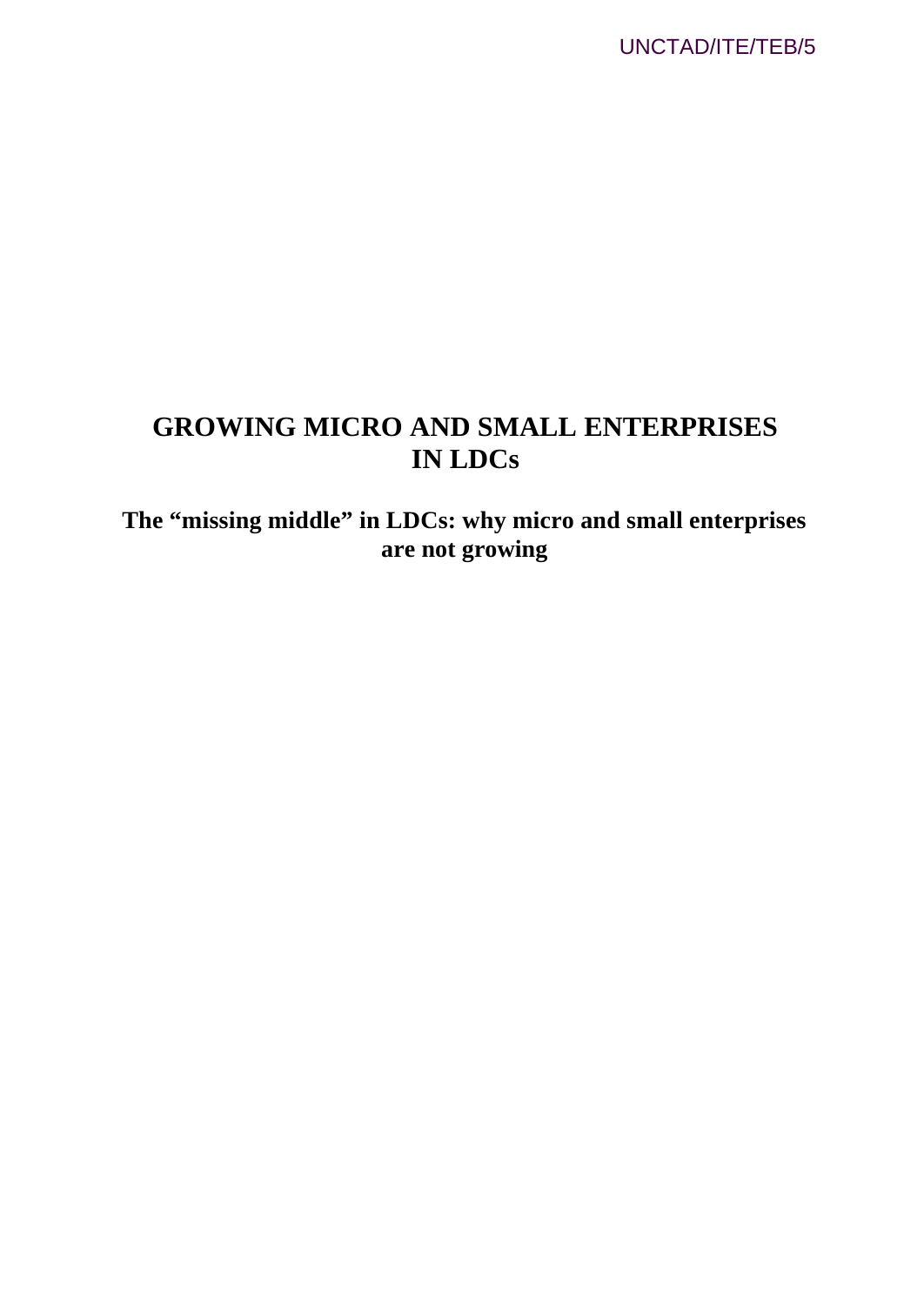## **Contents**

| <b>SECTION I:</b> |  |
|-------------------|--|
|                   |  |
| I.                |  |
| Π.                |  |
|                   |  |
|                   |  |
|                   |  |
|                   |  |
|                   |  |
|                   |  |
|                   |  |
|                   |  |
|                   |  |
|                   |  |
|                   |  |
|                   |  |
|                   |  |
|                   |  |
|                   |  |
|                   |  |
|                   |  |
|                   |  |
|                   |  |
|                   |  |
|                   |  |
|                   |  |
|                   |  |
|                   |  |
|                   |  |
|                   |  |
|                   |  |
|                   |  |
|                   |  |
|                   |  |
|                   |  |
|                   |  |
|                   |  |
|                   |  |
|                   |  |
|                   |  |
|                   |  |
|                   |  |
|                   |  |
|                   |  |
|                   |  |
|                   |  |
|                   |  |
|                   |  |
|                   |  |
|                   |  |
|                   |  |
|                   |  |
|                   |  |
|                   |  |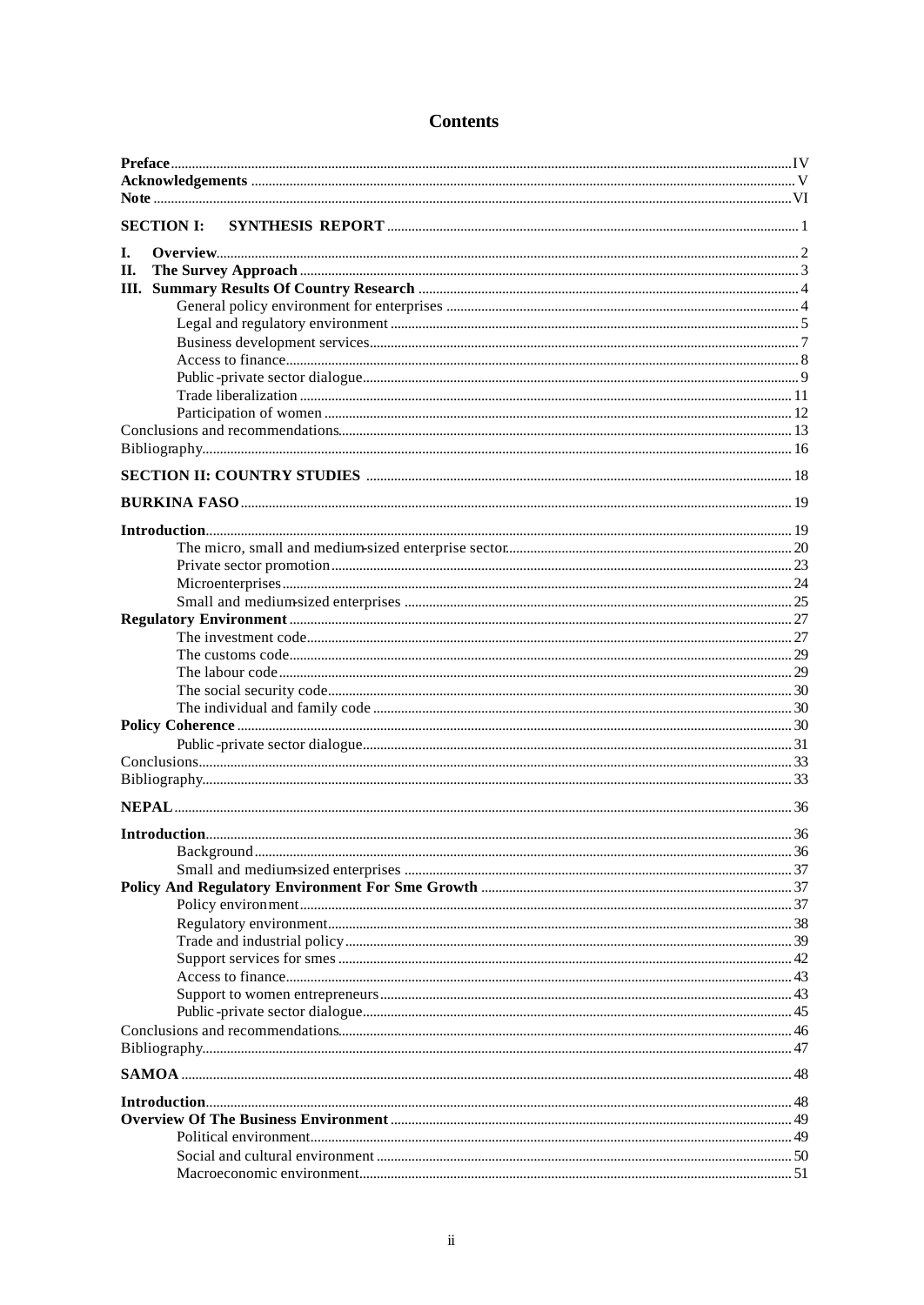| Bibliography |  |
|--------------|--|
| Annex:       |  |
|              |  |
|              |  |
|              |  |
|              |  |
|              |  |
|              |  |
|              |  |
|              |  |
|              |  |
|              |  |
|              |  |
|              |  |
|              |  |
|              |  |
|              |  |
|              |  |
|              |  |
| Annex A:     |  |
| Annex B:     |  |
| Annex $C$ :  |  |
| Annex D:     |  |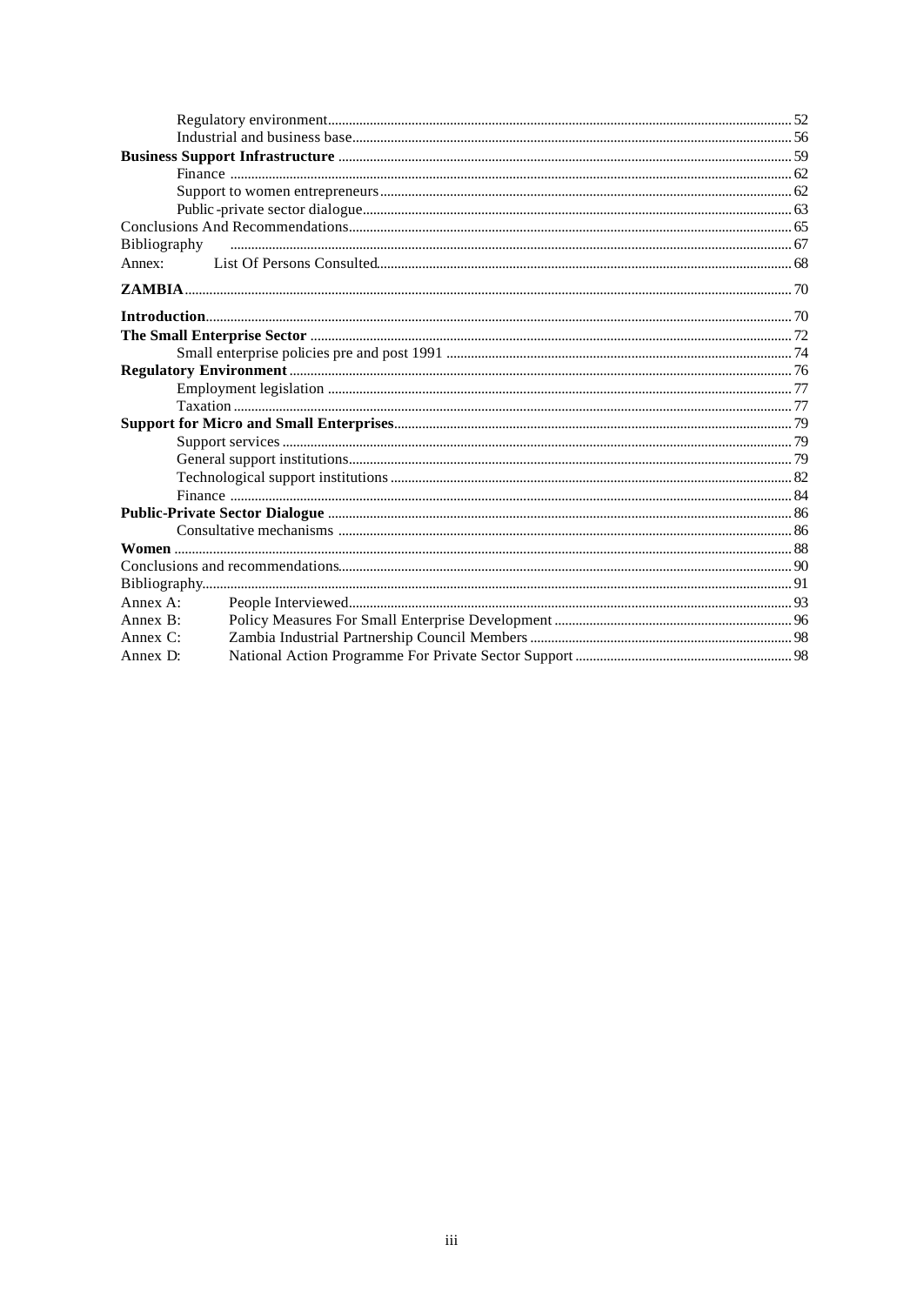#### **Preface**

The importance of small and medium-sized enterprises (SMEs) in contributing to job creation and output growth is now widely accepted in both developed and developing countries. Of particular interest is the process of expansion of these enterprises from very small into medium size, as it is when they become medium-sized that growth-oriented SMEs make their most tangible contribution to economic growth and job creation. Dynamic medium-sized enterprises provide a competitive edge in two ways – as leading subcontractors and as venture firms in their own right. They also tend to survive longer than most SMEs and create jobs that yield higher returns, thus multiplying their impact on economic growth.

However, in many developing and least developed countries (LDCs) there is evidence of a "missing middle": a shortage of middle-sized growth-oriented SMEs that could make an important contribution to development. This "missing middle" is generally attributed to hidden and largely inadvertent biases in the economic policies of these countries that militate against the gradual and organic growth of their enterprises. The lack of coherent SME development strategies, which take into account the three dimensions of enterprise evolution (i.e. start-up, survival and growth) and the different needs of enterprises in their various stages of evolution, is another important contributory factor.

In the absence of a coherent policy framework for enterprise development, globalization and the opening of domestic markets as part of liberalization policies has had an adverse impact on the enterprise structure in many LDCs and other developing countries. In particular, SMEs are being decimated or are continually losing ground in terms of their competitiveness. Instead, the microenterprise or survival sector has gained prominence.

The twin processes of globalization and liberalization, combined with rapid advances in information and communication technologies, are creating new dynamics of production, enterprise development and international competition. Countries' existing enterprise development strategies may no longer be effective in light of the changes in the environment. Any government that is concerned about promoting SMEs should therefore carefully examine the impact of its existing policies and programmes for enterprise development and redesign its SME strategies to focus on addressing the issues related to the "missing middle".

This publication presents a summary of the policy framework for small and medium-sized enterprise development in four LDCs: Burkina Faso, Nepal, Samoa and Zambia. The study is divided into two sections: the first section provides a synthesis report summarizing the findings of the four country studies that are presented in the second section.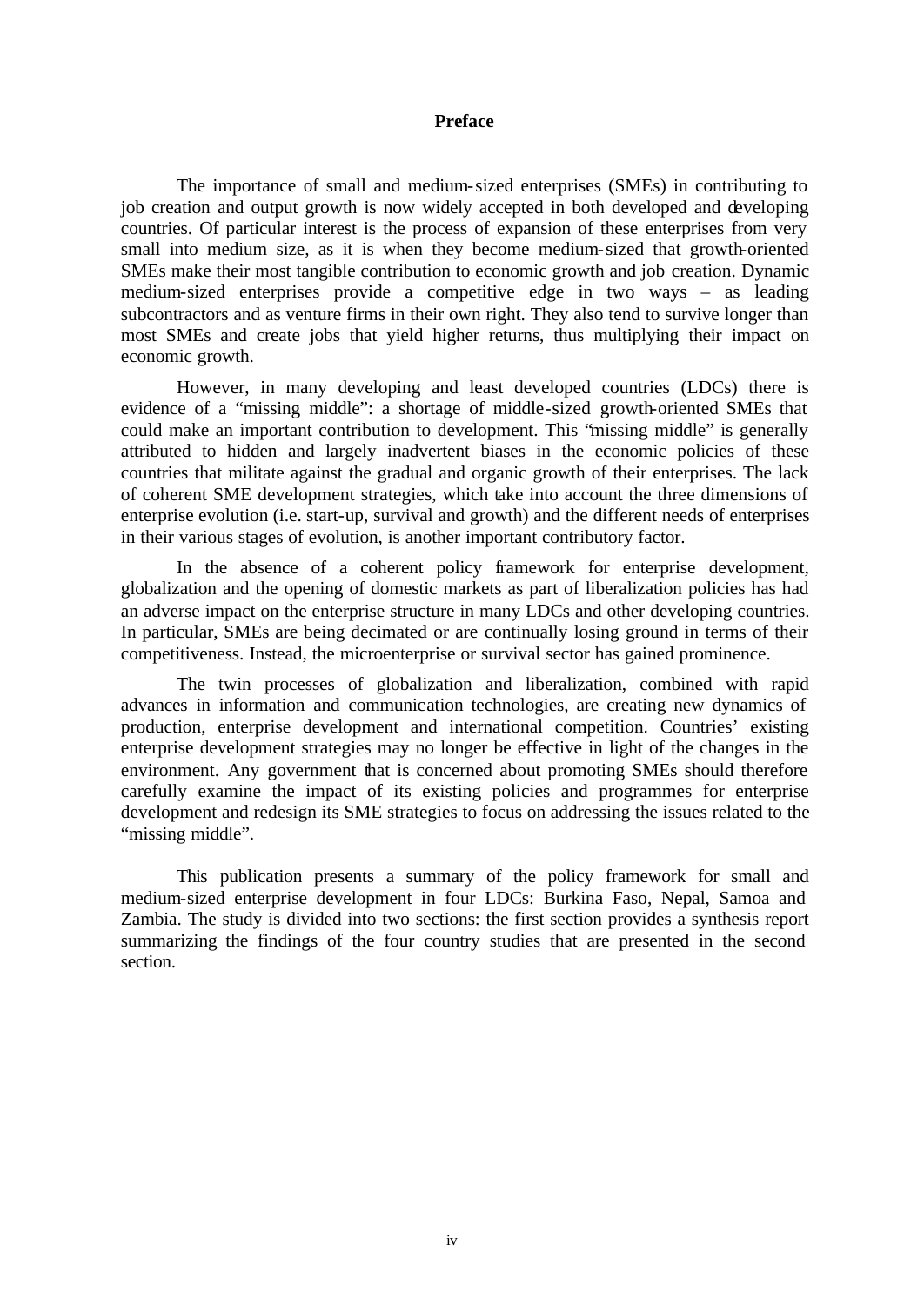#### **Acknowledgements**

This publication is the outcome of the project, *National Policies and Measures for Growing Micro and Small Enterprises in LDCs*, funded by the Government of the Netherlands.

Matfobhi Riba directed the project and prepared the synthesis study and edited the country case studies under the overall direction of Lorraine Ruffing. The country studies were compiled based on papers written by national consultants: Salif Ouédrago (Burkina Faso), Bishwamber Pyakuryal (Nepal), Joseph Stanley (Samoa) and Bartholomew Kazilimani (Zambia). Stephen Phillips prepared the *Benchmark Study and the Framework for Analysis* that underpinned the country reviews. Rosalina Goyena assisted with the production of the publication and Diego Oyarzun-Reyes designed the cover.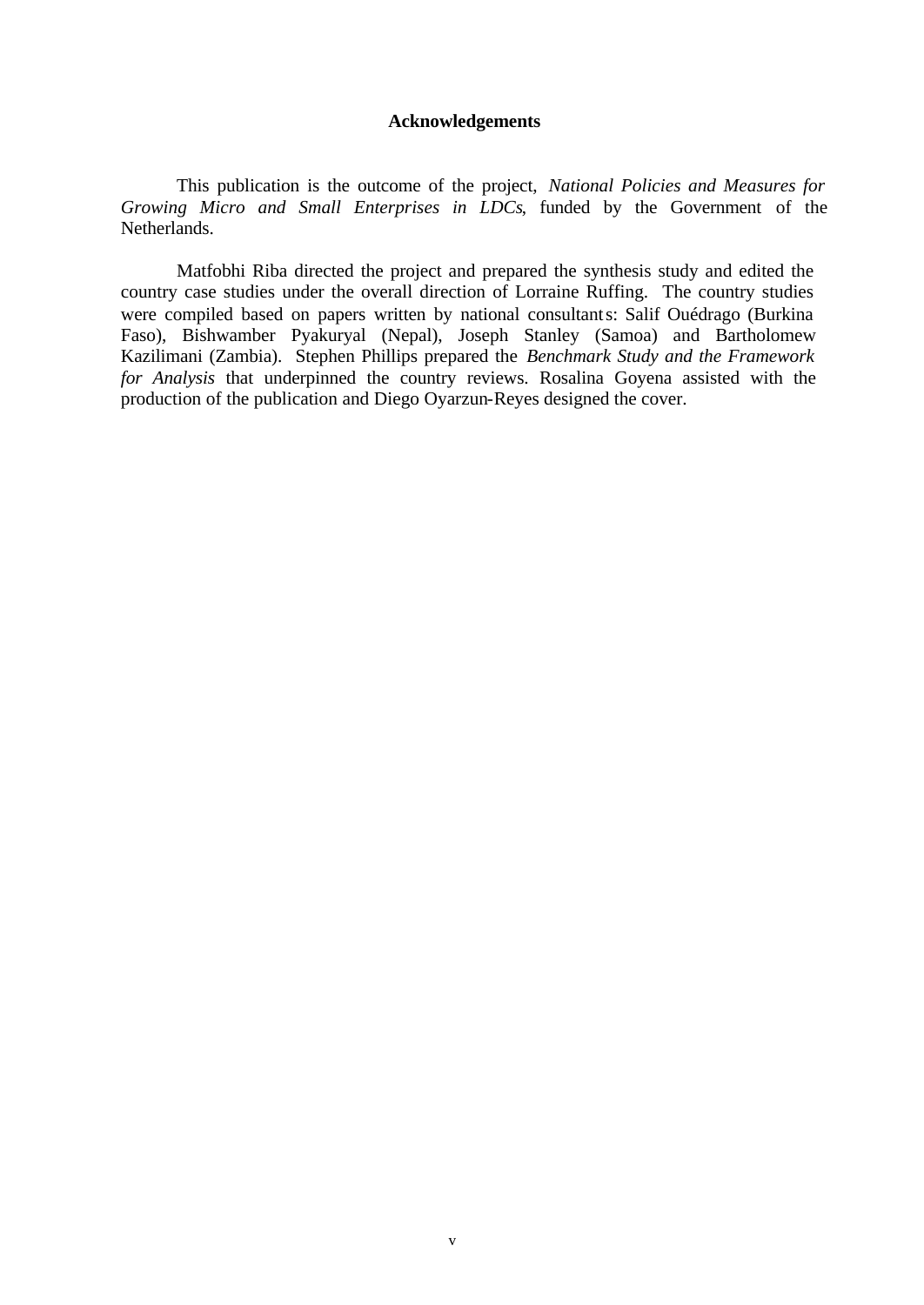#### **Note**

This publication is part of the *Enterprise Development Series* issued by the Technology and Enterprise Branch of the Division on Investment, Technology and Enterprise Development. The Series has been initiated as one of the vehicles for the exchange of information and experiences on key issues pertaining to the central role of enterprise development in the development process in an increasingly private-sector-driven global economy.

Publications in this Series are expected to stimulate discussion among policy makers, practitioners and researchers involved in SME promotion, concerning the contribution of SMEs to national competitiveness and how they can be better supported. The Series covers research work by UNCTAD and by external experts.

The opinions expressed in this publication are those of the author(s) and do not necessarily reflect the views of UNCTAD or of the organization(s) or institution(s) with which the author(s) may be connected.

Symbols of United Nations documents are composed of capital letters combined with figures. Mention of such a symbol indicates a reference to a United Nations document.

The designations employed and the presentation of the material in this publication do not imply the expression of any opinion whatsoever on the part of the Secretariat of the United Nations concerning the legal status of any country, territory, city or area, or of its authorities, or concerning the delimitation of its frontiers or boundaries.

Material in this publication may be freely quoted or reprinted, but acknowledgement is requested, together with a reference to the document number. A copy of the publication containing the quotation or reprint should be sent to the UNCTAD secretariat.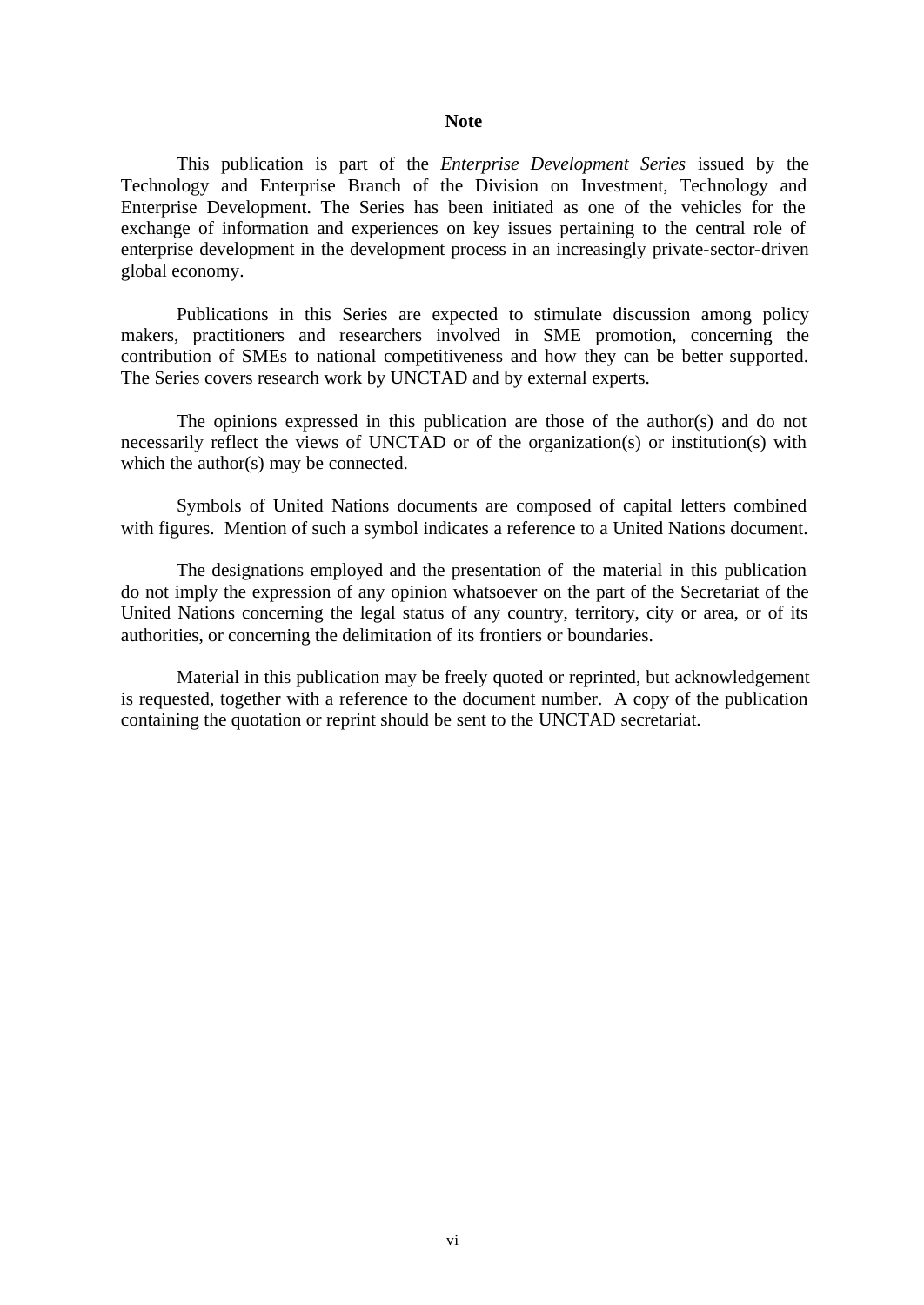# **SECTION I: SYNTHESIS REPORT**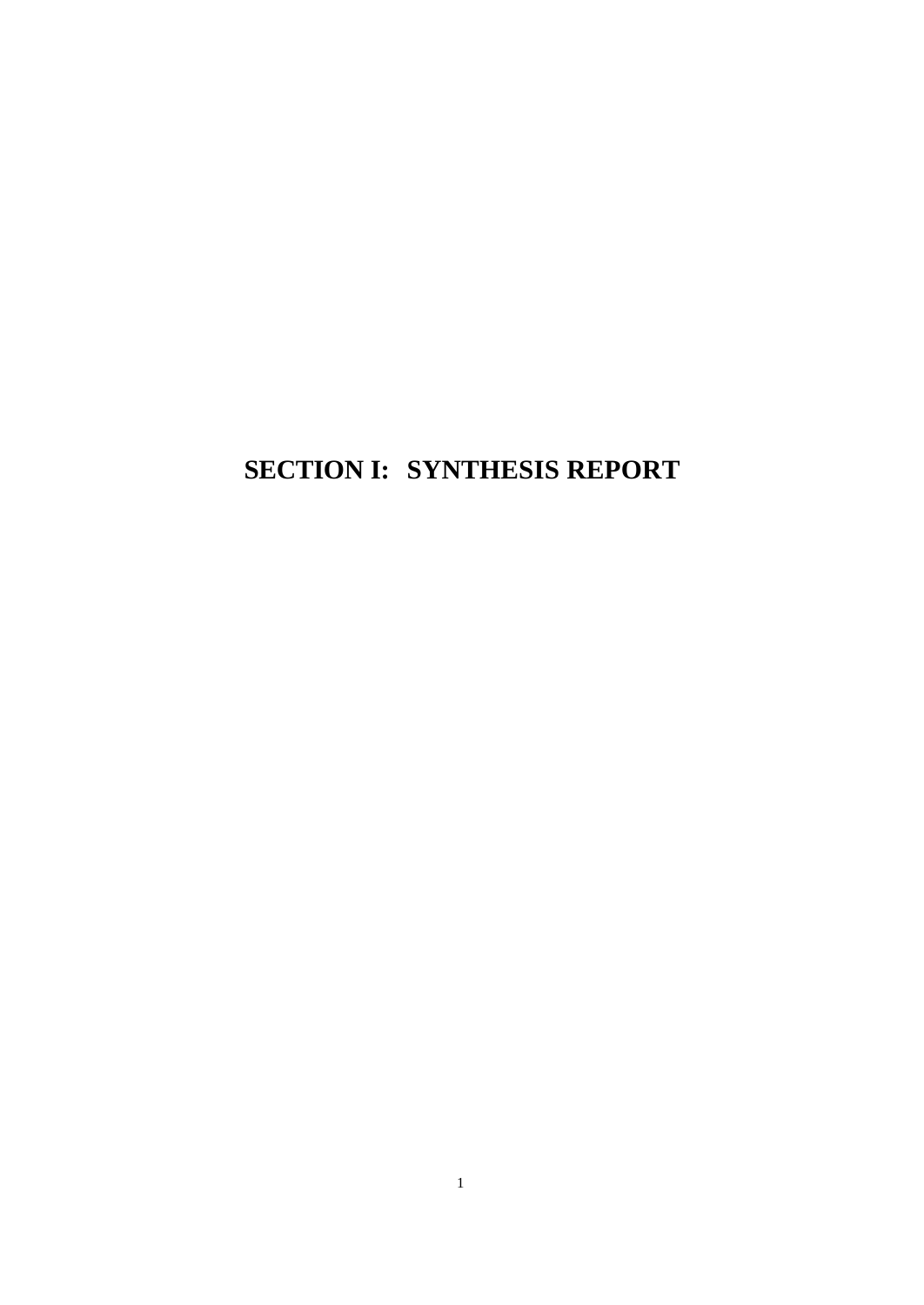#### **I. OVERVIEW**

The contribution of small and medium-sized enterprises (SMEs) to employment, growth and sustainable development is now widely acknowledged. Their development can deepen the manufacturing sector and foster competitiveness. It can also help achieve a more equitable distribution of the benefits of economic growth and thereby help alleviate some of the problems associated with uneven income distribution.

The available evidence suggests that SMEs have played a major role in the growth and development of all the leading economies in Asia. The Asian experience clearly shows that it is mainly the growth-oriented medium-sized enterprises among the SMEs that have a high propensity to apply technology and training and serve specialized niche markets. Among the factors that have contributed to the success of such SMEs is a high incidence of cooperative inter-firm relationships, which have rendered individual firms less susceptible to risks, fostered mutual exchanges of information and know-how between firms and created a rich pool of collective knowledge. A key factor has also been the provision by Governments to SMEs of technological extension services (such as quality assurance, research support and information on sources of technology).

However, a similarly robust and dynamic SME sector is absent in many developing countries, particularly in the least developed countries (LDCs). The enterprise sector in many LDCs shows a distinct dual structure. At one extreme there exist a few large modern capital-intensive, resource-based, import-dependent and assembly-oriented enterprises, while at the other extreme there are small and informal sector (micro) enterprises that use very simple and traditional technologies and serve a limited local market. This structural imbalance in many developing countries has arisen despite their implementation of SME promotion programmes for many years. The industrialization policies pursued by developing countries in the past are identified as having contributed to a bias in favour of larger scale enterprises by encouraging premature movements of resources into large capital-intensive businesses rather than promoting the gradual and organic growth of enterprises. This bias persists in many developing countries, rendering their SME promotion strategies largely ineffective. Furthermore, efforts focusing on SME development are often frustrated by the absence of a favourable macroeconomic framework. In addition, repressive legal and regulatory regimes can impose disproportionately high costs on SMEs, which often results in a polarization of business size and the phenomenon of the "missing middle".

Badly conceived SME promotion strategies are equally to blame. The degree to which the State regulates, supports or inhibits SME growth requires a delicate balance: overly protective SME development policies have proved ineffective in promoting a robust and dynamic SME sector. The outcome of such policies is a small-scale sector with low productivity, insufficient opportunities for dynamic growth and powerful vested interests.

The structural adjustment programmes (SAPs) of the 1980s, and in recent times, the general move to liberalize domestic markets, were expected to rid economies of market distortions and pave the way for vibrant private sector growth. However,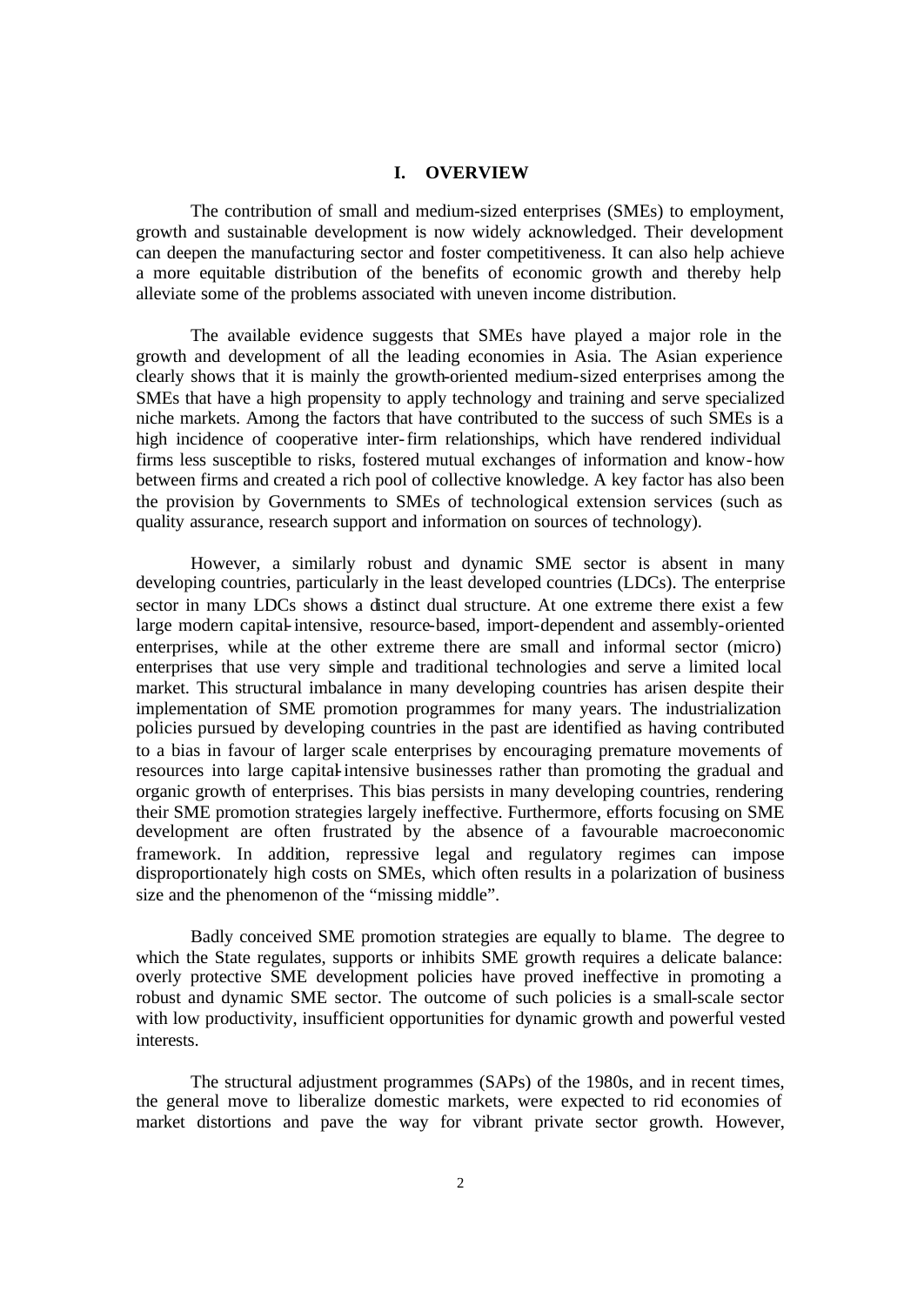experience shows that the process of policy reform in developing countries which suffer from imperfect market conditions must go beyond the elimination of price distortions and a mere adherence to market principles.

There is thus a growing recognition of a need for micro-level approaches that address the specific problems facing small-scale entrepreneurial activity and that are compatible with the general direction of industrial and macroeconomic policy. In the prevailing climate of globalization, developing countries urgently need to ensure that they have a critical mass of domestic enterprises in the middle range, which are internationally competitive and capable of penetrating global chains of production.

The East and South-East Asian experience with export orientation shows that the majority of small enterprises perform poorly on the world market (ILO, 1996). Those most likely to survive are the ones with export potential, and which, in addition, grow from small into efficient medium-sized firms. Given the inherent difficulties of small enterprises, it is also quite clear that a dynamic SME sector cannot be established without external assistance. In their pursuit of open investment and trade policies, as dictated by the new global economic environment, Governments of developing countries and LDCs need to integrate measures aimed at SME development into their general industrial and economic policy. The combination of intensified competition and technological progress means that countries have to examine how best to use their available scientific and educational resources to enhance domestic technological capabilities as an integral part of industrial policy, in a changed global context.

## **II. THE SURVEY APPROACH**

This study presents a summary of the policy framework for SME development on the basis of country case studies that were carried out during 1998 and 1999 in four LDCs – Burkina Faso, Nepal, Samoa and Zambia. The case studies were undertaken as part of an UNCTAD project on *National Policies and Measures for Growing Small and Microenterprises in LDCs*. The principal aim of the project is to contribute to the development of national productive capacity and to address the problem of the "missing middle" in the enterprise sector by providing assistance in the formulation of practical policies and measures to promote the growth of small and microenterprises on the basis of best practices and lessons learnt.

Two of the countries, Nepal and Zambia, have implemented structural adjustment programmes (SAPs) with assistance from the International Monetary Fund (IMF). All the countries have undergone some form of trade liberalization, the most recent experience being Samoa, which announced sweeping liberalization measures in July 1998.

The research in each of the countries was undertaken by a national consultant, guided by a benchmark study of SME development policies and measures, a framework for the analysis of national SME policies and measures as well as a sampling methodology for country analysis. Based on the conclusions and recommendations drawn by the benchmark study, the framework for analysis identified seven criteria for assessing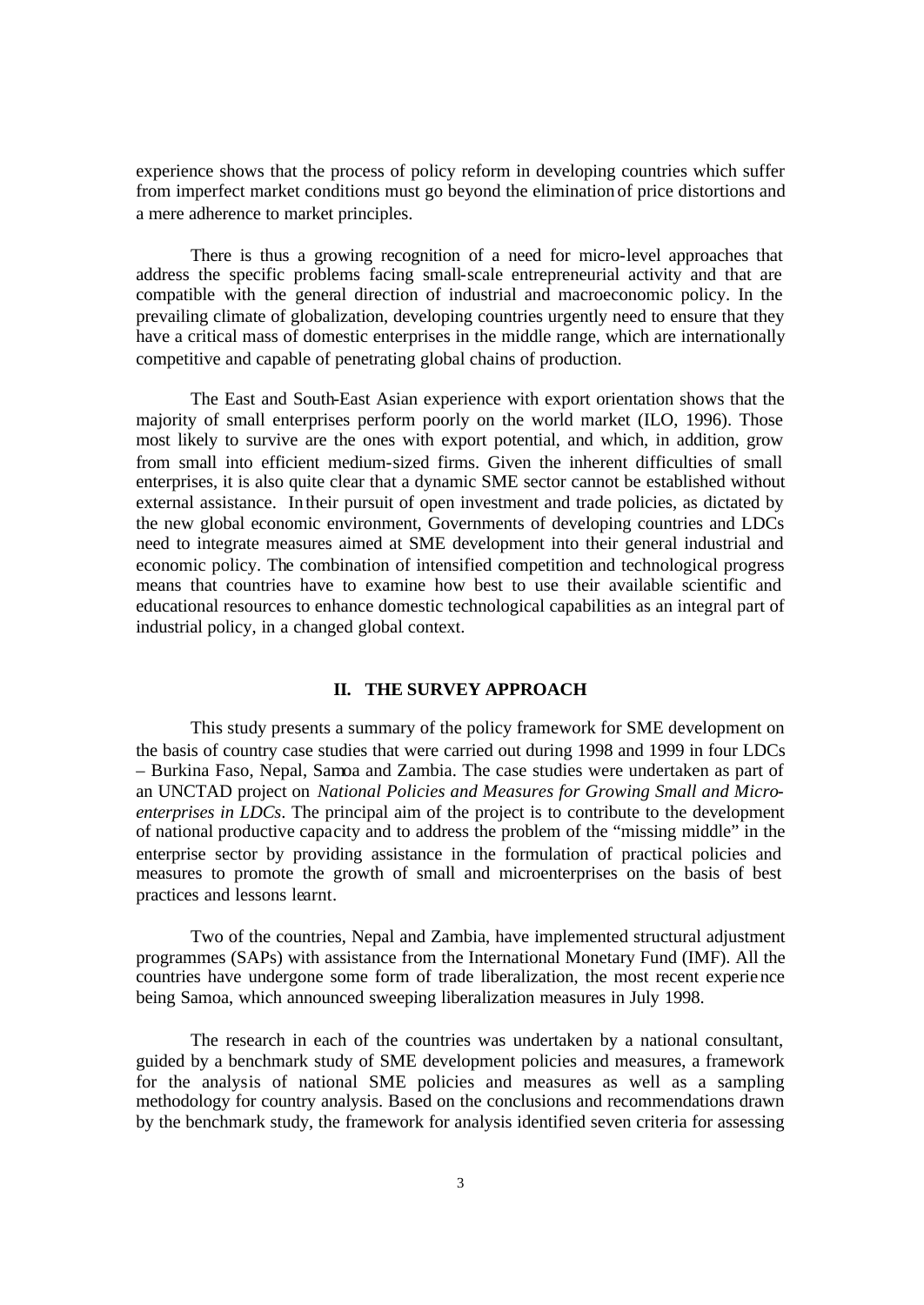national policies and measures for SME development. The criteria covered the following issues: (i) taxation and an enabling approach to regulation; (ii) equitable access for SMEs to imports or materials; (iii) the impact of labour legislation; (iv) access to finance; (v) government support for women entrepreneurs and entrepreneurs in general; (vi) publicprivate sector dialogue and its role in contributing to policy coherence; and (vii) intermediary organizations providing support to SMEs and the implementation of the principle of subsidiarity by Governments when providing assistance to SMEs.

The depth of analysis achieved by the national consultants varies and largely reflects the availability of and access to relevant data.

#### **III. SUMMARY RESULTS OF COUNTRY RESEARCH**

### **General policy environment for enterprises**

 $\overline{a}$ 

The country reports reveal that Governments are aware of the SME sector as being potentially important for development. In all four of the countries studied, the SME sector has been the subject of numerous policy pronouncements, although the extent to which these have translated into SME development strategies varies between the countries.

As would be expected, each of the four countries studied has its own approach to the definition of micro, small and medium-sized enterprises.<sup>1</sup> The very attempt to differentiate enterprises by size suggests an awareness on the part of policy makers that, in order to help those enterprises in need of assistance, policies and initiatives should be designed to apply to specific categories of enterprises. The absence of a definition for the middle range could imply the existence of a dramatic "break point" that acts as a disincentive to expanding business operations. Medium-sized enterprises can be at a disadvantage if, having graduated, they face a significant loss in terms of the special privileges afforded to micro and small enterprises. In addition, they might be treated as if they were large enterprises commanding the same levels of profit and capacity to spread the administrative costs of regulatory compliance between a greater resource base and also to offset the costs with certain benefits of legitimacy.

Of the four countries, Burkina Faso seems to have developed the most detailed definition for micro, small and medium-sized enterprises using a combination of the three most commonly used size measures: assets/financial investment, employment and sales,

<sup>&</sup>lt;sup>1</sup> There is no generally accepted definition of micro, small and medium-sized enterprises. No single definition can reflect the differences between firms, sectors or economies of different size and at different levels of development. Most international organizations have adopted a non-definitional policy, although many also employ a working definition. The issue of definitions is further complicated by the tendency of NGOs, donors and authors of various studies quoted in the country reports to adopt classifications and definitions that suit their own purposes. Moreover, the distinction between the micro, craft, cottage, small and informal sectors is often blurred.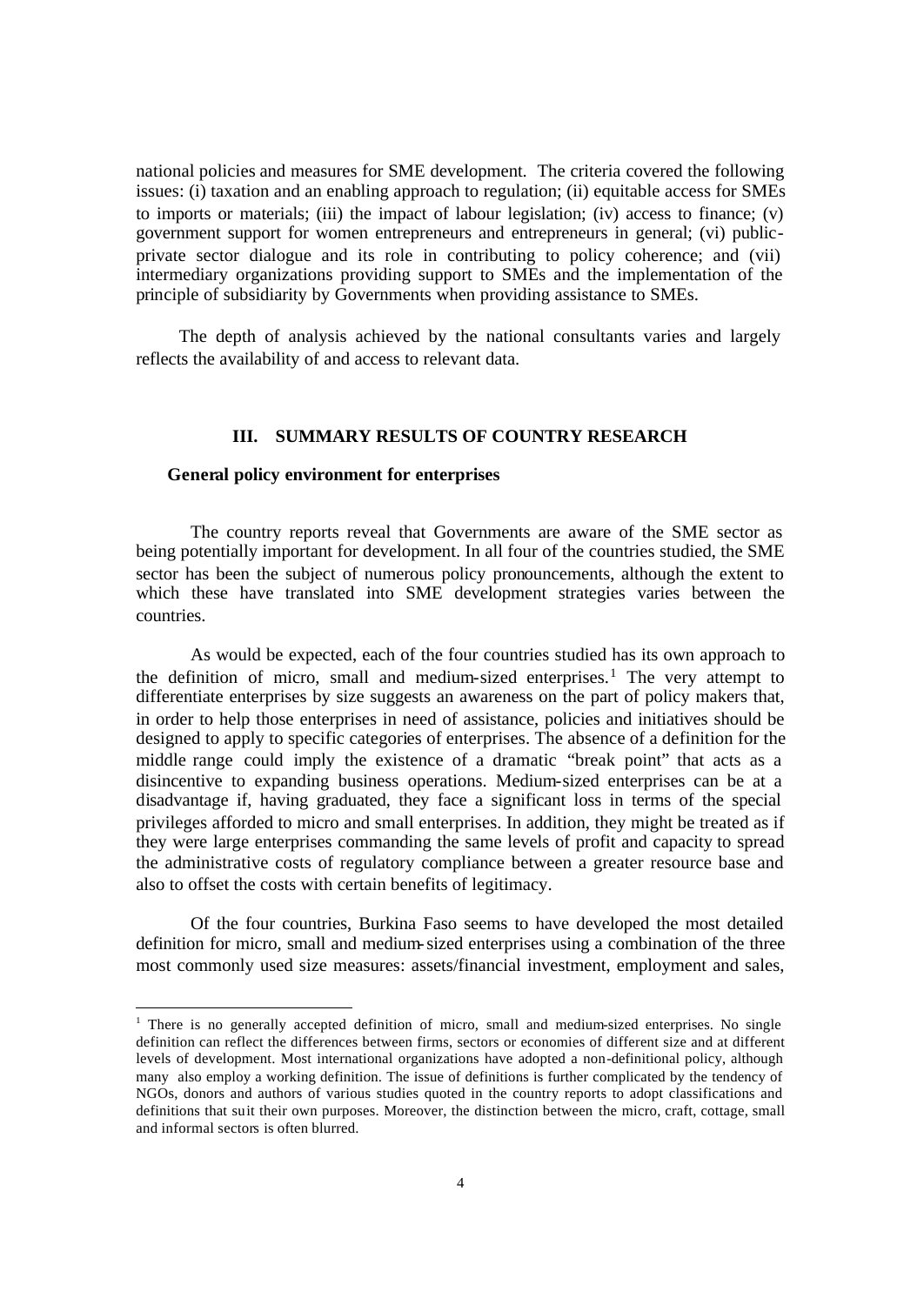as well as other qualitative criteria. This is, however, a recent development, and it is not clear how far it is applied in practice. Zambia attempts to arrive at a more accurate definition of micro and small enterprises by similar means, and goes further by differentiating between total investment criteria for small enterprises in manufacturing and processing on the one hand, and those in the trading and services sectors on the other. An official definition of medium-sized enterprises does not exist. Nepal classifies its industrial enterprises according to four categories: cottage, small, medium-sized and large, based on their levels of fixed capital investment. The Government of Samoa has not found it necessary to develop a formal classification of enterprises by size because of a generally held perception that most, if not all, enterprises in the country are small or medium-sized. The implication being that the economy is free of conflicts related to enterprise size.

In each of the countries studied, policies and programmes for SME development fall principally under the portfolio of their ministries of industry and commerce or the equivalent. In some cases, where the responsibility overlaps between two or more government ministries or departments, this can give rise to problems of coordination and consistency. For example, in Zambia, difficulties in reaching an agreement among government departments, such as the local authorities, the Ministry of Finance and the Revenue Authority, on various fiscal and zoning concessions proposed by the Small Industries Development Board for SMEs, apparently prevented the full implementation of SME promotion measures for a number of years.

None of the countries was found to have an explicit strategy for SME development. Nevertheless, their various projects, programmes and activities can be grouped as a loose, if somewhat uncoordinated, strategy that encompasses the provision of industrial estates, various fiscal and regulatory exemptions as well as support institutions that usually include a small enterprise development agency, development banks and export promotion agencies. In addition, Nepal has a cottage and small industry reservation policy, whereby the manufacture of certain industrial products has been designated as the exclusive domain of the domestic cottage and small-scale sector.

Small enterprise development policies are generally described in the broadest terms. On the whole, the Governments, in line with the current economic thinking, emphasize the creation of an enabling environment by instituting market-oriented reforms, the facilitation of foreign direct investment (FDI) and export promotion. In the countries that have undergone SAPs and are faced with high levels of unemployment as a direct consequence of mass retrenchments in the public sector, poverty alleviation and employment creation is an important objective of their micro and small enterprise policies and programmes.

#### **Legal and regulatory environment**

A legal and regulatory system that calls for complex registration and licensing requirements and demands tedious and costly reporting practices imposes heavy costs on SMEs. By contrast, larger firms benefit from "administrative economies of scale", and often pass the burden of compliance requirements down their supply chains to SMEs. In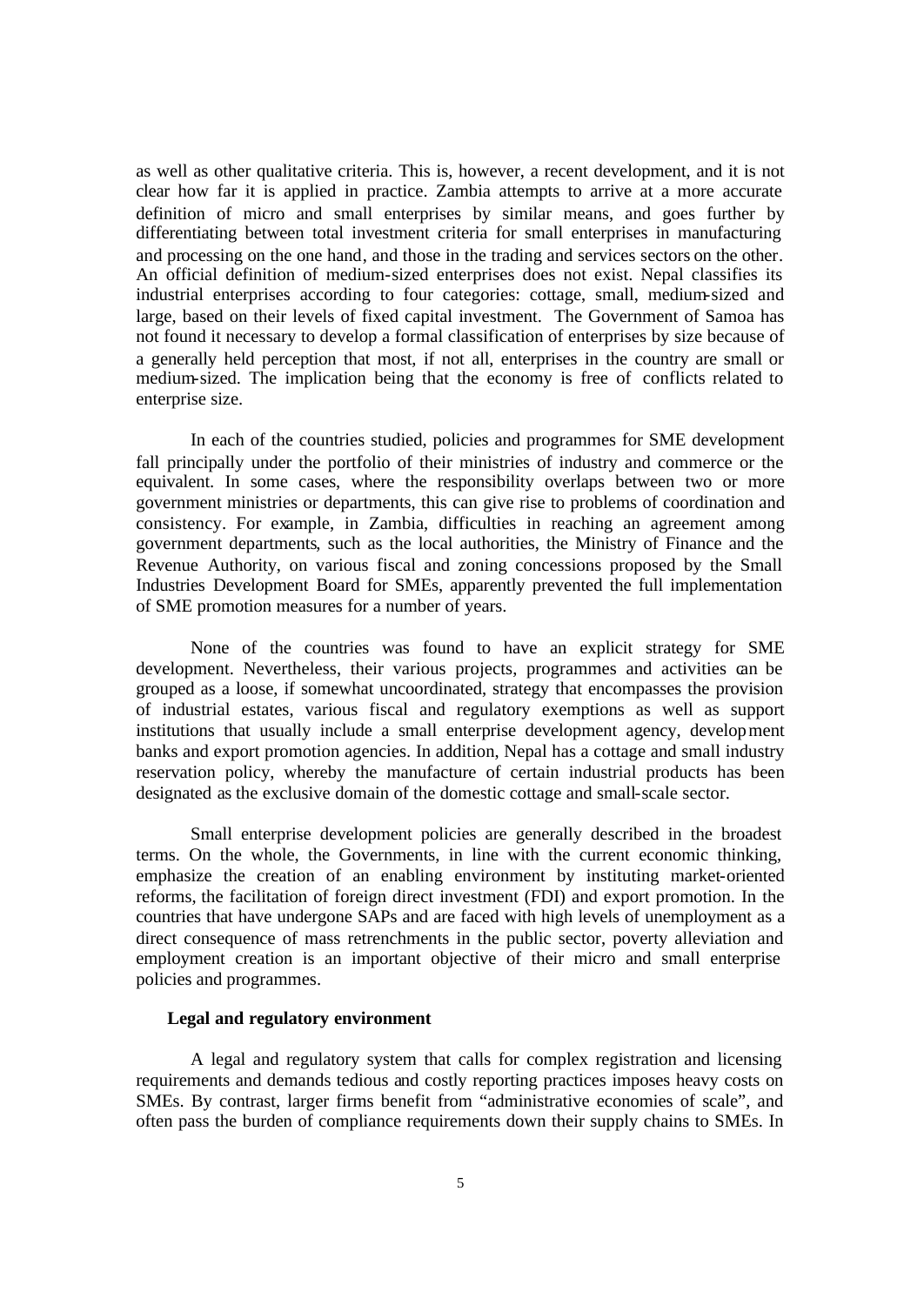such an environment, informal sector enterprises are discouraged from entering the formal sector, and in more extreme cases, formal sector enterprises are induced to "deformalize" their activities.

As firms grow and become more "visible", their options for regulatory avoidance decrease, suggesting that there exists a theoretical break point in the cost of compliance. This point logically lies somewhere between very small businesses, which can avoid the rigours of regulation, and those companies that have reached a size that enables them to spread the administrative expenditure between a greater resource base, and to offset the costs with certain benefits of legitimacy (such as the possibility to secure public contracts, access to credit, renewal of licences and opportunities for subcontracting work, from which informal sector enterprises are barred). The challenge for policy makers is not to impose dramatic break points (in the form of regulatory and, in particular, tax requirements) that are a disincentive to increasing the size of business operations.

The evidence indicates that all the countries studied have some registration requirements in relation to tax, labour or other laws. Statutory requirements for setting up businesses vary among the four countries, from strict to non-existent. In Burkina Faso and Samoa, obtaining a business licence is a protracted process. Since 1992, a licence is no longer required for the establishment or expansion of a business in Nepal, although all enterprises are required to be registered. In Zambia, the Government waives licensing and registration requirements for SMEs in designated areas of its cities as a strategy for depressed area development. As can be expected, a manufacturing licence is the most difficult to obtain, given the need to comply with health and environmental requirements. For most small businesses, it seems to matter little whether they are registered or not. In fact most entrepreneurs do not seem to feel particularly constrained by the regulatory environment, possibly because the majority of small enterprises there operate in the informal sector.

As for labour, employment and environmental or health-related regulations, Zambian officials are generally flexible in their enforcement vis-à-vis small enterprises, particularly when they are located in depressed areas. Medium-sized enterprises, on the other hand, are expected to comply fully with all regulations. These regulations do not, in any case, pose a major constraint for business in general. By contrast, labour regulations are quite strict and wide-ranging in Burkina Faso: they apply to all enterprises, including small enterprises, and represent a major constraint on the competitiveness and expansion of smaller enterprises. Hence, many SMEs do not comply with these regulations, but in opting out, they "deformalize" their operations.

Burkina Faso, Nepal and Zambia have a system of exemptions in place to reduce the burden of tax on small enterprises. Zambian entrepreneurs complain about the level of taxation and consider the introduction of value added tax (VAT) irksome on account of the administrative tasks involved. Theoretically, although SMEs are exempt, larger firms often insist that all their subcontractors be VAT-registered. In Nepal, SMEs are theoretically better off as a result of the introduction of a system of self-assessment; however, in reality, tax officers often view their self-assessed submissions with suspicion, leading these enterprises to experience long delays and incur additional costs in pursuit of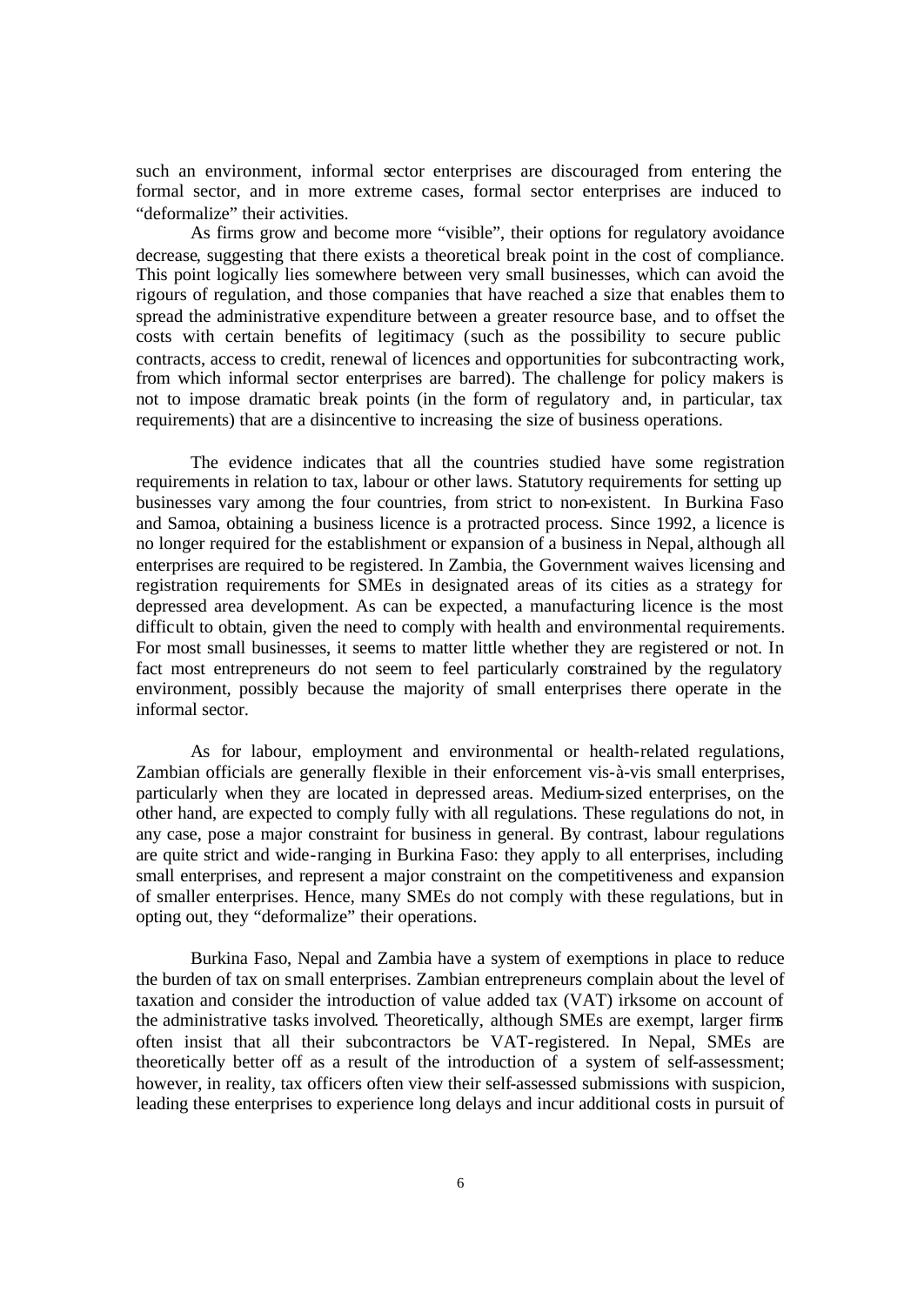tax clearance. Small enterprises are not eligible for public contracts or fiscal incentives if they do not get clearance. In Samoa, many of the small entrepreneurs in the fishing industry register as family concerns in order to avoid tax-related administrative burdens.

#### **Business development services**

There is broad agreement that SMEs can become effective creators of employment, innovation, income and growth. However, many of them do not realise their full potential because they lack access to markets, finance, technology and business skills. Globalization and liberalization have compounded these traditional problems of access. Production is now knowledge-based and competition occurs on the basis of both continuous innovation and price. Entrepreneurs need to muster design, have extensive knowledge of markets and technology, and become innovative.

Best practice points to the need to support linkages and networking as a key mechanism to facilitate the development of SMEs. The favoured style of intervention is the provision of specialized support services through a multi-layered network of service providers, whereby the Government supplements or supports private sector activities rather than duplicating them, and coordinates with specialized institutions in the provision of services to SMEs. There is little evidence of this kind of intervention in the four countries studied.

There appears to be little scope for implementation of the principle of subsidiarity,  $2$  at least in Zambia and probably also in the other countries, because of the limited capacity within the private sector to provide business development services (BDS) – particularly growth-oriented SME support services. Another possible reason for the limited participation of the private sector is mentioned in the study of Burkina Faso, where small entrepreneurs have not yet developed the culture of seeking and buying-in technical assistance.

The quality and relevance of BDS are, in most cases, found to be less than satisfactory. Only a small number of micro and small enterprises benefit from existing BDS. These services are often confined to urban areas, but even there, many small enterprises are unaware of their existence. Policies towards SMEs and BDS do not adequately address the problem of insufficient linkages between large and small firms, yet such linkages are an important prerequisite for competitiveness, especially in highend markets (Porter, 1990). No comprehensive approach seems to have been adopted to facilitate the transition of domestic firms to new market conditions, apart from a macroeconomic approach aimed at "getting the prices right" and measures fostering passive integration into the world market.

Business development services are mainly publicly or donor supported, and generally in the areas of training, marketing (including export promotion), product development, credit and technology. However, training programmes and credit schemes seem to favour start-ups rather than expansions. In Zambia, research and technology

<sup>&</sup>lt;sup>2</sup> See UNCTAD (1997) for a discussion of the concept of subsidiarity.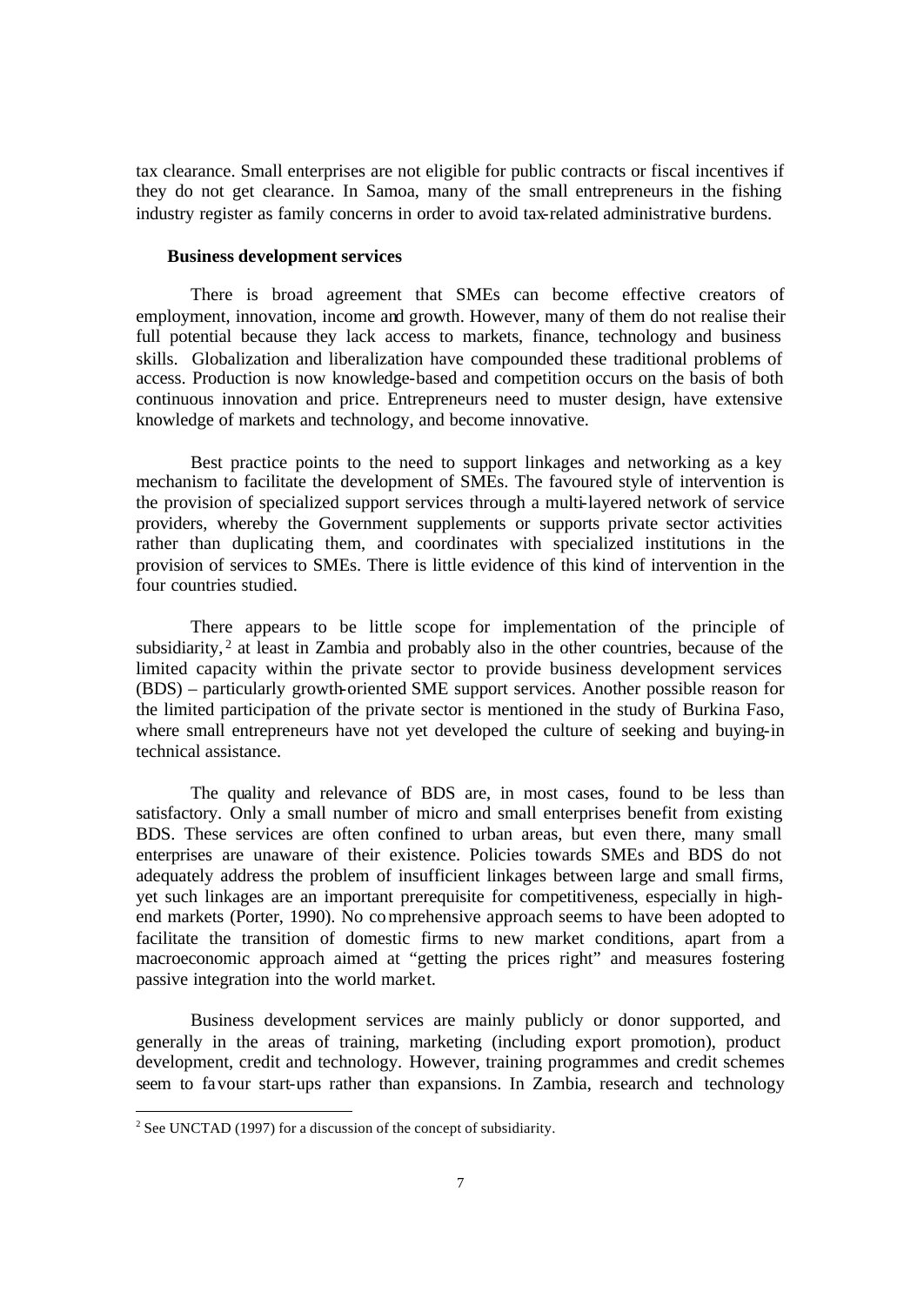institutions have only weak links with the private sector and their work is not driven by the needs of enterprises. Almost all BDS are provided by government agencies and nongovernmental organizations (NGOs), and NGO activities are particularly concentrated in the area of microfinance. In Nepal, the heavy reliance on donors and NGOs for the provision of BDS has resulted in a lack of continuity in their provision. Moreover, entrepreneurs in Nepal complain that the services provided by NGOs are not specialized enough to serve their needs.

Although SME support agencies have been in existence in many developing countries for some time, their impact on business formation and their survival and growth have generally been limited. They have been criticized for their bureaucratic nature, inability to recruit and retain competent and motivated staff, lack of coherence and coordination, insufficient geographical coverage, and their overemphasis on business start-ups with too little focus on the other stages of an enterprise's trajectory of growth. In addition, their programmes fail to address the underlying constraints faced by SMEs, particularly in the context of the growth of knowledge-intensive production and the intensification of competition in the global market. These criticisms apply equally to all the countries studied.

Conflicts between the policies of Governments and donors in the provision of BDS are not uncommon. For example, in Zambia NGOs do not always use the official definition of micro and small enterprises, which means that they target a different group of enterprises for preferential treatment. Governments and NGOs alike develop support programmes without sufficient consultation or knowledge of each other's programmes, leading to rivalry, duplication of efforts, piecemeal interventions and inefficient use of scarce resources. In Burkina Faso, some attempts at coherence and coordination in the provision of BDS by donors, NGOs and the public sector have been made, including the carrying out of joint initiatives. One of the outcomes of this cooperation is the compilation and publication of a handbook of micro and small ent erprise support organizations/programmes and professional associations, which provides a description of their objectives and details of their activities.

#### **Access to finance**

Access to credit is not a major constraint for microenterprise start-ups because the majority of interventions directed at credit facilitation are in the area of microfinance. However, lack of access to medium or long-term credit is a major constraint for those enterprises that wish to expand their activities. The reasons for this are well known, particularly the fact that SMEs present a high risk to the lender because many of them have insufficient assets and suffer from low capitalization. In addition, poor accounting records and the lack of other financial records make it difficult for banks to assess the creditworthiness of potential SME borrowers. Moreover, the relatively high cost of processing small loans means that lending to SMEs is generally not for banks.

Many expect that financial liberalization will solve SME problems by stimulating the substitution of more expensive forms of credit for cheaper ones and lowering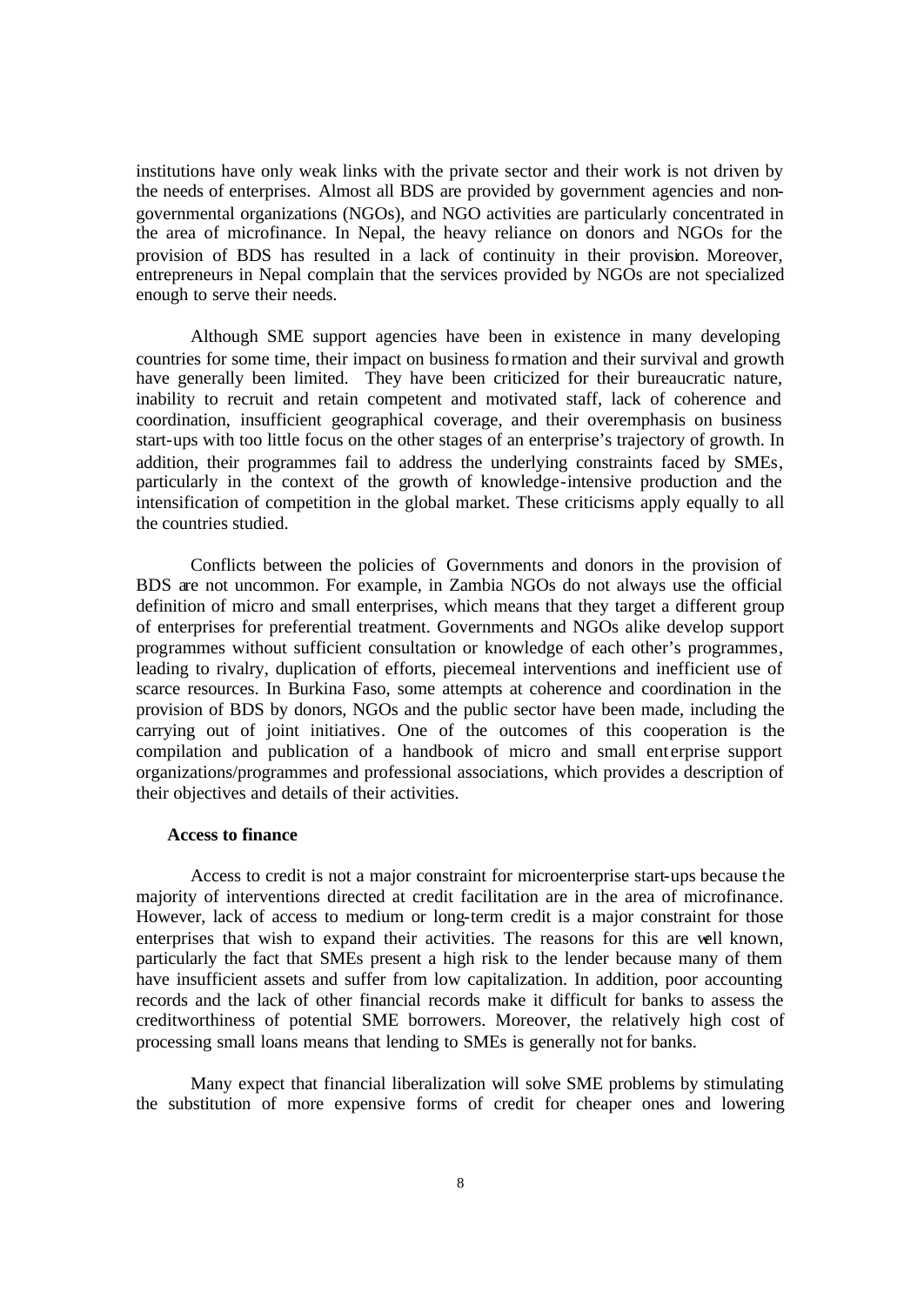transaction costs with respect to credit, resulting thereby in the reallocation of domestic credit in favour of smaller enterprises. However, these desired effects have often failed to materialize in the way policy prescriptions envisaged. All four country case studies show that the traditional problem of access to credit and the reasons for it remain unchanged. Unfavourable macroeconomic conditions and the risks associated with lending to small entrepreneurs engender a preference among formal sector banks for short-term lending and lending to public or corporate entities. Attempts by Governments to address this problem have met with limited success. Despite the provision of subsidized credit channelled through development and commercial banks and the creation of various credit guarantee schemes, these countries have had little success in reaching the intended beneficiaries, namely growth-oriented small enterprises.

One reason for the failure of such interventions in Zambia is the attitude prevalent among small entrepreneurs that loans made available through funds provided by the Government need not be paid back.<sup>3</sup> In Samoa, the issue of collateral is especially difficult because most land is under communal title. Despite liberalization, the financial sectors in these countries have remained small and risk-averse with little incentive to develop products specially adapted to SME needs.

The categories for directed credit in East Asia were not very different from those with which other developing countries and LDCs have experimented. In fact many credit schemes failed and were abandoned for the same reasons already noted here. However, the East Asian credit schemes, on the whole, yielded far better results. High default rates and serious collection problems were avoided by putting in place effective pre-appraisal and monitoring systems including the introduction of appropriate systems of incentives and disincentives for local credit institutions and their staff. Loans to SMEs were subject to continuous and pragmatic review and preferential credit was withdrawn quickly from non-performing firms or from those firms that had gained access to private credit markets. Their success was also due to the fact that they targeted SMEs that were most likely to grow, export or invest and generate technological externalities. Subcontracting was also encouraged as a means of alleviating the financing problems of SMEs.

#### **Public-private sector dialogue**

Public-private sector dialogue is a platform for interaction to inform policy development. Given the many areas where there exists a mutual interest in cooperation between the two sectors, including skills, technological and infrastructural development, environmental protection and the promotion of inter-firm backward and forward linkages, the ability of the Government and the private sector to build an effective working relationship assumes particular importance. Such a working relationship may be a competitive advantage in its own right in a globalizing and liberalizing world economy. Collaborative arrangements linking the Government, business and civil society are a distinct and common feature of the East Asian "miracle economies", and are credited

<sup>&</sup>lt;sup>3</sup> A similar mindset has been documented by other studies in Swaziland and in Malaysia, underlying the need for borrowers to be inculcated with a repayment culture from the outset so that loans are not viewed as entitlements or gifts from the Government.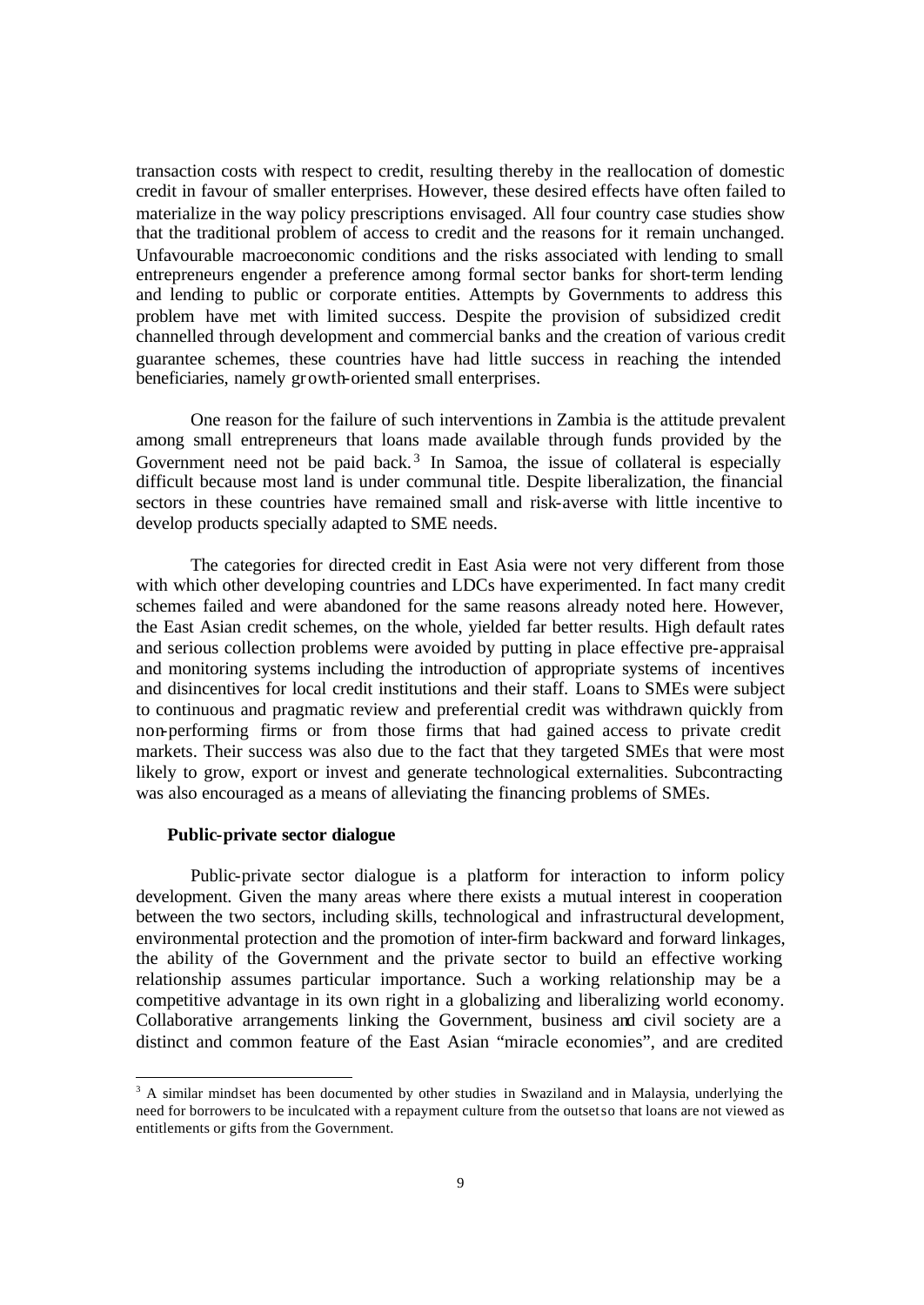with providing the critical means for stabilizing the policy environment and promoting social and economic development. It has been suggested that in an increasingly interdependent world, competition among enterprises is often competition among different systems of government-private sector relationships (UNCTAD, 1997a).

As many developing countries try to adjust to the rapidly evolving world economy through economic reforms, their reform efforts frequently encounter conflicts among powerful actors – such as the political leadership and opposition, business and labour groups – over the direction and timing of reforms. Passive or aggressive resistance to reform efforts through evasion and non-compliance with new policies is common within the business community and has often resulted in derailing the momentum for reform (Biddel and Milor, 1999). Public-private sector dialogue can potentially contribute to the quality and momentum of economic reform and lower the transaction costs of business and economic governance.

The country reviews indicate a recognition and willingness by the Governments to assign the private sector a greater role and status as a partner in economic development and policy-making. Ad hoc consultations frequently take place between various government departments and private sector representatives and it is common for Governments to appoint representatives from the private sector to the boards of various statutory bodies. Governments also regularly seek the input of the private sector and civil society concerning the annual budget. In addition, formal structures for public-private sector dialogue with the involvement of senior ministers have been set up in all the countries. Many of the initiatives for enhancing and bringing about structured dialogue between the public and the private sector are recent and are part and parcel of broader structural adjustment or donor programmes. The scope and focus of the private sector's involvement varies among the countries studied.

In Burkina Faso, an important part of the process of economic reform is the initiation of dialogue between the public and the private sector. A special commission for private sector development exists under the portfolio of the Ministry of Trade, Industry and Crafts. The main task of the commission is to oversee the reform of the policy and institutional framework for the support and promotion of the private sector. A member of the private sector leads the commission, and over 80 per cent of the members are representatives from the private sector. This forum has facilitated the involvement of the private sector in policy-making, notably in the restructuring of the national Chamber of Commerce (a statutory body), the reform of investment, customs, labour and family laws, as well as in the elaboration of policies and strategies for the development of SMEs.

In Nepal, the Business Consultative Forum was constituted under the chairmanship of the Prime Minister in 1998 to assess public policy and its impact on business in the areas of trade, industry and commerce. Public-private sector dialogue has also been initiated in the context of a reform of the tax system. Similarly in Samoa, the Trade, Commerce and Industry Development Board serves as a forum for public-private sector dialogue on issues related to private sector development. Through this forum, the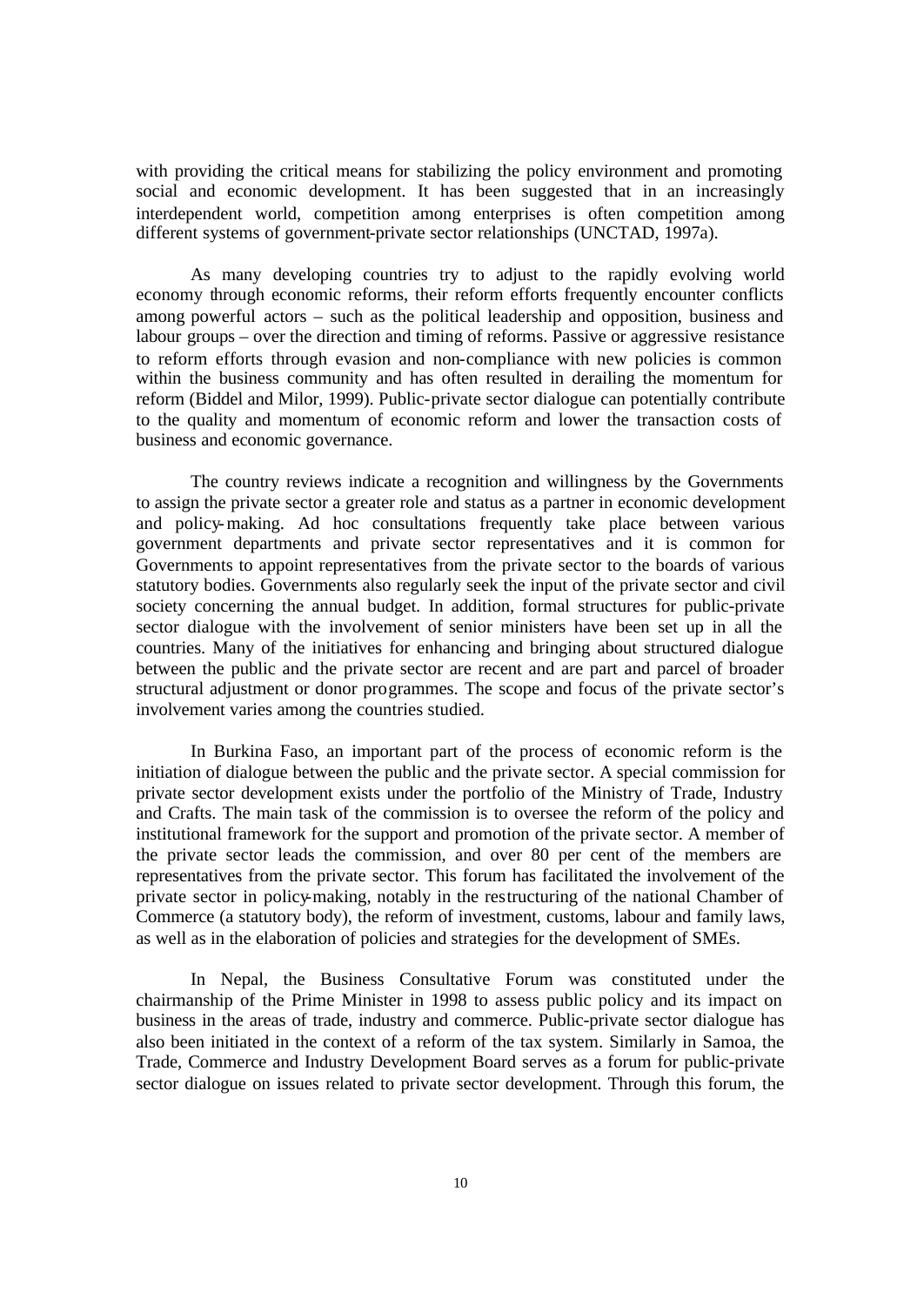private sector has participated in the liberalization of the financial sector and in a review of the country's tariffs.

In Zambia, the approval of the national chamber of commerce is sought as a matter of course on trade matters, including multilateral trade agreements. The chamber of commerce is also consulted on small enterprise policy issues. The Zambia Industrial Partnership Council (ZIPC) and the National Action Programme for Private Sector Support (NAPPS) offer the private sector opportunities for formal and structured dialogue with the public sector on industrial, commercial and trade policy, and private sector development respectively. Unfortunately, since the ZIPC initiative is essentially donor driven, its sustainability is questionable. In addition, it potentially undermines the authority and standing of the Government in the eyes of the private sector and the general public.

The case studies highlight a number of shortcomings on the part of private sector representative organizations with regard to their preparedness for dialogue. The private sector is described as largely reactive to government initiatives and seemingly uninterested or unable to participate in policy formulation, too focused on lobbying and divided, thus often frustrating the process of dialogue. Concerns are also raised with regard to SME representation in the dialogue. Larger enterprises and their interests dominate the membership and agenda of business associations. Where SME associations exist, they are either too few and too weak to make an impact, or are too many and unable to speak with one voice.

#### **Trade liberalization**

Small and medium-sized enterprises are expected to benefit from trade liberalization as a result of greater access to imported raw materials, intermediate goods, spare parts and technology. It is often assumed that the relative flexibility of SMEs will allow them to adapt product lines towards more lucrative production and that it will give them an advantage over large-scale enterprises in competing against manufactured imports. However, while trade liberalization has, in some cases, eased the supply constraints for small firms, it has also presented them with intense competition from foreign goods. For example, cheaper imports have affected the textile sector, in particular, in Zambia and Nepal. In both countries foreign competitors are alleged to have dumped their products on the local market.

The impact of liberalization depends a great deal on the nature of accompanying policies. Both Burkina Faso and Zambia adopted public sector austerity programmes along with liberalization. Mass retrenchments resulted in a significant loss of purchasing power that adversely affected the small-scale sector even as currency devaluation served to dampen import demand in favour of import-substituting SMEs. For many SMEs that were dependent on intermediate imports, the benefits from import liberalization were countered by devaluation and high domestic production costs. Following liberalization, an over-representation of commercial activities among SMEs and a growth in the informal sector have been observed in Burkina Faso, Nepal and Zambia.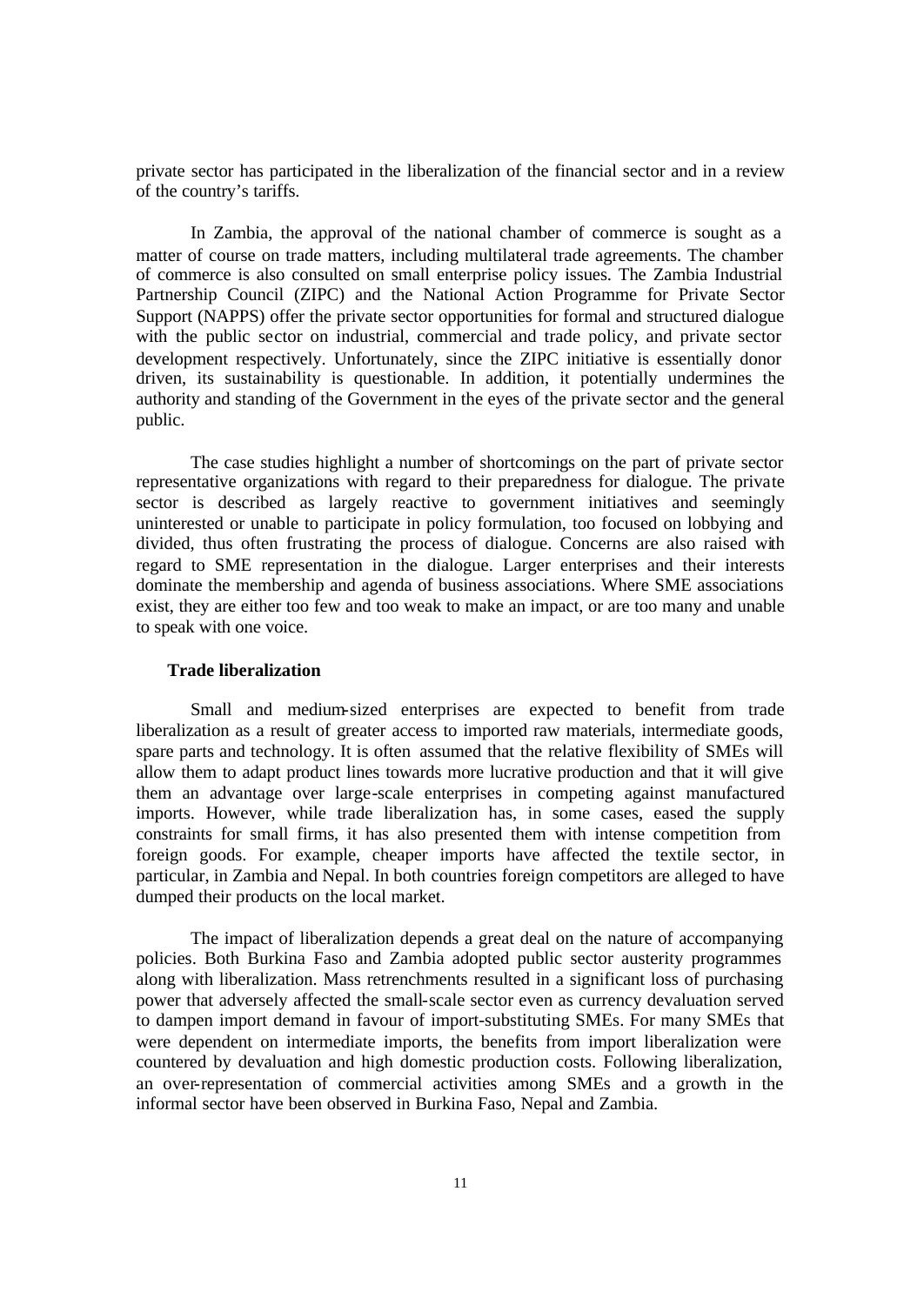Unlike the countries of East Asia, most developing country Governments are under tremendous pressure to effect rapid liberalization of their economies even though they continue to be faced with the economic reality of dependence on revenues from import duties and tariffs and indebtedness. Moreover, their economies are not sufficiently industrialized and competitive to be able to benefit from liberalization and withstand competition from foreign firms. Thus, in many cases, it has either not been possible to carry out vigorous economic reforms, or reforms have been offset by new impediments.

Reforms in Burkina Faso during the period 1991-1993 focused on simplifying the import and export regime with the specific aim of ensuring a neutral impact on government revenue. Consequently, import tariffs on intermediate and finished goods have remained high. Smuggling and customs fraud are widespread and contribute to the "deformalization" of economic activities. In Nepal, implementation of economic liberalization has been limited by the need to stabilize government revenues, and, in some cases, this has led to deviations from the stated reforms and to increased uncertainty in the busine ss environment.

The pace of liberalization has also proved problematic for domestic enterprises. The private sector in Zambia criticizes the reforms as being too abrupt and not allowing business a period of transition. Similarly, the overnight reforms announced in Samoa have caused concern within the private sector because they allow no time for adjustment to new conditions.

#### **Participation of women**

In many developing countries women are prevented or constrained from making an economic contribution through employment and entrepreneurship. Inasmuch as it is crucial that policies are not biased in favour of large enterprises or foreign investors, it is equally important that they do not exclude a large segment of a country's human resources from generating wealth and facilitating development. Moreover, research has shown that women's incomes are more likely than men's to contribute towards improving the well-being of the family and society. Women entrepreneurs have also proved to be less of a risk than men in repaying loans.

Research shows that although many women own or run microenterprises (and in many cases form the majority of micro-entrepreneurs), few of them enter the formal sector, and, as a result, only a small number of women's microbusinesses graduate into SMEs. The reasons for this vary from country to country. In general, the existence and persistence of customary and traditional practices, which, in some cases, result in discriminatory laws, create a multitude of obstacles for women entrepreneurs in addition to those normally faced by all SME entrepreneurs. It is therefore important for developing countries to identify the types of support measures that may be necessary to promote women's entrepreneurship and facilitate their full contribution to the development of their countries.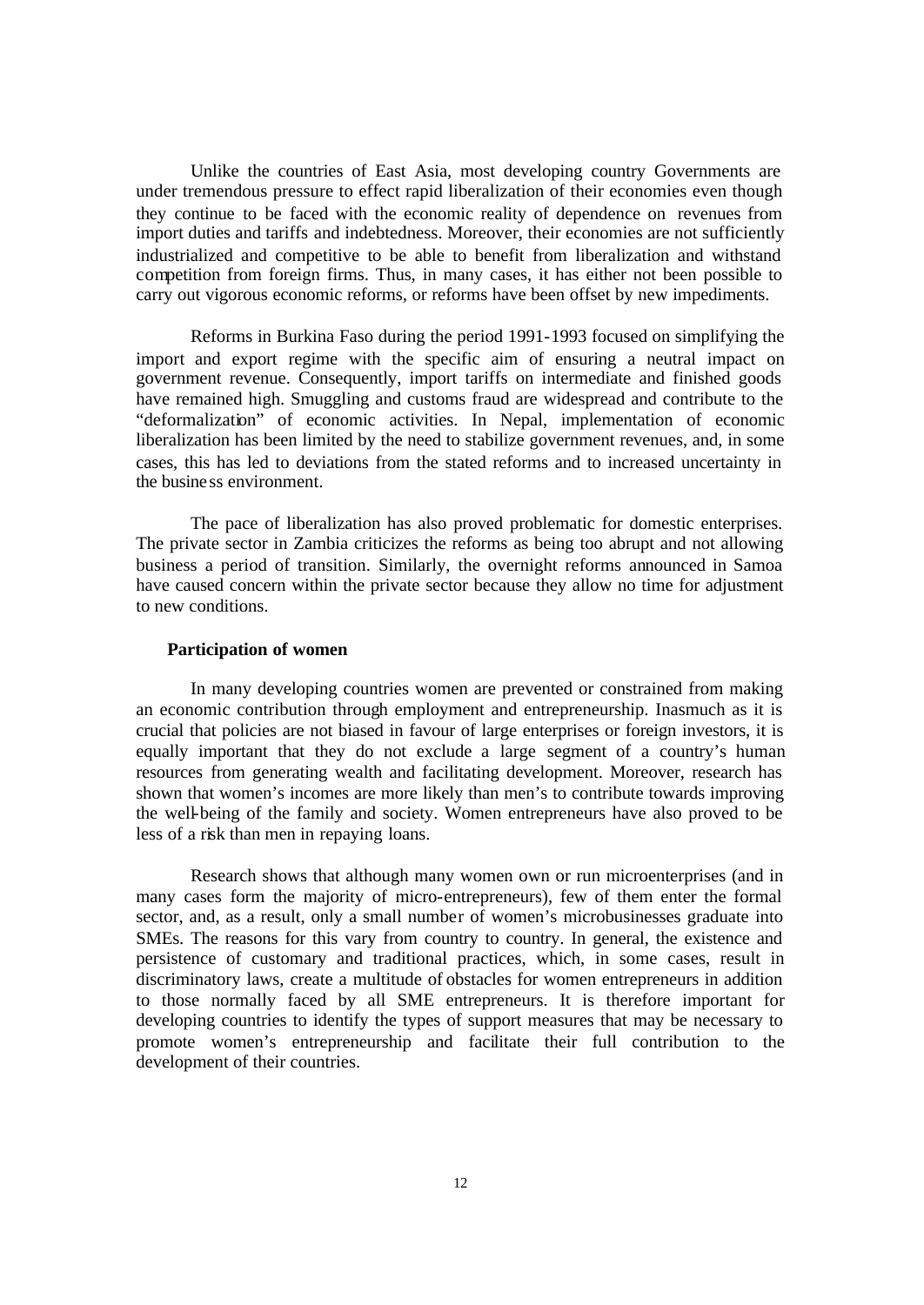In Burkina Faso, law prohibits discrimination against women and the assumption is that it does not exist. In Zambia, although discrimination against women is illegal, sociocultural biases against them persist and remain a major constraint for women in business. Similarly in Nepal, despite laws to the contrary, societal and cultural norms deter women entrepreneurs. Rights to property are a major constraint and religious values and the prevalence of the caste system add to the problem.

Efforts to tackle the problems faced by women entrepreneurs focus on the provision of micro-credit and the promotion of income-generating activities. Unfortunately, while micro-credit plays an important role in the survival of microenterprises and contributes directly to poverty alleviation, it does not promote the growth of SMEs.

#### **Conclusions and recommendations**

The four case studies show that Governments have not succeeded in incorporating their SME promotion policies in their overall development strategies. Moreover, their industrial policies have not received much attention of late. The focus has been on macroeconomic policies, which have, for the most part, been defined by structural adjustment programmes that have emphasized "getting prices right" and poverty alleviation. The assumption has been that trade liberalization would increase incentives to export and would facilitate business enterprise by encouraging private ownership through privatization and by attracting foreign investment.

The East Asian economies have shown that developing countries can compete successfully in global markets. However, to what extent the East Asian experience with economic growth can provide a blueprint for other, poorer countries is debatable, but nonetheless, extremely relevant, particularly that of the second tier "tiger economies" of Indonesia, Malaysia and Thailand.

Rapid industrialization in these three countries was characterized by:

- ?? Appropriate macroeconomic policies;
- ?? An outward orientation;
- ?? Measures to attract foreign direct investment; and
- ?? Effective selective interventions.

Two further conditions are essential to the success of an industrialization strategy: (i) the institutional capacity needs to be created or strengthened in order to maintain appropriate economic policies, undertake selective interventions and attract FDI; and (ii) an efficient infrastructure is necessary to ensure sustained economic growth (Hawkins, 1998).

The picture has been altogether very different in the four countries studied, and closely resembles the general picture in LDCs as a whole, and many developing countries. Most LDCs embarked on adjustment and reform policies in the late 1980s that placed emphasis on macroeconomic stability, which aimed at creating a domestic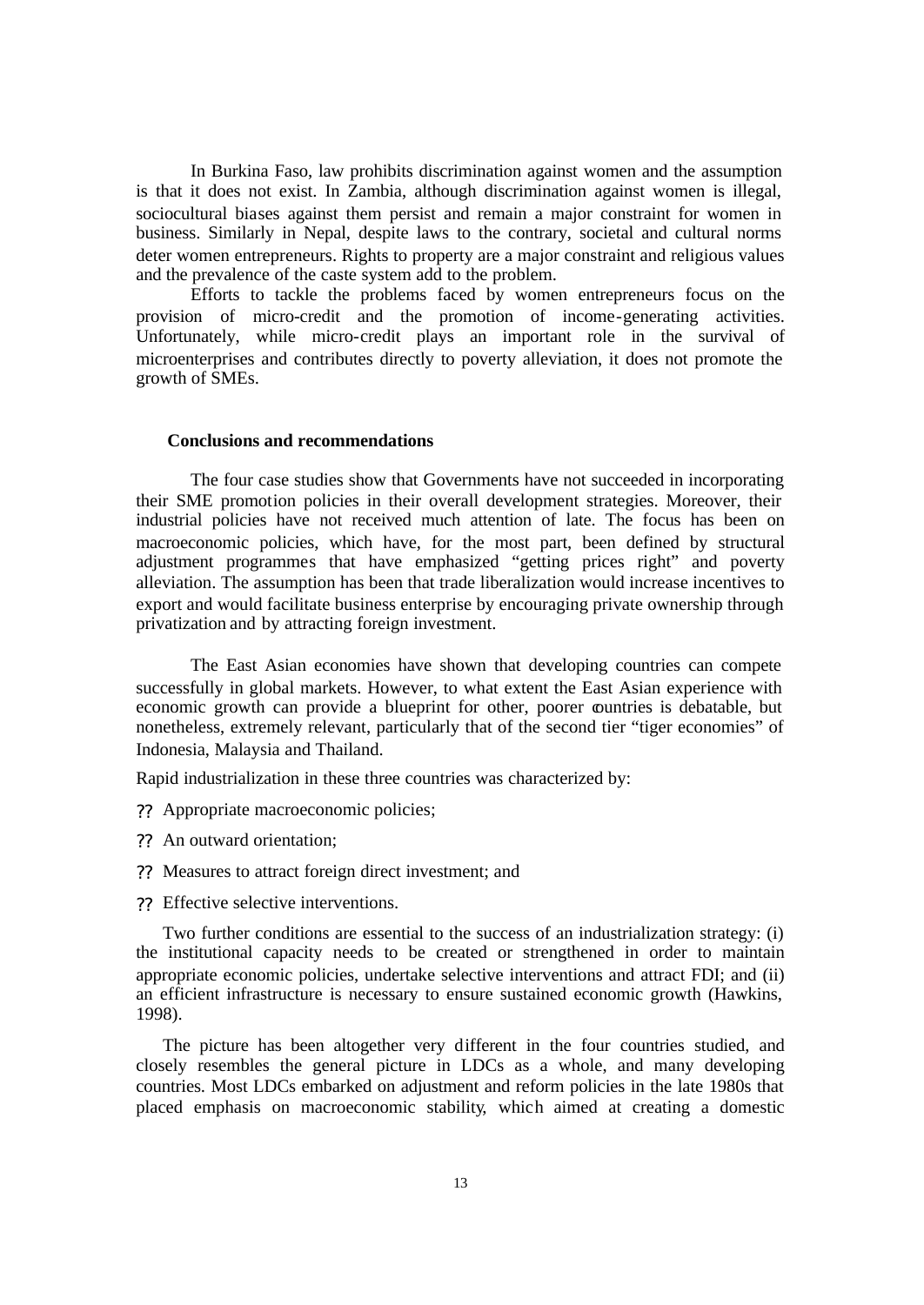economic environment conducive to sustained growth and development. However, a survey in 1997 by the World Bank of institutional obstacles to doing business globally showed that corruption, tax regulations and/or high taxes, inadequate infrastructure, inflation, crime and theft, and financing (in that order) are the top six most important problems identified by African businesspeople. The rankings from the African survey and those for developing countries in general are very similar, although financing is seen as less of an obstacle to infrastructure and inflation in Africa. The country case studies also point to these being persistent problems.

While structural adjustment programmes (SAPs) in LDCs have not been a total success they have had some positive benefits. As a group, LDCs recorded somewhat higher levels of domestic investment during the 1990s, which suggests that a degree of macroeconomic stability was achieved. This, combined with specific measures to create incentives for domestic and foreign investment, may have begun to bear fruit. However, the average annual gross domestic investment ratio is still rather modest, and LDCs continue to experience very low levels of capitalization that can only perpetuate their least developed status (UNCTAD, 2000). There is clearly a need for further improvement and greater macroeconomic stability.

Although LDCs undertook rapid trade liberalization in the context of conditionality attached to structural adjustment and stabilization programmes, the outcomes have not always been positive. The liberalization has often been of a "big bang" type, whereas countries in East Asia followed a selective, gradual and sequenced approach, tailoring the process to their levels of economic development and to the capacities of their existing institutions and industries. The abrupt and disordered liberalization carried out by LDCs, on the other hand, was, in many cases, inconsistent with the requirements to maintain fiscal discipline, given their dependence on revenue from customs duties and trade tariffs. Budgetary and balance-of-payments difficulties resulted in policy reversals, and stopand-go implementation was interpreted as a lack of "credible commitment" to the reform process. Consequently, private investment (both domestic and foreign) in response to the reforms has been sluggish. Despite far-reaching liberalization of investment regimes, most FDI flows to LDCs remain concentrated in extractive industries and in the general exploitation of natural resources, with little, if any, local value-added. Hardly any of the LDCs have markets large enough to attract inward-oriented industrial investment.

Despite the fact that the trumpeted benefits of trade reform and liberalization in general are predicated upon the existence of a private sector (with a diversified manufacturing segment),<sup>4</sup> SAPs in LDCs have lacked an industrial strategy, and industrialization in most of them could be best described as feeble. This has been further compounded by de-industrialization in recent years. Thus, in most of these countries, the private sector remains narrow and weak, with a lack of indigenous entrepreneurs (and the requisite capital) to pursue private sector-led development. Foreign direct investment (FDI) has not been and cannot be the solution, not only for the reasons mentioned above, but also because its developmental role is to catalyse domestic investment and capabilities.

l

<sup>4</sup> Helleiner (1988) states that dynamic benefits derive more from trade in manufactures than from trade in commodities.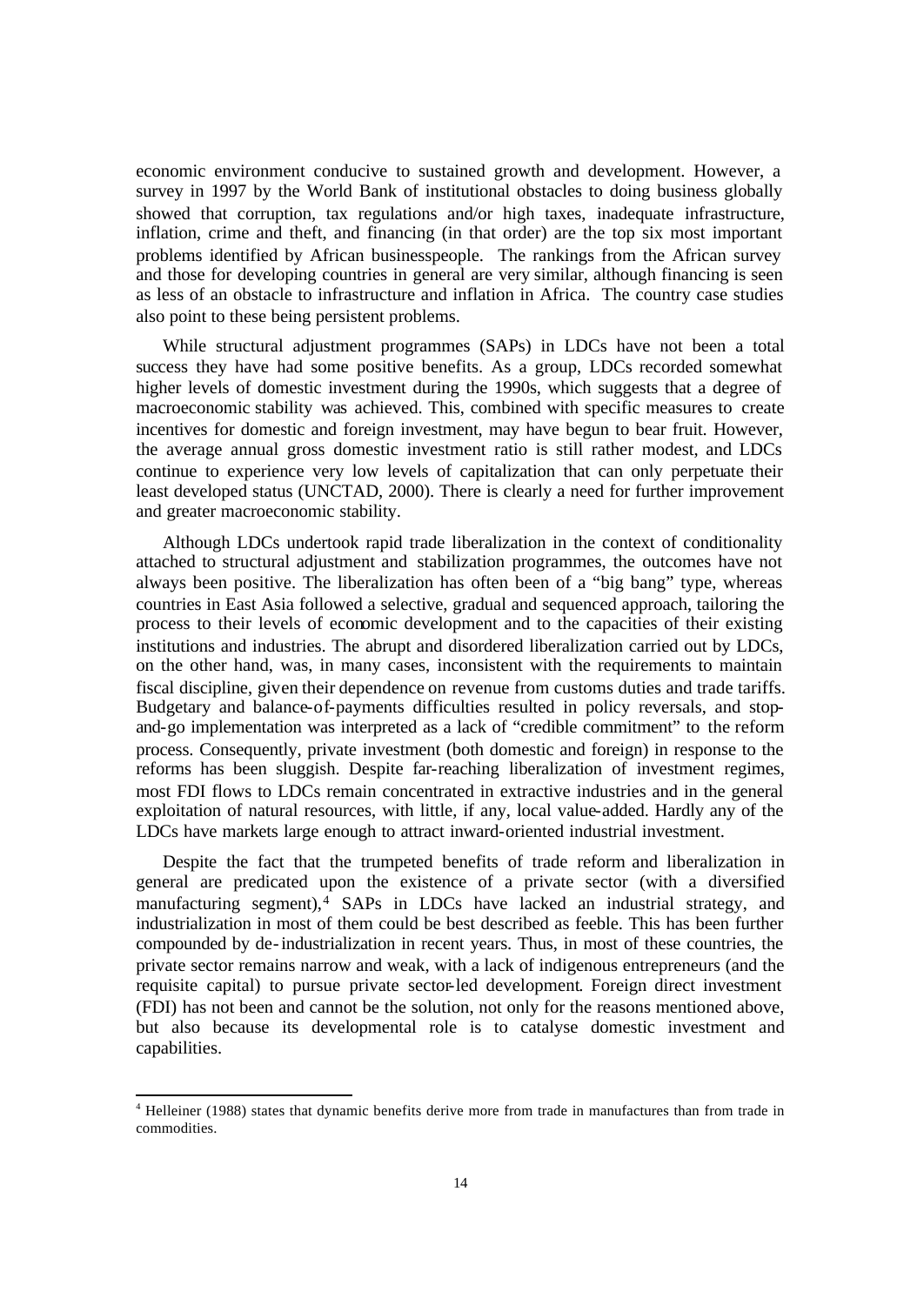In contrast, a purposeful policy formulation, guided by an overall vision of industrial development was at the core of the East Asian success. Although SMEs are an integral part of all LDC economies, many have overlooked the potential role of SMEs as an engine for economic development. The focus on poverty alleviation to mitigate the negative social impacts of structural adjustment put the spotlight on the social benefits of SMEs, particularly in respect to the generation of low capital cost employment. Some LDCs are attempting to address the issue of SME development. However, as the country studies show, interventions have largely been uncoordinated and not supported by pragmatic policy-making that is guided by a vision of industrial development and a willingness to repudiate failed policies.

The growing knowledge-intensity of production and the emergence of an innovationbased mode of competition means that the survival of domestic firms comes increasingly to depend upon a continuous process of learning and innovation. These changed circumstances, and the consequent redefinition of the conditions for competitiveness in a globalizing world economy, have exposed the long-term neglect of human resource development, and technical and scientific education (including vocational and on-the-job training) in LDCs. Whereas, the largest and most meaningful benefit from FDI is interfirm linkages, the biggest constraint to such linkages taking place is the lack of absorptive capabilities of domestic SMEs. Herein, perhaps, lies the most serious factor contributing to the marginalization of this group of countries.

A key characteristic of the most successful of the East Asian economies was their sustained investment in human resources and technical skills development. It is notable that among these economies, Thailand made little effort to promote SME development. However, it was quite successful in attracting market-seeking FDI that had a positive impact on investment and growth. Nonetheless, it was also the cause of an even greater rise in imports because the associa ted investment and production was highly importintensive, leading to balance of payments difficulties (UNCTAD, 1999b; UNCTAD 1997b). Thailand has belatedly begun to address the issue of the structural weakness of the "missing middle", which resulted in a shortage of middle-sized growth-oriented SMEs functioning as leading subcontractors and venture firms in their own right, in the hopes of developing highly integrated industries such as in the Republic of Korea and Taiwan Province of China.

The institutional capacity of most LDCs to design appropriate macroeconomic policies, effect sequenced and coherent reforms, target FDI and undertake selective interventions in the manner in which the East Asian tiger economies did, has been questioned by many. Even if they were to have the right policies, problems with implementation would likely arise. The East Asian experience shows that where schemes failed, the problems often revolved around ineffective implementation of policies (Meyanathan, 1994). In addition, part of the blame for the sluggish supply response to structural adjustment and liberalization in LDCs lies in the daunting infrastructural costs of doing business in these countries.

The institutional and capacity constraints in LDCs, coupled with the radically changed global business conditions since the 'take-off' of the second-tier tiger economies have led some to suggest that States should confine their efforts to foster national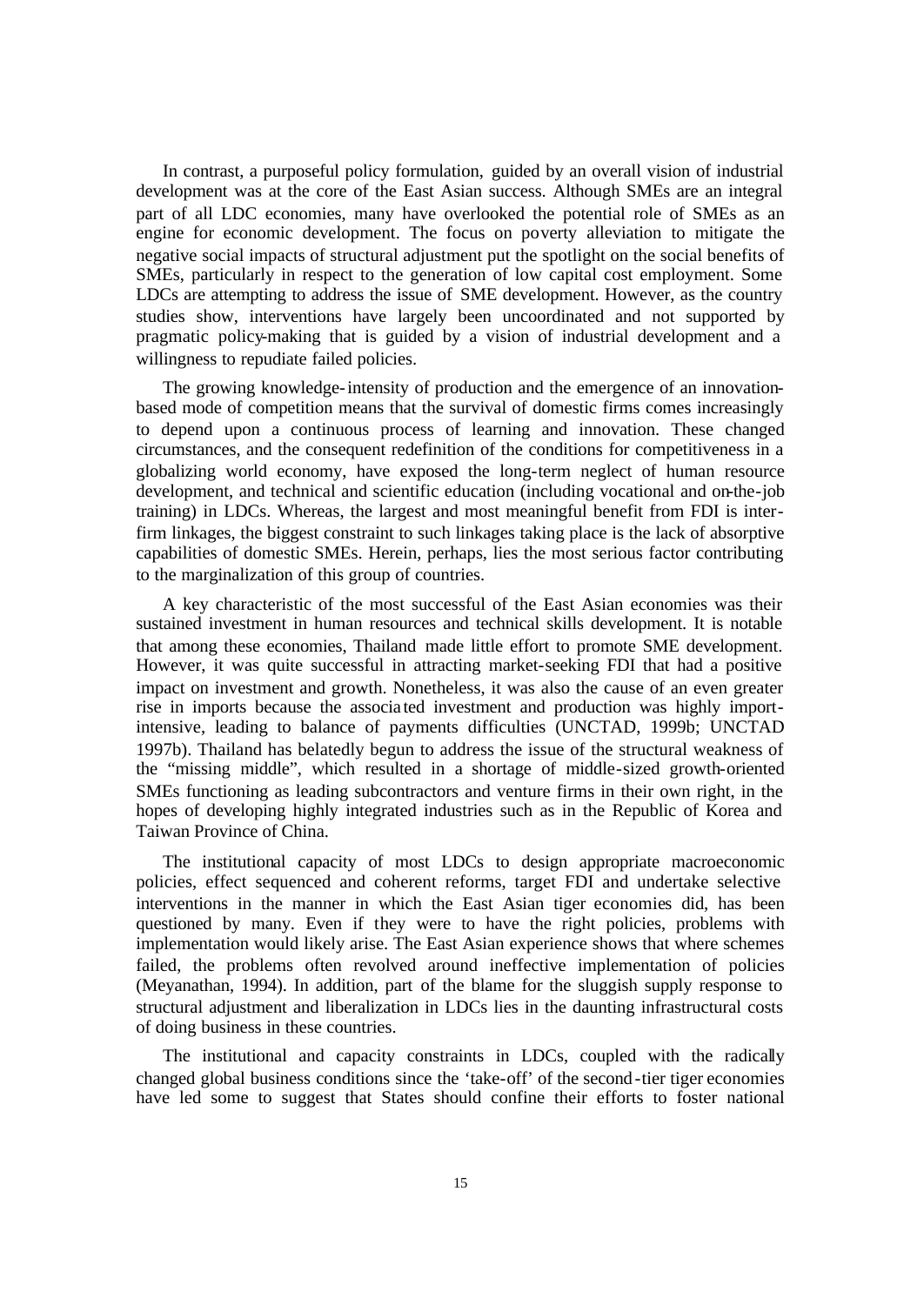competitiveness<sup>5</sup> through the creation of a business- and investment-friendly (enabling) environment. Others disagree arguing that global business conditions make it imperative that States target selective interventions aimed at fostering particular industrial activities. Soludo (1998) presents a forceful case for selective intervention in Africa:

… (a) strategic and selective interventions of the Asian type are still necessary (in spite of globalization) because of the plethora of market failures, the disadvantages of 'late starters', the structure of African industry and peculiar geographic and structural constraints, as well as the constraints imposed by the global trading system; (b) those strategic and selective policies can still be done, albeit under different modalities/instruments and changing circumstances; and (c) the major challenge facing African countries is their ability to creatively and effectively deploy available instruments for rapid industrialization and international competitiveness.  $(pp.26-27)$ .<sup>6</sup>

In the final analysis, what is indisputable is that integration into the global economy and accessing the benefits from globalization presupposes that a platform for industry already exists, which underlies the importance of linkage and cluster effects. Thus, in countries where this platform does not exist, or where the private sector is weak, development policies and strategies must include enterprise development strategies. Interconnections between virtually all development issues make it imperative to maintain policy coherence at all levels and to adopt an integrated approach to trade, investment and technology. Globalization and liberalization reinforce the argument for doing so.

#### **BIBLIOGRAPHY**

Biddle J and Milor V (1999). *Consultative Mechanisms and Economic Governance in Malaysia*. World Bank, PSD Occasional Paper No. 38, The World Bank, Washington DC.

Hawkins A (1998). New trends and challenges in industrial policy with special reference to sub-Saharan Africa. In: UNIDO, *New Trends and Challenges in Industrial Policy.* Proceedings and Seminar Papers. Vienna, 16-17 October 1997.

Helleiner GK (1988). Trade Strategy in Medium-Term Adjustment. Mimeo. WIDER, Helsinki.

ILO (1996). *Macroeconomic Policy and Small Scale Industry: Lessons from Asia and Africa.* New Delhi.

Meyanathan SD, ed. (1994). *Industrial Structures and the Development of Small and medium Enterprise Linkages: examples from East Asia*. World Bank, Washington DC.

Porter ME (1990). *The Competitive Advantage of Nations*. New York, The Free Press.

 $\overline{a}$ 

Régnier P (2000). *Small and Medium Enterprises in Distress: Thailand, the East Asian Crisis and Beyond.* London, Ashgate.

<sup>&</sup>lt;sup>5</sup> Hawkins (1998) states that a more appropriate and meaningful description of industrial policy might be strategic government intervention in the economy to build national competitiveness. Such a definition encompasses strategic, economy -wide measures that do not necessarily focus on the industrial sector alone and it highlights the targeting of competitiveness at the national level.

<sup>&</sup>lt;sup>6</sup> There is consensus both among those who oppose and those who favour selective interventions that investment in capacity and institution building is a first priority for LDCs to enable them to undertake selective interventions.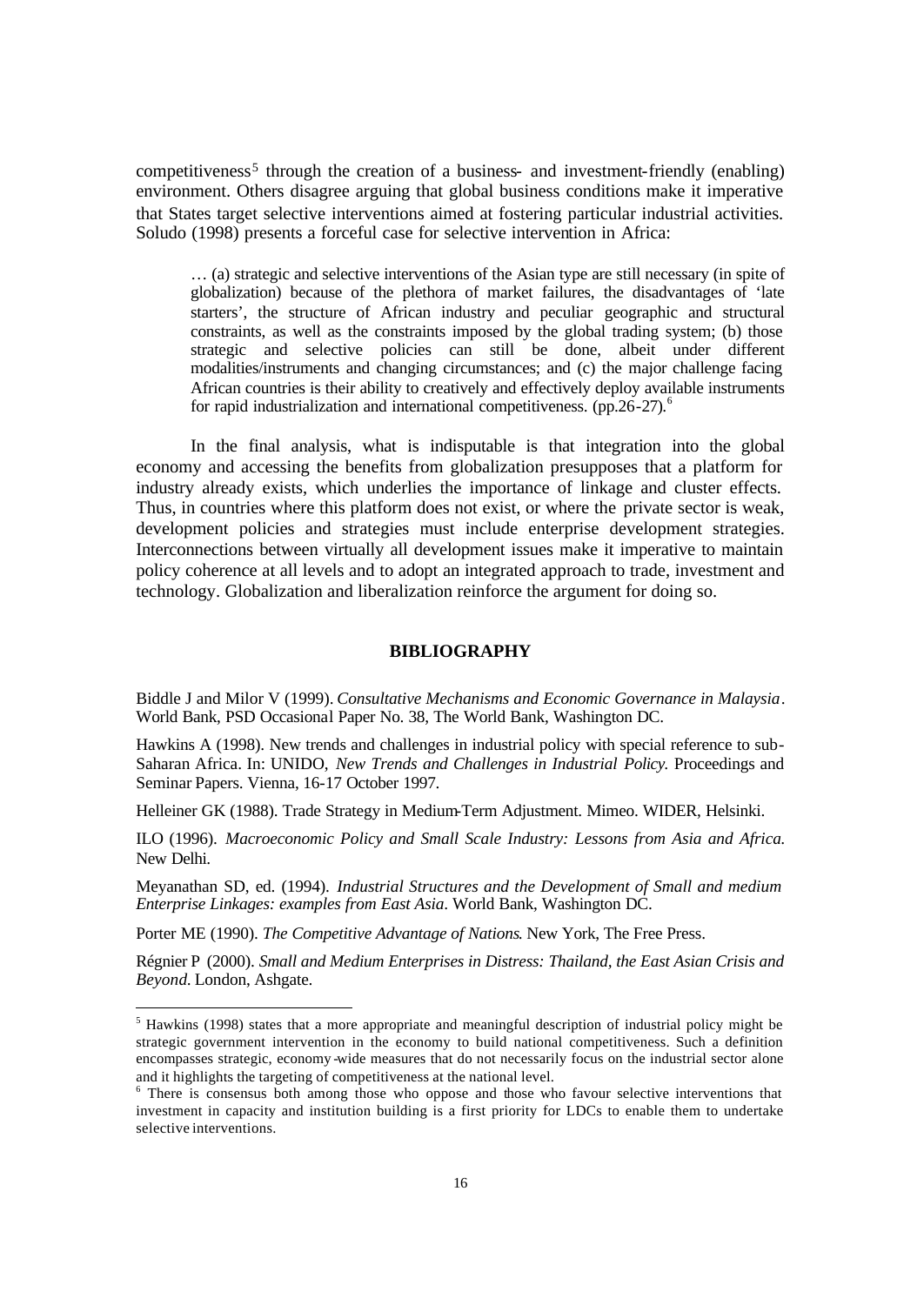Soludo CC (1998). *Trade Policy Reforms and Supply Responses in Africa*. (UNCTAD/GDS/MDPB/Misc.6), UNCTAD, Geneva.

Talentino A (1995). *Guidelines for the analysis of policies and programmes for small and medium enterprise development*. ILO, Geneva

UNCTAD (1997a). *Government-private sector interaction, with a particular focus on the participation of SMEs.* (TD/B/COM.3/EM.2/2), Geneva.

UNCTAD (1997b). *World Investment Report 1997: Transnational Corporations, Market Structure and Competition Policy.* United Nations publication, sales no. E.97.II.D.10, Geneva.

UNCTAD (1999a). *Policies and Non-Fiscal Measures for Upgrading SME Clusters: an Assessment.* (TD/B/COM.3/22) Geneva.

UNCTAD (1999b). *Trade and Development Report, 1999.* United Nations publication, sales no. E.99.II.D.1, Geneva.

UNCTAD (1999c). *World Investment Report, 1999: Foreign Direct Investment and the Challenge of Development.* United Nations publication, sales no. E.99.II.D.3, Geneva.

UNCTAD (2000). Issues Note prepared by the UNCTAD Secretariat for the first meeting of the Intergovernmental Preparatory Committee for the Third United Nations Conference on the Least Developed Countries. Geneva.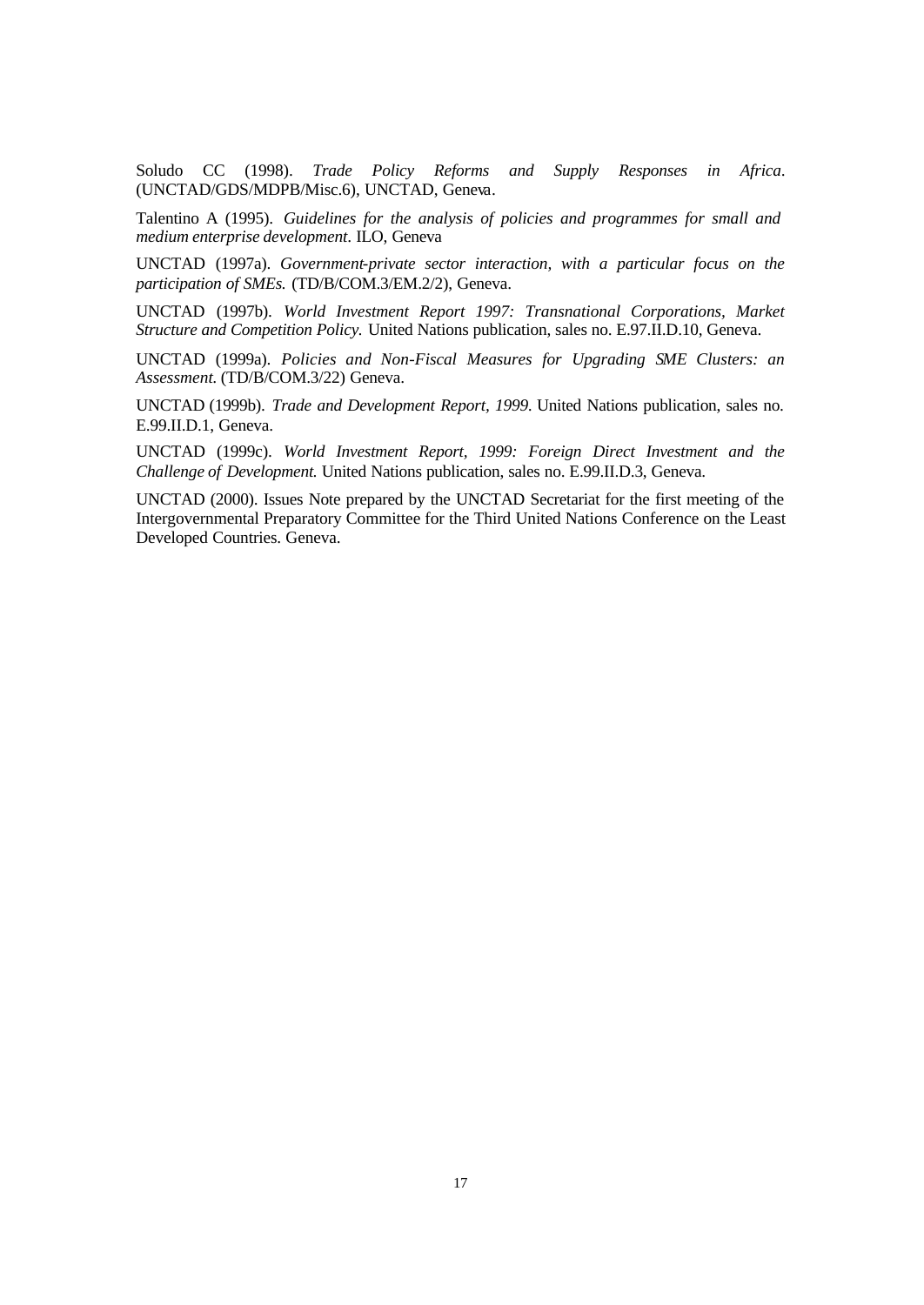# **SECTION II: COUNTRY STUDIES**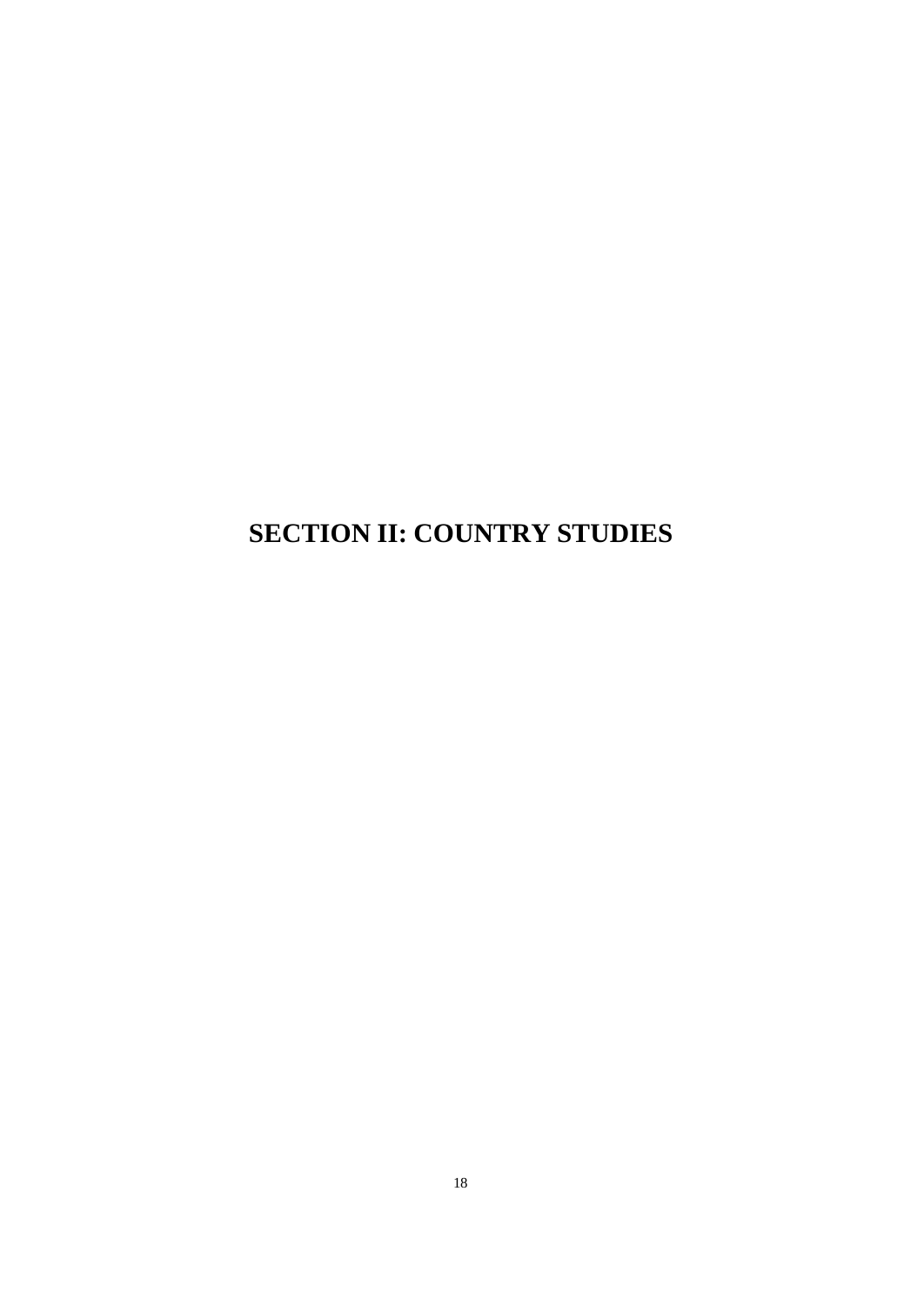## **Burkina Faso**

#### **INTRODUCTION**

In the 1970s, the Government's exploitation and development of agriculture, forestry and mining provided the driving force for development in Burkina Faso. The public sector was the focus of all economic strategies and the key development actor. The Government supervised, managed and allocated resources and controlled prices. It also created a number of public or parastatal institutions, such as development banks and enterprise promotion agencies, to fulfil its objectives.

A fundamental change took place in the late 1980s with the Government assuming the role of facilitator rather than the main development actor. The country underwent its first structural adjustment programme (SAP) in 1991 with IMF and World Bank assistance and adopted free-market-based policies aimed at liberalizing the economy and facilitating private sector activities. The SAP focused on the reform of the banking system, price and trade policy, and factor (labour) markets. The success of the reforms was constrained by unfavourable economic conditions, notably, the collapse in world prices for cotton – a major export of Burkina Faso. The introduction of new tax and customs regulations in January 1993 also led to a decrease in government revenues. Despite delays in the execution of some programmes, progress was achieved, notably in the privatization of State-owned enterprises, the restructuring of the banking system and in the provision of private sector support.

Following the devaluation of the CFA (the common currency of francophone West Africa) in January 1994, the Government instituted a new SAP spanning the period 1994-1996. This new SAP was intended to complete the process of reforms begun by the first programme, including the privatization of State-owned enterprises. The most evident consequence of privatization was unemployment as the result of a mass retrenchment of workers. To mitigate the adverse social effects of its privatization policy, the Government set up a national programme for financing micro-projects in order to encourage retrenched workers to engage in self-employment. This led to the creation of a limited number of micro, small and medium-sized enterprises.

It is too early to draw pertinent and final conclusions on the impact over the last five years of the economic and regulatory reforms due to a lack of statistical data and sufficient time for entrepreneurs to change their behaviour. The regulatory framework is, in fact, still under debate and is subject to amendments. Thus, any analysis of the impact of the reforms will have to take these factors into account.

In the short term, the currency devaluation has boosted activity in some export sectors, notably the cattle rearing and mining sectors. Moreover, SMEs producing for the domestic market (particularly those in the informal and crafts sector) have benefited from the lower demand for imported goods. However, it has also had a negative impact in that the price of imports has escalated particularly that of equipment and intermediate products needed by SMEs in the processing and manufacturing industry.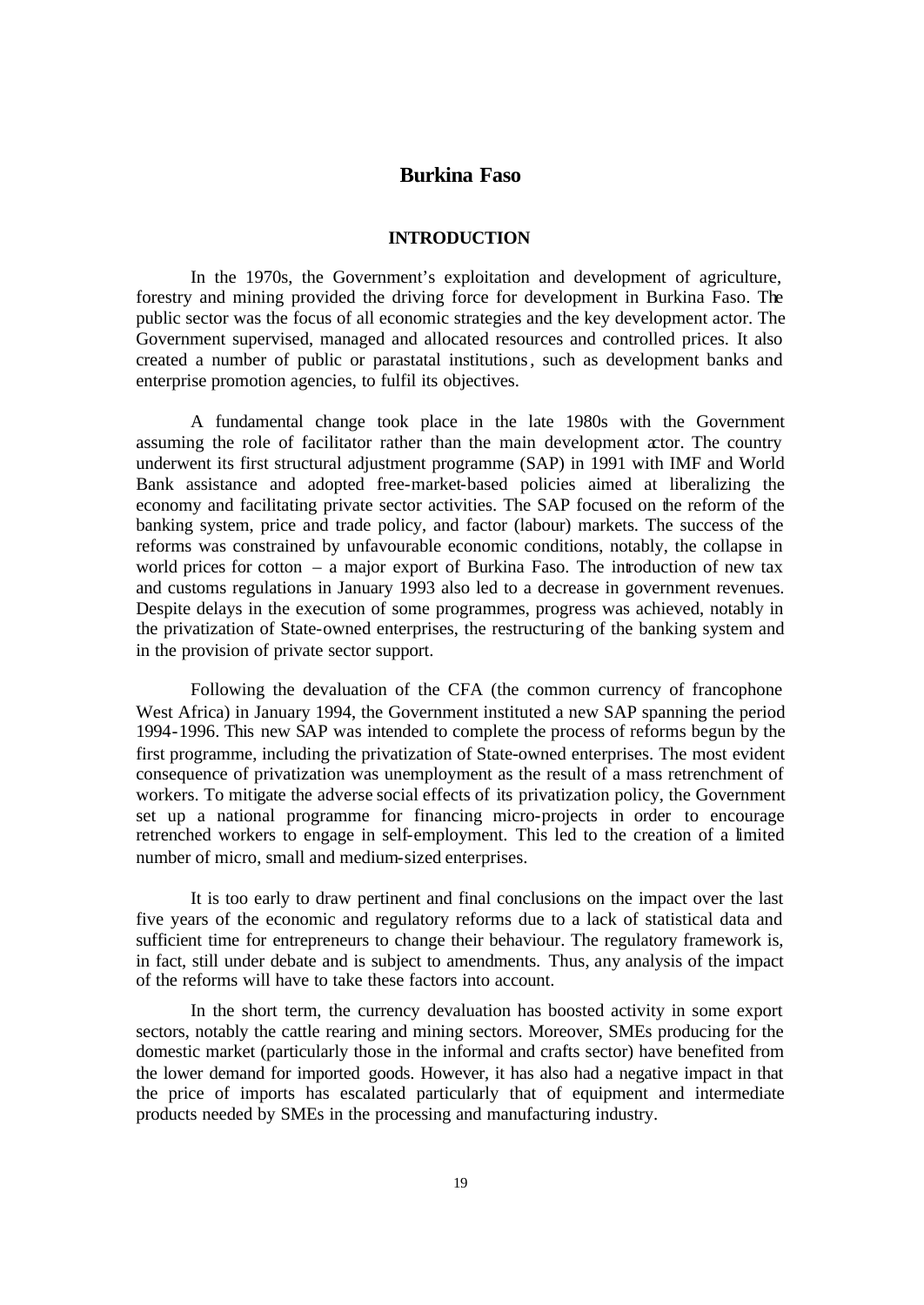It is worth noting that enterprise creation in Burkina Faso has undergone a rapid evolution in recent years. Statistics reveal that 1,270 individual enterprises and 286 companies (similar to the total numbers recorded in 1992 by the fourth census of industry) were created in 1994 and 1995 (Direction Générale des Impôts, 1996). Thus it would seem that the devaluation did not have an adverse impact on enterprise creation, at least during the first two years. However, a closer look at the statistics shows that the number of companies has tended to decrease, falling from 31 per cent in 1990-1993 to 15 per cent in 1995 (Direction Générale des Impôts, 1996).

At the same time the informal sector is growing rapidly and there is evidence that a number of enterprises that were previously operating within the law are "deformalizing" their operations and hiding in the informal sector in order to escape regulatory constraints.

| <b>COUNTRY</b>      | <b>ELECTRICITY</b> | <b>FREIGHT PARIS</b> | <b>WATER</b>             | <b>MINIMUM</b> |
|---------------------|--------------------|----------------------|--------------------------|----------------|
|                     | <b>CFA/KWH</b>     | <b>CFA/KG</b>        | CFA/M3                   | <b>WAGE/H</b>  |
| <b>Benin</b>        | 75                 | 2 900                | 245                      | 87             |
| <b>Burkina Faso</b> | 101                | 3 000                | 441                      | 131            |
| Côte d'Ivoire       | 57                 | 2 900                | 350                      | 192            |
| <b>Ghana</b>        |                    | 2 300                | $\overline{\phantom{0}}$ |                |
| Mali                | 78                 | 3 000                | 198                      |                |
| <b>Niger</b>        | 83                 | 2 800                | 137                      | 109            |
| <b>Nigeria</b>      | 16                 | 2 000                | $\qquad \qquad$          |                |
| <b>Senegal</b>      | 57                 | 2 200                | 449                      |                |
| <b>Togo</b>         | 59                 | 2 800                | 240                      | 79             |

#### **Table 1: Costs of production in the sub-region**

Source: Ministry of Commerce, Industry and Crafts (1995)

In terms of competitiveness, liberalization has, in the short and medium term, weakened local enterprises because it has taken place in the context of inadequate infrastructure and high costs of production (see table 1), rendering local companies illequipped to survive in an increasingly competitive environment. Moreover, financial reforms have not resulted in improved access to credit for SMEs, and commercial banks continue to have excess liquidity.

#### **The micro, small and medium-sized enterprise sector**

In 1997, the Ouagadougou Small Enterprise Support Agency (CAPEO) hosted a workshop attended by SME support institutions and agencies (including financing training, research and advisory institutions, and NGOs) from 10 francophone African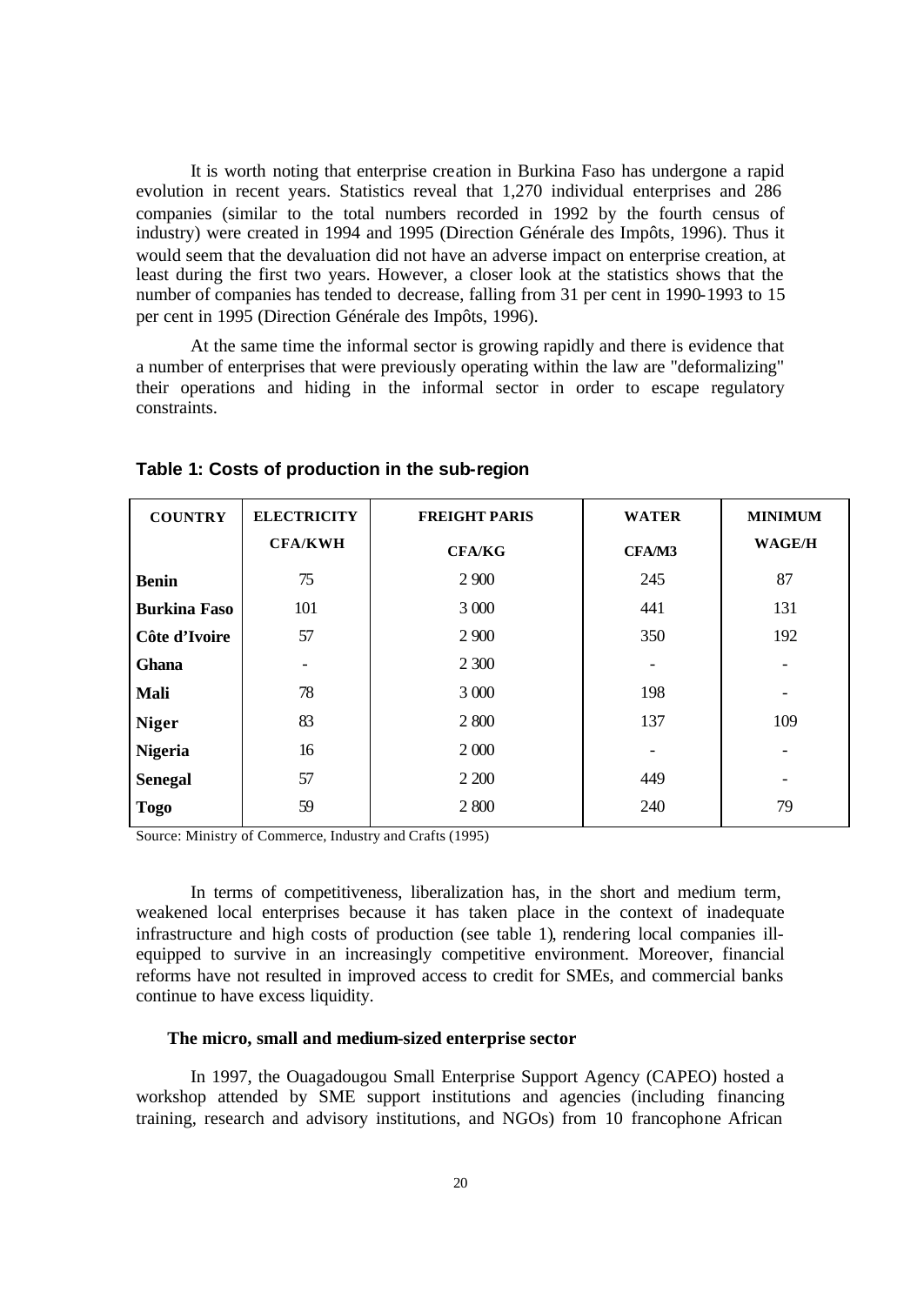countries, where common definitions were developed for micro, small and medium-sized enterprises (see table 2). These definitions have been adopted by CAPEO as guidelines for national definitions and policy formulation.

According to a survey conducted in 1990 by the National Institute for Statistics and Demography (INSD), there were 90,000 established microenterprises in Burkina Faso. This group comprised mainly informal enterprises, which are generally familyowned without any management structure. As taxpayers, this group accounted for less than 5 million CFA in turnover. Microenterprises employ, on average, one to three persons – mainly family members – and the majority of microentrepreneurs are women. In reality, it has proved difficult to charly distinguish between microenterprises and the informal sector, and official statistics cannot reasonably determine the contribution of microenterprises to the national economy.

Between 1985 and 1992, the informal sector is estimated to have contributed 30 per cent of GNP, compared to agriculture, which contributed 20.45 per cent, and the modern secondary sector, which accounted for 23.86 per cent (INSD, 1993). The sector employs 77 per cent of the non-agricultural population and 8.6 per cent of the total active population.

|                                  | <b>Income-generating</b>                                                     | Microenterprise                                       | <b>Small enterprise</b>                                                                                                             | <b>Medium-sized</b>                                                                          |
|----------------------------------|------------------------------------------------------------------------------|-------------------------------------------------------|-------------------------------------------------------------------------------------------------------------------------------------|----------------------------------------------------------------------------------------------|
|                                  | activity                                                                     |                                                       |                                                                                                                                     | enterprise                                                                                   |
| <b>Entrepreneur</b>              | Main purpose is to acquire<br>subsistence income or                          | Acquisition of income through<br>specialised activity | Entrepreneurial spirit                                                                                                              | Entrepreneurial<br>spirit, medium and                                                        |
|                                  | complementary income                                                         | Elementary technical                                  | A certain level of expertise                                                                                                        | long-term vision                                                                             |
|                                  | No special competence                                                        | competencies                                          | Owner/manager, family,<br>apprentices and salaried staff                                                                            | Technical and<br>managerial                                                                  |
|                                  | Self-employment                                                              | Self-employment, sometimes<br>family or apprentices   |                                                                                                                                     | competencies                                                                                 |
|                                  |                                                                              |                                                       |                                                                                                                                     | Owner/manager and<br>staff                                                                   |
| <b>Activity</b>                  | Service or retail trade;<br>complementary, temporary<br>or seasonal activity | Main activity very small,<br>sometimes seasonal       | Well-defined activity on full-<br>time basis                                                                                        | Specialized activity,<br>sometimes<br>diversified, exercised<br>as usual profession          |
| <b>Regulatory</b><br>environment | No legal status but pays<br>trade taxes sometimes                            | No well-defined legal status,<br>but often pays taxes | Rudimentary legislation,<br>often registered (individual<br>enterprise), pays taxes.<br>Membership of professional<br>organizations | Registered member<br>of chamber of<br>commerce.<br>Sometimes<br>incorporated as a<br>company |

## **Table 2: Enterprise Typologies**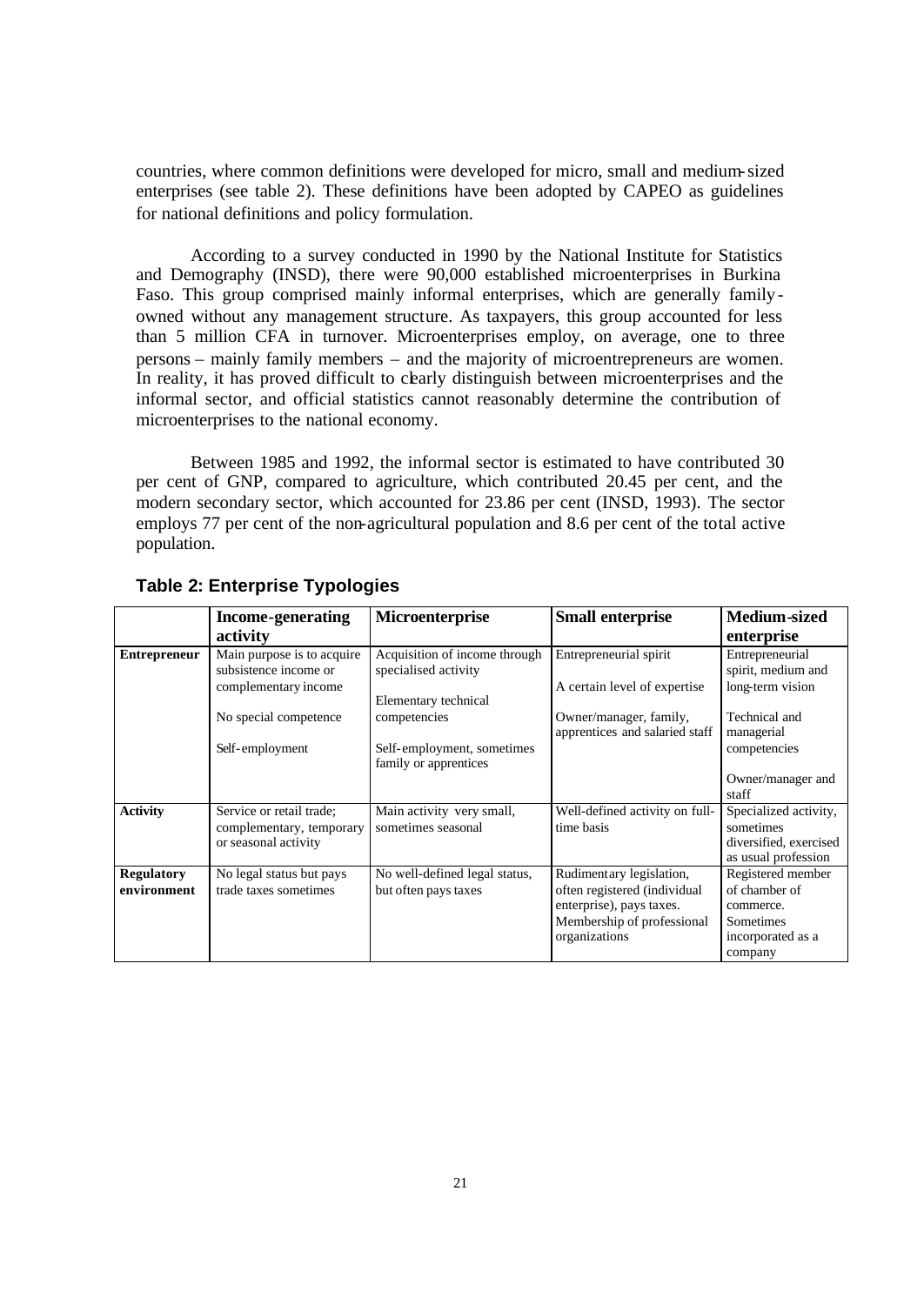**Table 2 (contd.)**

|                                                     | <b>Income-generating</b>                                             | Microenterprise                                                                       | <b>Small enterprise</b>                                                                                                          | Medium-sized                                                                                                                      |
|-----------------------------------------------------|----------------------------------------------------------------------|---------------------------------------------------------------------------------------|----------------------------------------------------------------------------------------------------------------------------------|-----------------------------------------------------------------------------------------------------------------------------------|
|                                                     | activity                                                             |                                                                                       |                                                                                                                                  | enterprise                                                                                                                        |
| <b>Entry barriers</b>                               | Virtually no barriers to<br>entry                                    | Elementary technologies<br>Elementary production (little)                             | Elementary technologies and<br>investment                                                                                        | Technological<br>complexity in<br>production                                                                                      |
|                                                     | No fixed premises<br>(roadside, home or market)                      | equipment), sometimes<br>without permanent location                                   | Investment and light<br>equipment (need for<br>electricity) fixed premises                                                       | Relatively adapted<br>production means,                                                                                           |
|                                                     | No need for capital<br>investment:<br>requires little starting funds | Need some working capital<br>(stocks raw materials)                                   | Capital required (equipment)<br>and working capital (rent,<br>raw materials, etc.)                                               | special site.<br>Significant capital<br>(office rent,<br>equipment, training),<br>and sometimes<br>significant working<br>capital |
| <b>Development</b><br>potential                     | Very low or non-existent.<br>Majority women.                         | Low or horizontal<br>diversification. Reproduction<br>logic rather than growth logic. | Beginning of capital<br>accumulation. Sometimes<br>with growth potential but<br>mainly reproduction logic<br>(family enterprise) | Capital accumulation<br>and growth potential.                                                                                     |
| <b>Number</b><br>of<br>employees<br><b>Turnover</b> | $< 5000000$ CFA                                                      | $1$ to $3$<br>$< 500000$ CFA                                                          | $3$ to 5<br>5 000 000 CFA                                                                                                        | 10 to 50<br>5 000 000 to 200 000<br><b>000 CFA</b>                                                                                |

Source: CAPEO (1997).

The growth of the sector is the consequence of structural adjustment, which forced urban salaried people to develop secondary income-generating activities.

According to the Ministry of Commerce, Industry and Crafts (MCIA), an SME<sup>7</sup> is classified as any private enterprise (owned by, or formed in, association with a citizen of Burkina Faso) which is legally incorporated and complies with the following conditions:

- ?? The manager is the owner or a partner;
- ?? The enterprise maintains accounts in keeping with prescribed principles;
- ?? Has a total investment of 5 200 million CFA; and
- ?? Has a minimum number of three salaried employees registered with the National Social Security (INSD, 1993).

This sector is estimated to number 1,217 units, employs more than 60,000 people and accounts for 25.7 per cent of the GDP. The majority of SMEs is engaged in the wholesale and retail trades, that is, the import and distribution of goods, and not many of them export. They are essentially concentrated in the capital city (58.87 per cent) and, to a lesser degree, in the second largest town, Bobo-Dioulaso (19.90 per cent). The service sector is the second largest sector in which SMEs are the most active. Once again these enterprises are concentrated in Ouagadougou (66.26 per cent) and Bobo-Dioulasso (18.28 per cent). They provide various services to the manufacturing sector and the public sector. In the rest of the country, small service activities are more informal (such as people grilling meat, small shoemakers, hair stylists and local beer brewers). In general, the few SMEs engaged in manufacturing, processing and import substitution (e.g. sheet

 7 Small and medium-sized enterprises are not defined separately.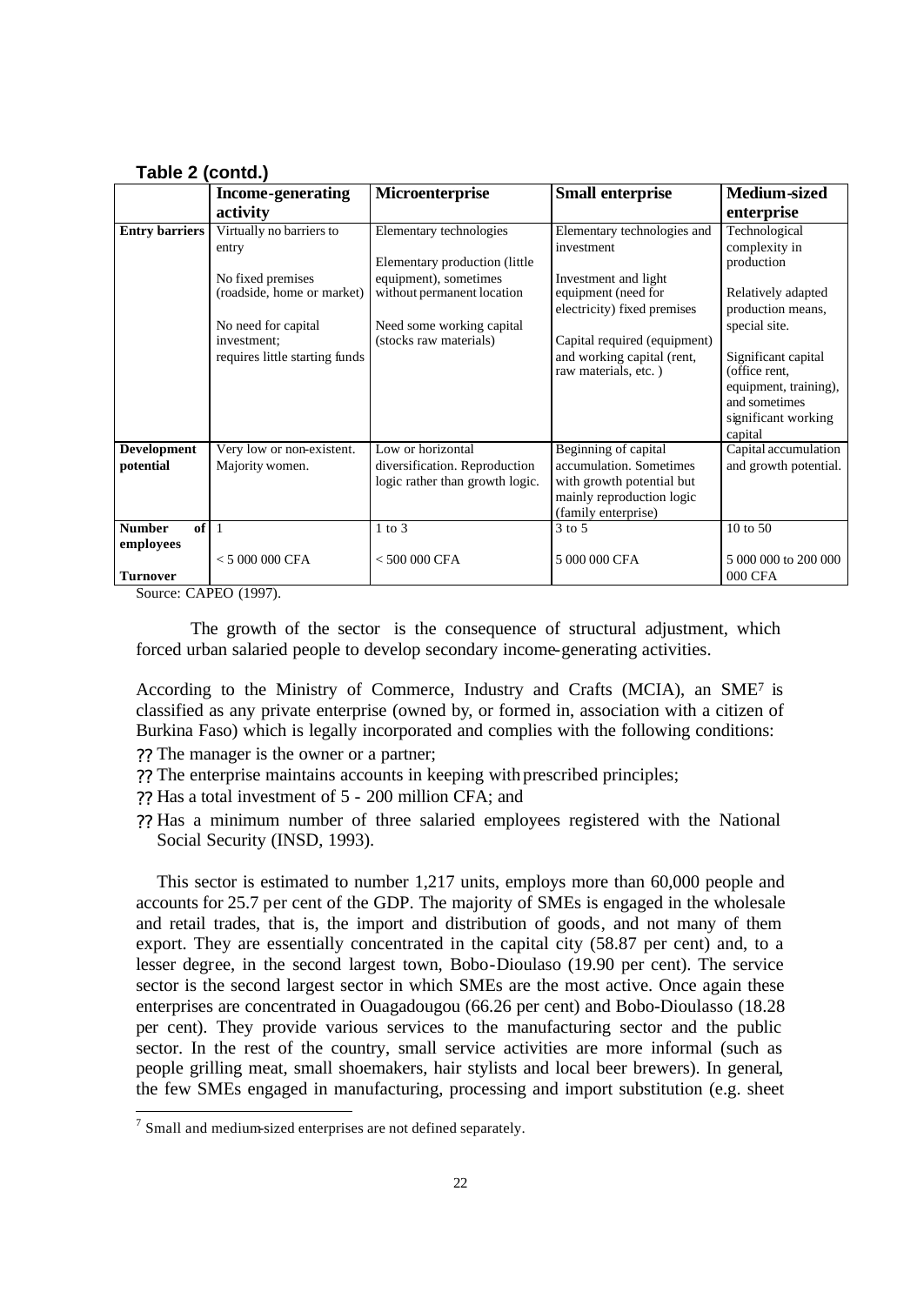metal, spares parts for bicycles and motorcycles, sweets, biscuits, plastic household utensils and PVC piping) are also located in the capital city.

The main constraint facing SME (and micro) entrepreneurs is a lack of training in business management (for example, many do not separate business and personal expenditures), and they lack a long-term business strategy. They also lack the skills and training for their chosen field of business, and the quality of their products is often poor.

#### **Private sector promotion**

There has been an eagerness to strengthen micro, small and medium-sized enterprises as part of a general reinforcement of the role of the private sector in the process of national economic development. Parallel to the SAP, the Government put in place policies for promoting SMEs. Various projects aimed at facilitating private sector activities were established with funds and assistance from different donors (see appendix).

#### **Table 3: Private Sector Support Project**

|          | <b>Components</b>                                                                                                                                                                                              |    | <b>Process so far</b>                                                                                                                                                                           |
|----------|----------------------------------------------------------------------------------------------------------------------------------------------------------------------------------------------------------------|----|-------------------------------------------------------------------------------------------------------------------------------------------------------------------------------------------------|
| 1.<br>?? | <b>Assistance to MCIA</b><br>Technical assistance and equipment for one-stop<br>shop (in the past, 14 different documents from<br>14 different institutions were required in order to<br>set up an enterprise) |    | ?? A one-stop shop now exists and<br>facilitates investment and non-customs<br>formalities.                                                                                                     |
|          | 2. Institutional Support<br>?? Privatization of the Chamber of Commerce,<br>Industry and Crafts (CCIA)                                                                                                         | ?? | This has proved effective: the CCIA is<br>viewed by the World Bank as the<br>cornerstone of the private sector system                                                                           |
|          | ?? Internal restructuring of 3 institutions (CCIA,<br>National Trade office and CBC-Burkinabe<br>Council of Carriers).                                                                                         | ?? | On the basis of assessments,<br>recommended and conducted reforms.<br>the 3 institutions are expected to be<br>truly autonomous and more effective in<br>their servicing of the private sector. |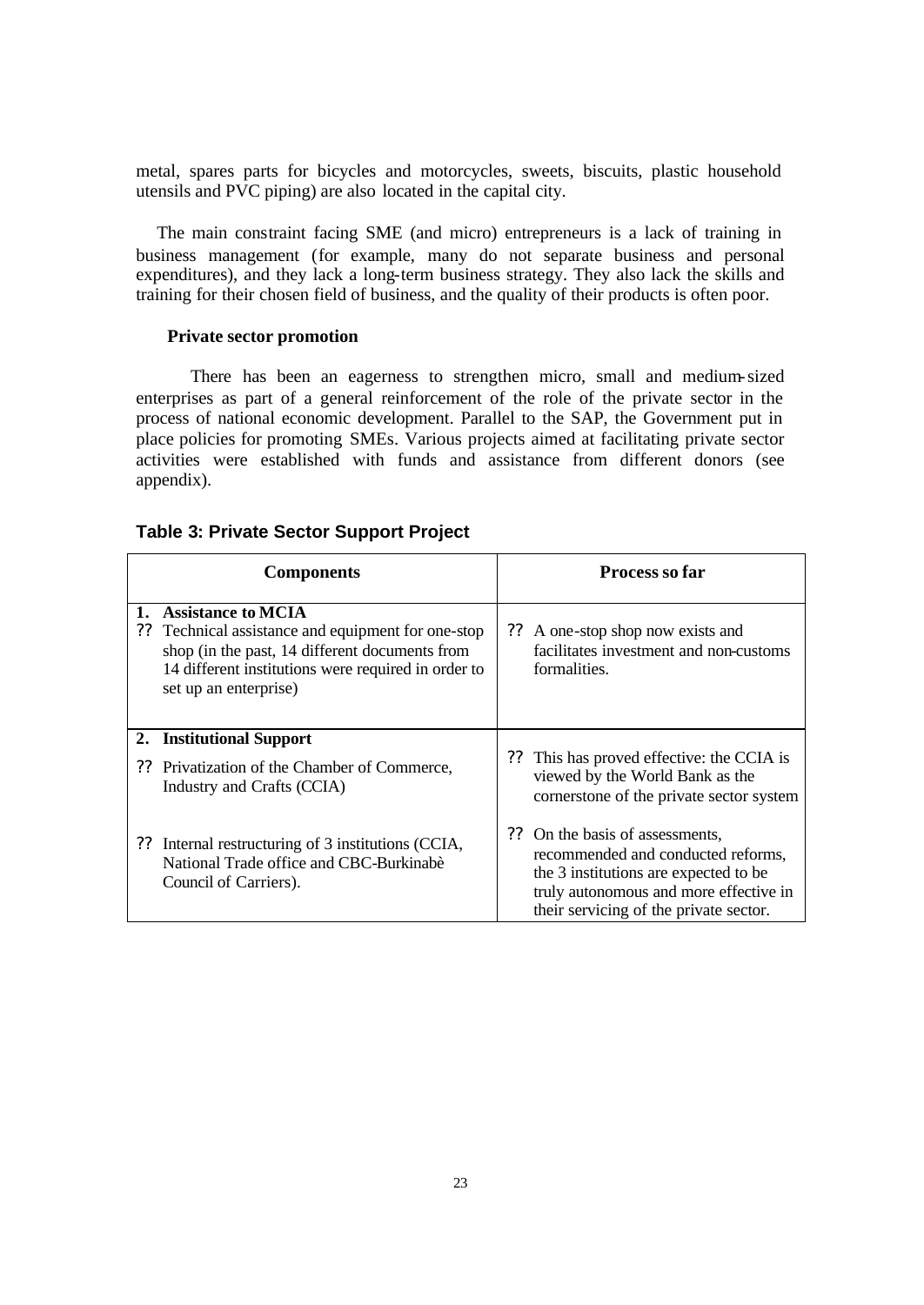#### **Table 3 (contd.)**

| <b>Components</b> |                                                                                                                                                      | <b>Process so far</b>                                                                                                            |  |
|-------------------|------------------------------------------------------------------------------------------------------------------------------------------------------|----------------------------------------------------------------------------------------------------------------------------------|--|
|                   | 3. Assistance to MEFP                                                                                                                                |                                                                                                                                  |  |
| ??                | Funding for bank audits                                                                                                                              | Achieved: the National Development<br>??<br>Bank (BND) has been liquidated.                                                      |  |
|                   | ?? Assistance to the Ministry of Economy, Finance<br>and Planning (MEFP) for enhancing loan<br>recovery capacities of BRCB (loan recovery<br>agency) | Achieved, however the environment<br>and political context of its mission<br>restrict its efficiency.<br>Survey conducted.<br>?? |  |
| ??                | Feasibility study on the creation of new tools                                                                                                       |                                                                                                                                  |  |

Source: World Bank (1990).

In addition to the SAP reforms, specific programmes such as PAIST (adjustment and investment project for the transport sector), PASA (agricultural sector adjustment project), PDIP (public institutions development project) and PASP (private sector support project) were also launched. However, these programmes had an impact on micro, small and medium-sized enterprises only in an indirect way, as can be seen from table 3, which describes the components of the PASP.

#### **Microenterprises**

The Head of State has declared Microenterprises a national priority. The main objectives of the national policy on microenterprises is to create a more conducive environment for their growth and development, including the development of credit, and professional apprenticeship and training policies adapted to the needs of the sector.

The key ministries that conceive and implement national policy for microenterprise promotion are the Ministry of Commerce, Industry and Crafts and the Ministry of Employment, Labour and Social Security. Other ministries with an interest in microenterprises are: the Ministry of Economy, Finance and Planning (MEFP) which has a support fund for women's profit-yielding activities (FAARF); the Ministry of Secondary, Higher Education and Scientific Research (MESSRS), which has professional training centres and technical schools; the Ministry of Social Welfare and Family (MASF), which undertakes activities for poverty stricken and marginalized groups; and the Ministry for the Promotion of Women (MPF).

The creation by the Government of the Informal Sector Promotion Department (DPSI) testifies to its recognition of the important economic and social role of microenterprises in the country. The tasks assigned to this department define quite well the Government's development strategy for microenterprises. Its mission includes:

?? Contributing to better understanding and knowledge of the sector by identifying training, organizational and skills needs;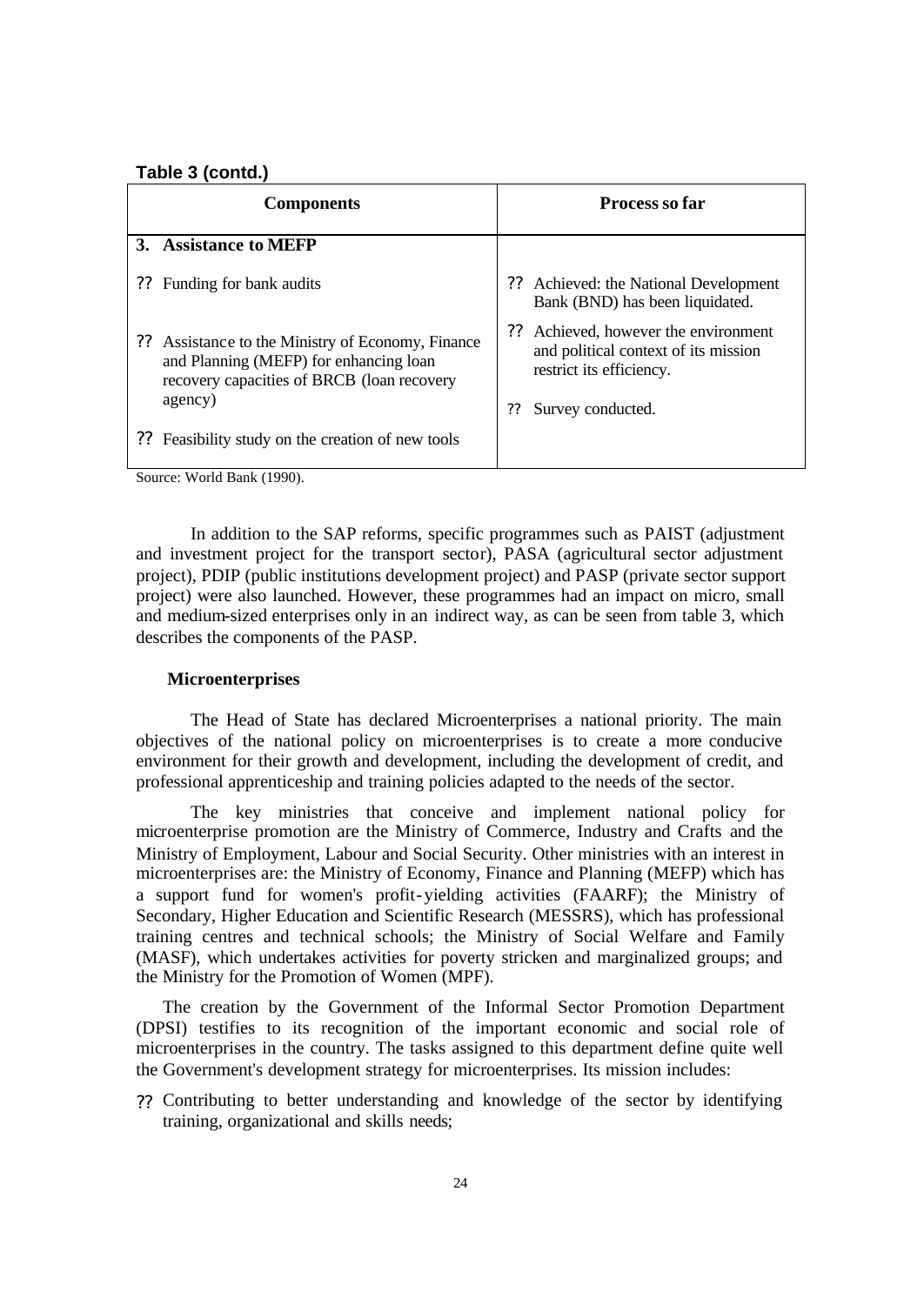- ?? Elaborating a strategic development plan and ensuring its implementation in collaboration with other departments;
- ?? Assisting in modernizing the sector by stimulating innovation and the use of technology;
- ?? Maintaining permanent dialogue with microenterprises and their various professional organizations; and
- ?? Networking with national and international bodies involved with microenterprises.

Several other government departments and institutions have programmes and projects with an enhanced profile in the context of the SAPs. For example, The Department of Crafts and Small and Medium Enterprises (DGAPME) in the Ministry of Commerce, Industry and Crafts is responsible for crafts promotion. The Employment and Professional Training Department of the Ministry of Employment, Labour and Social Security, National Office for Employment Promotion (ONPE), National Support Programme for Reinsertion of Retrenched Workers (PNAR-TD) and the National Fund for Employment Promotion (FONAPE) also have programmes to promote the informal sector and microenterprises.

The National Office of Foreign Trade (ONAC) provides assistance to exporters and promotes local products abroad by participating in fairs and commercial weeks. It provides information on business opportunities abroad and facilitates contacts between local and foreign businesses, including arranging of preliminary contacts with potential foreign partners. It thus helps micro, small and medium-sized enterprises to penetrate foreign markers. It also provides administrative assistance and market research. However, as ONAC operates only in Ouagadougou and Bobo-Dioulasso, it has limited national coverage. It is also worth noting that most entrepreneurs do not take advantage of the services offered by institutions such as ONAC as much as they should. They are not yet accustomed to seeking technical assistance or advisory services, and the cost of such services is sometimes a constraint.

In the aftermath of the first SAP, most NGO and donor activities have been focused on microenterprise promotion, providing a combination of technical assistance in the form of business advice, training and microfinance. These initiatives contribute towards diversifying and organizing the support environment for microenterprises.

#### **Small and medium-sized enterprises**

The official policy for SME/SMI promotion is also defined and executed by DGAPME. Tasks assigned to this department include the elaboration of a national policy for SME promotion, creation of a database on the sector, research and elaboration of laws governing SMEs or adapting existing regulations to the specific needs of the sector.

Since 1990, government policy centres on the creation of a conducive environment, chiefly through reducing State involvement and through better allocation of resources towards productive investment. Currently the main policy vehicle facilitating SME development is the PASP.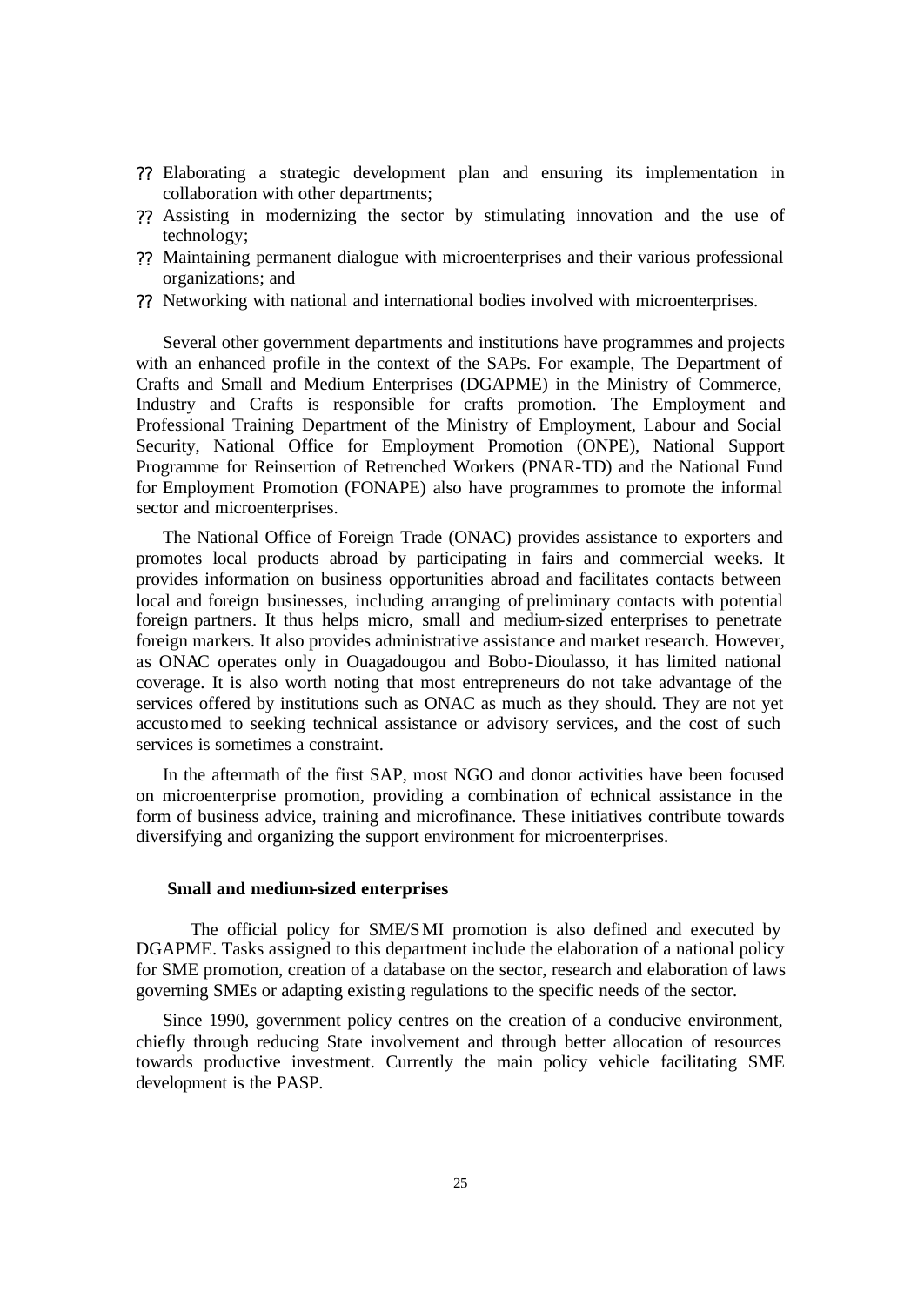#### *Finance*

There are seven main banks that fund private sector activities.<sup>8</sup> There is little competition in the financial sector and the majority of loans are in the form of short-term credits. Few services are offered to micro, small and medium-sized enterprises and the financial sector has made little attempt to adapt them to the special circumstances of this group.

Micro, small and medium-sized enterprises are also constrained by a lack of collateral. Banks favour urban housing permits (PUH) for concrete structures<sup>9</sup> or a sizeable deposit as collateral. The majority of micro, small and medium-sized enterprises consequently rely on informal sources of credit: 85 per cent of SMEs rely on personal savings, family or friends for finance (Llelart, 1995).

From the banks' perspective, difficulties in lending to SMEs arise because:

- ?? Their business plans are based on an over-optimistic vision of the market and are not well conceived;
- ?? Market and technical surveys are weak and feasibility studies are often incomplete;
- ?? Their personal investments are insufficient or borrowed; and
- ?? Their collateral is insufficient.

From the SMEs' perspective, access to finance is a problem because:

- ?? Banks are interested only in well-established businesses with a solid track record;
- ?? The banking system is very slow it can take up to six months for the bank to review an application; and
- ?? Bank staff is not adequately qualified, dedicated or serious about processing SME applications.

Banks are located mainly in larger urban areas; the rest of the country is not well covered with respect to financial services. This aggravates the problem of access to credit by micro, small and medium-sized enterprises, particularly in the smaller towns and rural areas. In response, the Government, with the help of the donor community and various NGOs, has created alternative sources of funding for SMEs. However, the majority of these only provide microfinance.

#### *Private sector SME support services*

l

Small and medium-sized enterprises find existing support services difficult to access and costly. In many cases they judge the services as unsuited to their needs or not meeting their expectations. According to the World Bank (1990), only accounting and auditing companies appear to have sufficient qualified personnel. Companies providing other services, particularly those dealing with advertising and marketing (one field where enterprises are particularly weak), are understaffed.

<sup>&</sup>lt;sup>8</sup> These are Bank of Africa, ECOBANK, Trade, Industry and Crafts Bank (BICIA), International Bank of Burkina (BIB), the National Agriculture Credit Agency (CNCA), Commercial Bank of Burkina (BCB) and SGB.

 $9$  Individuals may own the structure but not the land on which it is built.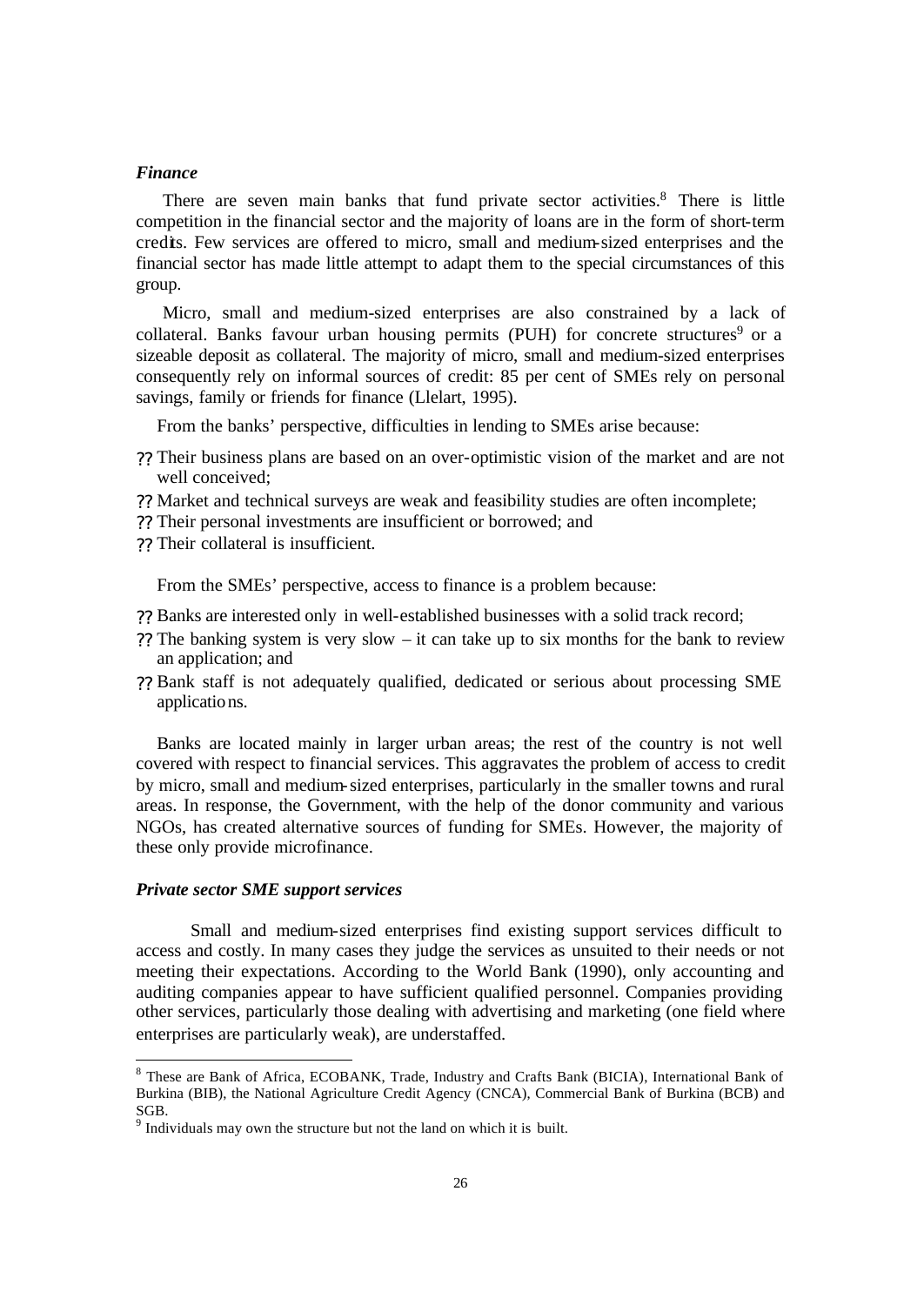Accounting, legal and marketing services are generally concentrated in urban centres and focus on the needs of the formal sector. Technical services as well as maintenance and after-sales services, including spare parts for equipment, are generally not available, or are basic and not very diverse because of the lack of skilled technicians. Enterprises are heavily dependent on imported technology.

### *Public procurement*

Micro, small and medium-sized enterprises are effectively excluded from securing public sector contracts because of the financial and administrative costs associated with tendering. Even where an SME is in a position to meet the costs of tendering, the delays in payment for services rendered are an additional discouragement to SME participation.

Greater access by SMEs to public contracts may be possible if there is:

- ?? Wider dissemination of information on tenders;
- ?? Splitting up of tenders;
- ?? Timely payment; and
- ?? Increased transparency and elimination of corrupt practices.

## **REGULATORY ENVIRONMENT**

The procedure to start up a formal sector business venture can be quite lengthy and requires an entrepreneur to go through at least 10 different steps (table 4). In theory the procedure can be accomplished in three to four weeks; however, in reality entrepreneurs report that the process can take anywhere from six months to three years to complete and can cost 100,000 to 300,000 CFA. Fees for setting up a limited liability company are substantially higher.

Of the entrepreneurs interviewed, all deemed administrative red tape an obstacle to doing business, 64 per cent indicated that the growth of their businesses had been directly affected by it and 75 per cent of them considered taxes to be too high.

Business activities are governed by a number of legal instruments, which are described below.

## **The Investment Code**

In 1995, the Government introduced an investment code aimed at encouraging investments that would contribute to the economic and social development of the country. The code distinguishes between production, conservation, service and transformation enterprises. It groups enterprises into six categories.

Category A embraces small and medium-sized industries (SMIs) and crafts. These enterprises are exempt from the standard tax on industrial and commercial professions and from the tax on industrial and commercial profits for the first five years of operation. They are also exempt from patent tax for two years (and taxed at 50 per cent for the following three years thereafter). In addition, Category A enterprises benefit from a total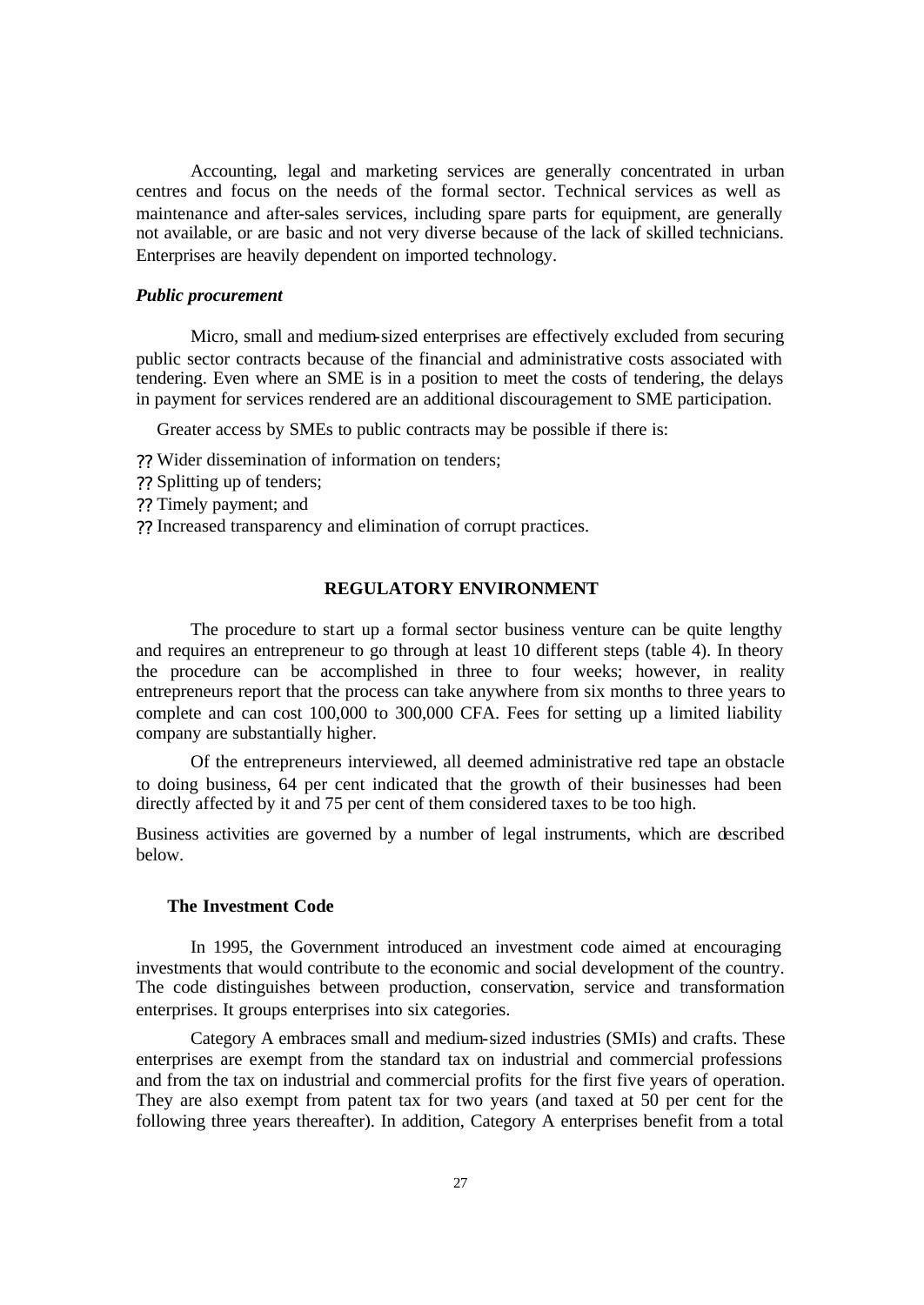exemption from customs duty and any other similar taxes on equipment, including the first set of spare parts, during the installation (start-up) period, set at three years (a one year extension is possible). They are also exempt from tax on goods/equipment revenues and apprenticeship tax (4 per cent for nationals and 8 per cent for foreigners).

| <b>Formalities</b>                                              | <b>Time</b>   | Cost                |
|-----------------------------------------------------------------|---------------|---------------------|
| 1. Payment of stamp duties                                      | 7 days        | 400 CFA/page        |
| 2. Placement of advertisement in national daily newspapers      | $1$ day       | 25 000 CFA/1/4 page |
| 3. Registration*                                                | $1 - 21$ days | 15 000 CFA          |
| 4. Obtain certificate of work (from chamber of commerce)        | $1$ day       | <b>230 CFA</b>      |
| 5. Obtain licence (Tax Department)                              |               | no cost             |
| Obtain professional trade card<br>6                             | 2 days        | 975 CFA             |
| 7. Obtain enterprise identification number (issued by the       |               |                     |
| National Institute of Statistics and Demography - CNSS)         |               | no cost             |
| 8. Obtain employer number (CNSS)                                | 1 day         | no cost             |
| 9. Register as a public sector supplier                         | $1$ day       | 1 100 CFA           |
| 10. Obtain certificate from the labour authority and the social | 1 day         |                     |
| security authority (separate steps)                             | 21 days       | <b>500 CFA</b>      |
| * Registration                                                  |               |                     |
| 1. Tax clearance                                                | $1$ day       | no cost             |
| 2. National identity card                                       | 7 days        | 1500 CFA            |
| 3 Police clearance                                              | $1 - 21$ days | <b>700 CFA</b>      |
|                                                                 |               |                     |
|                                                                 | 84 days       | 45 405 CFA          |
|                                                                 | (minimum)     |                     |
|                                                                 |               |                     |
|                                                                 |               |                     |

**Table 4.: Procedure for setting up a business**

Source: Chamber of Commerce (1998)

However, the formalities, requirements and paperwork necessary to benefit from the Category A facility of the Investment Code are so laborious, that entrepreneurs are discouraged from applying. The absence of a precise calendar on meetings of the Investments Committee further complicates the application process. Most enterprises find taxes to be too high (the corporate tax rate is 40 per cent and 31 per cent for enterprises that import raw materials as intermediate inputs) and would have preferred the Code to have done more in terms of addressing the many direct and indirect taxes (more than 10) imposed on businesses.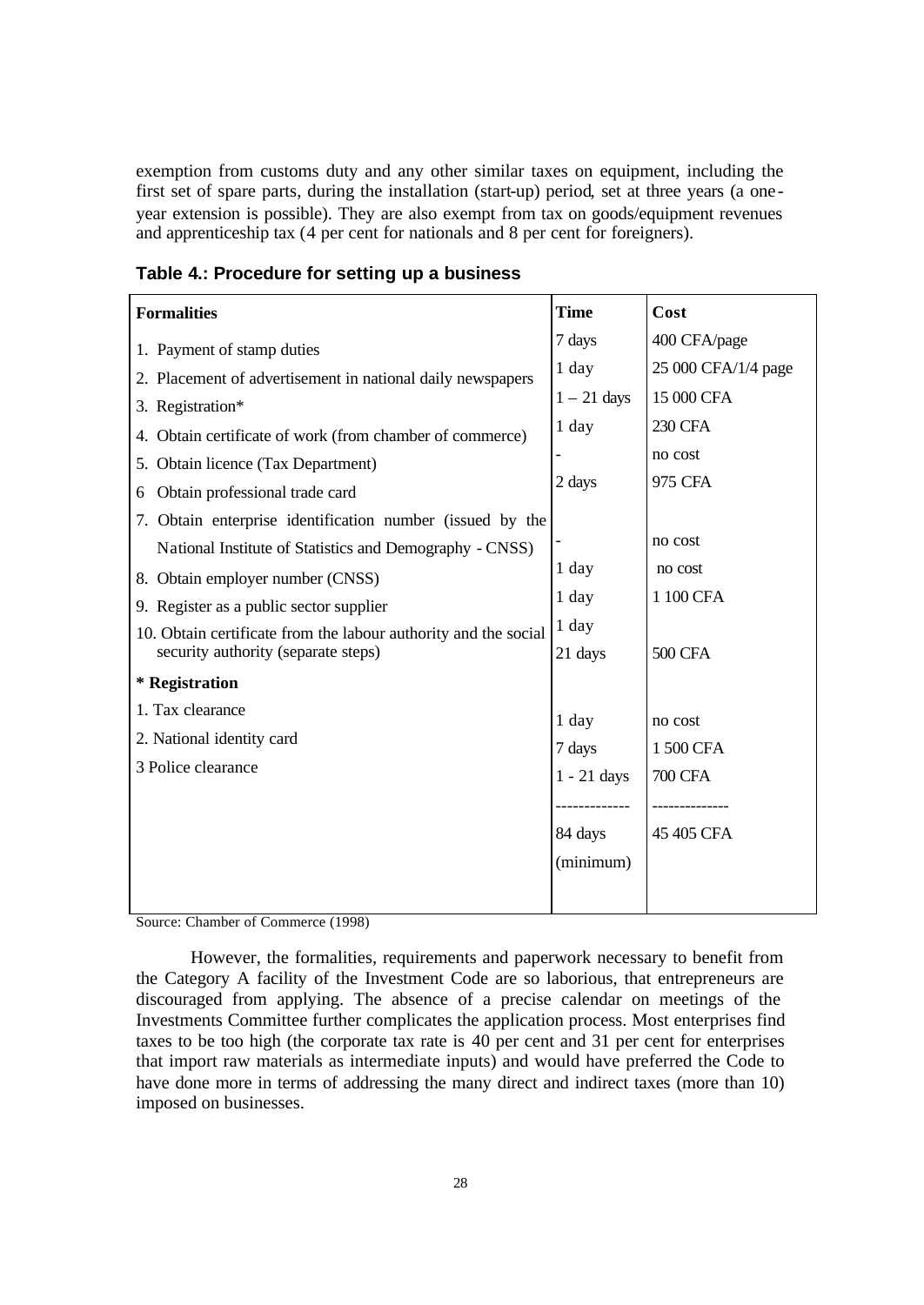The Investment Code does not particularly favour the creation and growth of industrial enterprises and this could partly explain the predominance of trading and services enterprises (80.86 per cent of all enterprises in the country) compared to the industrial sector (19.4 per cent) and the increasing fraud and "deformalization" of the national economy.

#### **The Customs Code**

As part of liberalization, the Customs Code and trade tariffs were reviewed in 1992. The new Code simplifies customs tariffs by reducing the number of tariff categories to just three. The first category includes basic products, taxed at the normal global rate of 11 per cent of their CAF value; the second category encompasses intermediate products taxed at 31.35 per cent; and the third category constitutes all other products, taxed at the maximum rate of 56.65 per cent. The rates for intermediate and other products are extremely high, especially in comparison with those imposed on basic products. This is prejudicial to private sector imports of intermediate consumables and disadvantages the domestic manufacturing industry vis-à-vis cheap products from neighbouring countries. It is thus a major constraint for local enterprise competitiveness and dampens investment. Moreover, it encourages smuggling and corruption, which are increasingly prevalent. According to the customs authorities and the private sector, up to 50 per cent of imported products are estimated as being smuggled into the country. Small and medium-sized enterprises tend to be the losers because they are less likely to have the resources to bribe customs and tax officials or engage in sophisticated smuggling schemes.

#### **The Labour Code**

The Labour Code defines a tripartite partnership, which brings together the Government, employers and workers. It confers on the State the role of referee between the other two parties. The main provisions of the Code relate to the freedom of employment, dismissal (terms and procedures), the settlement of litigation (conflict management) and the principles of collective action.

Employers complain that the Labour Code is biased in favour of the employee particularly with respect to the dismissal of workers. Firing a worker is a complex process involving numerous procedures that can extend over several months. Other constraints emanating from the Code include high minimum wages and a strict limitation on apprenticeships, which hinders professional training and qualification of staff. The minimum wage is up to double that in neighbouring Togo and Benin. This deters enterprises from hiring more workers and consequently, those looking for work do not find jobs easily. It encourages many SME businessmen to operate outside the law. It also discourages employers from offering their workers long-term contracts and introduces uncertainty into the labour market, thus making it difficult for enterprises to cope with changes in market conditions.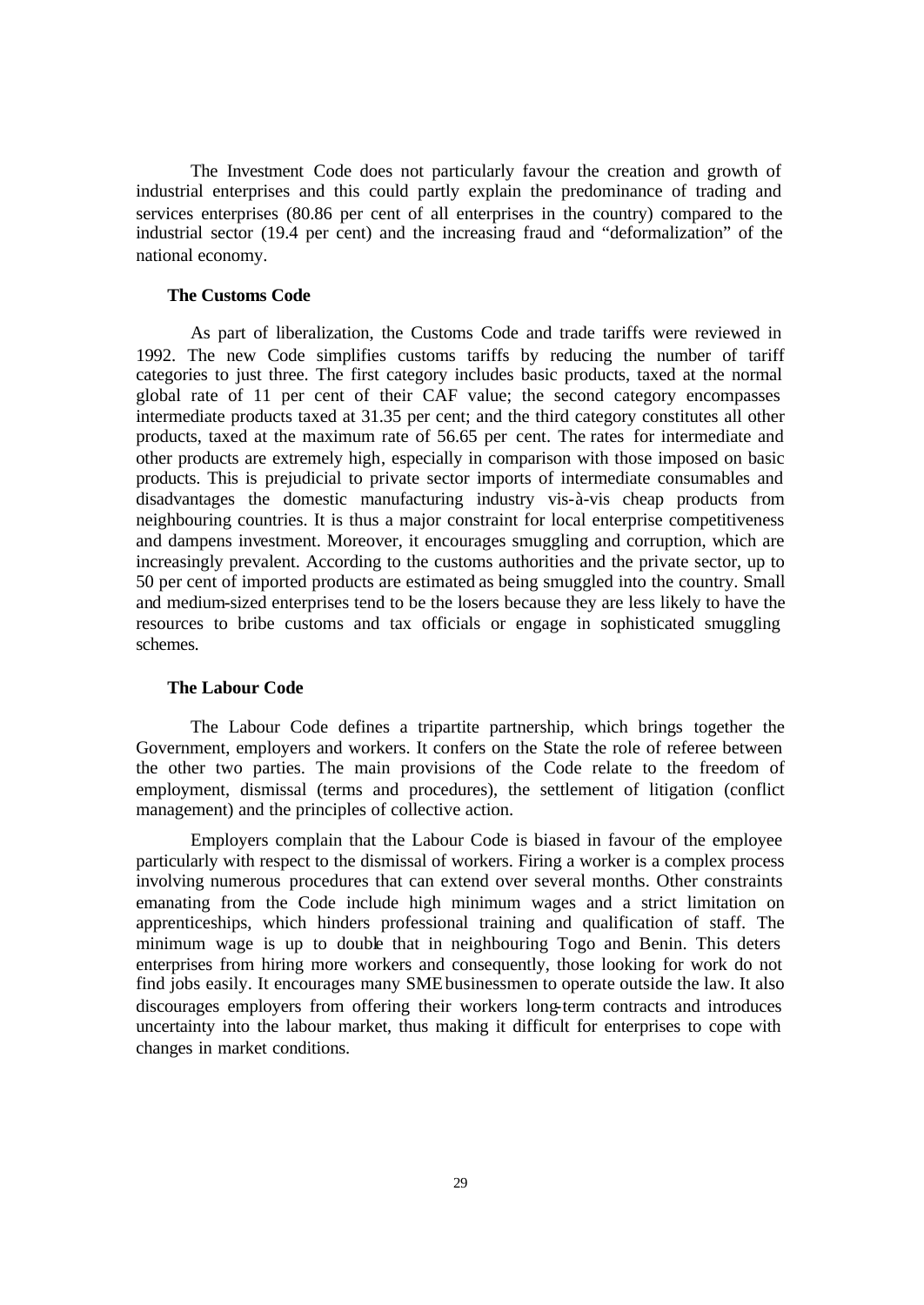#### **The Social Security Code**

The Social Security Code pertains to the statutory social security obligations of employers. All persons or organizations, government or private employers are required to register their employees within eight days of the commencement of their employment. Many local enterprises consider social security contributions to be too high (18.5 per cent of monthly wages). These contributions are therefore viewed as an obstacle to the creation of employment and the emergence of SMEs/SMIs. As a result, a number of private enterprises (particularly the SMEs) do not register their staff with the national insurance agency (CNSS).

#### **The Individual and Family Code**

The new Individual and Family Code has removed many of the legal constraints that prevented women from engaging in business or industrial activities, such as the need for the husband's authorization for any form of financial transaction and the right to own property. Restrictions on travel have also been lifted.

The impact of the new code is that women are increasingly interested in setting up their own SMEs in both the informal and the formal sector. However, the majority of women's enterprises are low-profit microbusinesses (often informal) in the trading or services sector. Development programmes or organizations targeting women (such as FAARF) generally support microenterprises and focus on poverty alleviation measures.

While much has been done to remove legal impediments to women's economic participation, sociocultural biases are still a significant constraint on women for doing "serious" business.

## **POLICY COHERENCE**

Although the desire to promote microenterprises and SMEs has been clearly expressed, a coherent policy framework and strategy for their promotion has yet to be developed. The lack of such a national strategy is a major constraint on SME development, as is the absence of an institution in charge of coordinating the design and implementation of SME development policies. At present, there are more than 10 government ministries active in the area of microenterprise and SME promotion that are not guided by a common vision. In addition, numerous donor-funded and NGO bodies are involved in SME promotion and support. The lack of coordination and communication between these various actors has resulted in a fragmentation of efforts and ad hoc interventions, encouraged rivalry between projects and institutions, and, as a consequence, has led to the inefficient use of resources and a low impact, especially in terms of the sustainability of their programmes. Some of the projects implemented seem to emulate strategies that have proved ineffective in other developing countries (for example, subsidized credit, or promoting cooperatives), which points to ill-conceived interventions that fail to take into account past experiences.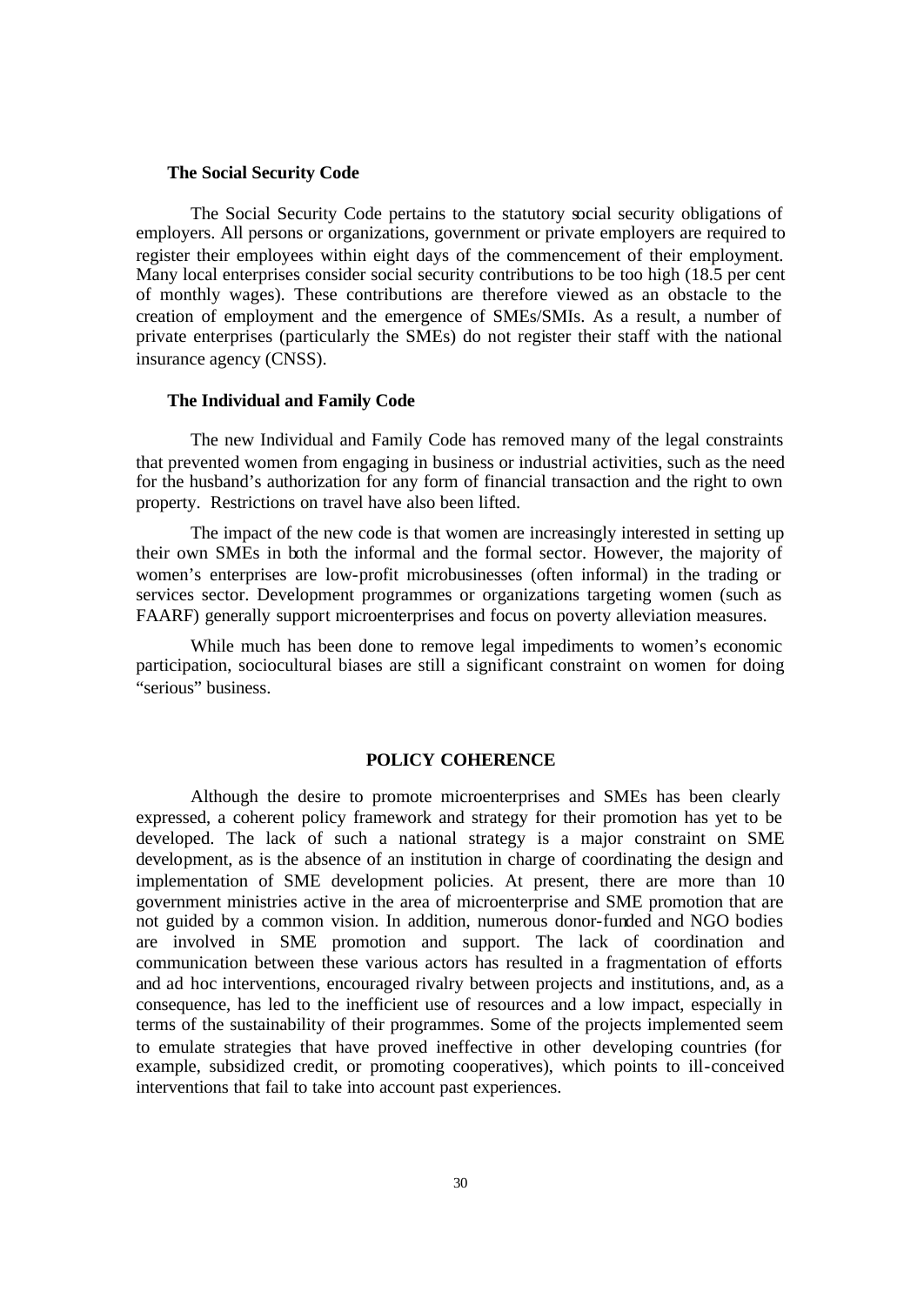#### **Public-private sector dialogue**

There are two main consultative mechanisms by which public-private sector dialogue on issues related to private sector (including SMEs) development takes place. One is a microenterprise and SME support institutions forum, which brings together all institutions that provide financial and non-financial support to micro/crafts and SMEs. Since its creation in 1993, this forum facilitates the exchange of experiences between members and allows them to achieve greater harmony in their interventions.

Joint projects arising from this forum include the production of television advertisements under the slogan, "Made in Burkina Faso", for crafts, the building of a stand at the International African Art, Crafts and Trade Fair held in Ouagadougou, the creation of a professional training institute, the joint publication of a news bulletin entitled, "100 per cent Burkina" (in its translated form), and the publication of a directory of craft and SME support organizations (including their addresses, their objectives and details of their activities).

In addition, a consultative commission has been set up to deal with issues related to private sector promotion in the Ministry of Trade, Industry and Crafts.<sup>10</sup> The objectives of the commission are to facilitate the participation of the private sector in the design and implementation of private sector promotion and support programmes. It is composed of 17 members, of whom three are from the public sector and the others are representatives of the private sector. This consultative mechanism has provided an opportunity for the Government and the private sector to collaborate in the shaping of the future of the economy. Through this Commission, the private sector has had a voice in the restructuring of the Chamber of Commerce, ONAC and other private sector support institutions in the context of the PASP. It has also had a hand in the creation in 1995 of the Enterprise Promotion Centre (CPE), which houses the one-stop shop for investment and trade.

Additionally, the Commission has enabled the private sector to participate in various seminars and workshops, such as the workshop on Policy and Strategies for the Development of Small and Medium-sized Enterprises in Burkina Faso, organized by MCIA in June 1998. The workshop brought together representatives from MCIA, other government representatives, financial and non-financial private sector support institutions as well as research institutions and professional bodies. The discussions at the workshop led to a call for an improvement of the MCIA definition of SMEs. They also highlighted the need to work on SME promotion strategies and create enabling conditions by simplifying the regulatory environment, including favourable conditions for setting up of enterprises, and facilitating import and export. Participants also stressed the need to review the appropriateness and impact of the codes on investment, labour, social security, and individual and family with a view to encouraging private sector growth and development.

Although there are a number of business associations in the country (CCIA, 1993) their influence in national debates and in the development of policies to promote the private sector is minimal. Their multiplicity probably causes a dispersion of efforts and

 $\overline{a}$ 

 $10$  Various commissions on sectoral issues were set up under different ministries as part of the SAP.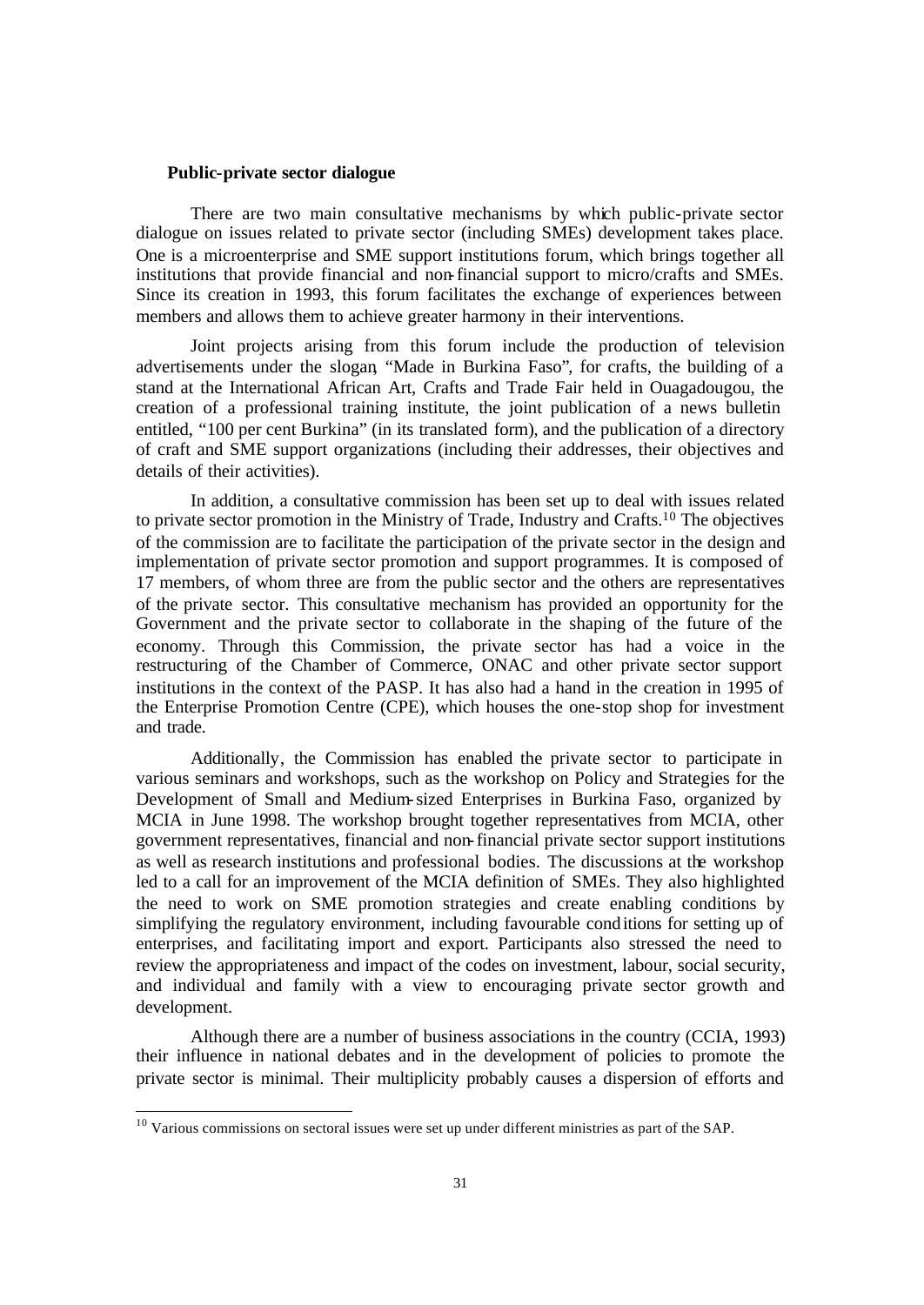initiatives, and thus compromises their bargaining power. An additional constraint is that small entrepreneurs seem to attach little value to associating as a group and networking.

The private sector is not entirely satisfied with dialogue with the Government. Many business associations are dissatisfied with their interactions with the country's political authorities. They complain that the results of and resolutions emerging from their dialogues are not always executed according to their expectations, or that they are often consulted after decisions have been made, and thus regard talks with the Government as nothing more than a sham. The private sector favours more frequent and formalized dialogue.

Examples of private sector associations that are regularly consulted by the Government and participate in various consultative forums include the Chamber of Commerce, Industry and Crafts (CCIA), the National Council for Burkina Employers (CNPB), Professional Associations of Small and Medium-Sized Enterprises (APPME), and the Foundation for the Promotion of Enterprises and Employment (FEE).

# *Chamber of Commerce, Industry and Crafts (CCIA)*

CCIA conducts training in business management and accounting as well as providing counselling on how to set up a business. It serves as an information centre for business and the public sector. However, the services it provides are concentrated in a few big cities and are not well known to entrepreneurs.

#### *National Council for Burkina Employers (CNPB)*

A federation of 27 professional groups and associations, CNPB takes part in all discussions related to labour laws and employment conditions. It has made presentations to the Government on the investment code and promoted credit guarantee schemes as a means of addressing the problems of the lack of access to credit by SMEs.

# *Professional Associations of Small and Medium-Sized Enterprises (APPME)*

APPME is represented in all public-private sector forums and groups about 400 members of whom 80 per cent are in the commercial and services sectors. The rest of the members are equally divided between the production and processing sector and agriculture.

## *Foundation for the Promotion of Enterprises and Employment (FEE)*

FEE was created in response to the need for the private sector to reinforce its capacity to articulate its concerns and meaningfully participate in the debates on economic and regulatory reforms brought about by the SAPs. Its main objectives are to enhance private sector participation in the reform process, improve entrepreneur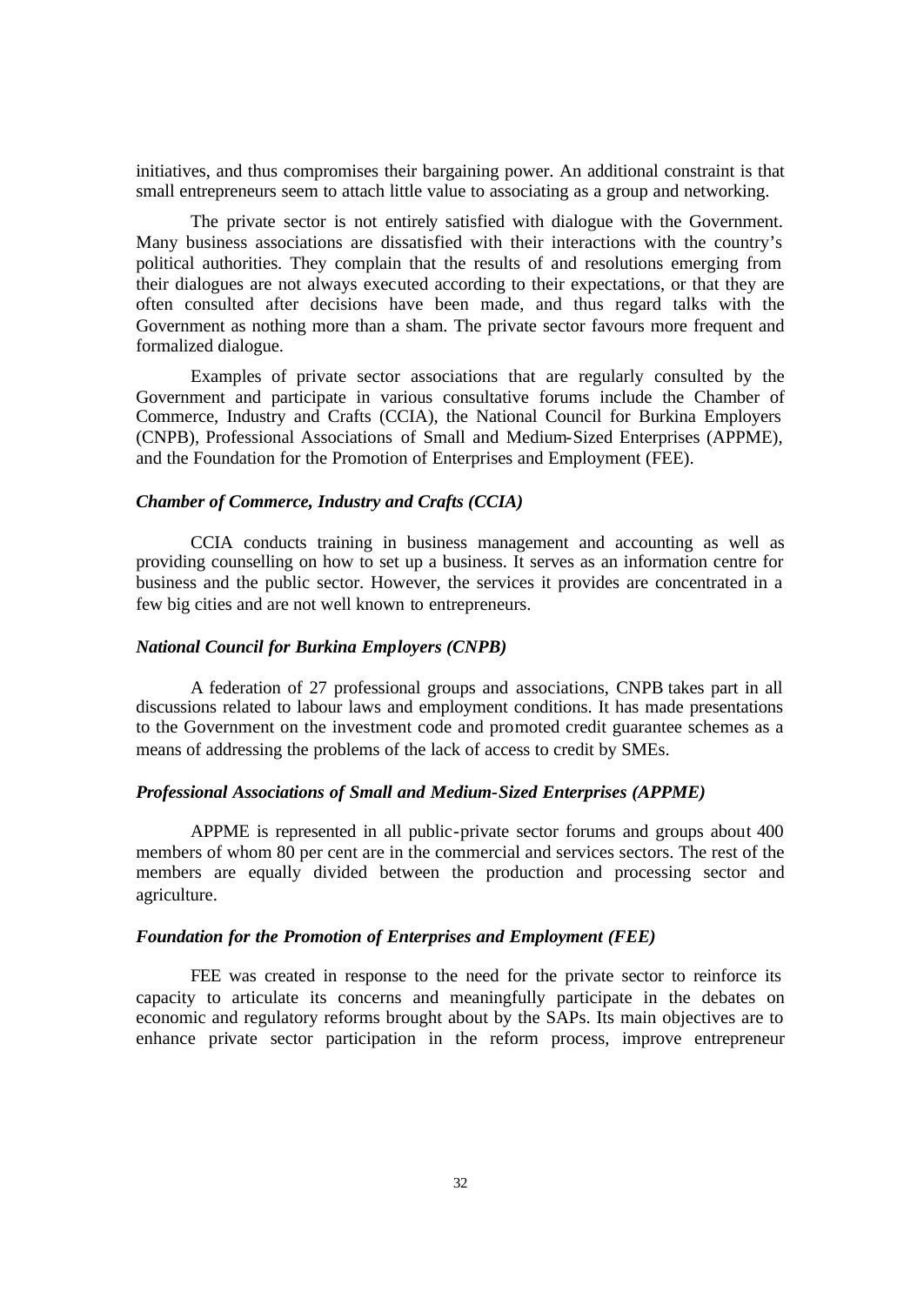networking and information sharing, provide training and technical support, and promote dynamic SMEs and microenterprises.<sup>11</sup>

### **Conclusions**

 $\overline{a}$ 

Policies concerning microenterprises and SMEs in Burkina Faso are fairly recent; it was only from 1990, with assistance and sometimes the insistence of the multilateral financial institutions, that the role of the private sector (and especially SMEs) in development was recognised. The redefinition of the role of the Government in economic development and the creation of an enabling environment to facilitate the establishment and expansion of private enterprises are an ongoing process in the country and several problems need still to be addressed. Not **the standard is the need to better coordinate policy** formulation and interventions by various government and non-governmental actors in favour of microenterprises and SMEs. In addition, efforts must continue for improving the legal and regulatory environment, not only in order to facilitate local and foreign investment but also to address factor costs. Access to technology and skills development remains a key constraint for local enterprises, as does access to credit. Addressing the issue of access to credit is a crucial component of a coherent policy framework for microenterprise and SME promotion. It is important for SMEs to be able to articulate their concerns and needs because their inability to do so deprives the Government of inputs for policy-making. To this end, SMEs need assistance to form credible associations to represent their interests and to be effective interlocutors with the Government.

# **BIBLIOGRAPHY**

CAPEO (1998). Répertoire des institutions d'appui et d'organisation professionnelles. Ouagadougou.

CAPEO (1997). Efficacité et viabilité des dispositifs d'appui à la petite enterprise. Rapport atelier. Ouagadougou, September.

Charmes J (1990). Le secteur informel au Burkina Faso: Evolution sur une longue période et suivi conjoncturel. Etude présentée par la GTZ. Ouagadougou, May.

CCIA (1998). *Répertoire des associations, syndicats, groupements professionnels et attachés commerciaux au Burkina Faso*. Chambre de Commerce d'Industrie et d'Artisanat. Ouagadougou.

CIDR-FPH (1998). Appui aux Petites Enterprises en Afrique: Bilan et perspectives. Document préparatoire pour l'atelier de Bamako, 26-29 Mai. Centre International de Développement et de Recherche et Fondation Léopold Mayer Pour le Progrès de 'Homme.

CSCO (1996). Problématique Générale de l'Appui aux PME dans les pays ACP. Document de réflexion, July.

 $11<sup>11</sup>$  At the time of writing this report, FEE had not as yet begun to provide support services to its members.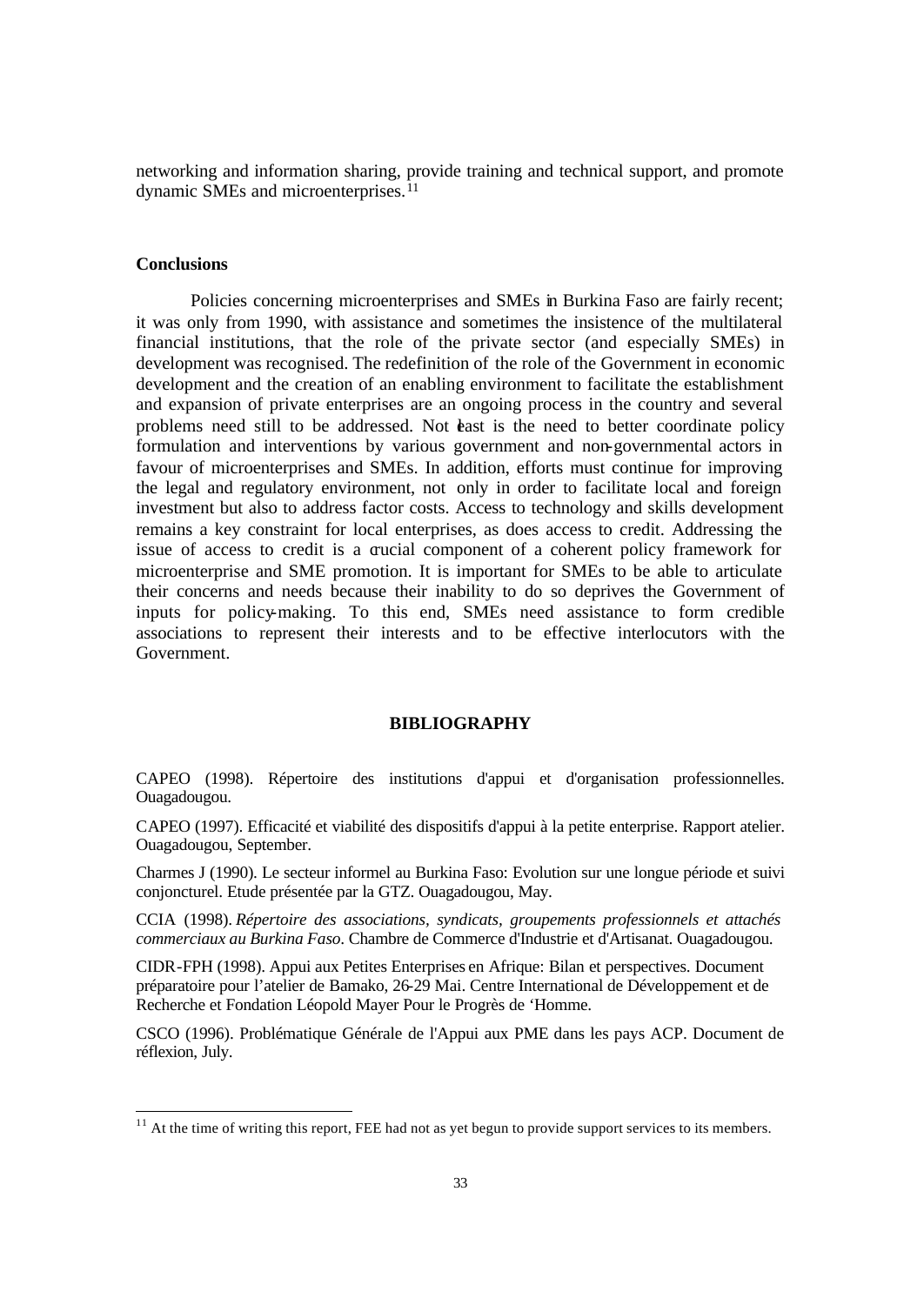Direction Générale des Impôts (1996). Fichier IFU/Direction Générale des Impôts repris dans le rapport d'évaluation du PAPME, Ouagadougou, August.

ESOP/CD (1997). Enquête sur le secteur privé burkinabè. Ouagadougou.

Eurexcel Associes (1990). Projet de Développement des PME/PMI sur le Burkina Faso. Étude de faisabilité. Ministre de la Promotion Economique, Ouagadougou, December.

Gamser, M, Herne J, Kay M.C, Grant K, Sibry W.J.M and A. Sow (1991). Évaluation du secteur de la micro enterprise et stratégie au Burkina Faso, vol. 1 et 2, n°8. Ouagadougou, August.

Gasse, Y and E. Neff (undated). Guide de développement de programme, d'esprit d'enterprise, Centre Sahel, Université Laval.

Gueda, J. and M.I. Ouédraogo (1994). Étude sur le secteur informel au Burkina Faso. Ouagadougou, September.

GTZ (1996a). Comité de prévision et de surveillance multilatérale. Report prepared by GTZ, May.

GTZ (1996b). Appui ponctuel au Comité de révision de conjoncture et de surveillance: le secteur informel au Burkina Faso: Évolution sur une longue période et suivi conjoncturel, May.

INSD (1985-1992). *Les Comptes Économiques de la Nation*. INSD, Ouagadougou.

INSD (1993). *Les comptes économiques de la Nation*. INSD, Ouagadougou, November.

INSD (1994). *Recensement Industriel et Commercial, Analyse des résultats vision IV*. INSD, Ouagadougou.

Jeanne, PY and B Ouattara (1994). Impact de la dévaluation du CFA sur le secteur des PME. Rapport provisoire. Programme d'appui de la CCE au secteur privé du Burkina Faso, March.

Labazee P (1988). Enterprise et entrepreneurs du Burkina Faso. Paris, Éditions Karthal.

Llelart (1995). Mode de financement des PME. Ouagadougou, January.

MCIA (1995). Élaboration d'un cadre d'action pour la promotion de l'artisanat du projet. Plan Directeur pour la promotion de l'artisanat au Burkina Faso, May.

METSS/DFSI (1994). Rencontre forum sur les difficultés du Secteur Informel. Ouagadougou, September.

MICM/DGAPME (1994). Projet d'Assistance au secteur Privé: Étude de réorganisation interne des institutions d'appui au secteur privé. Final report, October.

MICM/DGAPME (1993). Atelier sur la politique et stratégies de développement des PME au Burkina Faso. Final report. Ouagadougou, June.

OECD (1993). Conclusion de l'étude menée par le Centre de Développement de l'OCDE dans 7 pays: Niger, Swaziland, Algerie, Tunisie, Thaillande, Jamaique et Equateur, OECD, Paris.

ONPE/METSS (1992). Secteur non structuré urbain au Burkina Faso: diagnostic des problèmes des micro-entrepreneurs et politique de promotion. ONPE, Ouagadougou.

ONPE (1987). Enquête sur le secteur informel. ONPE, Ouagadougou.

ONUDI (1996). *Stratégie de Développement Industriel: Stratégie Générale et Stratégie Sectorielle*. Ouagadougou, November.

ONUDI (1994). Aide aux repreneurs/gestionnaires des enterprises privées. Ouagadougou, January.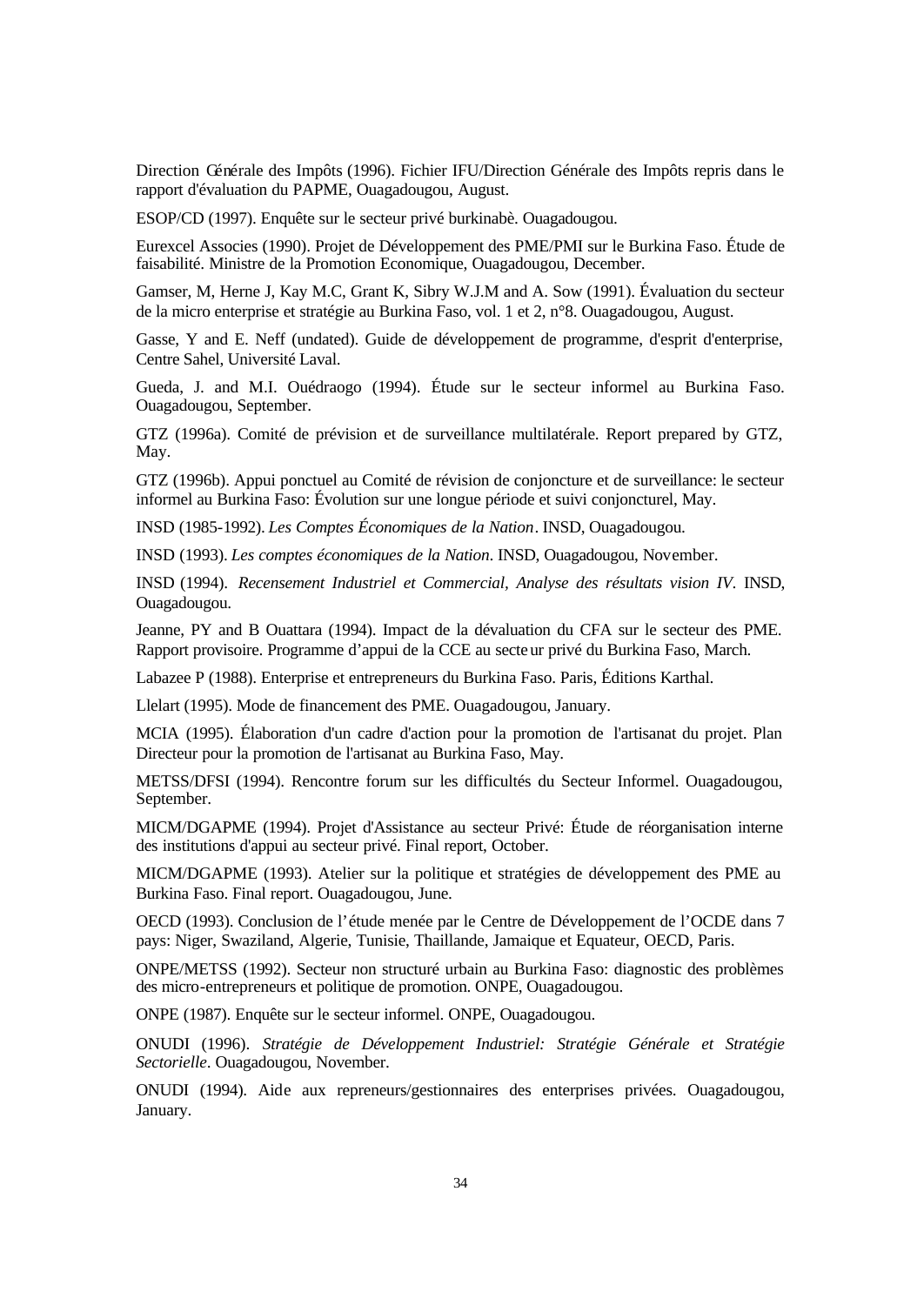PRAOC (1997). Le financement du secteur privé au Burkina Faso. Ouagadougou, April.

Savoye B (1996). Analyse comparative des micro enterprises dans les pays en développement et dans les pays industrialisés : une approche critique du secteur informel. *Revue Tiers-monde*, 27 ( 480), October-December.

SORCA-BMB (1995). Projet d'Appui à la création des Petites et Moyennes Enterprises (PAPME). Project no. 7 A.C.P BR 032/BR/7006. Rapport de démarrage. May.

UNDP (1994). La promotion du secteur privé au Burkina Faso. Ouagadougou, September

World Bank (1990). Projet d'Appui au Secteur Privé, Ouagadougou. Report. World Bank, Washington DC.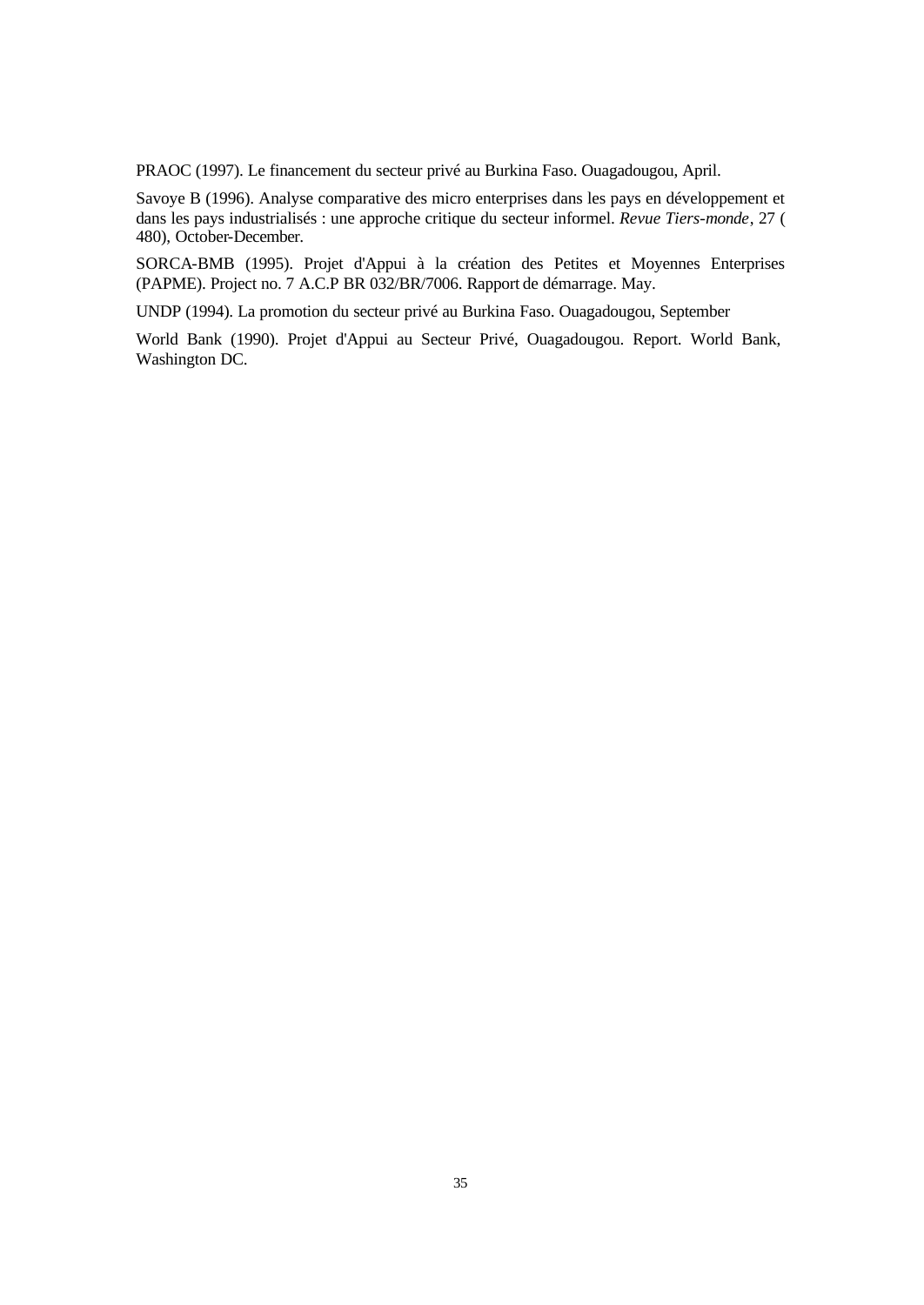# **Nepal**

# **INTRODUCTION**

### **Background**

Nepal is a tiny Himalayan country sandwiched between China and India with about 20 million people living in an area of about 147,181 sq. km. The country opened up its economy to the outside world in the early 1950s following the end of the century-old feudal Rana regime. The Nepalese economy remains largely traditional, underdeveloped and backward with 80 per cent of the population dependent on agricultural employment. Although only 20 per cent of the land is arable, agriculture accounts for about 40 per cent of the total gross domestic product (GDP). The industrial base is underdeveloped and trade imbalances are a persistent feature of the economy. According to the Central Bureau of Statistics, trade and commerce account for 12.31 per cent of GDP, while manufacturing contributes only 9.31 per cent (CBS, 1996). A heavy dependence on imports and a weak export base have resulted in a widening trade deficit, from 5.6 per cent of GDP in 1975 to 22.8 per cent of GDP in 1996. Moreover, foreign debt increased from 2.1 per cent of GDP in 1975 to an alarming 56 per cent of GDP in 1996. Due to low levels of revenue, the economy is highly dependent on foreign aid, which, according to Nepal South Asia Centre (NESAC, 1998), accounted for 55 per cent of development expenditure in the 1980s and 1990s.

In the early 1980s, an IMF-assisted structural adjustment programme was initiated to address the declining rate of growth in agriculture, the low per capita income, the narrow export base, and high trade and fiscal imbalances. However, it failed to lift the economy. The declining economic performance and public dissatisfaction with the existing political system led to a people's revolution in the early 1990s, which resulted in the establishment of a multi-party parliamentary system. The new Government adopted more open, market-oriented and private-sector-led policies. Consequently, wide-ranging trade liberalization and substantial reforms in industrial policy were initiated through the Trade Policy and the Industrial Enterprises Act of 1992. The reforms encompassed privatization, deregulation, delicensing, export and import liberalization and evolution towards full currency convertibility. Development of information and technology, along with incentives for foreign investment, were considered vital for the effectiveness of these policy measures. Hence the Foreign Investment and One Window Policy and the Foreign Investment and Technology Transfer Act were also initiated in 1992.

Against the backdrop of these reforms, economic policy aims at the development of entrepreneurship in order to achieve higher economic growth. The vast majority of entrepreneurs have informal micro and small enterprises. There are few enterprises that are successful in progressing to formal medium-sized or large enterprises, which could make a significant contribution to national productive capacity. Large enterprises, on the other hand, are typically constrained by a small domestic market and high operating costs and are characterized by chronic underutilization of capacity.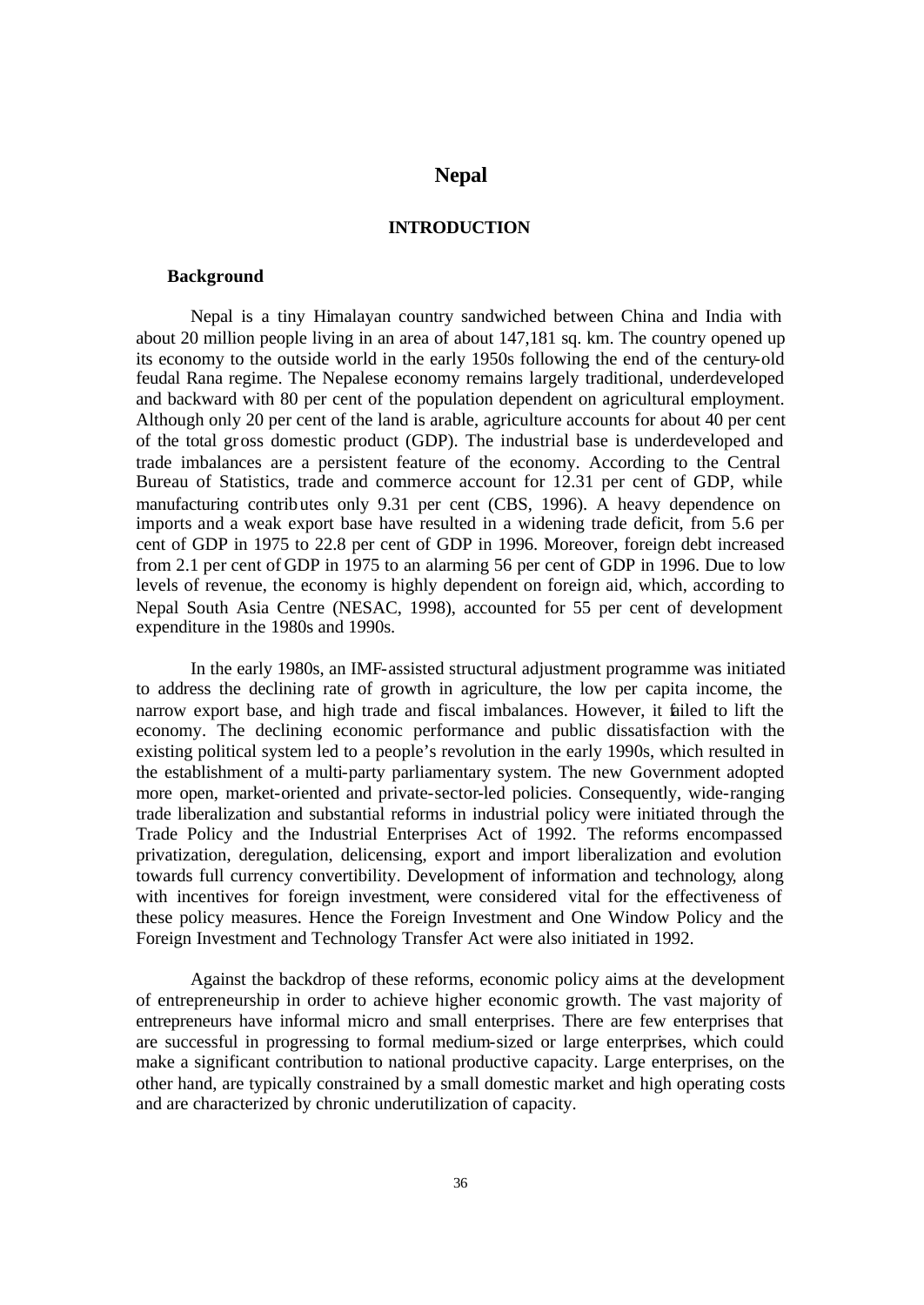#### **Small and medium-sized enterprises**

Agriculture provides only seasonal employment for the rural population, which constitutes 88 per cent of the total population. Hence, off-season and off-farm activities such as weaving, knitting, basketry, teashops and roadside shops complement rural incomes. In addition, informal rural microenterprises supply goods and services to local manufacturers using traditional technologies.

Micro and small enterprises constitute a major source of income in the urban areas. Specific government policies target formal sector cottage and small industries  $(CSI)^{12}$ . The Industrial Enterprises Act of 1992 classifies cottage industries as traditional industries that utilize specific skills or raw materials and resources, which are labour intensive and are related to national tradition, art and culture. Industries with a fixed capital investment of up to 10 million Nepalese rupees are classified as small industries. Enterprises with a fixed capital investment of between 10 and 50 million Nepalese rupees are classified as medium-sized, and those with a fixed capital investment of more than 50 million Nepalese rupees are categorized as large.

According to the Department of Industry, registered industries with an average of 12 employees per business numbered 27,658 (of which 4,678 were cottage industries and 22,980 were small-scale industries) compared to only 731 medium and large industries with an average of 99 employees per business during the period 1993/94 and 1995/96.

### **POLICY AND REGULATORY ENVIRONMENT FOR SME GROWTH**

### **Policy environment**

 $\overline{a}$ 

The National Planning Commission (NPC), chaired by the Prime Minister, has overall responsibility for setting national development priorities and formulating policy. Various ministries are responsible for developing strategies and executing national policies. The Ministry of Commerce and the Ministry of Industry are the two key ministries related to enterprise development as they have the main responsibility for enforcing regulations and disseminating information about trade and industry. However, the Ministry of Finance, in coordination with these ministries, has overall responsibility for all matters relating to fiscal revenue. This means that the Ministry of Finance has the final say on any trade and industrial incentives, such as tax rebates, and exemptions that may be offered to domestic or foreign investors. In light of the heavy dependence on trade and indirect taxes, conflicts between the objectives of trade and industrial reform and the need to balance the budget have arisen and have frequently resulted in the reversal of reforms. Consequently, although the Government is committed to policy reforms as stated in its five-year development plans, practical problems hinder the proper implementation of these policies. For instance, although the Government made a

 $12$  The term industries, as defined by the Industrial Enterprises Act of 1992, does not apply only to manufacturing, it also includes energy-based, agro- and forest-based, mineral, tourism, service and construction industries.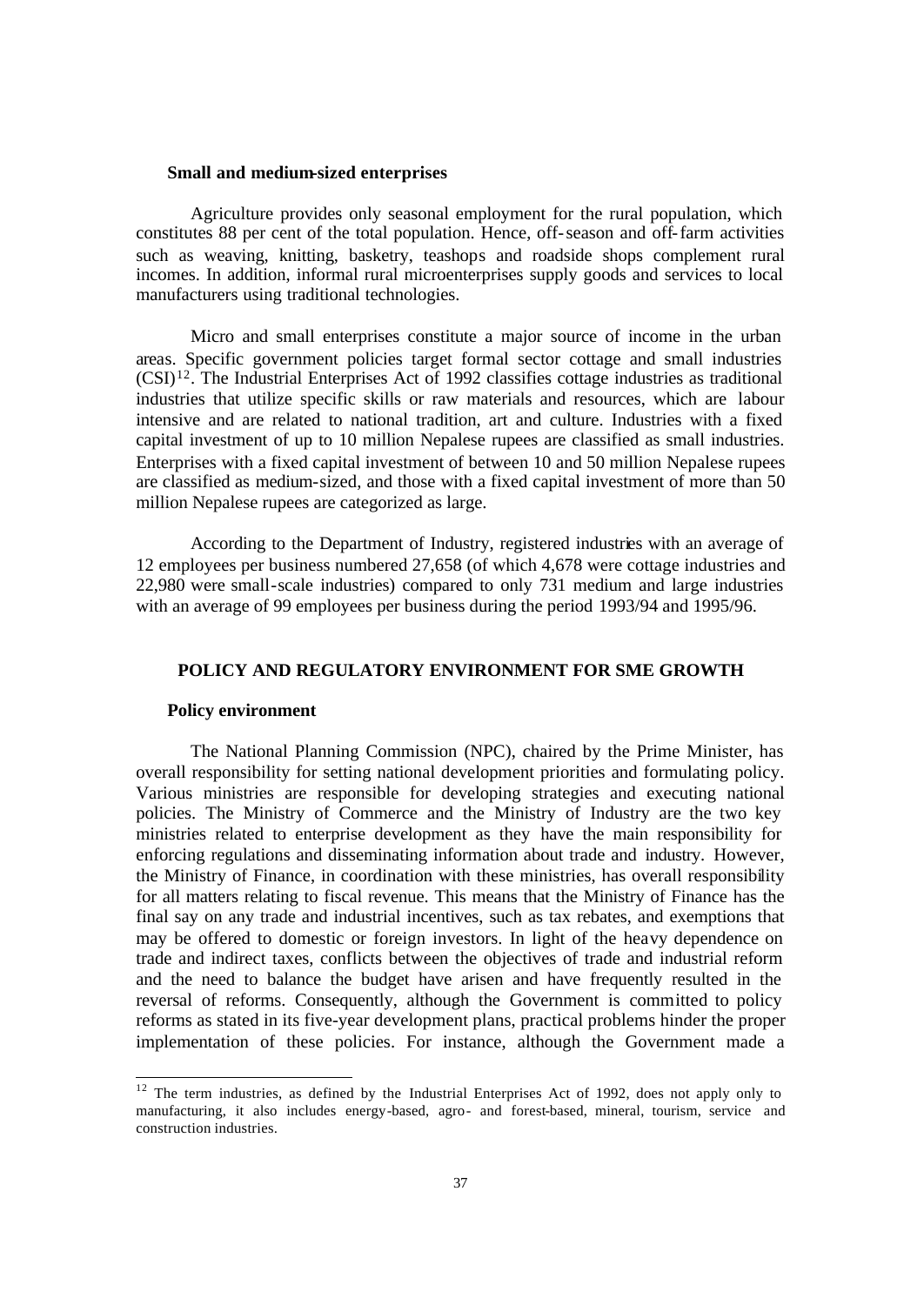commitment to abolish octroi, which constitutes an additional burden on enterprises, it was unable to do so because octroi is the major source of income for municipal authorities. In the absence of an alternative source of income, the Government reneged on this policy commitment. There are numerous other examples of reversals in trade and industrial reforms, some of which are mentioned in later sections.

Policy implementation has, to some extent, been influenced by political instability. Within the seven-year period after the first general election, the country witnessed six changes of government. Political turmoil has resulted in frequent changes of key decision-makers, contributing to interruptions, delays and reversal of reforms. Consequently, private sector and investor confidence is low.

#### **Regulatory environment**

The tax reform initiated by the Government in 1997 includes modifications to income tax, customs duties, indirect tax (sales tax) and tax administration. Specific examples of the reforms comprise a self-assessment system introduced with respect to income tax, a reduction in the number of bands and the level of customs duties, and the introduction of a value added tax (VAT) in place of sales tax on imports and manufactures.

Under the self-assessment system for income tax, businesses may submit an assessment on the basis of an audit carried out by a recognised auditor. However, tax officers may reassess the self-assessments submitted by enterprises. Unfortunately, they reportedly regularly abuse this power and delay the clearance of self-assessments, so that businesses often have to resort to bribing them in order to secure their clearance certificates. Bribery is the most efficient option, given that penalties are arbitrarily determined and that a business is required to deposit the disputed amount with the Revenue Tribunal when making an appeal. Inconsistencies and an inherent bias in favour of tax officials often result in lengthy dispute settlement periods. Furthermore, delays in the annual renewal of income tax certificates and complicated tax forms also increase compliance costs and adversely affect SME growth. Businesses that fail to get tax clearance cannot renew their registration, and thus may not import or supply the Government. Another source of uncertainty is a lack of transparency and reversals in tax policy and procedures announced through department circulars that are not made public.

Regarding import duties, these remain high and a complicated system of valuation and exemptions is applied even though the number of tariff bands has been reduced.

The introduction of VAT appears to have been effected without adequate canvassing of the business sector. Although dialogue was initiated with taxpayers (including representatives of small and large enterprises) before and after the implementation of VAT, there were divisions among business groups. Large enterprises, mostly represented by business associations such as FNCCI, accepted the VAT. However, small businesses did not – the action group, Committee Against VAT, mainly comprises small enterprises. These divisions at times led the Government to force compliance with the measures. The dispute between those against VAT, those in favour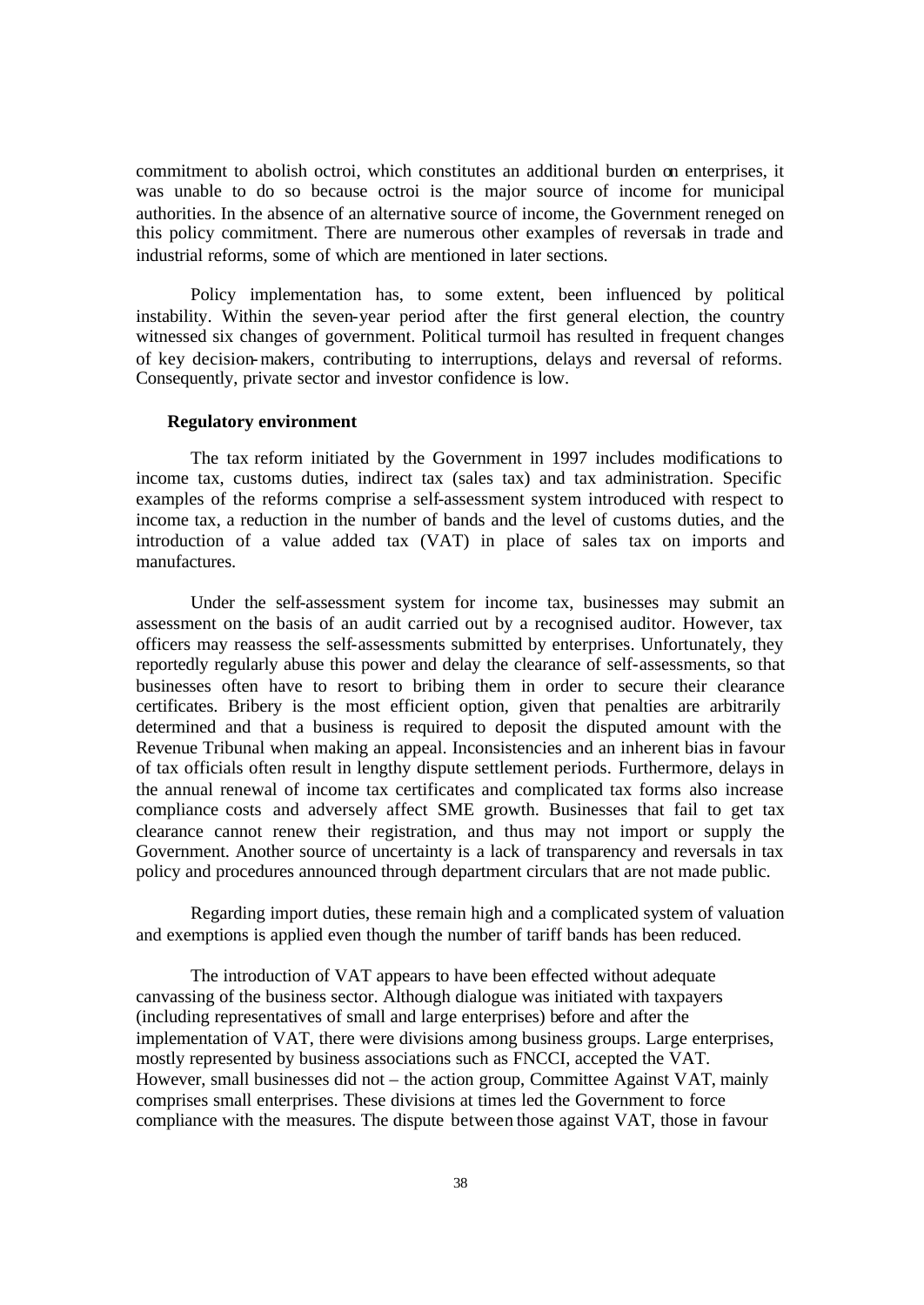of a reformed VAT system, and the relevant authority that is charged with implementing VAT, is not yet resolved and the losers are not only enterprises but also fiscal revenue. However, the culture of dialogue is taking root and its importance is now recognised. Tax officers now engage in educating the taxpayer, and the majority of those registered for VAT are motivated to comply with such efforts. Enterprises with a turnover of less than 3 million Nepalese rupees are VAT exempt and the budget for fiscal year 1998/99 exempted VAT on imported cotton clothing, which had put the Nepalese textile industry at a competitive disadvantage.

Despite the reforms, the tax system remains complicated, with little improvements achieved in tax administration and tax law. But while the tax reforms may not have been wholly successful, they are an attempt to facilitate business in the context of a privatesector-led economy. Efforts are under way to make them more effective in achieving the primary goals of creating an enabling business environment and reducing tax evasion.

## **Trade and industrial policy**

The following reforms in trade policy have been introduced:

- ?? All goods (except for some banned items) can be imported without licence (delicensing);
- ?? Any importer may obtain a letter of credit for any amount from any bank;
- ?? The Nepalese currency has become fully convertible;
- ?? Exchange rate controls have been abolished;
- ?? The maximum import tariff now stands at 110 per cent, down from 140 per cent;
- ?? Export duty drawback schemes for the refund of import duty paid on imported raw materials and intermediate goods have been introduced;
- ?? Exports are exempt from all duties except for a 0.5 per cent service charge;
- ?? An export promotion zone has been established;
- ?? Exporters may retain export earnings in their own foreign currency account with the requirement that a certain percentage of this amount be spent on trade promotion activities; and
- ?? Income from exports is exempt from income tax, as is income earned from exports to India, on the basis of a letter of credit.

However, a number of practices negate these reforms. For example:

- ?? Corrupt customs officials often refuse to accept the invoiced value of imports, necessitating bribery and discouraging lawful imports.
- ?? Although a letter of credit can be obtained for any amount, small businesses often cannot meet the concomitant requirements.
- ?? Since the Nepalese currency is fixed at par with the Indian currency, Nepalese entrepreneurs exporting to India gain no benefit from devaluation.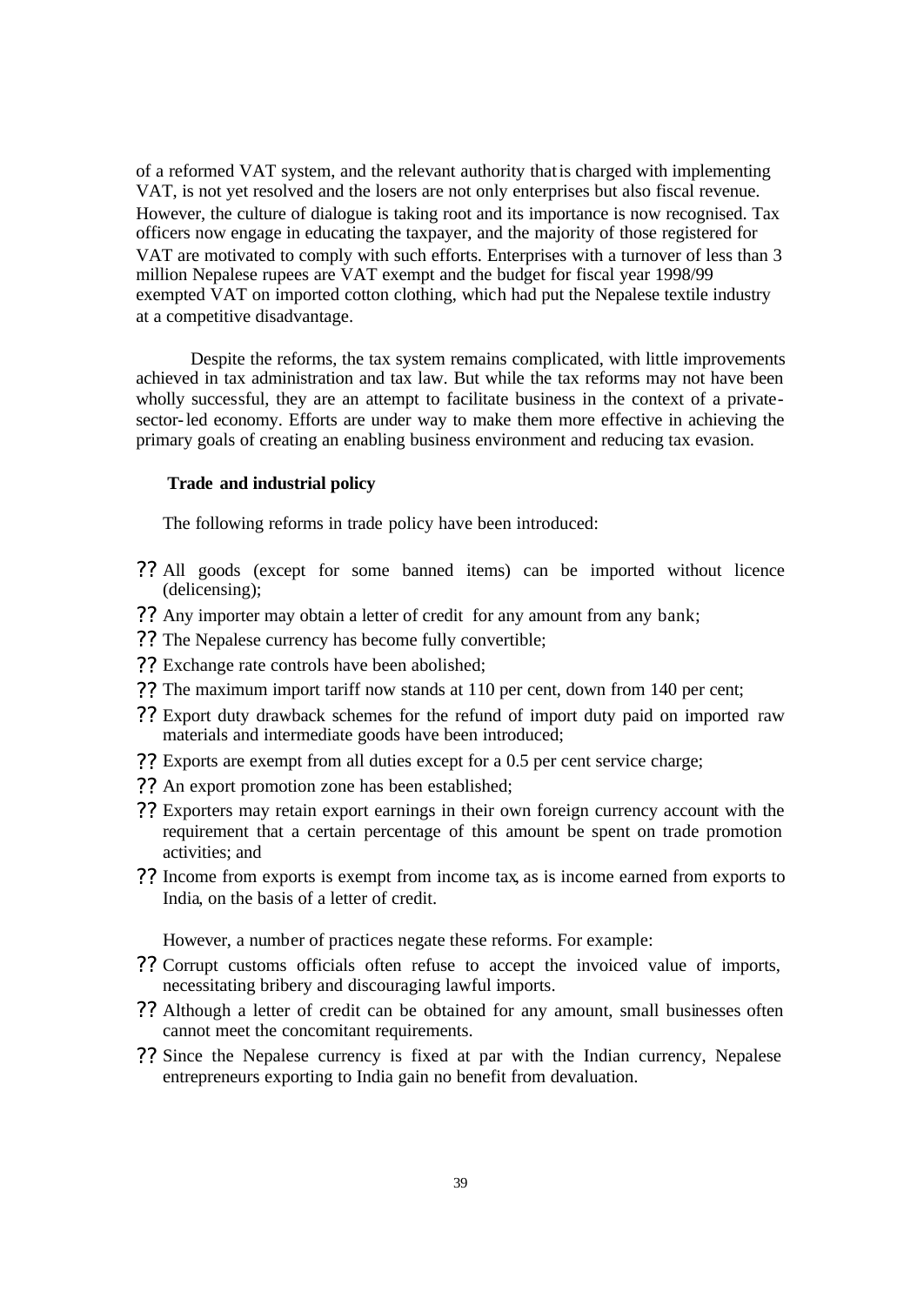- ?? Changes in import duties are often announced in the annual budget thus introducing uncertainties in the business environment and complicating business planning. Businesses generally avoid importing towards the end of the fiscal year.
- ?? Exporters complain that the procedure for claiming duty drawbacks is cumbersome and that the processing of claims takes too long.
- ?? Although there is supposedly only a minimal service charge on exports, export duties are occasionally announced in the annual budget. For example, a 3 per cent export duty on edible oil exports to India was announced in the budget for 1998/99 fiscal year (The Kathmandu Post, 1998a: 4).
- ?? Entrepreneurs complain that limits on withdrawals from foreign currency accounts are too restrictive. Moreover, entrepreneurs are required to furnish proof of expenditur e, and this discourages deposits in convertible currency.
- ?? Income tax exemptions on exports are applicable only when the exporter does not import any item.

The initial surge in exports following trade liberalization has not been sustained. Exports increased by 26.0 per cent in 1992/93 and by 11.7 per cent in 1993/94. Thereafter, exports began to decline. In 1994/95, exports recorded a decline of 7.2 per cent. On the other hand, imports increased throughout the same period: by 22.4 per cent in 1992/93, 31.5 per cent in 1993/94 and by 21.7 per cent in 1994/95. Liberalization has failed to induce export diversification and reduce the trade deficit. Frequent changes in trade policy have, no doubt, contributed to this poor response.

The changes brought about by the industrial policy reforms (Industrial Enterprise Act of 1992) include:

- ?? Abolition of the requirement for a licence for the establishment, expansion and modernization of a business (except in the areas of defence, public health and environment);
- ?? A generous income tax holiday (5 to 15 years);
- ?? Creation of a one-stop shop for investors (One Window Policy);
- ?? Incentives for reinvestment of earnings;
- ?? A reservation policy for cottage and small industries (i.e. foreigners may not engage in activities designated as reserved for cottage and small entrepreneurs);
- ?? Exemption from income tax on exports for export-oriented industries;
- ?? Total repatriation permissible of proceeds from the sale of shares or dividends earned by a foreign investor; and
- ?? Foreign experts or technicians permitted to repatriate 75 per cent of their remuneration.

Unfortunately, these reforms have had little impact. The fact that trading activities account for 52 per cent of all economic activities and that the share of manufacturing is only 30 per cent, may have contributed to this poor response to the industrial reforms. Most importantly, inadequate infrastructure, such as telecommunications, roads, electricity, skilled manpower and potable water, constitute major constraints to increased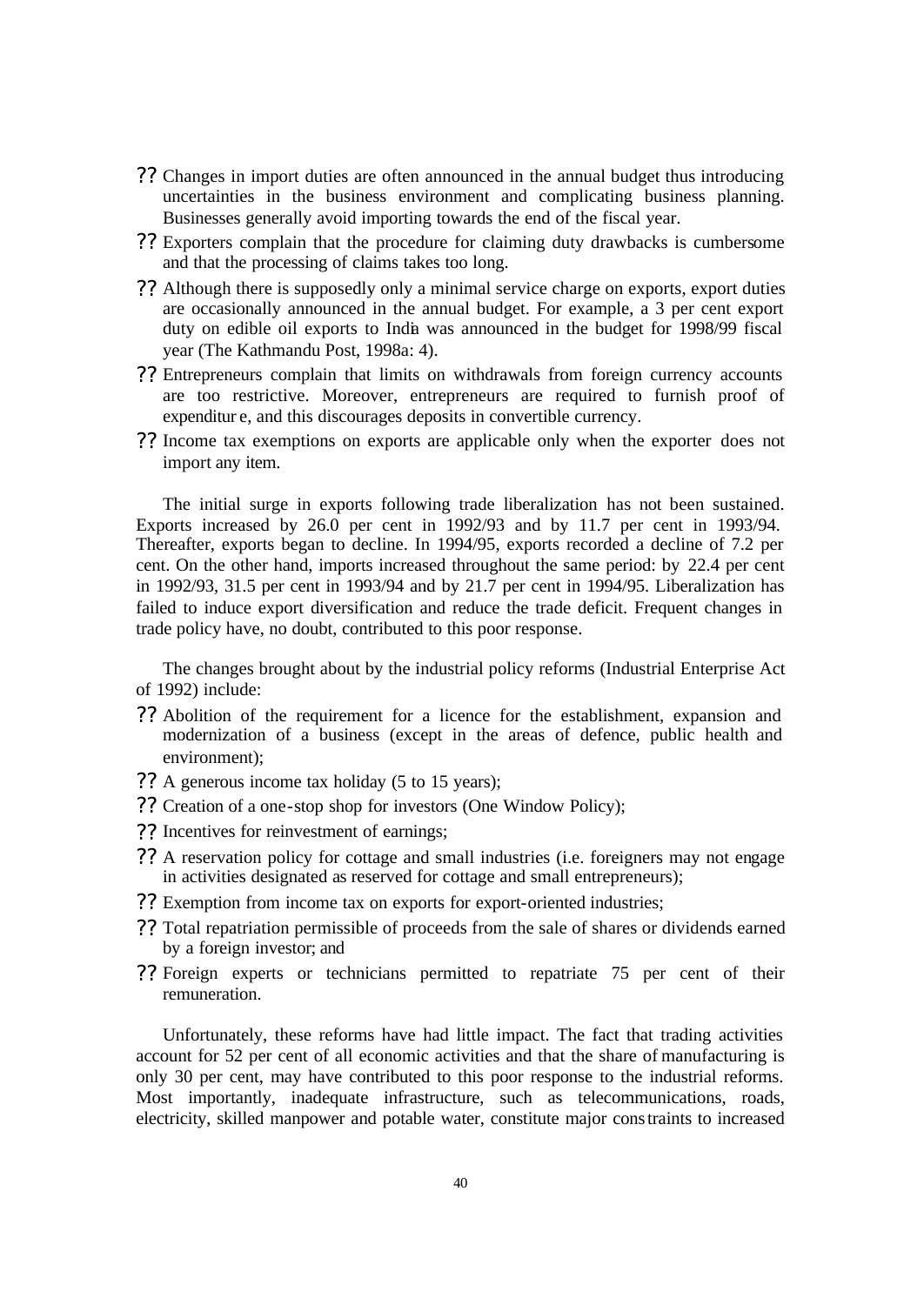domestic and foreign investment. Moreover, the small Nepalese market is no match for India's huge market in attracting foreign investors. Frequent changes in trade taxation through annual budgets and confidential departmental circulars have also been counterproductive. Reforms in industrial policy have therefore been of little, if any, significance.

Entrepreneurship development, particularly the growth of SMEs, is still constrained. Factors such as the land locked position of the country, low incomes and lack of capital and technology have resulted in the slow pace of development of growth-oriented SMEs. Other constraints include problems of access to inputs and marketing.

While the resource needs of microenterprises can be met locally, small enterprises largely depend on raw materials from India, and in some cases, from China and further afield. SMEs that source from neighbouring countries, especially India, are technically better off because they can be assured of regular supplies. However, liberalization has not resulted in better access to inputs for SMEs. Duties on raw materials have remained high, while duties on imported finished products have been lowered. Domestic firms have found themselves doubly affected – by increased competition from foreign goods and by rising costs of production. Most Nepalese entrepreneurs thus find it difficult to compete with products from India where the costs of production are lower. Goods produced in Nepal utilizing Indian raw materials are seldom able to compete with similar goods imported from India.

The unauthorized entry of goods through porous borders compounds the problem and discourages the establishment of small industries and the diversification of production. For example, the textile industry complains of unfair competition from illicit imports from its neighbours. Agro-processing industries, using a large proportion of domestic agricultural raw materials, stand a better chance of survival. Their expansion and competitiveness is, however, constrained by the lack of modern technology and the fact that costs of production in Nepal are higher than in India.

Nepalese exports destined for the Indian market have also suffered as a result of trade liberalization in India. Freer access to the Indian market of raw materials and finished goods from abroad has resulted in the demise of most of the industries producing shoes, fans, electrical goods and other domestic appliances assembled in Nepal. The restriction on sales of Nepalese carpets on the international market as a result of their failure to meet environmental and labour standards (i.e. the use of azo dye and child labour) in importing countries, has forced many SMEs to shut down. The fall in demand for Nepalese carpets has also led to a shortage of raw material imports for the carpet industry as a whole. Bulk importers of wool (on which SMEs in the industry also depend) have reduced their imports, hence, many Nepalese carpet producers that still have international markets are faced with raw material shortages in the local market. The abolition of the facility to import thread in convertible currency has further prevented the industry from buying raw materials cheaply. Moreover, India exports cheaper Nepalese-style carpets.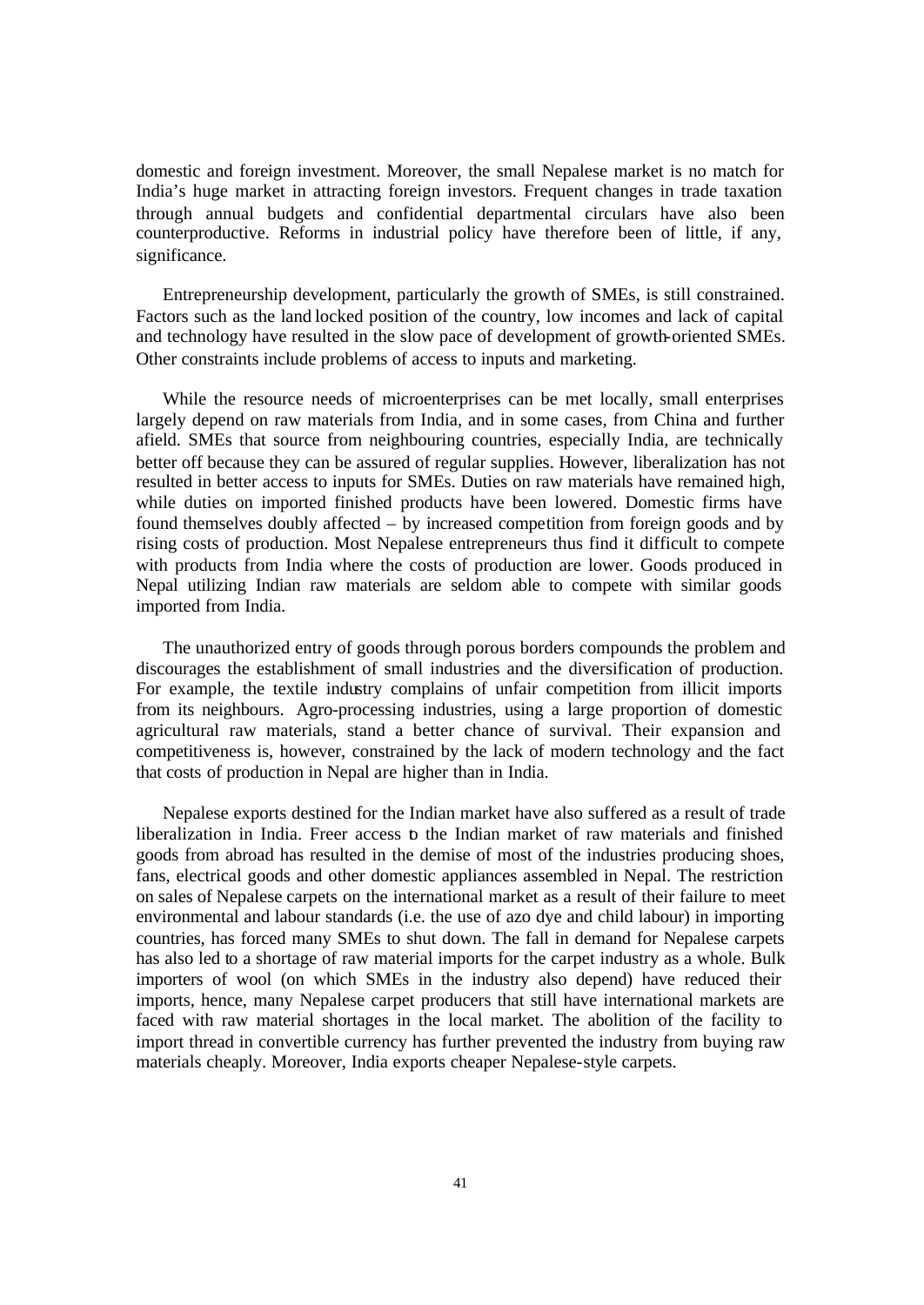#### **Support services for SMEs**

The main government agency responsible for small enterprises is the Department of Cottage and Small Industry (DCSI). As its name suggests, this Department provides support only to cottage (micro) and small industries – not to medium-sized ones. In addition to the DCSI, the Industrial Enterprise Development Institute (IEDI) is responsible for the dissemination of information and technology to small enterprises. Its activities focus on entrepreneurship development and small business promotion through training in business creation and business management and the provision of research and consultancy services. Its Technology Transfer Development Project (TTDP) collects and disseminates information on technology, undertakes technology promotion and training activities and facilitates/establishes networks between national and international technology institutions and users. For example, the Exchange of Excellence (EOE) programme links high achievers from India and Nepal. Through this programme, they visit each other's work sites, share experiences and maintain regular contact to their mutual benefit.

The Export Promotion Board is the main agency for export facilitation. In addition, the Trade Promotion Centre encourages large enterprises to identify potential suppliers from the SME sector. It organizes SME trade fairs, publishes a directory of SMEs and facilitates interactions between large and small enterprises. Apart from the carpet and garment industries, it is generally not common for large industries to have SMEs in their supply chain. Attempts have been made by relevant government departments to encourage the purchase of cottage and small industry products. According to the Ninth Plan, incentives will be given to large national and multinational firms that subcontract small and cottage industries.

Support activities are largely confined to the capital and urban areas at the district level and the support agencies generally lack specialized staff. There needs to be a greater emphasis on specific policy measures aimed at fostering competitive and specialized enterprises. Piecemeal initiatives, particularly in the area of technological support, have led to insignificant results.

One of the objectives of the Ninth Plan (1997-2002) is to diversify exports and increase exports originating from rural areas. It envisages:

- ?? Identifying new export products;
- ?? Promoting agro-based exports;
- ?? Introducing quality control measures;
- ?? Facilitating information networks in partnership with the private sector;
- ?? Attracting foreign investment and technology;
- ?? Implementing the duty drawback system in a more efficient and systematic way;
- ?? Creating an export promotion fund;
- ?? Establishing an export refining zone and developing an export-oriented village aimed at reducing the cost of production and integrating exportable items;
- ?? Mobilizing foreign missions to facilitate Nepalese exports;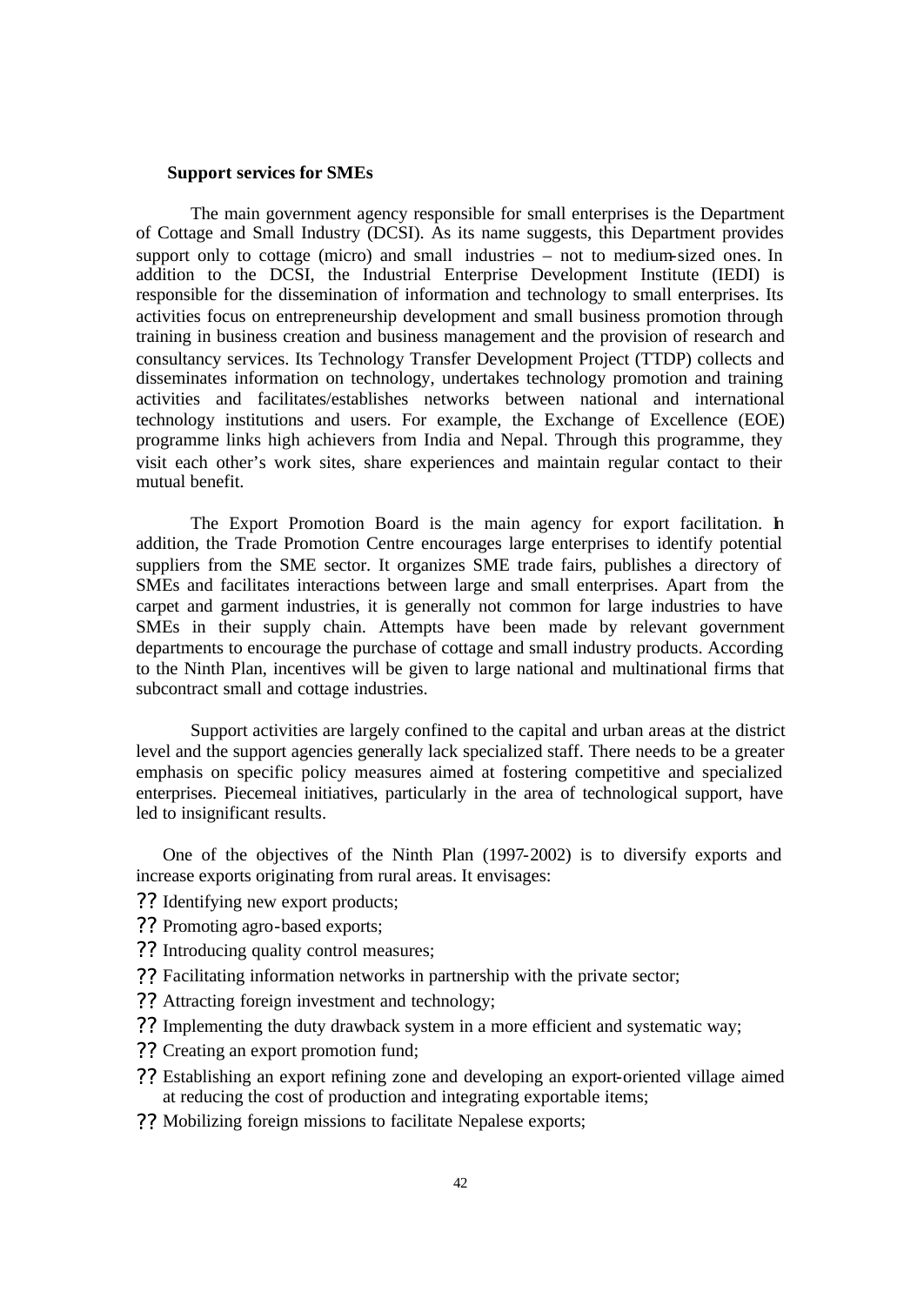- ?? Establishing an export-import bank; and
- ?? Promoting external and internal trade exhibitions.

#### **Access to finance**

As a result of liberalization, the number of commercial banks has increased from 2 to 11, of which 9 have foreign bank participation. Five rural development banks and 40 finance companies have come into existence in a short period. However, distortions in the sector persist. Government-owned or controlled banks have reduced their services in rural areas in the quest for profitability. In urban areas, banks continue to favour short-term lending and maintain a high spread between deposit and lending rates. Apart from rural development banks, formal banking institutions are confined to urban areas because of high operating costs in rural areas. There are concerns about the apparent flow of financial resources from rural to urban areas as a result of the use of deposits collected by commercial banks in rural areas to finance business and commercial activities in urban areas. Many SMEs are reluctant to seek formal sector credit because they consider the process complicated and overly bureaucratic. Instead, they continue to depend on informal credit, despite high interest rates, owing to its easy and timely availability. According to NESAC (1998), the informal sector is the source of 80 per cent of credit for households in rural areas.

A number of targeted credit programmes exist. They are generally micro lending schemes that employ variations of the model (group guarantee) popularized by the Grameen Bank. Four of the five rural development banks and two NGOs<sup>13</sup> use the Grameen Bank model. Other approaches include direct lending by banks to self-help group members and lending to savings and credit cooperatives or NGOs who, in turn, lend to their members.<sup>14</sup> The group-guarantee method is also used with respect to priority sector lending. <sup>15</sup> However, these lending schemes are not without problems. Some charge high delivery costs and others do not reach the intended target groups. Even in the case of priority sector lending, small and medium-sized entrepreneurs are of the view that they are not benefiting as they should. Priority sector lending programmes, as well as those of some NGOs, offer basic financial courses as part of their credit provision activities.

# **Support to women entrepreneurs**

 $\overline{a}$ 

With the advent of multi-party democracy, poverty alleviation and women's empowerment became national priorities. The Ministry of Women and Social Welfare was established with the aim of enhancing women's role in the economy. The Sixth Plan (1980-1985) included, for the first time, specific policies and programmes for women.

<sup>&</sup>lt;sup>13</sup> These are Nirdhan and the Center for Self-Help Development.

<sup>&</sup>lt;sup>14</sup> The Small Farmers Development Programme, Intensive Banking Programme, Production Credit for Rural Women and Micro Credit Project for Women use the first approach and the Rural Self-Reliance Fund practices the second approach.

<sup>&</sup>lt;sup>15</sup> Some sectors have been designated as priority sectors to which banks are compelled to direct credit for development purposes. However, following financial sector reforms, banks are no longer required to provide priority credit at subsidized rates (except for a few activities).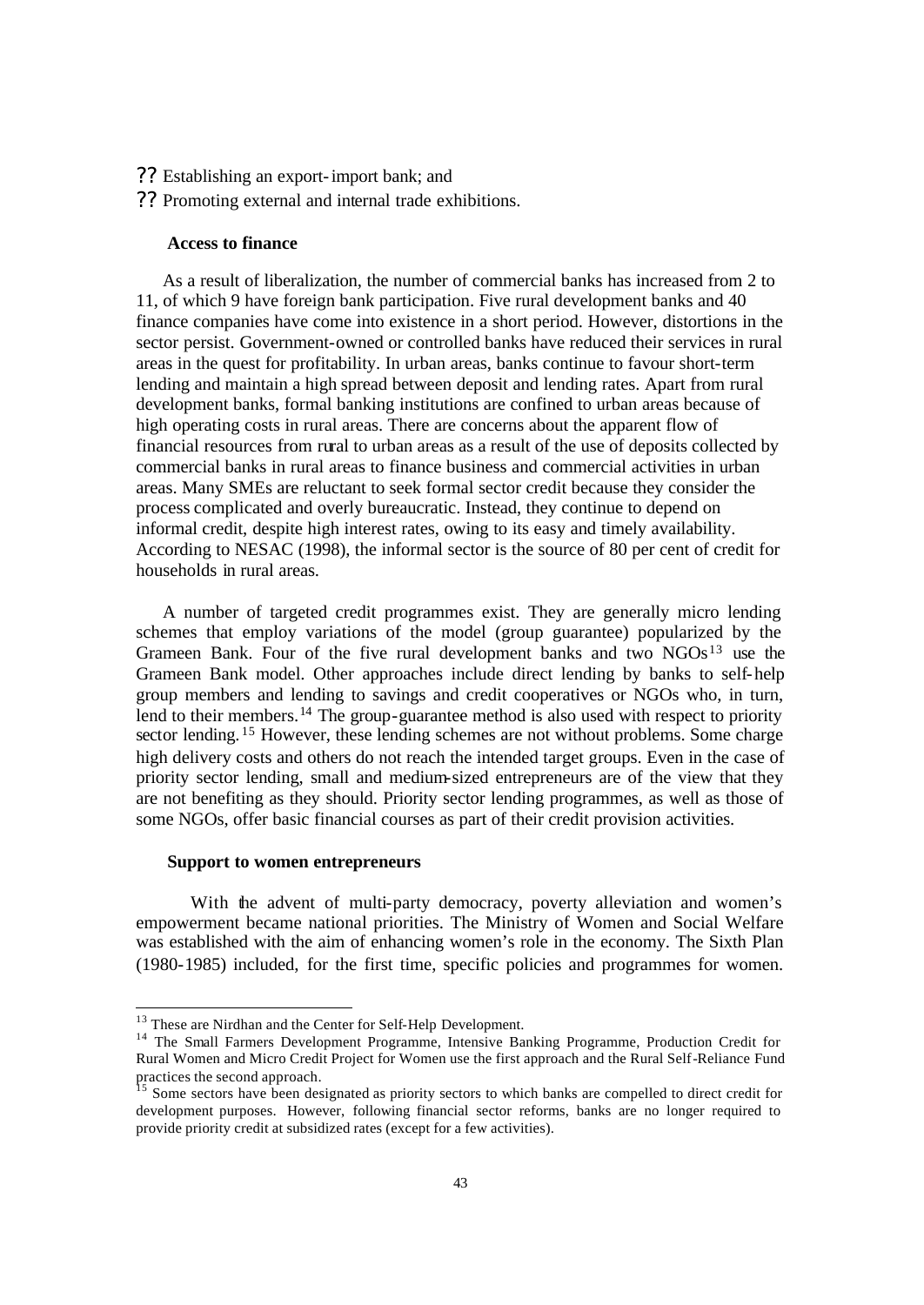Consequently, most business support programmes also target women, particularly those receiving donor assistance.

The Nepalese constitution states that there can be no discrimination against any citizen in the application of general law on the grounds of their sex, and this also applies to remuneration for the same work. Women may own property and may act on their own behalf in legal and financial matters. However, legal discrimination against women persists with respect to criminal punishment, divorce, as well as property (women may not inherit property) and citizenship rights. Although women are not legally prevented from carrying out commercial activities, culture and societal norms serve as obstacles. For example, apart from restrictions on their personal mobility, society accords a low value to women's work and views women as weak and passive. Moreover, entrepreneurs have always been male, from certain castes and accorded an inferior status to that of a civil servant. Given that formal sector lending requires collateral, women's partial right to property represents an additional obstacle to their undertaking meaningful commercial activities. Women's participation in economic activities is thus still limited. A large proportion of them work as unpaid family members, tending family gardens and farm crops and raising livestock. However, traditional values that have hindered women's entrepreneurship are changing as a result of government policy and the many women's income-generating and entrepreneurship development programmes that now exist. The media has also contributed to awareness raising.

There are numerous NGOs and donor-supported programmes for women in Nepal, with an overarching focus on poverty alleviation. The majority provides microcredit for women's income-generating activities. The most prominent local NGO targeting women is the Women Entrepreneurs Association of Nepal (WEAN), founded by a group of women entrepreneurs in 1987. Most of its members are engaged in handicraft production and agro-based products. The association offers assistance for startups and for improving existing businesses, including offering its members collateral-free loans. It also provides various forms of business and vocational training (including literacy classes) to women, and offers consultancy services in marketing, accounting and technical know-how, as well as facilitating exhibitions and buyer-seller linkages. Among those providing assistance to WEAN are the International Labour Organization (ILO), the United Nations Development Programme (UNDP), the United States Agency for International Development (USAID) and the Government. The association is highly dependent on external sources of finance and as such, like many other NGOs, the sustainability of its programmes and activities is uncertain. Its ability to extend its activities outside the Kathmandu Valley is, consequently, limited.

Donors generally prefer to channel funds through NGOs. However, entrepreneurs are of the view that enterprise support programmes could be more effective if such funds were channelled through business organizations. They consider business organizations as better placed to provide support services than many NGOs, which often lack specialization in business promotion and do not have a solid track record of success in Nepal.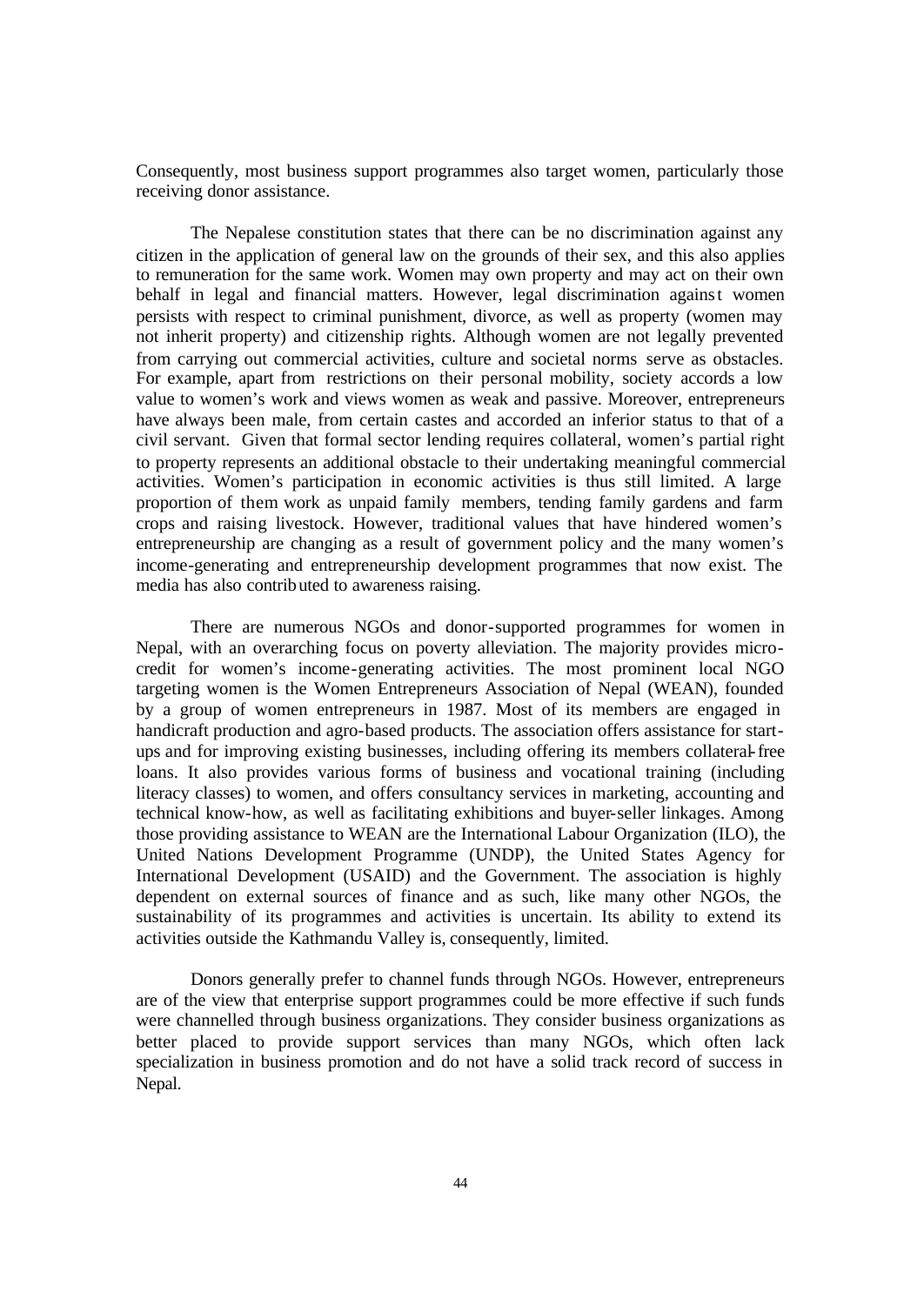#### **Public-private sector dialogue**

Prior to liberalization, dialogue between the public and private sector on policy formulation and implementation was virtually non-existent. In fact, business associations began to be established only after 1986 (a notable exception being the Federation of Nepalese Chambers of Commerce and Industry (FNCCI), which was established in 1965), and the majority, only after the country's democratization in 1990.

Following liberalization, policy makers have sought to interact more closely with the private sector, including transferring certain responsibilities to private sector associations, such as company registration and the issuance of export licences. The emergence of private sector representative bodies has also contributed to the establishment of dialogue and they are gradually becoming more effective in representing their members' interests. As more SME association are formed, they too are drawn into the dialogue.

In July 1998, the Business Consultative Forum was constituted under the chairmanship of the Prime Minister as a formal mechanism for policy dialogue between the Government and the private sector in the areas of trade, industry and commerce. Its aim is to assess government policy measures and their impact in these areas and to recommend policy improvements. The forum comprises representatives from the National Planning Commission, the Ministries of Finance, Industry and Commerce, the FNCCI, the Association of Nepal Cottage and Small Industries (ANCSI) and Tribhuvan University.

There are four main federations: the FNCCI, the Federation of Nepalese Industries (FNI), the Federation of Nepalese Transport Entrepreneurs (FNTE) and the Federation of Nepal National Transport Entrepreneurs (FNNTE). Of these, FNCCI and FNI are the two largest representative organizations. Membership of FNCCI comprises 41 commodity associations and 72 district and local chambers whose members are mainly large commercial traders. The Federation's main activities include advocacy and lobbying on behalf of its members and providing them with information, advice, arbitration and training. It also organizes trade fairs. Its principal donors are the Programme for Development Cooperation of the Helsinki School of Economics, Technonet Asia of the German Federation for Small Business, the Economic Liberalization Project of the United States Agency for International Development and the Nickkerian International Cooperative Centre of Japan. FNI comprises three district industry associations and 43 commodity associations. It offers its members similar services as the FNCCI (including tax assessment training with the assistance of Swiss Development Corporation).

In addition, there is the ANCSI, which was founded specifically to represent the interests of smaller enterprises because the two major federations were perceived to be dominated by the interests of the large commercial traders. ANCSI is also among the largest representative organizations in the country. It has 57 branch offices and a membership of 12 commodity associations and 16,000 enterprises. Similar to FNCCI and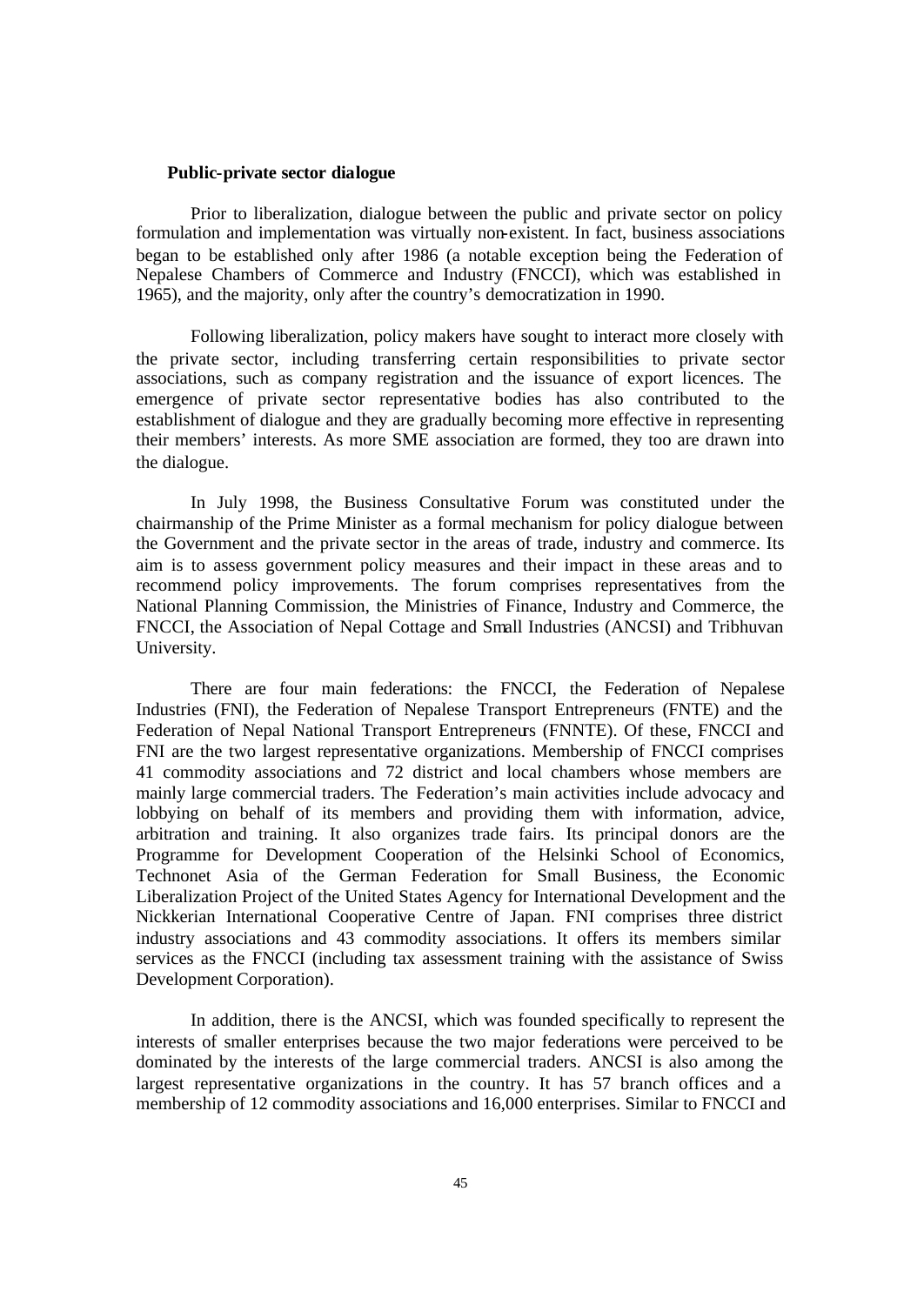FNI, ANCSI offers a range of services to its members. Its principal donors in the areas of institutional development, training and skill development, and women's entrepreneurship development are the German Federation for Small Business's Technonet Asia, the Friedrich Naumann Foundation and the German Development Service.

SMEs are generally represented through industry or sectoral associations, if at all. These associations are often organized along the lines of caste or community because specific groups have traditionally engaged in certain professions. For example, the Shakya (a local ethnic group), deals in gold/silver ornaments, and Patan, (one of the 75 districts in the country) in handicrafts. Rural enterprises are largely excluded from publicprivate sector dialogue because they are not as well organized and because existing representative organizations are active only in urban a reas.

## **Conclusions and Recommendations**

Nepal's policy shift in favour of a market-oriented economy was intended to create an enabling business environment for private sector development. However, SMEs do not seem to have benefited from the change. Further improvements are necessary to address policy inconsistencies in the trade regime, corruption, and the general failure of industrial policy measures to promote industrial development.

The lack of stability and transparency in policy implementation is a major obstacle to private sector development. Policies need to be carefully formulated in order to ensure consistent and coherent implementation. In particular, the adverse effects of the trade reforms should be addressed in order to ensure a level playing field for domestic enterprises.

The majority of micro and small enterprises are survival SMEs. Business development services are needed to transform those with potential into dynamic growthoriented enterprises. Hence, enterprise development policies should encourage the progressive expansion of enterprises, and support services for entrepreneurship development should be enhanced. Regular evaluations of support institutions should be carried out to ensure their continued relevance and the effe ctiveness of their programmes. One of the major constraints to SME growth in Nepal is the market. Marketing should be given due importance in the provision of support services. In the area of SME finance, there is a need to develop measures for encouraging financial institutions to service the SME sector. Such measures should be complemented by strengthened business development training and services, including marketing and access to technology. One way in which to upgrade technology and spread its use by enterprises is to establish technology development and dissemination centres, technology parks, and research and development institutions.

External assistance could be more effective if business organizations were to become involved in the delivery of services rather than NGOs, which lack expertise in business promotion.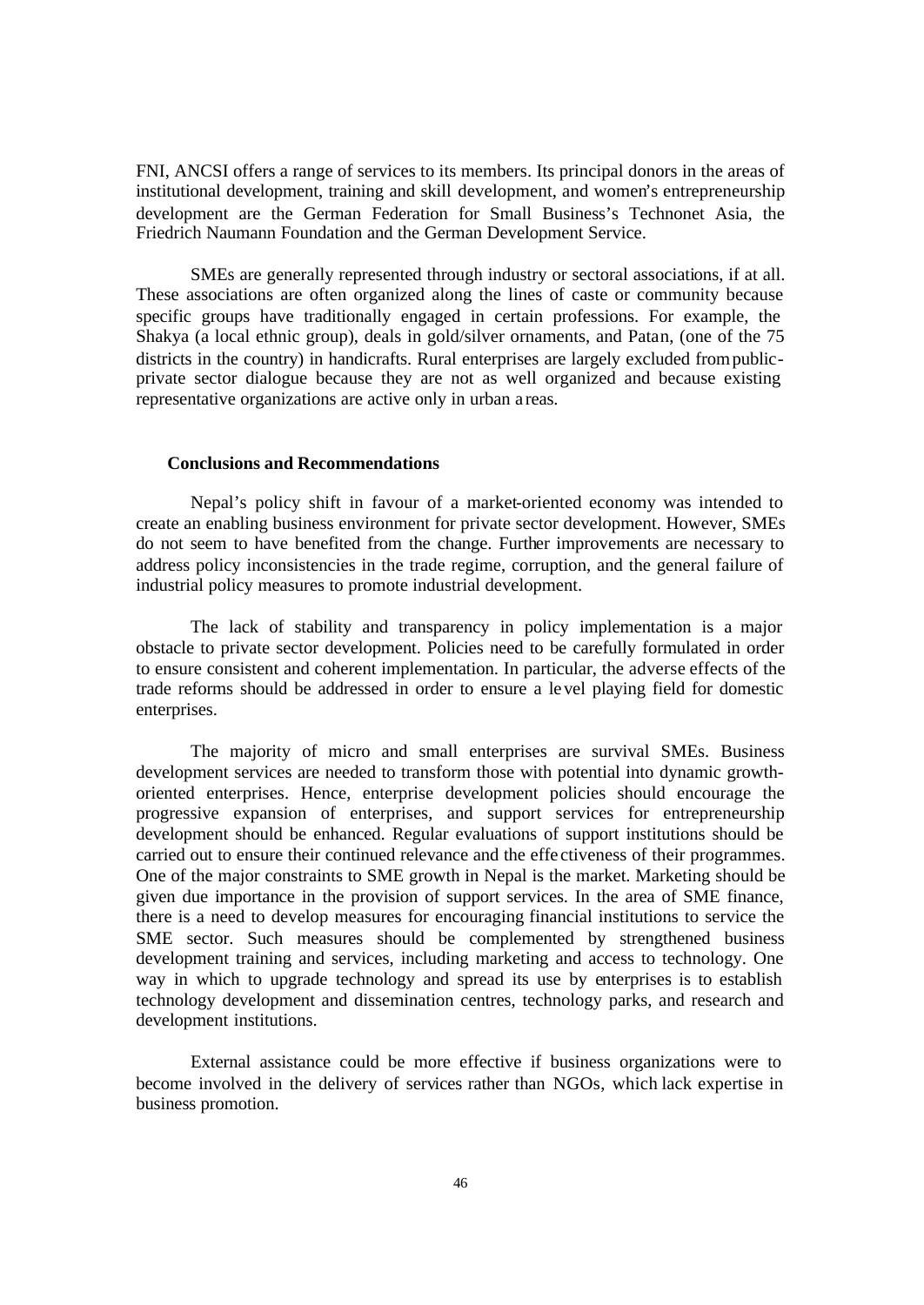#### **BIBLIOGRAPHY**

Acharya M (1997). *Gender Equality and Empowerment of Women: A Status Report*, United Nations Population Fund, Kathmandu, Nepal.

CBS (1996a). *National Accounts of Nepal*, Kathmandu, Nepal.

CBS (1996b). *Nepal Living Standard Survey Report: Main Findings,* Vol. I. National Planning Commission Secretariat, HMG Nepal, Kathmandu.

CBS (1996c). *Statistical Pocket Book* . HMG Nepal.

Snodgrass DR and Biggs T (1996). *Industrialization and the Small Firm: Pattern and Policies.* International Center for Economic Growth and the Harvard Institute for International Development, San Francisco, California.

FNCCI (1997). *Directory of Members*. FNCCI Press and Publication Committee, Kathmandu.

FNCCI (1998). *Nepal and the World: A Statistical Profile.* Kathmandu, Nepal.

Harvard University (1997). *Tax Reform in Nepal: A Comprehensive Review*.

Industrial Enterprise Development Institute (1998). *Quarterly Report,* Vol. 2, No. 1, Kathmandu, Nepal.

Kathmandu Post (1998a). Unfriendly pressure. 24 August, Kathmandu, Nepal.

Kathmandu Post (1998b). Save the textile industry. 13 August, Kathmandu, Nepal.

Ministry of Finance, Nepal (1997). *Economic Survey*. HMG Press, Kathmandu.

NESAC (1998). *Nepal Human Development Report*. Kathmandu, Nepal.

NPC (1998). *The Ninth Plan.* Kathmandu, Nepal.

Nepal Rastra Bank (1994). *Nepal Rural Credit Review. Final Report Vols. I, II and IV*. Nepal Rastra Bank and Asian Development Bank, Manila, The Philippines.

Nepal Rastra Bank (1996). *40 years of Nepal Rastra Bank*. Kathmandu, Nepal.

Peters G (1995). Microenterprise services in Nepal: Recommendations for USAID involvement. GEMINI Technical Report No. 97, Maryland.

Sharma SR, Koirala S and Nepal V (1996). *Microenterprises in Nepal: Dynamics, Prospects and Constraints*. Asian Development Bank, Manila, The Philippines.

Shrestha PD (1998). Current macroeconomic policy and performance of Nepal. Central Department of Economics, Tribhuvan University (unpublished) Kathmandu, Nepal.

Swiss Development Cooperation, Nepal and Small Business Promotion Project (1995). *Report on Study of Small Industries Sector in Nepal*. Kathmandu, Nepal.

World Bank and UNDP (1991). *Nepal Poverty and Theories*. Kathmandu, Nepal.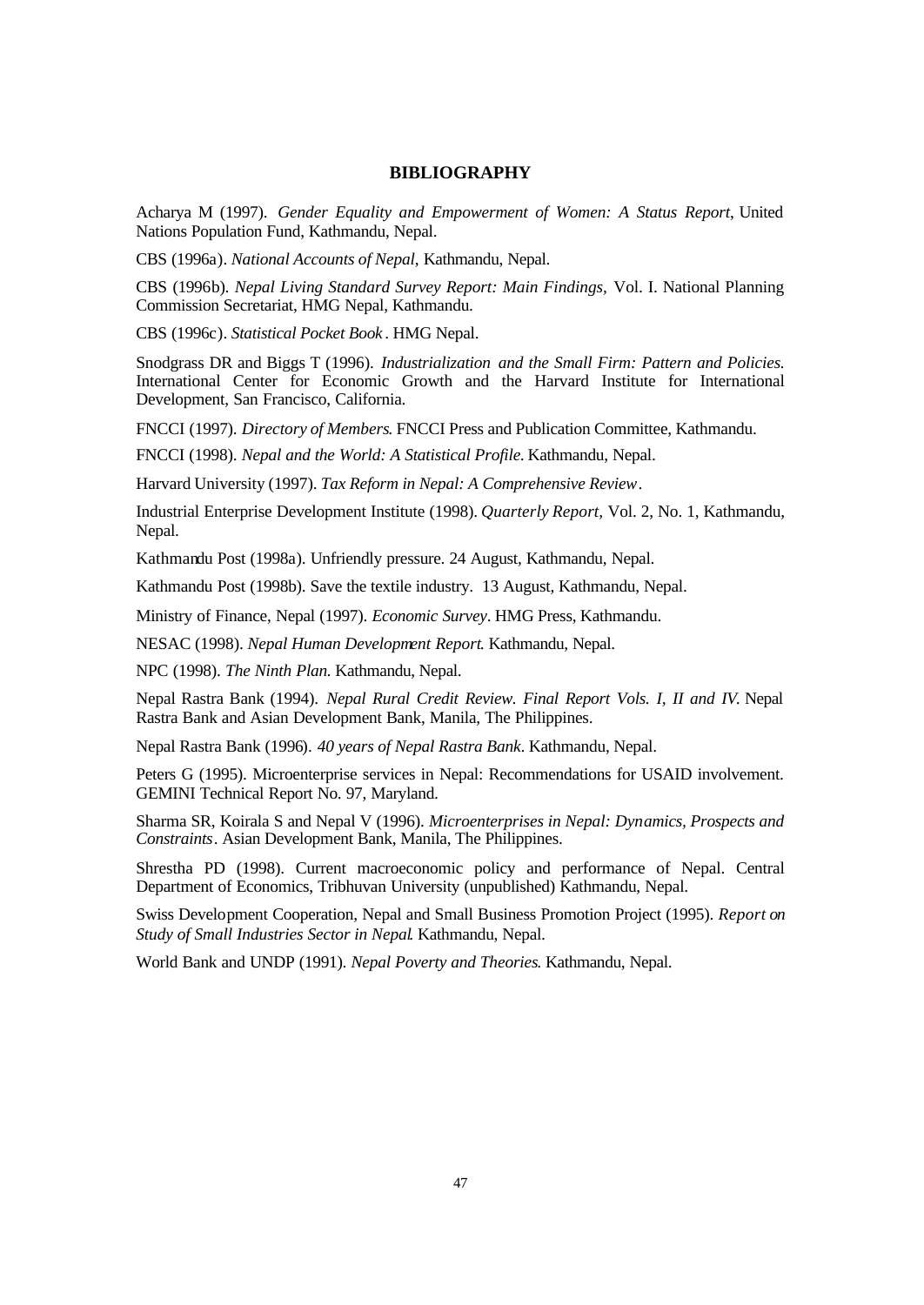## **Samoa**

# **INTRODUCTION**

The review of national policies and measures having an impact on SMEs in Samoa was carried out from May to August 1998. The most apparent characteristic of business enterprises in Samoa, and one repeatedly emphasized by stakeholders, is that most businesses belong to the SME category. The general perception is that there are no size distinctions between business enterprises in Samoa. Consequently, no special or deliberate policies and strategies have been developed to address the needs of different sized business ventures. There is a broad-brush policy with standard strategies that are aimed at creating a conducive environment for investment, both foreign and local. Measures in place almost inadvertently address some of the needs that SMEs have in common with other enterprises. Yet there are certain clear characteristics that are peculiar to, or more commonly attributable to, different sized enterprises. To some extent, there is a reluctance to specialize, even in terms of development policy and strategy, because of the associated administrative workload and related servicing costs. Unfortunately, the effect is to miscue the thrust of related policy and strategy.

Although the private sector clearly perceives and appreciates the value of promoting and establishing new business enterprises, it does not seem to have a similar level of appreciation and concern for the need to encourage business growth through expansion. Micro and small enterprises remain small for relatively extended periods of time. Most enterprises that start small also tend to stay small, with only the bare minimum graduating to medium or large size. Many factors contribute to this condition. Most are family businesses, and the family business culture often limits the size of the enterprise to the capacities of immediate family members to operate the business. No specific policies or strategies exist to promote and support expansion; at least nothing like the programmes available to assist start-ups.

At the time of writing this report, Samoa had applied for membership to the World Trade Organization (WTO). Many of the policy changes recently implemented are therefore part of the preparations for its obligations under WTO membership. However, some concerns have been voiced regarding the pace of these reforms. For example, manufacturing and processing enterprises have to adapt overnight to changes, which have serious impacts on their cost structures. For some, these changes can be weathered because incentives and subsidies in the past contributed directly to profit margins. More difficult to ascertain, though, are the longer-term implications of these changes to the rate and ease of setting up micro and small enterprises.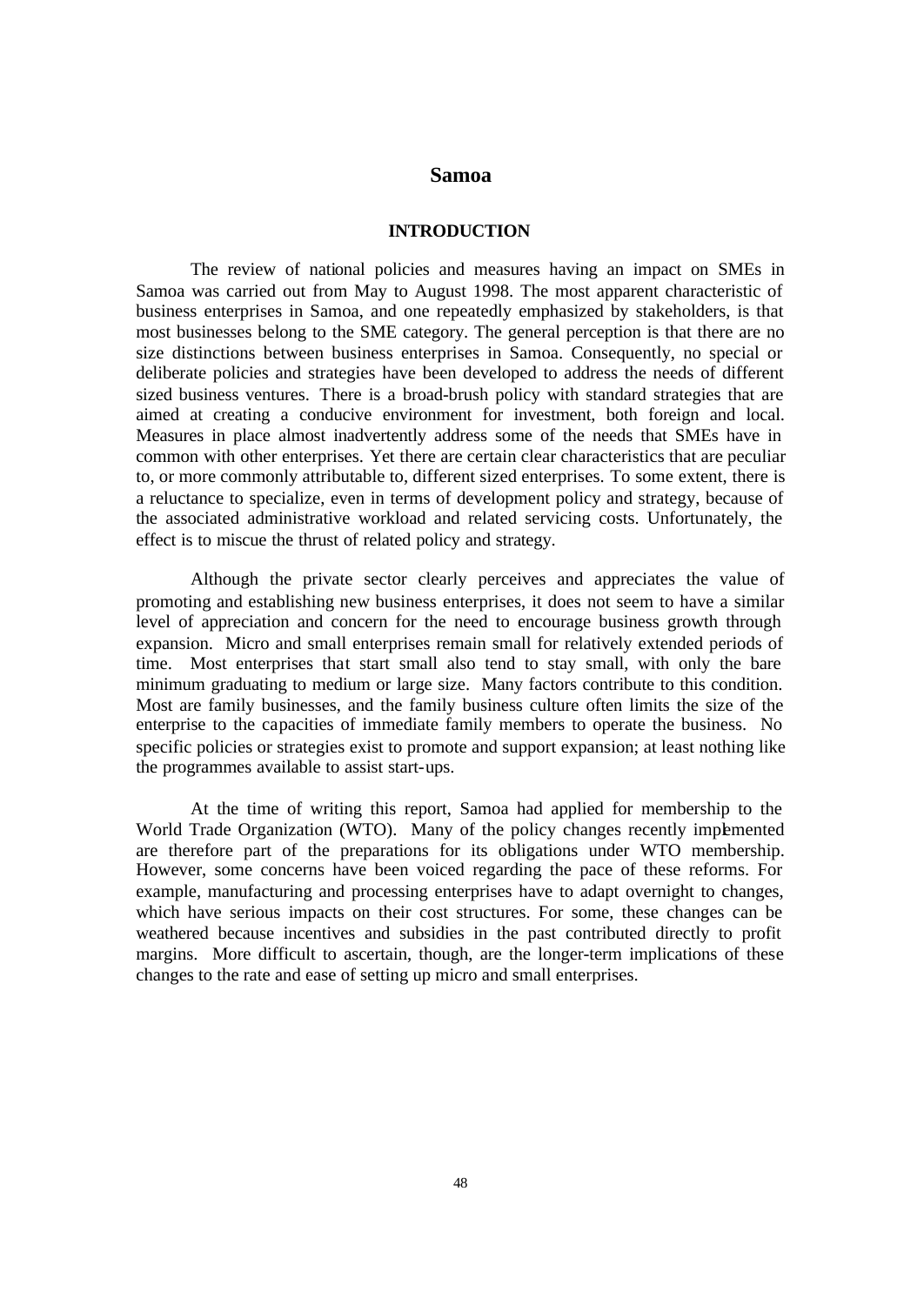### **OVERVIEW OF THE BUSINESS ENVIRONMENT**

## **Political environment**

The system of government in Samoa is invariably described as based on the Westminster model of the United Kingdom. However, there are distinguishing differences based on traditional and customary practices, which have a significant influence on the political set-up and on the norms of political practice. For example, only titled persons can stand for parliamentary elections (except for two members representing those of overseas descent). Before the changes to the Constitution effected in 1991 to allow for universal suffrage, only titled persons were eligible to vote. The delimitation of political constituents still follows closely traditional and social geographical boundaries. The Constitution states that Samoa is founded on God plus its customs and traditions, and this constitutional enunciation is taken very seriously.

The country consists of two main islands, Upolu and Savaii, and two other inhabited smaller islands, Manono and Apolima, in addition to several islets. The total land area is 2 934 square kilometres, with an Exclusive Economic Zone of 120,000 sq. km – the smallest for any country or territory in the South Pacific. The islands are volcanic, characterized by inland mountain ranges and fringed by 4-5 kilometres of gently sloping fertile land. Because of high emigration, the total population has been relatively stagnant for the past 10 years, at around 165,000. Population growth has dropped from 3.3 per cent annually in 1961 to an estimated 0.3 per cent, based on the 1991 population census. In addition to emigration, there has also been a steady decline in the fertility rate, from 8 children per woman of childbearing age in 1962 to around 4 in the 1990s. The crude death rate fell from 7.4% in 1982 to 4.3% by 1990 (DP7, 1992).

Politically the country has been fortunate in having a stable Government over the past 10 years. This stability facilitated important amendments to the constitution, and provided an enabling environment conducive to business investment. One aspect of particular note is the option for longer term planning and implementation of far-sighted social and economic policies. In addition to constitutional amendments, legislation was passed that streamlined government departments and ministries and established a separate Department of Trade, Commerce and Industry, as well as an extensive programme of supportive infrastructure development.

One of the most marked developments in recent years has been the more general and widespread understanding of the role and benefits derived from the private sector. Previously the public perceived business in a negative light, as "living off" the labours of the population at large. Many people could identify with and feel some sense of ownership of projects implemented by government agencies, even if these were implemented inefficiently. The Government's efforts to promote the private sector have greatly changed this perception. The policy to deliberately farm out Government activities that can be undertaken by the private sector has involved a process of mass education. Consequently, private enterprise is gaining acceptance and respect, and success in business is now generally admired. This gradual but definite change in public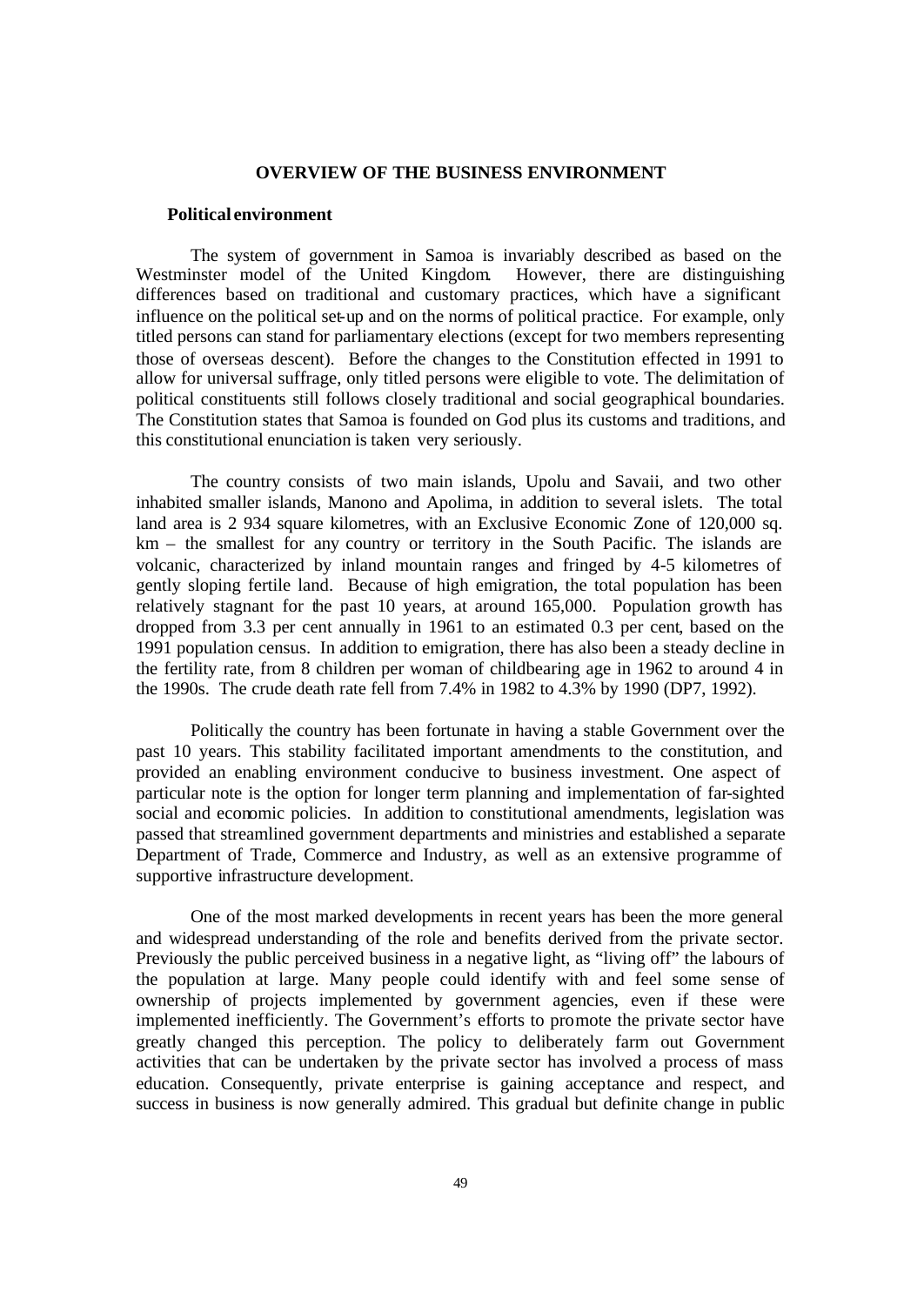perception and acceptance of private sector business enterprise has far-reaching future implications. Indeed, the theory and practice of competition, and its attendant benefits to consumers at large is now vaguely understood or appreciated.

A major contribution from this positive change is a more transparent approach to many aspects of government. Procedures for farming out government contracts have been streamlined and transparency ensured through appropriate tendering systems and procedures. Some flexibility in financial management has also been devolved to line ministries – a function previously centralized within the Treasury. The introduction of output and performance budgeting and the general goal of competitiveness have contributed to infusing operational efficiency in the public sector.

### **Social and cultural environment**

Samoans have a very strong and ancient traditional and social structure that has immense influence on the norms of group and individual behaviour. The extended family concept is practised universally. At times this serves as a disincentive to individual economic initiative, particularly with regard to business enterprise, which often requires some form of traditional capital such as land or labour. Numerous efforts over the years have sought to direct traditional cultural and social norms to support and promote economic enterprise, especially as such efforts demonstrate their effectiveness when applied to community development projects such as schools and churches.

Although traditional social and cultural institutions play a major role in the village community setting, there has been a gradual change: individualism – whether on an extended family level, the family as a unit, or an individual level  $-$  is gaining ground, as would be expected of a living culture. "Culture" has gained in strength in that there is a deliberate effort to enhance and preserve its desirable aspects, while relinquishing those aspects that are seen as restraints to desirable development. This has allowed for more ready acceptance of entrepreneurial efforts, increasingly at the individual or family unit level. Also, some of the fruits of economic endeavours are used to promote cultural, social and religious needs and activities, providing a further *raison d'être* for economic production through business.

Because of the high level of population mobility, both within Samoa and internationally to destinations such as Australia, New Zealand and the United States, there has been an unintended transfer of benefits through travel experience. The population has stabilized over the past two and a half decades, from one of the highest birth rates in the world to one of the lowest in the developing world. Although there is high emigration, there has also been steady return migration. More and more, and perhaps most noticeable over the past decade, returning nationals or expatriate spouses, bring back with them financial resources, business acumen and entrepreneurial flair. Perhaps this will provide the most effective means of building up both investment capital and business skills in the immediate to medium term.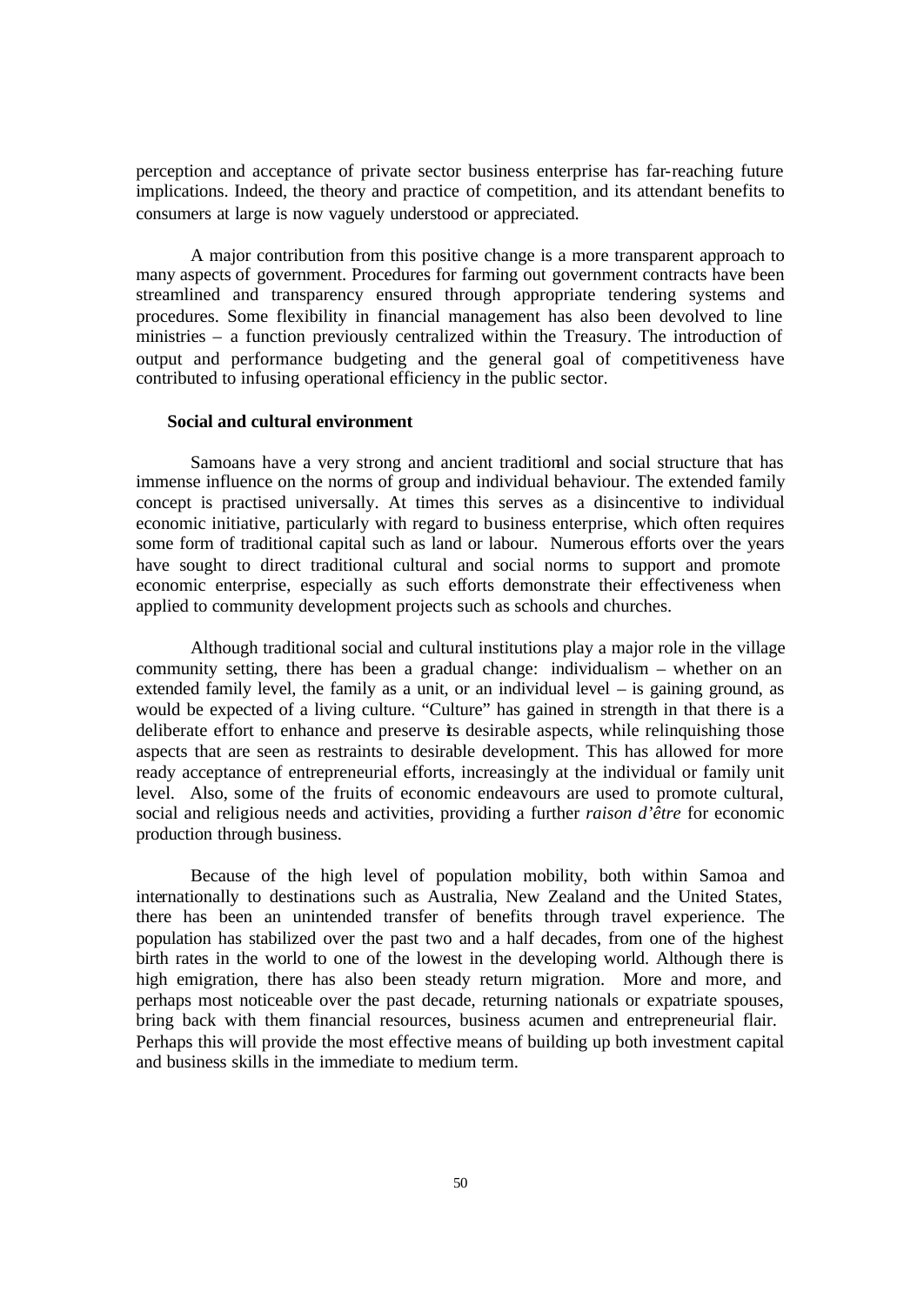#### **Macroeconomic environment**

The real performance of the Samoan economy over the past decade or so is difficult to assess with any accuracy because the country does not produce official national accounts. Contributions to national productivity are periodically estimated by the Central Bank and Treasury officials, and occasionally by visiting technical teams from the IMF, the World Bank and the Asian Development Bank (ADB). However, even their estimates are based on data provided by local officials.

According to these occasional estimates, the Samoan economy declined by 2.7 per cent in constant-price terms by the end of the five-year planning period to the end of 1987. There was another decline of 0.9 per cent between 1987 and 1990, although when adjusted for the effects of Hurricane Ofa that struck the country in early 1990, there was a slight but real increase of around 0.7 per cent. This is based on an estimated 5 per cent GDP loss attributable to that hurricane (National Planning Office, 1992). The national economy suffered a second setback when Cyclone Val struck in 1991. The two hurricanes in 1990 and 1991 caused severe damage to infrastructure, agriculture and housing, as well as to industrial capacity. This damage resulted in declines in real GDP, estimated at 9 per cent and 2 per cent for the years 1990 and 1991 respectively. Hurricane damage continued to affect economic production in subsequent years, but was partly mitigated by increased activity associated with nationwide rehabilitation efforts.

In addition to the two cyclones, *taro,* the national staple food and main export commodity, was affected by leaf blight in 1994, which virtually wiped out the crop throughout the country. According to the Statement of Economic Strategy 1998-1999 issued by the Minister of Finance, "…by the end of 1996 the economy had fully recovered from the adverse impact of the two cyclones and the Taro Leaf Blight. Real per capita income had once again reached the 1989, pre-cyclone, levels." During 1995 and 1996, GDP is estimated to have grown by 9.5 per cent and 5.8 per cent respectively.

Inflation has been kept under reasonable control in recent years in spite of inflationary reconstruction following the two cyclones. The introduction of a value added goods and services tax (VAGST) in early 1994, however, saw the annual inflation rate increase from 1.7 per cent in 1993 to 18.4 per cent by the end of 1994. By the end of 1995 the rate had again dropped to around 1.0 per cent, but subsequently climbed back to 7.6 per cent by the end of 1996 and 10.5 per cent by the end of 1997 (Central Bank, 1998a). A combination of measures introduced in the Government budget for 1998-1999 should help realise the target of 5-6 per cent set for inflation. These measures include reductions in certain import duty rates and revisions to the VAGST threshold levels.

Following a financial crises during the early 1980s, the Samoan economy has gradually built up its foreign reserves over the past decade, with foreign assets at the end of 1997 representing approximately 7.2 months worth of imports (Central Bank, 1998).

Unemployment figures are difficult to estimate, since the main source of such statistics, the Samoa National Provident Fund, only recognises employees who are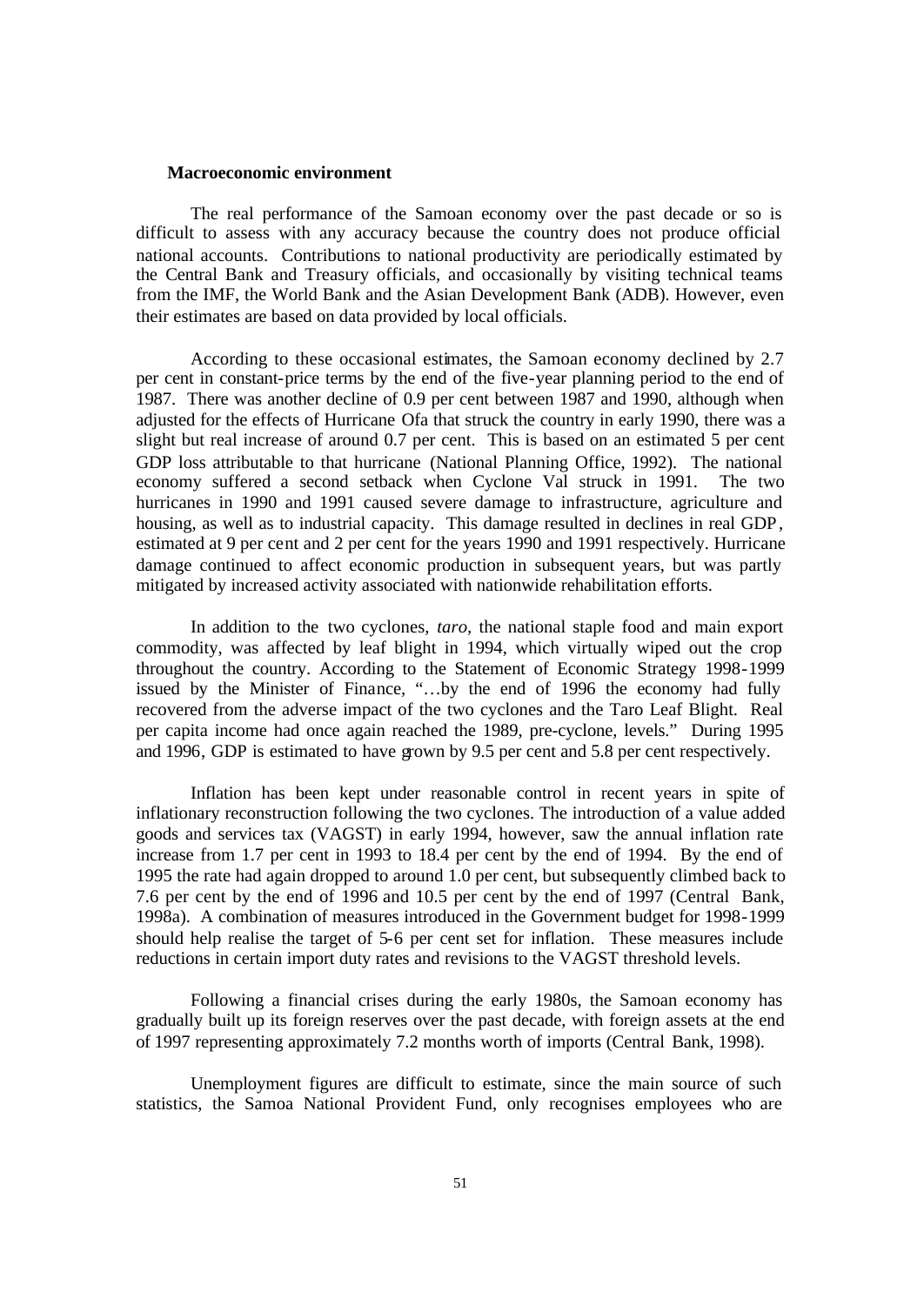registered and contribute to the Fund. Estimates of contributions by the subsistence sector to GDP range from 25 per cent to 30 per cent. Commercial fishing has boomed (in relative terms) over the past three years with an estimated 600 to 1,000 people economically active in this sector, but they do not contribute to the National Provident Fund. Crew members on a fishing boat owned by a relative can easily claim that they are not officially employed, but simply helping out in the family business.

Nevertheless, there is an obvious and growing preference for employment in the formal sector. The decline in the overall share of subsistence production can already be discerned from the relative increase in the volume of imports of food items. Much of what was purely subsistence agricultural production has also gradually become commercialized as more people enter the formal employment sector. The volume of activity at the local town market and the number of small road vendors testify to this trend. Another recent marketing innovation is selling fruits, vegetables, fish and other homemade products to village and town stores, which thus serve as retail trade linkages for the village producers.

The per capita income of 3,075 Samoan dollars, calculated on the basis of figures released in June 1998 by the Minister of Finance as part of his budget speech, would indicate that there is relatively little poverty in Samoa. This statistic, for comparison, represents approximately half the average starting salary for a high-school leaver starting employment with the civil service. It is about 30 per cent of the starting salary of a university graduate in arts, science or business administration, and roughly 30 per cent less than the minimum wage levels set by the Government. Although there are traditional cultural institutions that perpetuate certain social norms, including subsistence farming, there is no escaping the growing influence of the monetized sector. To bolster this trend, the Government is providing incentives to the public through different agencies on the basis of user-pay systems of service, including utilities, education and health services.

# **Regulatory environment**

The main legislation relating to business is archaic. The Business Licence Ordinance of 1960 sets out the procedures for obtaining a business licence. The annual fee for this licence is currently set at 200 Samoan dollars. The ordinance is administered by the Inland Revenue Department and applies to all companies and individuals wishing to set up a business. Companies have to be incorporated under the provisions of the New Zealand Companies Act of 1935 and the Samoa Companies Order of 1955. All limited liability companies have to be registered and file annual returns with the Registrar of Companies. Public companies are required by law to undergo an annual independent external audit.

The Income Tax Administration Act of 1974 is the main legislation that governs direct taxation, including business and individual incomes. Company tax is currently at the rate of 35 per cent of global taxable income, which is also the maximum progressive tax for individuals earning an income of over 18,000 Samoan dollars per annum. The increase in the threshold for income tax from 6,000 to 8,000 Samoan dollars, announced by the 1998/99 Budget Statement, means that almost all employees at the basic entry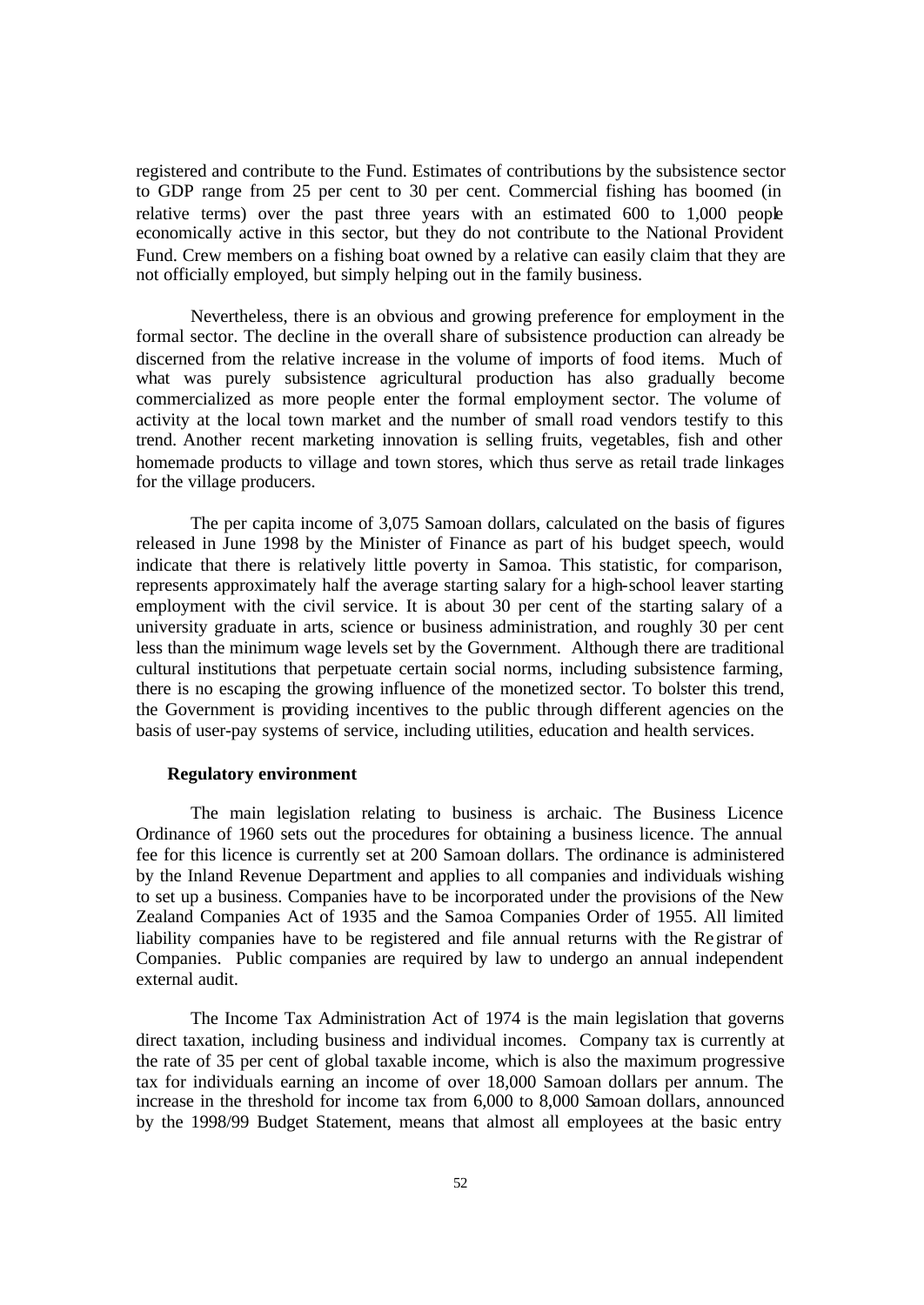level are exempted from income tax. Tax holidays that applied to enterprises primarily catering for the domestic market have also been eliminated with the objective of enhancing competitiveness, eliminating the discretionary approval processes that existed in the past and enhancing transparency.

Indirect taxes such as import duty are administered under the Customs Act of 1977. Revisions to both personal income tax and tariffs were announced in June in the 1998/99 budget speech. Excise tax was also abolished on all goods except alcohol, soft drinks, tobacco, petroleum products and certain motor vehicles.

The tariff changes necessitated changes to the incentives offered by the Enterprise Incentives Scheme. Many of the benefits under the Scheme have been scrapped because duties on equipment, plant, raw materials and other intermediate imports have been drastically reduced. Table 5 shows the types of incentives that were in place and available under the Scheme**:**

| <b>Type of Incentive</b>                   | <b>Domestic Enterprise</b>                       | <b>Exporting Enterprise*</b>                     |  |
|--------------------------------------------|--------------------------------------------------|--------------------------------------------------|--|
| Income tax holiday                         | up to 5 years                                    | up to 15 years                                   |  |
| Preferential income tax rate               |                                                  | 25% upon end of tax-free period                  |  |
| Exemption on dividend tax                  | approved tax-free period<br>plus maximum 2 years | approved tax-free period<br>plus maximum 5 years |  |
| Loss carried forward                       |                                                  | during tax-free period                           |  |
| Customs and excise duties                  | partial or in full, maximum<br>of 5 years        | partial or in full up to<br>15 years             |  |
| * Exporting 95 per cent or more of output. |                                                  |                                                  |  |

**Table 5**: **Summary of Incentives for Domestic and Export Enterprises**

Source: Enterprises Incentives and Export Promotion Act, 1992/93

Table 6 lists the types of business enterprises that were granted incentives under the scheme during the four years up to 1995, and in 1997 (no figures are available for 1996).

The Department of Trade, Commerce and Industry (DTCI) estimates that approximately 4,419 jobs (an increase of 13.8 per cent over the number of jobs generated during 1994) were created in the manufacturing and tourism sectors in 1995 by enterprises assisted under the Enterprises Incentives Scheme (DTCI Annual Report, 1995). However, this includes approvals granted to Yazaki Samoa Ltd., which employs more than half this number.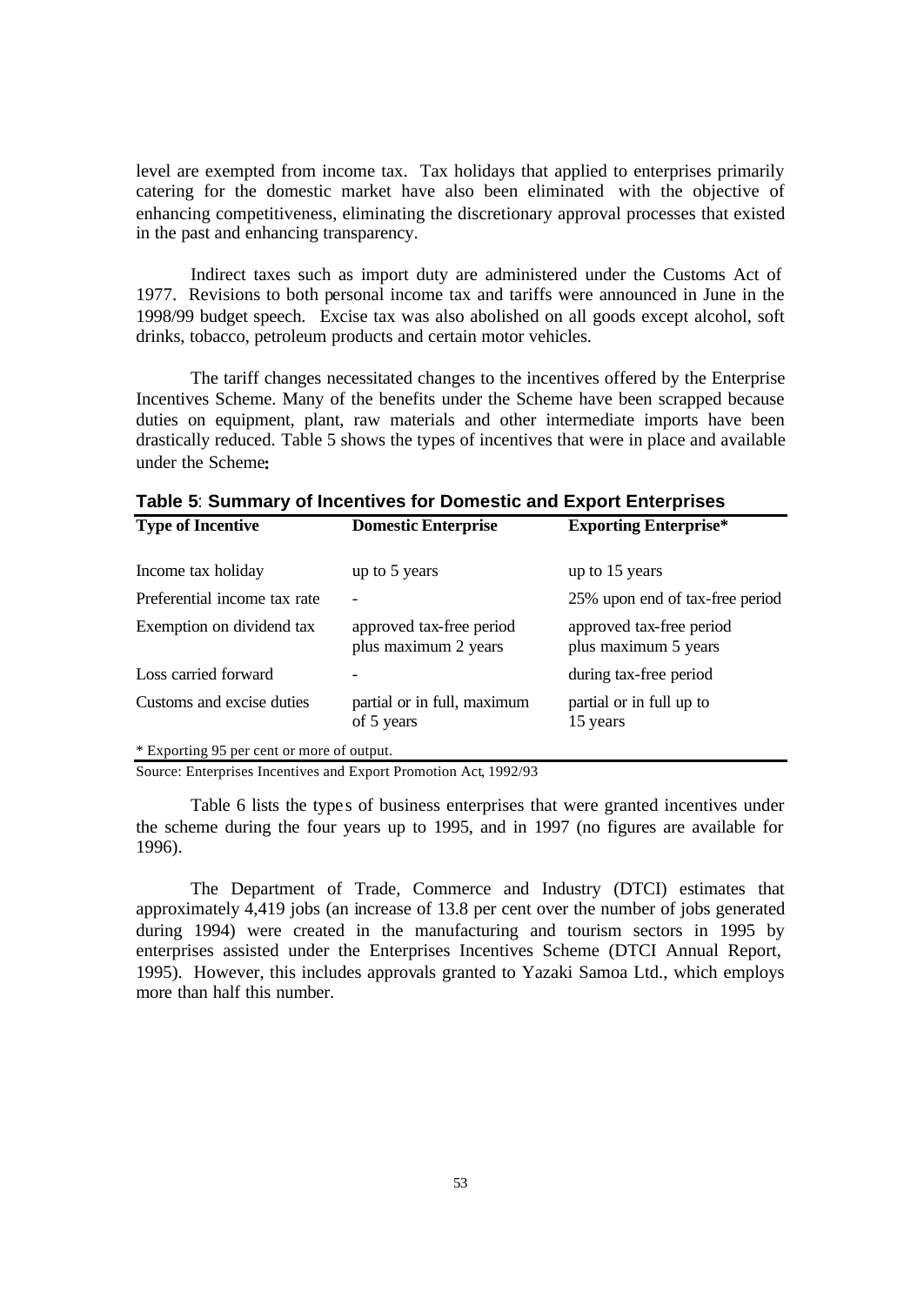| <b>Type of Operation</b>            | <b>Number of Operations</b> |      |                |                             |                             |
|-------------------------------------|-----------------------------|------|----------------|-----------------------------|-----------------------------|
|                                     | 1992                        | 1993 | 1994           | 1995                        | 1997                        |
| Hotel/motel/visitor facility        | 13                          | 39   | 15             | 16                          | 12                          |
| Food processing                     | 5                           | 12   | $\overline{4}$ | 10                          | 6                           |
| <b>Bakery</b>                       |                             |      |                |                             |                             |
| Fisheries and fisheries development |                             |      | 4              | 5                           | $\mathcal{D}_{\mathcal{A}}$ |
| Cut flowers                         | 2                           |      |                |                             | 2                           |
| Packaging                           |                             |      |                |                             |                             |
| Garment                             |                             | 3    | 3              | $\mathcal{D}_{\mathcal{A}}$ |                             |
| Other manufacturing/service         | 19                          | 10   | 23             | 23                          | 11                          |
| Total                               | 41                          | 66   | 50             | 57                          | 35                          |

# **Table 6: Types of Operations Granted Incentive Benefits (1992–1995; 1997)**

Source*:* Department of Trade, Commerce and Industry, *Annual Reports,* 1995 and 1997.

Yazaki Samoa Ltd. is a good illustration of the impact of development strategies. This is a foreign-owned company that manufactures wire harnesses for motor vehicles. All its raw material is imported and all its production re-exported. The work involved is labour intensive and the company employs the equivalent of some 50 to 100 small enterprises: more than 2,000 women, albeit in what is sometimes described as sweatshop conditions. Extensive incentives were offered to entice the company to choose Samoa over other competing Pacific islands. Because of the extent of new employment it created, the company was seen as a godsend and officials continue to try and secure another "Yazaki".

While there may be nothing wrong with attempts to attract foreign investment of such a nature and magnitude of employment, the glamour and visibility of such developments can skew policy and strategy and thus misdirect effort. It may well be possible to attract a venture such as Yazaki every 10 years or so, yet it is also possible to promote and establish small enterprises that together create more or less the same level of employment, plus other benefits, every two to five years. Incentives granted to about 20 medium-sized enterprises may have the same impact on national income as those given to an enterprise such as Yazaki. In times of recession in global markets, having a greater spread of enterprises provides security against mass layoffs and cushions the effects of downsizing by individual enterprises. Demonstrating the same commitment to creating the right environment for the establishment and growth of small enterprises can therefore be just as rewarding, if not more so. Moreover, an overdependence on one or two large enterprises places those enterprises in an advantageous position with respect to obtaining fiscal and other benefits.

Other legislation governing business activity is listed belo w:

? ?Business Licence Ordinance, 1960, administered by the Inland Revenue Department;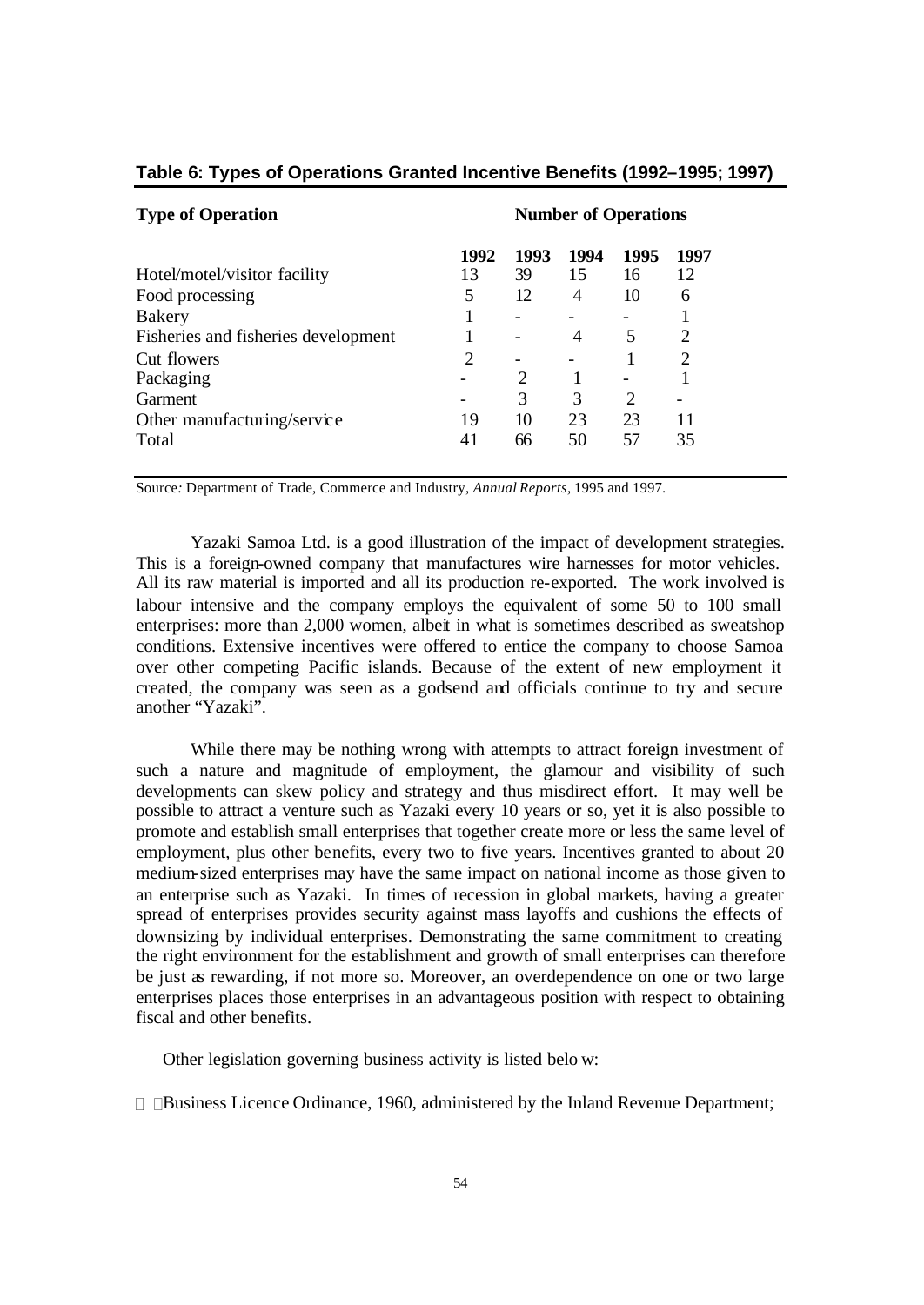- ? ?New Zealand Companies Act, 1935 and Samoa Companies Order, 1955, administered by the Justice Department;
- ? ?Partnership Act, 1975, administered by the Justice Department;
- ? ?Income Tax Act, 1974 and Income Tax Administration Act, 1974, administered by the Inland Revenue Department;
- ? ?Value Added Goods and Services Tax Act, 1992/93, administered by the Inland Revenue Department;
- ? ?National Provident Fund Act, 1972, administered by the Samoa National Provident Fund;
- ? ?Accident Compensation Act, 1989, administered by the Accident Compensation Board;
- ? ?Labour and Employment Act, 1972, administered by the Labour Department;
- ? ?Immigration Act, 1966, administered by the Prime Minister's Department;
- ? ?Commerce Act, 1978, administered by the Department of Trade, Commerce and Industry;
- ? ?Enterprises Incentives and Export Promotion Act, 1992/93, administered by the Department of Trade, Commerce and Industry; and
- ? ?Trade, Commerce and Industry Act, 1990, administered by the Department of Trade, Commerce and Industry.

A common complaint by operators of small enterprises is the volume of paperwork that is sometimes demanded by officialdom. Quite often it can takes a small entrepreneur as much, if not more, effort as a large enterprise to obtain a business licence. The requirements for issuing licence renewals annually are likewise applied generally. A small enterprise employing one or two people has to comply with all the tax requirements, including VAGST and income tax returns, before a new licence is issued. The cost of hiring an accountant to undertake these tasks is often prohibitive for most small entrepreneurs (accountants do not have a separate scale of fees for small versus large enterprises). In addition, small and large enterprises alike are required to file returns to the National Provident Fund and the Accident Compensation Board on a monthly basis. Avoidance of these administrative tasks is the main reason why fishing-boat owners operate on an informal family basis. Although certain efficiencies have been introduced through output budgeting, this does not guarantee an automatic customerfriendly approach and transaction costs for government services generally remain excessive.

Medium to large enterprises that have Incentive Approval often seem to be accorded priority when applying for a licence, loan financing or other technical assistance from public agencies. It is almost as if those enterprises granted incentives have the Government's "stamp of approval" while the rest belong to some other category. The Government seems to pay more attention to enterprises that promise large gains in terms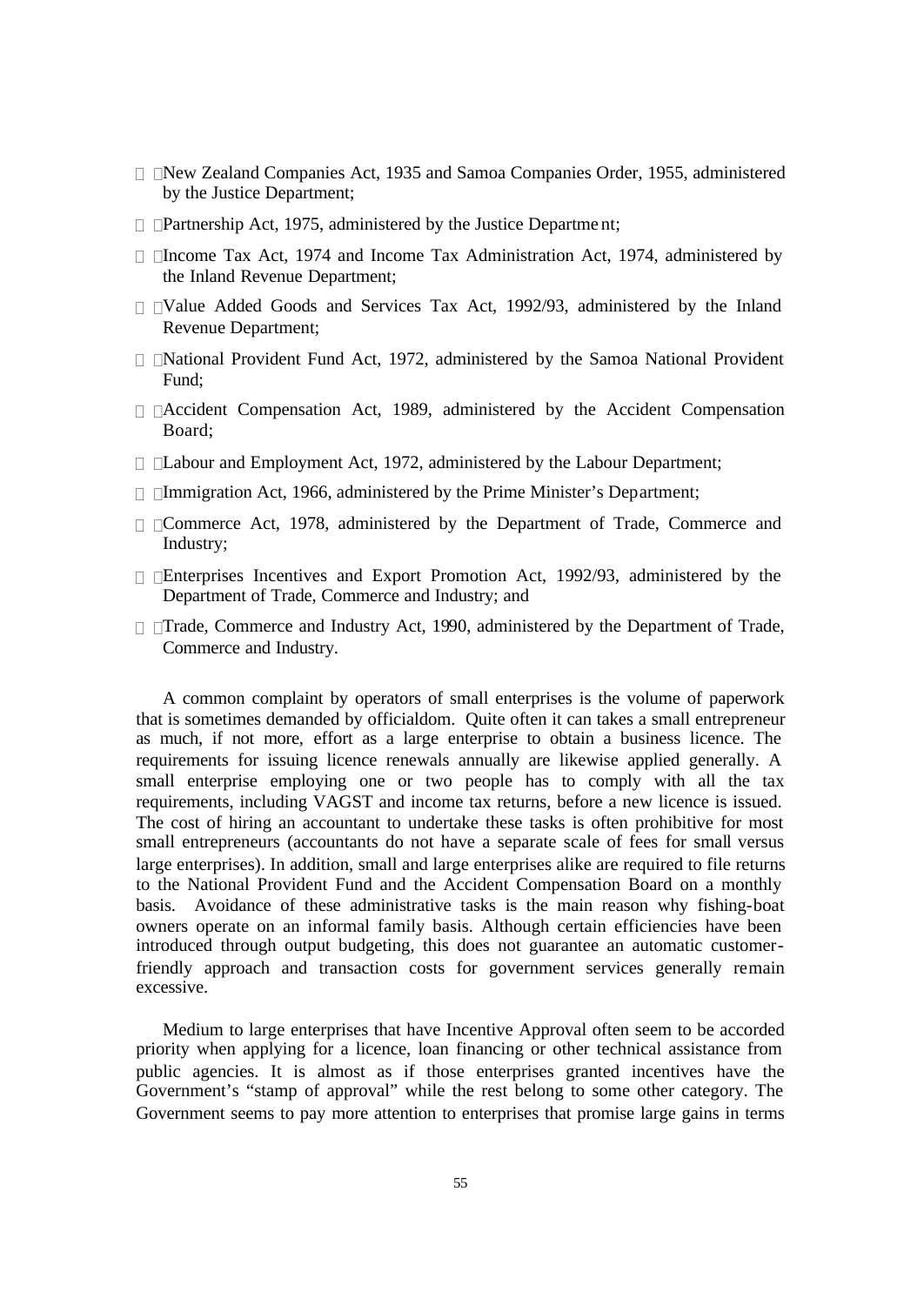of new employment and it invariably offers them more incentives. Similarly, enterprises that promise substantial financial investment, especially foreign capital, are more attractive to the Government and the financial sector.

Many of the features of the existing incentives regime have changed in light of the 1998/99 Budget Statement. Import duties on most raw materials are now common-rated with finished products, and both have been reduced appreciably. The need for enterprises to apply for incentives related to the import of raw materials, plant and equipment, including motor vehicles, is greatly diminished.

### **Industrial and business base**

The range of export commodities listed in table 7 is illustrative of the narrow export and overall economic production base of the Samoan economy. Partly as a result of the loss of opportunities for income from the *taro* trade, many turned to commercial fishing. This was initially encouraged and facilitated by the results of trial longline fishing methods coordinated by the Fisheries Division of the Ministry of Agriculture, Forests, Fisheries and Meteorology. From being almost non-existent, fish exports have risen dramatically and currently account for approximately 41 per cent of the value of total exports. *Taro,* on the other hand, has disappeared almost entirely after contributing to approximately 57 per cent of total export value in 1993 (table 7).

|                      | 1990  | 1991  | 1992  | 1993  | 1994 | 1995  | 1996  | 1997  |
|----------------------|-------|-------|-------|-------|------|-------|-------|-------|
| Exports:             |       |       |       |       |      |       |       |       |
| Coconut oil          | 4.17  | 0.02  | 0.69  | 0.00  | 0.00 | 8.04  | 6.82  | 6.76  |
| Coconut cream        | 5.58  | 5.27  | 4.85  | 3.46  | 4.52 | 4.84  | 4.92  | 4.77  |
| Copra                | 1.10  | 0.00  | 0.00  | 0.00  | 0.06 | 2.19  | 4.07  | 7.88  |
| Fish                 | n.a   | n.a   | n.a   | 0.15  | 0.26 | 0.43  | 2.25  | 12.33 |
| Taro                 | 3.50  | 6.88  | 4.69  | 9.51  | 0.16 | 0.16  | 0.10  | 0.09  |
| Other                | 6.14  | 3.36  | 4.12  | 3.41  | 3.92 | 5.65  | 6.02  | 5.63  |
| <b>Total Exports</b> | 20.49 | 15.53 | 14.35 | 16.53 | 8.92 | 21.31 | 24.18 | 37.46 |

**Table 7: Exports 1990 -1997 (in million Samoan dollars)**

Source*:* Malielegaoi1 (1998b)

In spite of deliberate policies and strategies to broaden the economic base, opportunities remain limited. The Samoan economy is highly dependent on two or three export commodities. Coconut cream, coconut oil, and copra (all derived from the coconut tree) accounted for 51.8 per cent of total export value during 1997. Albacore tuna from longline fishing, and coconut-based exports together accounted for 84.7 per cent of all export value for that year. Other export items, including manufactures, have remained stagnant over the past 10 years (Central Bank, 1998a). Export performance by the manufacturing and processing sector (coconut cream and coconut oil being the main export items) has been erratic. Many local manufacturing and processing enterprises cater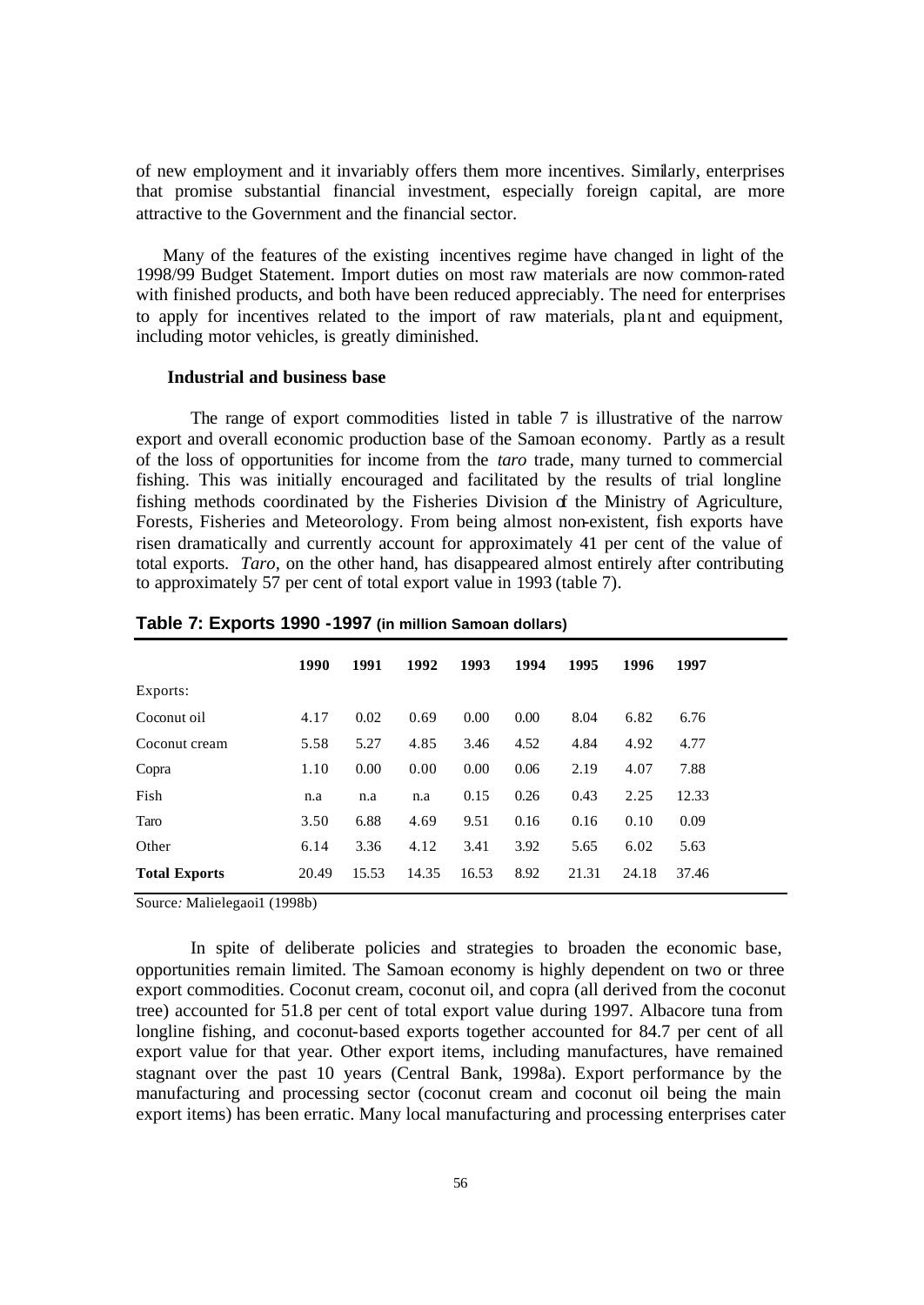primarily for the domestic market, while some concentrate on niche or neighbouring export markets.

Samoa has in the past benefited from various preferential trading arrangements such as the General System of Preferences (GSP) and the Lomé Convention, which, in part, have influenced the flow of exports. The country's comparative advantages are similar to those in neighbouring and more developed markets.

| <b>Subsector</b>                                                        | No. of             | No. of    | Value added  | <b>Fixed assets</b> |  |  |
|-------------------------------------------------------------------------|--------------------|-----------|--------------|---------------------|--|--|
|                                                                         | <b>Enterprises</b> | employees | per employee | per employee        |  |  |
|                                                                         |                    |           |              |                     |  |  |
| Manufacturing                                                           | 69                 | 1 1 8 3   | 10 700       | 23 000              |  |  |
| Food, beverages, tobacco<br>??                                          | 31                 | 615       | 9 9 0 0      | 23 700              |  |  |
| ??<br>Other                                                             | 38                 | 568       | 11700        | 22 300              |  |  |
| Construction                                                            | 34                 | 828       | 11 700       | 8 200               |  |  |
| Vehicle sale/repair & fuel                                              | 43                 | 392       | 24 700       | 23 300              |  |  |
| Wholesale trade                                                         | 14                 | 254       | 27 700       | 24 800              |  |  |
| Retail trade                                                            | 127                | 1 4 7 9   | 11 200       | 16 300              |  |  |
| Hotels & restaurants                                                    | 49                 | 958       | 11 900       | 48 500              |  |  |
| Transport & communication                                               | 57                 | 471       | 33 500       | 20 600              |  |  |
| Real estate & business services                                         | 71                 | 509       | 11 100       | 30 000              |  |  |
| Other industries                                                        | 103                | 1 569     | 9 700        | 32 100              |  |  |
| Total                                                                   | $567*$             | 7 643     | 13 400       | 25 600              |  |  |
| *excludes Yazaki and enterprises wholly or partialy owned by Government |                    |           |              |                     |  |  |

# **Table 8: Characteristics of business enterprises by subsectors – 1994**

Source: Economic Planning and Policy Division (1996)

Apart from possibly one enterprise, Yazaki Samoa Ltd., all enterprises, whether in manufacturing, trading, processing or services can be labelled small or medium in size. In the context of Samoa, an enterprise with 6 to 20 employees is considered mediumsized, and one with less than six, as small. Certainly, an enterprise with more than 20 employees has distinct features and characteristics that differentiate it from one with six or less employees.

The range of industrial products manufactured or processed in the country is quite limited. The vast majority of processing and manufacturing enterprises in the country are privately owned. It is the policy of the Government to promote the private sector and to operate or restructure commercial enterprises owned by the Government. This has, however, been a slow process.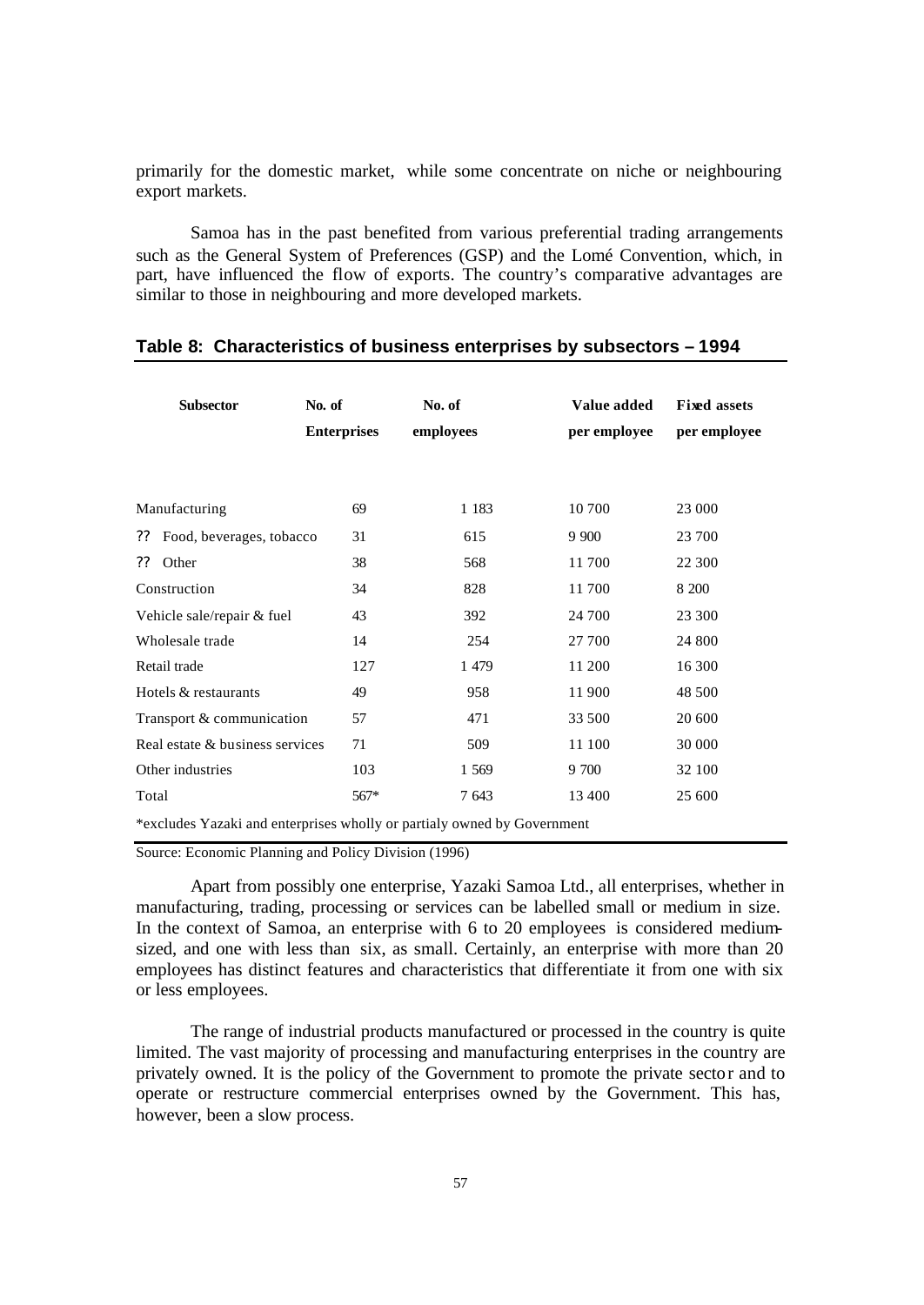According to the results of a Business Activity Survey, there were 586 businesses employing workers on a formal basis, with 306, or 52 per cent, of these employing five people or less. On average, the smallest enterprises in manufacturing require about 100,000 Samoan dollars of capital investment to start up**.** Table 8 summarizes the results of the survey.

| <b>Subsector</b>                | Number of | <b>Total</b> | Average    | no. | of |
|---------------------------------|-----------|--------------|------------|-----|----|
| employees                       |           | enterprises  | employment |     |    |
| per enterprise                  |           |              |            |     |    |
|                                 |           |              |            |     |    |
| Manufacturing                   |           | 69           | 1,183      | 17  |    |
| Food, beverages, tobacco<br>??  |           | 31           | 615        | 20  |    |
| Other<br>??                     |           | 38           | 568        | 15  |    |
| Construction                    |           | 34           | 828        | 24  |    |
| Vehicle sale/repair & fuel      |           | 43           | 392        | 9   |    |
| Wholesale trade                 |           | 14           | 254        | 18  |    |
| Retail trade                    |           | 127          | 1,479      | 12  |    |
| Hotels & restaurants            |           | 49           | 958        | 20  |    |
| Transport & communications      |           | 57           | 471        | 8   |    |
| Real estate & business services |           | 71           | 509        | 7   |    |
| Other industries                |           | 103          | 1 5 6 9    | 15  |    |
| Total                           |           | 567          | 7 643      | 14  |    |

**Table 9: Average number of employees per enterprise by subsector - 1994**

Source: Economic Planning and Policy Division (1996)

Although there have been changes in the four years since the survey was carried out, the above statistics are still relevant and useful as an indicator of the spread of business enterprises by size of investment and number of employees. A significant change to the 1994 scenario is the recent increase in commercial fishing activity. Approximately 230 small fishing catamarans are engaged in commercial fishing with most boats manned by a crew of three or four. There has also been an increase in ecotourism projects at the village level, which may have materially altered the characteristics of the hotels and restaurants subsector, although these projects have low capital investment and low revenue turnover.

Table 9 lists the average number of employees per enterprise by subsector. As noted earlier, almost all industrial enterprises in Samoa belong to the small to mediumsized category, apart from State-owned enterprises and Yazaki Samoa Ltd. Information based on gender was not specifically included in the survey. However, most enterprises are family owned, and as such often involve husband and wife teams who own operate and manage them. Business enterprises in Samoa have a relatively high survival rate, except for retail traders at the village level. The reason for their poor survival rate is the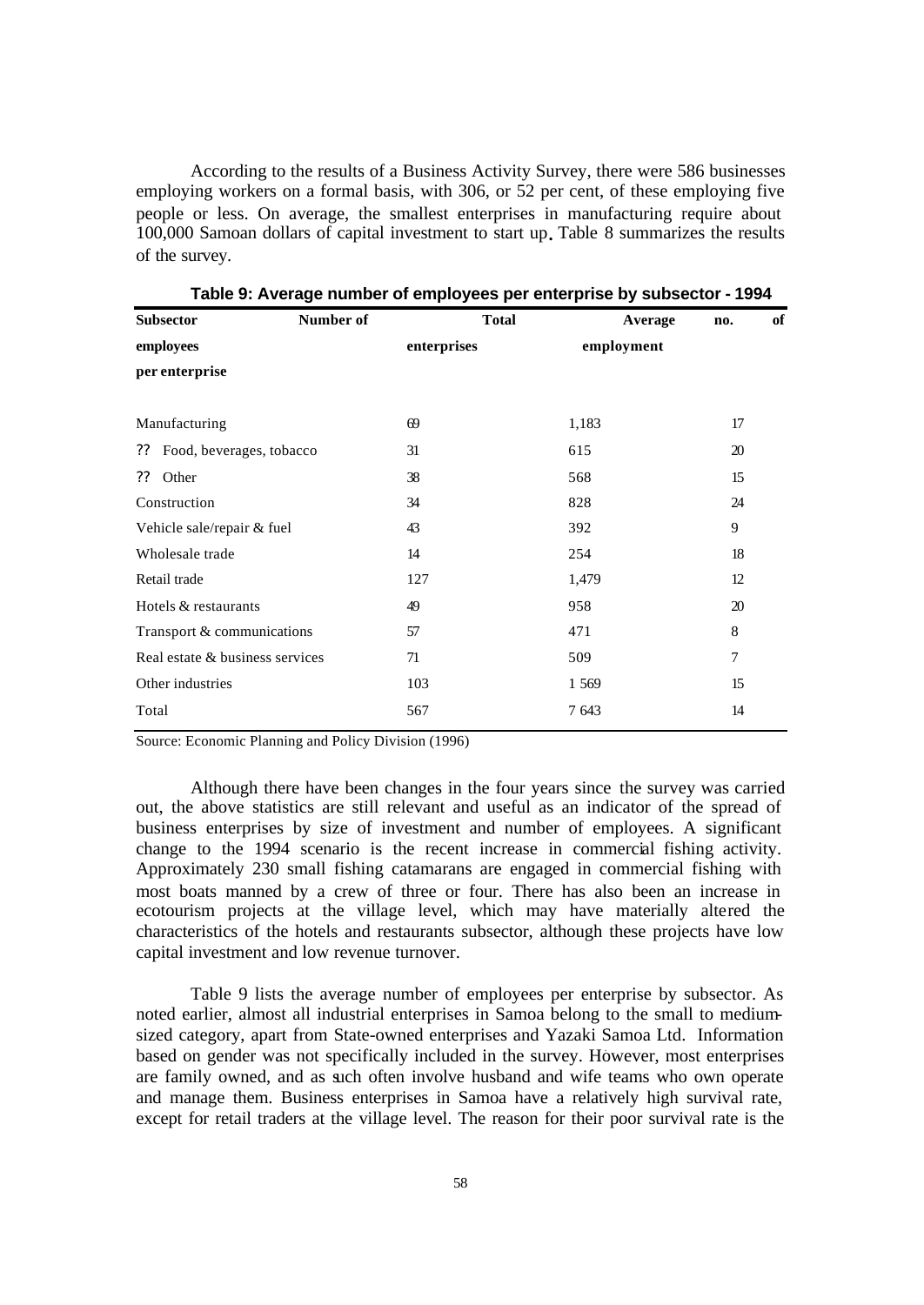lack of business management skills, often coupled with cash flow problems and exacerbated by family and community obligations as well as insufficient attention to market and pipeline analysis before setting up the business.

Enterprises in Samoa typically have a very slow growth rate due to a number of factors. First, most cater for the local market, which is small and hardly growing in terms of population. Secondly, there is no commercial culture or tradition which newlyestablished businesses can emulate or learn from through a network of training and exchange of business experiences. Of the few firms that have grown, more often than not they belong to families that have been in business for at least two generations. When they do grow, it is usually horizontally, branching off, often to unrelated product and service lines. Again, this is a response to the current and perceived needs of the local market. It is only in the last 10 years or so that well considered policies and export-marketing strategies have been formulated and implemented to exploit offshore trading opportunities.

There are minimal formal or informal linkages between enterprises. This is especially true of the manufacturing sector. Most enterprises are established to meet a specific recognised market demand, and there is a reluctance to branch out or outsource. Again, it is a phenomenon characteristic of the smallness of the overall national market and an aversion to risk associated with dependence on an outside source, especially for raw materials or semi-finished products. Enterprises generally are not large enough to create subcontracting opportunities. In the case of motor vehicle mechanical workshops, refrigeration and air-conditioning businesses, electrical contractors and manufacturing ventures, there exists a longer history of linkages resulting in an accepted business culture and practice. Manufacturing enterprises almost always outsource their requirements for electricians, motor mechanics, refrigeration and air-conditioning maintenance and the like. To some extent, this has happened at Yazaki Samoa Ltd. Where cafeteria services are outsourced, as are employee transport services, payroll accounting services and the supply of packaging material are also contracted out. At Western Samoa Breweries Ltd., beer and soft drinks distribution is done entirely by outside contractors.

# **BUSINESS SUPPORT INFRASTRUCTURE**

Perhaps the most significant move in terms of assisting the development of enterprises was the establishment of the Department of Trade, Commerce and Industry (DTCI) following legislation passed in 1990. Previously, functions related to trade and industry, tourism, development planning, export marketing and fisheries were coordinated by the now defunct Department of Economic Development. The Customs Department was responsible for "commerce" functions. Establishing the DTCI has made it possible to better focus activities, and restructuring the various functional divisions has rendered it proactive and customer-oriented. Amendments to the Trade, Commerce and Industry Act in 1994 also provided for the establishment of a Trade, Commerce and Industry Development Board. This created a forum through which members representing the trading, commercial and industrial sectors, and the Government can engage in regular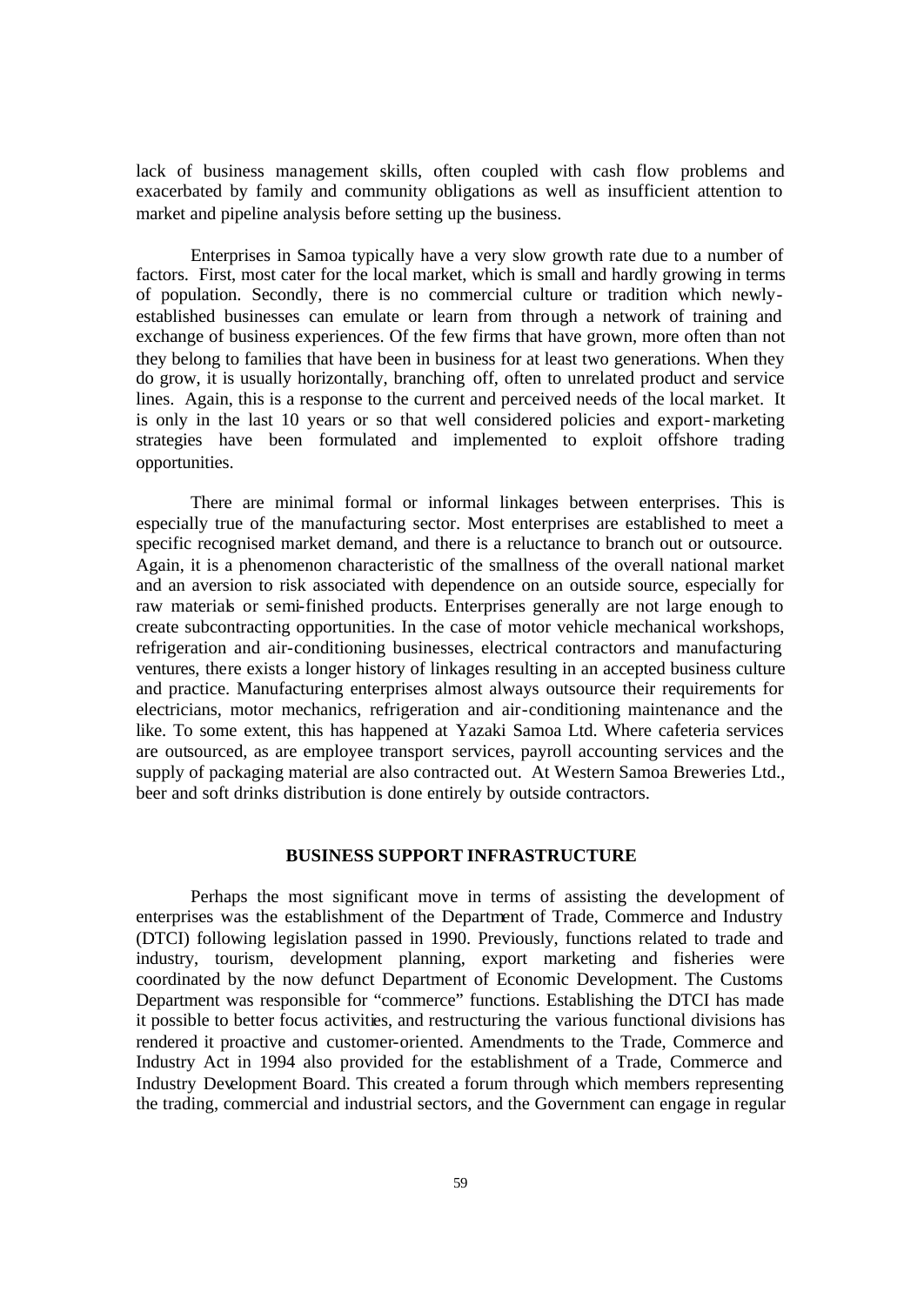dialogue on matters relating to trade, commerce and industry (DTCI Annual Report, 1997).

The principal functions of the DTCI are to:

- ? ?Encourage and assist the promotion of domestic exports alone or in cooperation with other organizations, and to hold trade fairs;
- ? ?Establish a Commodities Pricing and Marketing Information Unit within the Department;
- ? ?Facilitate the securing of funds for the purposes of trade development and promotion, including discussion and negotiation with donors;
- ? ?Advise the Minister on all aspects affecting the growth and development of industry, commerce and trade;
- ? ?Promote the development of small businesses, including setting up a Small Business Agency within the Department to disseminate knowledge of sound business and commercial practices, and organize and administer training courses, as necessary; and
- ? ?Undertake research into any aspects of domestic trade, gather statistics and publish periodic reports.

The Small Business Enterprise Centre (SBEC) was established under a charitable trust in 1994 with funding from the New Zealand Government's bilateral assistance programme. The Centre offers new and existing business enterprises with the following support services:

- ? ?Practical business advice;
- ? ?Referral to other assisting agencies;
- ? ?Assistance in developing business plans;
- ? ?Business skills training courses, seminars and workshops;
- ? ?Assisting with business loan applications;
- ? ?New Zealand Pacific Islands Industrial Development Scheme agent; and
- ? ?Ongoing business support.

Although established with New Zealand assistance (essentially public assistance), the SBEC operates as a private sector organization working directly with businesses. It provides independent, confidential, professional and practical assistance for small business development and growth. Its clients are typically people who need help in starting their own businesses, or established businesses. In addition to the funding provided by New Zealand, the Centre relies on nominal fees paid by clients for various services. A board of trustees that includes members from the business community as well as commercial banks, DTCI, and the New Zealand High Commission oversees SBEC's work. Recently, the Centre started targeting small businesses outside the Apia urban area, and conducted training programmes on the island of Savaii.

The establishment of the Trade and Investment Promotion Unit (TIPU) and a Policy and Research Division in 1996 further strengthened the DTCI. TIPU is intended to function as a "one-stop shop" for investors and exporters. Most enquiries on matters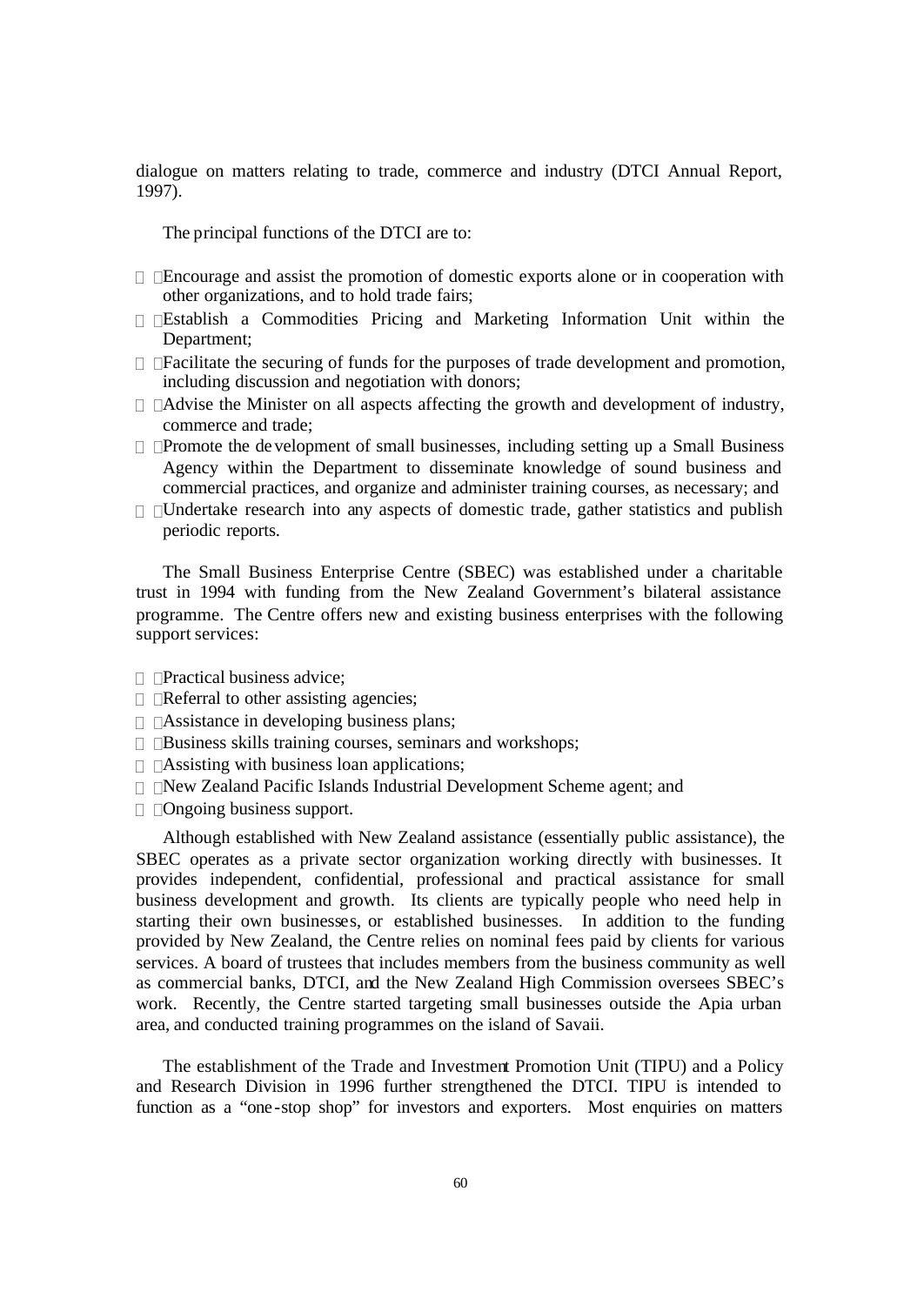related to trade, investment, commerce and industry may be directed to this unit, which can either take care of the enquiry itself or direct the client to the appropriate agency.

The following are the main functions of TIPU:

- ? ?Improve the provision of marketing and technical information for potential foreign and local investors, with special emphasis on SMEs, for which gathering such information is normally time consuming and costly;
- ? ?Provide information on the availability of technical, training and financial assistance;
- ? ?Follow-up actions based on leads resulting from trade and investment promotion missions;
- ? ?On a proactive basis provide up-to-date information on investment possibilities within the country;
- ? ?Initiate and facilitate activities in the export sector;
- ? ?Initiate investment studies in close collaboration with sectoral specialists, identifying investment opportunities for the private sector to undertake; and
- ? ?Maintain a corporate planning approach as a management strategy, taking the lead in the preparation of the Department's Corporate and Strategic Plans for ensuing periods.

There are no specific policies or strategies that target SMEs, as it is generally assumed that the policies in place naturally address their needs. This has led to an inadvertent ignorance of the unique needs of small enterprises and often hinders the expansion of established ones. At the same time, there is a greater emphasis on "startups" rather than assistance in identifying opportunities for expansion and mechanisms for achieving growth. The range of support services that already exist, such as those offered by the Small Business Enterprise Centre, tend to be limited. Faced with resource constraints, agencies such as the SBEC have little flexibility, but a good appreciation of the varying needs of different subsectors would help improve the design and delivery of support and assistance. The custom of providing packaged training, in particular, is seldom appropriate for the needs of enterprises poised for expansion.

As part of its ongoing work programme, the Department of Trade, Commerce and Industry is undertaking 10 Investment Sector Studies. Four sector studies have been implemented for: the garment and textile industry, food processing, agriculture and engineering. Plans for a study on the tourism industry are well advanced. All sector studies include the preparation of potential investment project profiles. Once again, their emphasis is on large projects and on new enterprises. As such, there is an implicit bias towards large foreign investment. The studies do not specifically review the situation from the point of view of small enterprises and fail to identify and promote opportunities for the expansion of existing businesses. These reviews should have, as an additional objective, the assessment and identification of potential linkages between large and small enterprises within subsectors.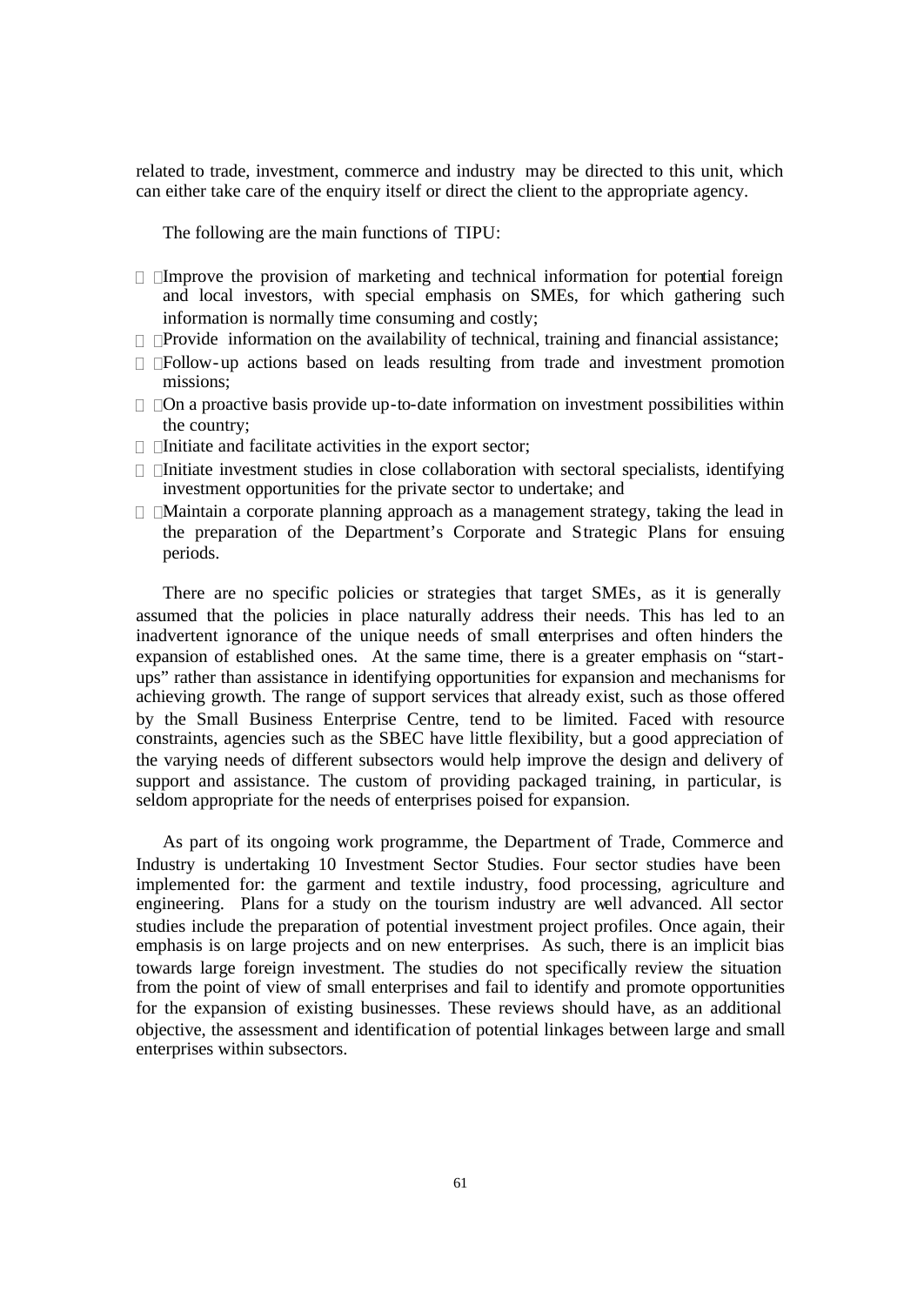#### **Finance**

For more than 20 years, the Development Bank of Samoa has provided both capital and technical assistance to business. Traditionally, the Bank's interest rates were marginally lower than those of commercial banks, in line with the then general international perception of what a national development financing institution should charge. However, since the liberalization of financial services over the past year, banks are now at liberty to vary their interest rates at will in accordance with market conditions and profit targets. The Development Bank has also increasingly come under pressure to be financially self-sustainable. With increased competition within the financial sector, it is expected that interest rates between banks will be closely aligned. However collateral requirements continue to be an obstacle for small enterprises because most of the land in Samoa is traditionally owned and cannot be used for loan security purposes. The SBEC attempts to overcome this problem by providing a loan guarantee service for businesses that qualify.

In addition to the collateral requirements that often place such entrepreneurs outside bank lending policy, there are limited bank products specifically structured to meet the needs of very small businesses. Up until about 1997, Samoa had only two commercial banks. The establishment of a third, the National Bank of Samoa, has had a marginal impact on the competitive environment in the banking industry. It is still very much a lender's market. The new bank, mainly with the aim of encouraging savings and taking banking to the community level, has come up with some product innovations. Other financial institutions, such as credit unions, exist mainly for the benefit of their individual members and primarily to cater for consumer credit needs.

### **Support to women entrepreneurs**

No specific policies or strategies exist for the promotion of women entrepreneurs. However, there is a Ministry of Women's Affairs that promotes the interests of women in general. The Ministry also assists the development and marketing of women's produce and handicrafts, including traditional jewellery. A policy paper recently distributed by the Ministry of Women's Affairs proposes to dovetail many of the ongoing women-related activities in the country. Since the Ministry has been established only recently, its role is still being defined and developed; it is conceivable that it could eventually develop into a "one-stop shop" for women seeking specialized assistance, including assistance in establishing or expanding small businesses. The Ministry has already started programmes that bring together and coordinate the various activities of different women's groups around the country.

A review of the investment environment tentatively reveals that there are no barriers to entry by women into business and that existing policies and strategies do not discriminate against women entrepreneurs. Of the existing interest groups for entrepreneurs, Women in Business is currently the strongest membership organization that represents the interests of women in business and participates in public–private forums. In addition, the National Council of Women (NCW), which has been in existence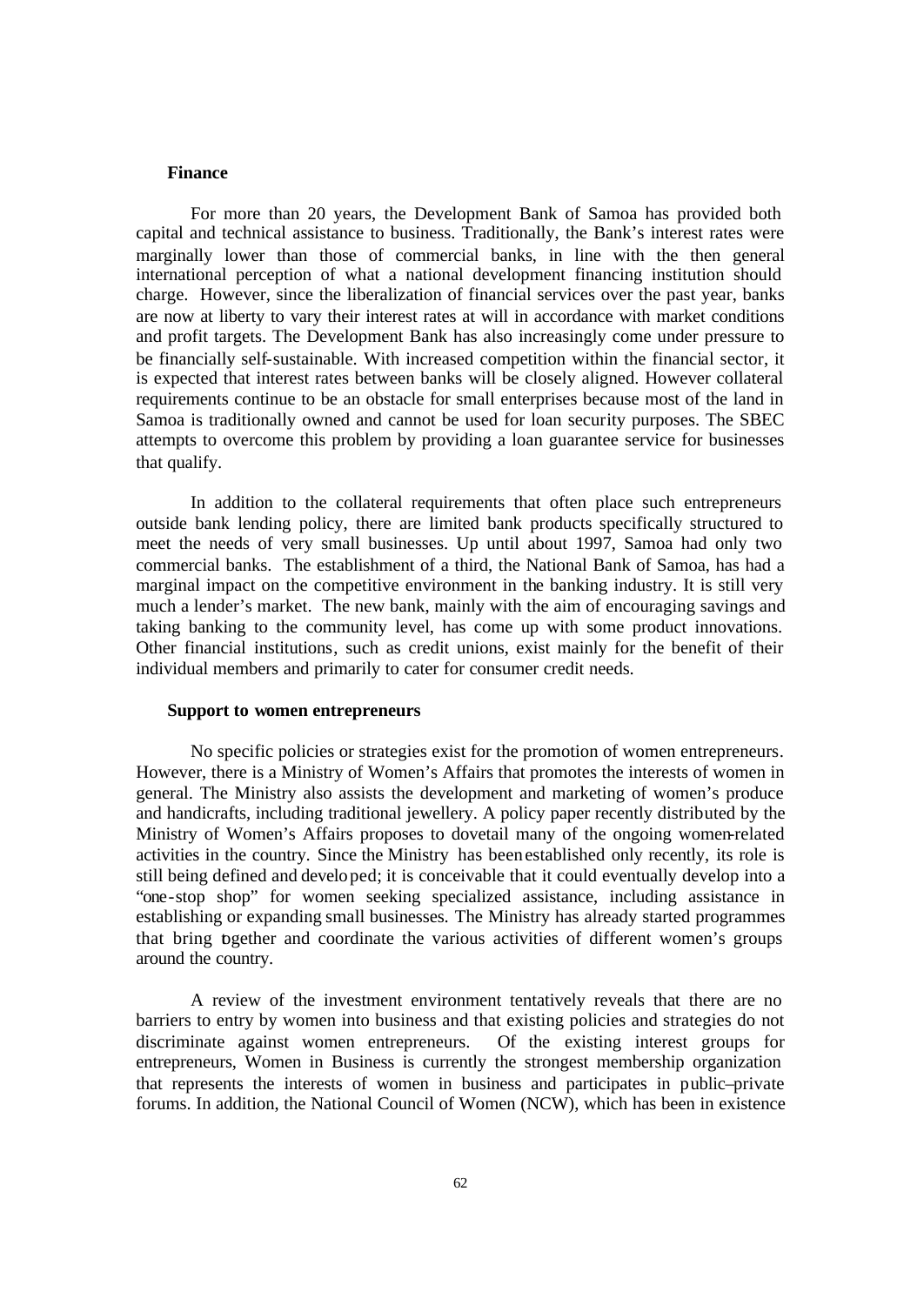for almost 40 years, also promotes the interests of women. This NGO has a very strong cultural and traditional base and has members from all over the country. The NCW was specifically established with the objective of spearheading the development of women at the village and family level. Although it has often sponsored training workshops to impart skills that can be the basis for income-generating ventur es (mainly in the area of handicrafts and cooking), its primary purpose is to create a secondary source of income for the family, rather than a business that could be the main occupation of a woman or the family unit. The organization is, however, an effective conduit for the dissemination of information to women throughout the country.

Other women's organizations also exist. For example, different church denominations have women's associations with varying purposes and objectives. A common tenet is the development and improvement in family welfare. Invariably this involves the production of different items of artefacts that are displayed for sale at annual bazaars or at national festivities. Again, these efforts provide a secondary income.

# **Public-private sector dialogue**

Dialogue is ad hoc and, at times, lacks clear purpose. More recently the Government has attempted to better streamline and formalize dialogue by specifically inviting comment on items of policy and strategy from the private sector, but only occasionally as part of the process of preparing the Government's biannual Statement of Economic Strategy.

The business community, particularly through the Chamber of Commerce, has had the opportunity to engage in limited dialogue with different government agencies and officials. For example, the Chamber of Commerce has been represented on the Enterprises Incentives Board since its inception in 1965. It has a representative on the Board of Directors of the Samoa National Provident Fund, the Development Bank of Samoa and the Accident Compensation Board. The private sector is also represented on a number of other public bodies such as the Central Bank Board, Public Trust Investment Board, Trade, Commerce and Industry Development Board, Price Control Board, Land Board, as well as being represented on ad hoc committees set up from time to time to consider specific matters of policy. All State-owned enterprise boards have public representation, usually nominated by a cabinet minister.

While it is common for private sector organizations to accuse the Government of not adequately consulting with business, the fault also lies with private sector organizations such as the Chamber of Commerce and the Manufacturers' Association. More often than not, private sector representatives on the various public committees have no policy position from their constituency and consider these appointments more as a personal reward. The Manufacturers' Association often selects its representative on the basis of the size of that individual's enterprise. On the whole, the private sector is largely reactive to Government initiatives and very seldom presents alternatives and options, or policy and strategy recommendations in addition to those already proposed, for the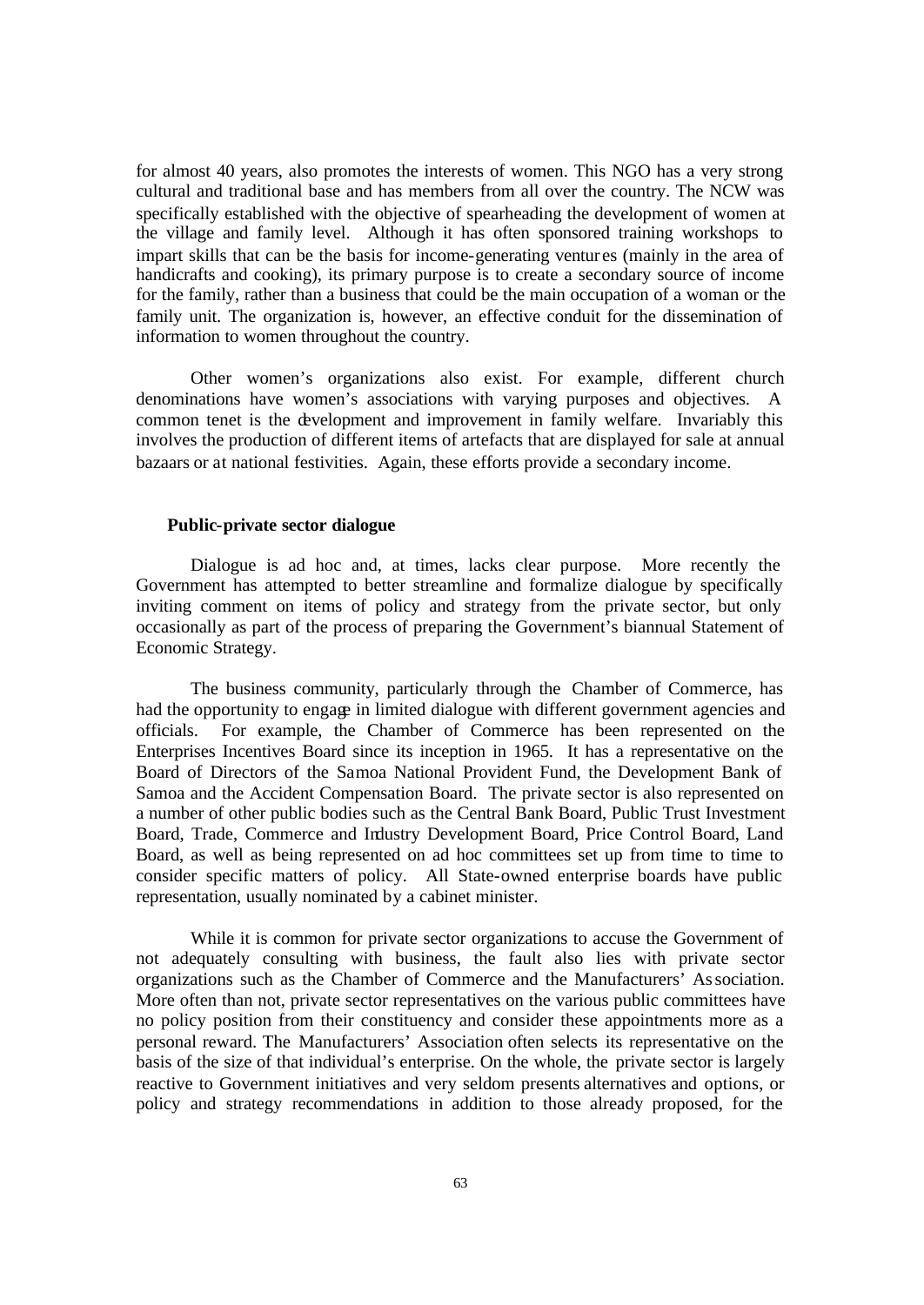Government's consideration. This situation is perpetuated due to the limited resources available to private sector organizations that often rely on busy businessmen to provide institutional support and secretarial services. The Government, in fact, has been the one to forge dialogue and promote the active involvement of the private sector in policy debate and formulation.

The membership of trade associations suc h as the Chamber of Commerce and the Manufacturers' Association is limited largely to the medium and larger enterprises located within the capital. Following the formation of the Manufacturers' Association (about 20 years ago) membership to the Chamber of Commerce now comprises mainly merchants (mostly importers) plus service and tourism enterprises. These merchants invariably imported products that competed with those produced by local manufacturers. The Chamber of Commerce recently underwent revitalization following years of stagnation. The new executive is taking a more proactive role in policy development and has already made an impact on recent economic policy. Following a divergence of paths, the two trade associations now have closer relations and even cooperate when called upon to make representations to the Government.

The Manufacturers' Association is a more specialized club with members consisting almost entirely of manufacturers and processors. It was originally formed as a result of manufacturers' dissatisfaction with the Chamber of Commerce and was given impetus by the investment policy of the times. The Enterprise Incentives Scheme was intended mainly to protect and nurture infant industries from "unfair" foreign competition through the granting of economic benefits to help launch new ventures or expand existing ones. Virtually every manufacturing and processing enterprise that was established in the country needed this protection or an added incentive.

A number of other specialized trade-related organizations surface from time to time with varying degrees of influence and tenacity. The fishing industry has had an association that has been more or less active for almost 30 years. More recently, with the rapid expansion of the commercial tuna fishing, associations have been revived on the two main islands (Upolu and Savaii). However, their impact on policy has been limited, partly because current policy requirements relate to the dire need to formulate and implement regulations to better manage fishing activities. The associa tion in Savaii was formed because the one in Upolu (where the capital is located) was not seen as promoting issues peculiar to Savaii conditions. At the present time, both associations have limited clout and even less influence in steering policy related to fishing industry development. This is unfortunate as much remains to be done in this lucrative subsector.

Other interest groups such as the Planters' Association and the Fishermen's Association become visibly active only when there is a specific current issue of particular interest to their members or their leadership on the agenda. Occasionally even more specialized groupings, such as those of bakery and petrol station operators, are formed to represent the interests of such groups. More recently, an informal group consisting of fishing-boat builders has been formed to assist develop policy on boat standards. There has been a steady growth in the number of visitors to the country. The Visitors'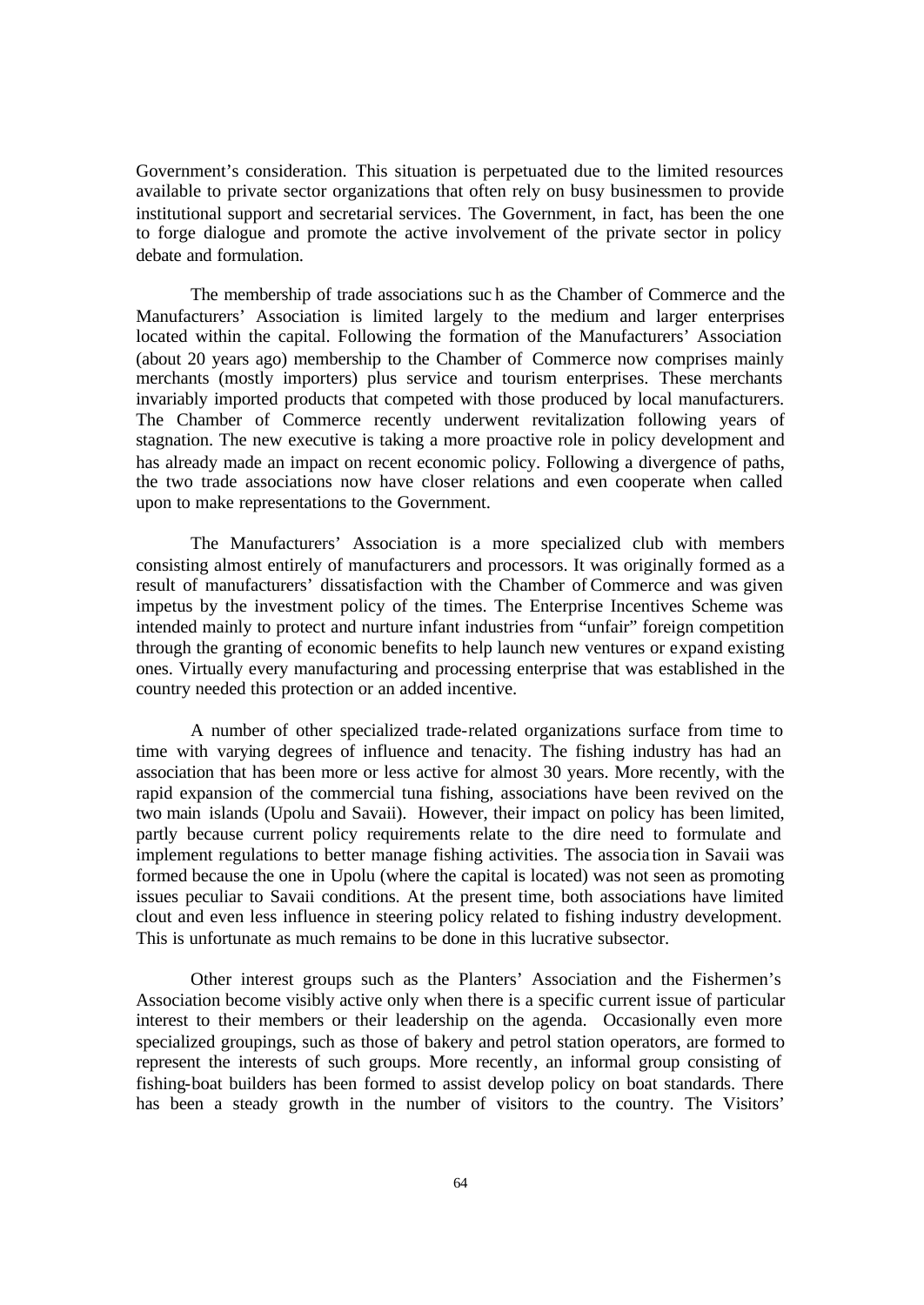Association champions the interests of operators in the industry, such as hotels, restaurants, airlines, travel agencies, tour operators, marine sports operators and others. Membership is open and is representative of the range of business enterprises active in the industry.

The role and participation of women in business has been greatly enhanced by the formation almost 10 years ago of an organization called Women in Business. The organization is active in promoting not only businesses run by women, but also the interests of women generally. As already mentioned, many of the small businesses in Samoa, by their very nature, are family affairs involving both husband and wife. Some ventures, however, seem to attract women in particular, such as floriculture, café operations, travel agency and tour services, handicraft and curio shops and groceries. Women in Business focuses on supporting women by providing them with training, organizing exhibitions and fairs, and helping to secure funding and technical support from the Government, donors and other sources.

Small enterprises are not in a position to establish a coherent and effective organization that can represent their interests and present these at policy forums (even larger enterprises can barely manage to do so).

### **Conclusions and recommendations**

Small and medium-sized enterprises are the backbone of the private sector in Samoa. Almost all enterprises established, except for Yazaki and some governmentsponsored ventures such as the coconut oil mill and brewery, started small. Private sector growth will continue to be dependent on the establishment and growth of SMEs for the foreseeable future.

There are no specialized policies or strategies that target the development of SMEs. Existing ones apply uniformly to all size types, except perhaps, special treatment given to significantly large enterprises such as Yazaki Samoa Ltd. Identifying and recognising the specific characteristics of SMEs, and their support needs, could enhance their success. This need not involve the provision of particular incentives such as those previously available under the Enterprises Incentives Scheme. Rather, support services should be better focused on training needs, market identification and product development, financing options, possibilities for networking, both locally and internationally, and generally providing a comprehensive service that recognises the different capacities and needs of different sized enterprises.

Although there are programmes that target and assist the establishment of new enterprises, there are none that promote and encourage the growth of existing micro and small enterprises, which show potential. Support infrastructure and services should target all types of enterprises, whether new or existing. To this end, SBEC could be further developed to become the focus of support for SMEs. The Centre is currently funded by bilateral assistance from New Zealand and its longer term institutional and financial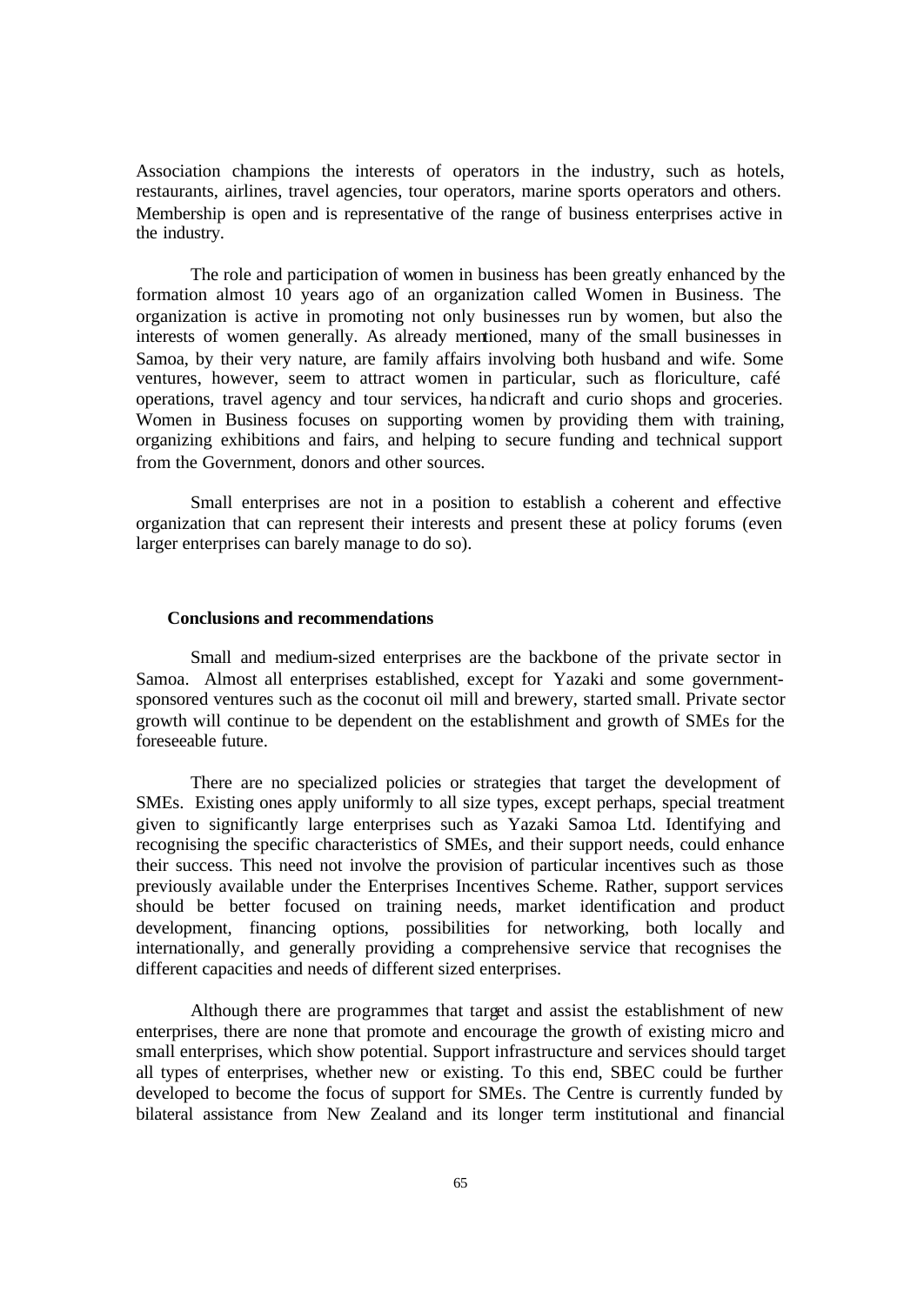sustainability may be in doubt. The services provided by SBEC and by the DTCI through TIPU need to be coordinated in order to avoid duplication and customer confusion, and policy coherence should be fostered. Cooperation with other institutions, such as the National University of Samoa, Samoa Polytechnic as well as other private sector organizations, should be considered.

The impact of the Enterprises Incentives Scheme has varied: while numerous enterprises received benefits under the scheme and numerous others were established and are still in business, many would have been established even without these incentives. In the final analysis, the opportunity costs of incentives must be measured closely, as the economic argument in favour of infant industries is still a powerful one.

Linkages amongst and between SMEs and larger enterprises are weak. This situation is expected to continue, given the tendency for local businesses to be selfcontained. More opportunities for linkages will develop as the culture for outsourcing becomes locally ingrained. In the medium term, policies and strategies for the establishment of medium-sized enterprises and the expansion of small enterprises may provide the vehicle for creating this missing link.

Access to finance continues to be an area that warrants further attention and requires effective initiatives. The situation in Samoa is particularly irksome because of the system of land tenure.

While there is a Ministry of Women's Affairs, there is no policy or strategy that targets the special needs of women entrepreneurs. The Ministry recently released for public discussion a generic mission statement with its related strategies and programme of activities. Most NGOs and women's groups promote the supporting role of women in income generation and family care. The current strategy by the Ministry to dovetail related activities around the country should also focus policy and strategy on entrepreneurship development and the establishment of businesses by women.

Dialogue between the private and public sector has been given a relatively major boost in recent years by the Government's efforts to involve the public in developing national economic policies and strategies. Thus far, dialogue has been restricted to the formulation of the Statement of Economic Strategy issued biannually by the Minister of Finance. Private sector groups such as the Chamber of Commerce and the Manufacturers' Association must enhance their capacity to respond to these initiatives and to critically review proposals as well as be proactive in initiating policy. Other business groups should also be encouraged to participate.

Well focused policies and related strategies for SME development are best guided by a detailed review of the special characteristics and needs of SMEs. Such a review should map out the relationship between small and larger enterprises and identify the strategies and different agency programmes needed to achieve policy targets and objectives. Such a review is critical given Samoa's imminent membership to the WTO and the need for local enterprises to become internationally competitive.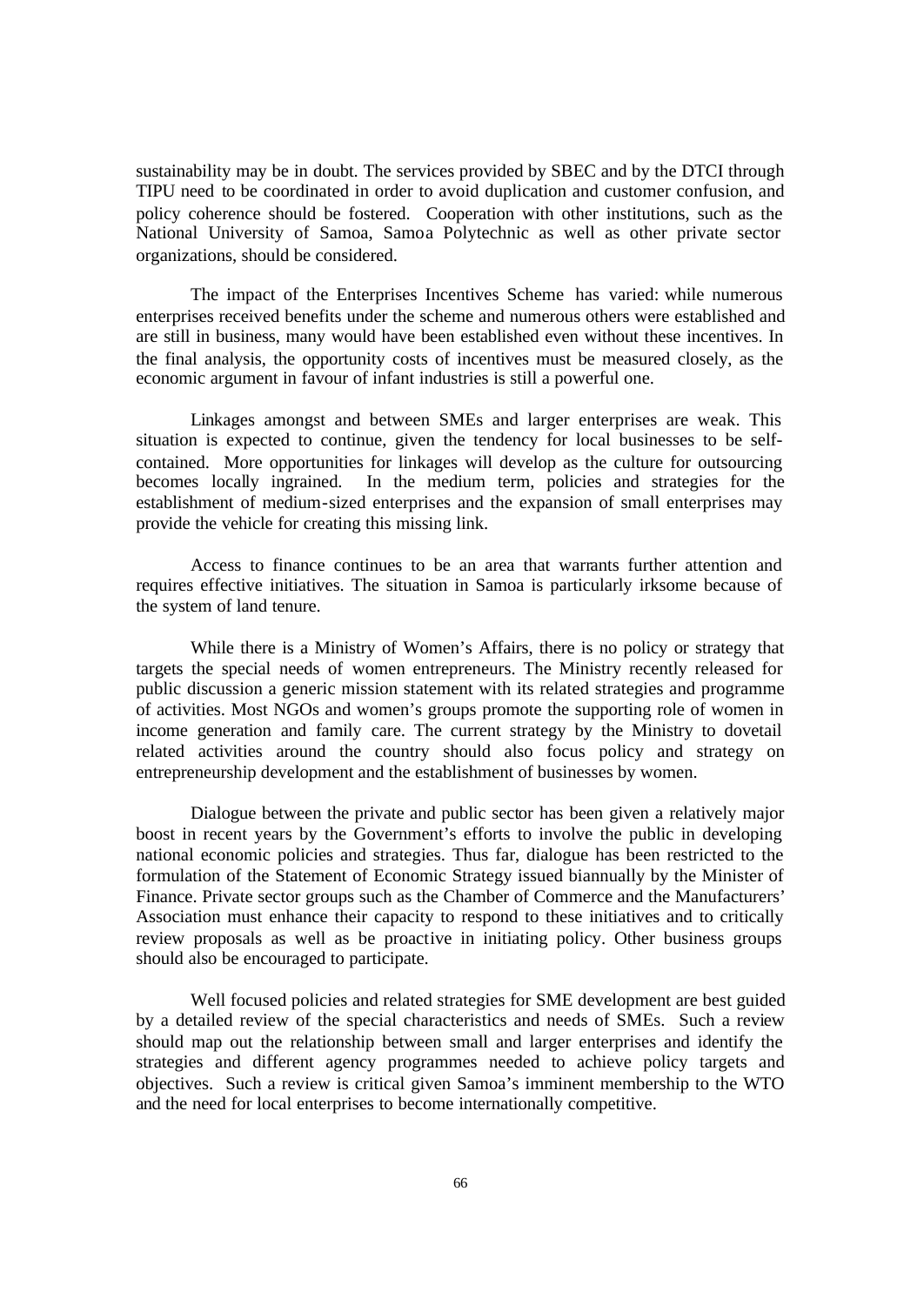#### **BIBLIOGRAPHY**

Briscoe R (undated). Developing entrepreneurs in the South Pacific: problems and proposals. University of the South Pacific, (mimeograph).

Central Bank of Samoa (1998a). *Bulletin*. Appia, June.

Central Bank of Samoa (1998b). *Selected Economic Indicators, June 1998.* Appia, August.

Department of Trade, Commerce and Industry, Samoa (undated). *Annual Reports for 1995, 1996, 1997*. Government of Samoa, Appia.

Department of Trade, Commerce and Industry, Samoa (1997). National Investment Policy Statement. Government of Samoa, Appia, December.

Economic Development Division (1996). Pacific Island Countries. *Regional Economic Policy Review.* Forum Secretariat, Suva, September.

Foreign Investment Advisory Service (1998). Samoa: recommendations for amendments to business licensing and permits to employ expatriates and for the introduction of investment legislation. IFC and The World Bank, April.

Legislative Assembly of Samoa (various dates). Western Samoa statute reprints and various legislations. Government of Samoa (various issues), Appia.

Legislative Assembly of Samoa (1998a). Approved estimate of receipts and payments of the Government of Samoa for the year ending 30 June 1998. *Parliamentary paper 1997/98,* No.2.

Legislative Assembly of Samoa (1998b). Approved estimates of receipts and payments of the Government of Samoa for the financial year ending 30 June 1999. *Parliamentary paper 1998,* No.1.

Malielegaoi TS (1996). A new partnership: a statement of economic strategy, 1996-97. Minister of Finance, Government of Samoa, January.

Malielegaoi TS (1997). Statement on the 1996-1997 first supplementary estimates. Minister of Finance, Government of Samoa, February.

Malielegaoi TS (1998a). Strengthening the partnership: a statement of economic strategy, 1998- 1999. Minister of Finance, Government of Samoa, March.

Malielegaoi TS (1998b). The 1998-1999 Budget Statement. Minister of Finance, Government of Samoa, June.

National Planning Office, Government of Samoa (1992). *Seventh Development Plan 1992 -1994*. Prime Minister's Department, Government of Western Samoa, Appia, March.

Phillips S (undated). Framework for the analysis of national SME policies and measures. UNCTAD, Geneva.

Phillips S (undated). Establishing a sampling methodology for the analysis of national SME policies and measures. UNCTAD, Geneva.

Phillips S (undated). Benchmark study of SME development policy and measures. UNCTAD, Geneva.

Price Waterhouse (1997). *Foreign Investment Climate in South Pacific Forum Island Countries.*  South Pacific Forum Secretariat, Suva, November.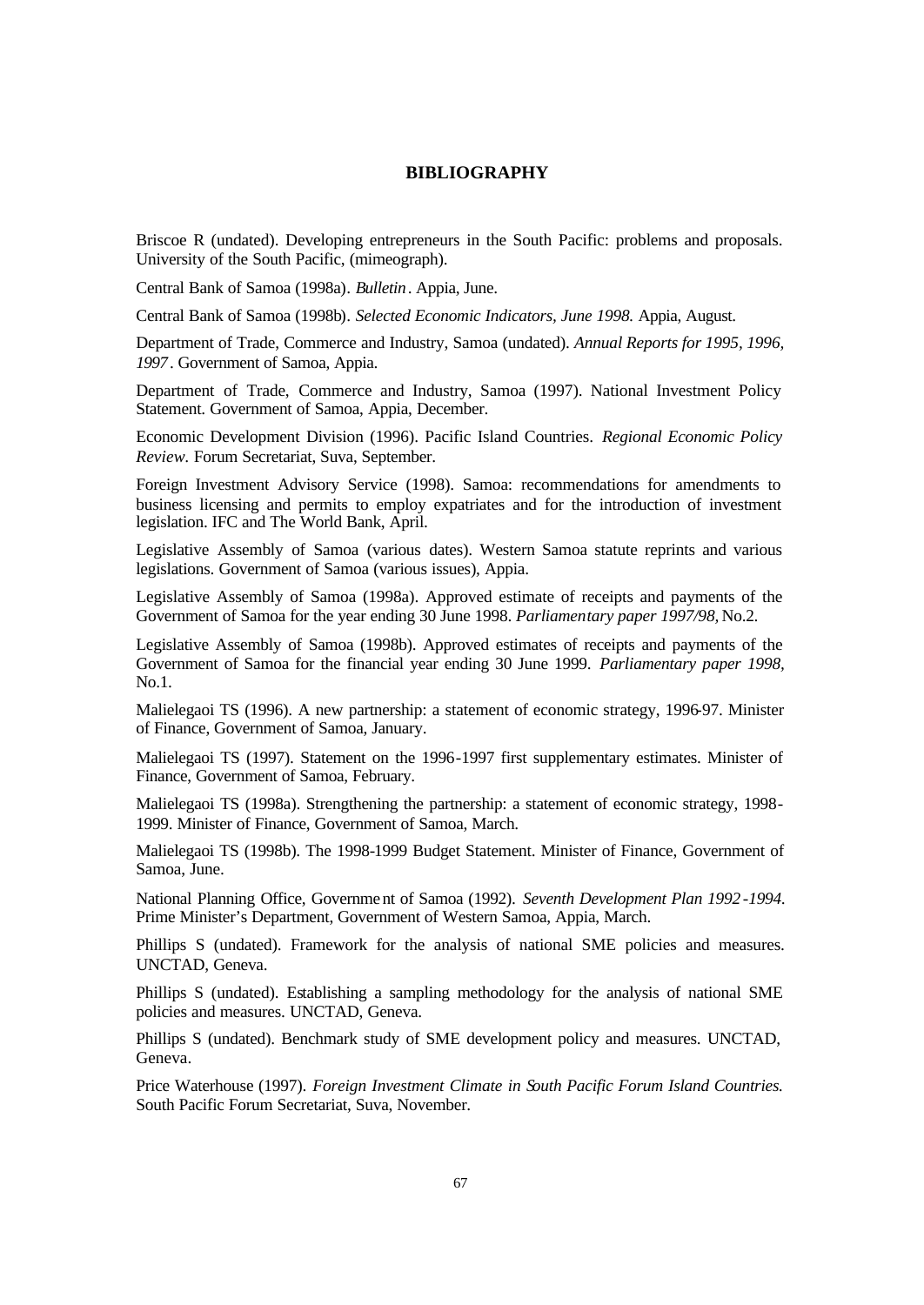Scollay R (1998). *Free Trade Options for the Forum Island Countries* (revised draft). South Pacific Forum Secretariat, Suva, April.

UNCTAD (1996). *Expansion of Trading Opportunities to the Year 2000 for Asia-Pacific Developing Countries: Implications of the Uruguay Round and Adaptation of Export Strategies.* United Nations, New York and Geneva.

UNIDO (1997). Industrial Development in Western Samoa: Potential, Constraints and Policy Options Towards 2000 and Beyond. Draft report, 9 April.

World Bank (1995). *Pacific Island Economies: Building A Resilient Economic Base for the Twenty -First Century.* Country Department III, The World Bank, Washington, D.C., February.

# **ANNEX: List of Persons Consulted**

John Ah Yek, Principal Mechanic, Ah Yek Mechanical Services;

Tolo Aiono, Village Shop Operator;

Bryan Atkins, Managing Director, Pacific Aluminium Ltd.;

Oloipola Terence Betham, Partner in Charge, Betham & Co., Public Accountants;

Lauano Falani Chan Tung, Secretary, Department of Trade, Commerce and Industry;

Auelua Samuelu Enari, Principal TIPU Officer, Department of Trade, Commerce and Industry;

Luanalau Foisaga Eteuati-Shon, Secretary, Ministry of Women's Affairs;

Christina Fruean, Manageress, Office Pot-plant Services;

Lolopo Roy Fruean, Managing Director, L. E. F. Boatcraft Ltd.

Tony Hill, Managing Director, Hillbuilt Boats Ltd.;

Don Jacobson, Technical Advisor, Department of Trade, Commerce and Industry;

Fuimaono Falefa Lima, General Manager, Development Bank of Samoa;

Hon. Tuilaepa Sailele Malielegaoi, Deputy Prime Minister and Minister of Finance and Trade, Commerce and Industry;

Papalii Tavita Moala, Manager, Samoa National Provident Fund;

Luamanuvae Richard Mariner, Deputy Comptroller of Customs, Customs Department;

David Meader, Advisor, Central Bank of Samoa;

Apete Meredith, Deputy President, Samoa Chamber of Commerce;

Eleitino Michelle Meredith, President, Women in Business Inc. and Company Secretary, National Bank of Samoa;

Philip Penn, Deputy Chief Executive, Central Bank of Samoa;

Lemalu Tate Simi, Commissioner of Labour, Department of Labour;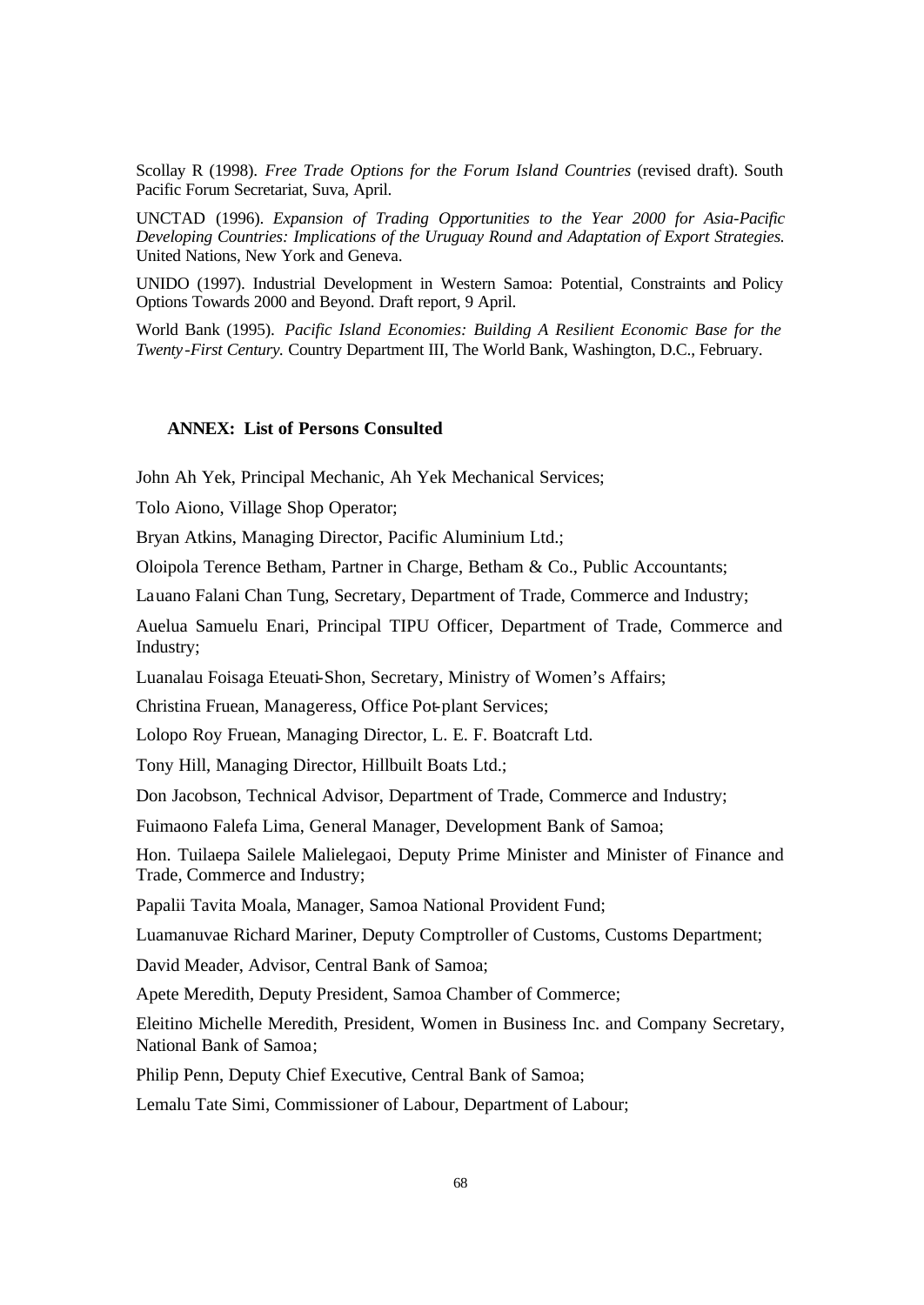Leota Laki Lamositele Sio, Director, Small Business Enterprise Centre; Fualau Misiolo Sofe, Assistant Secretary, Department of Trade, Commerce and Industry; Ema Stanley, Manageress, Stanley Laundromat; Afamasaga Faamatala Toleafoa MP, Roving Ambassador; Terry Toomata, Senior Foreign Affairs Officer, Ministry of Foreign Affairs; Sala Epa Tuioti, Financial Secretary, Treasury Department; Afoa Kolone Vaai, Managing Director, Kolone Vaai & Associates, Consultants; Eddie Wilson, President, Samoa Manufacturers Association; Tom Yandall, VAGST Inspector, Inland Revenue Department;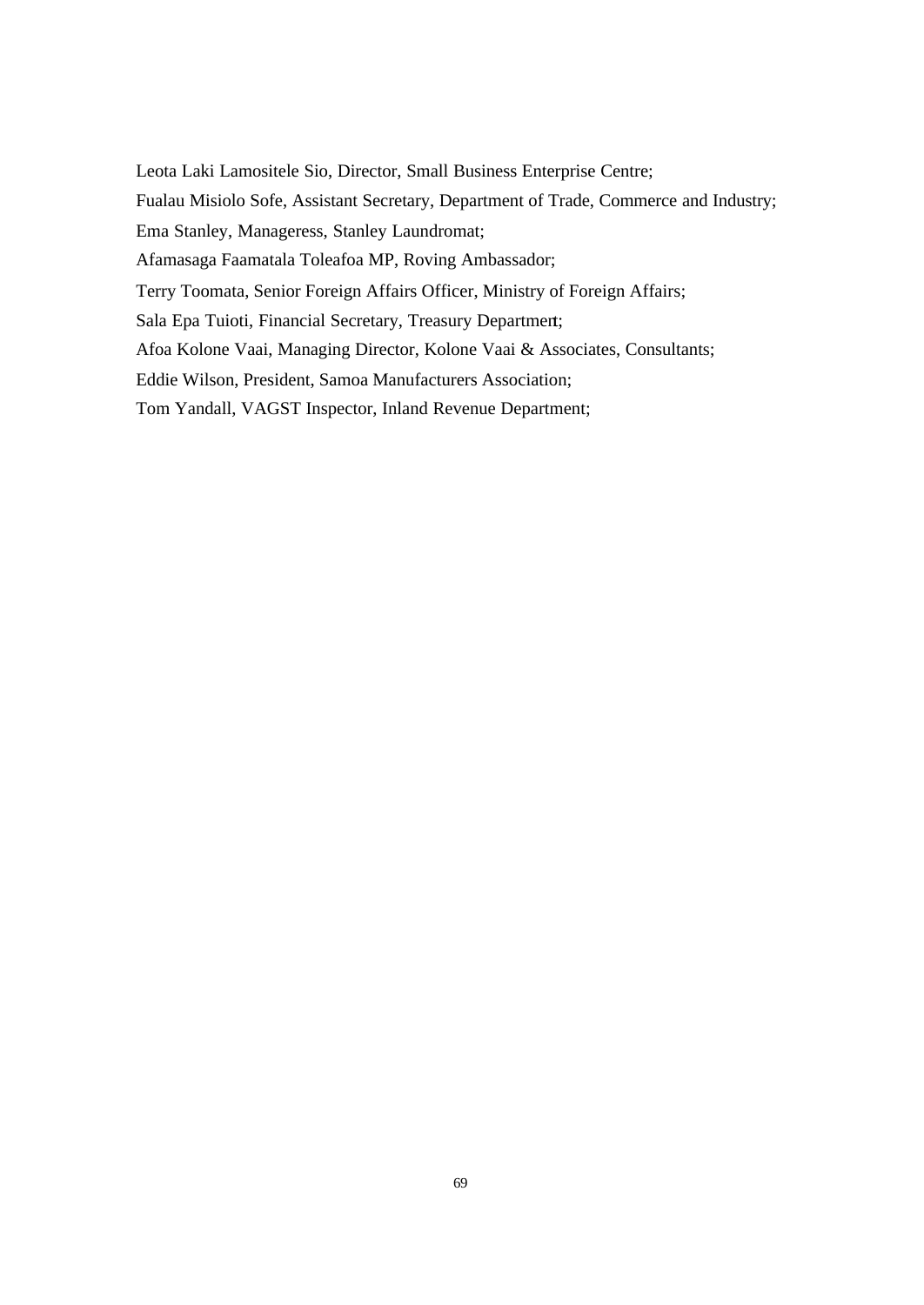# **ZAMBIA**

# **INTRODUCTION**

Zambia is a low-income country with a per capita Gross National Product (GNP) that averaged US\$ 290 between 1990 and 1994.<sup>16</sup> The country had a population numbering 9.5 million in 1996 of which 37 per cent was urban.

Prior to the introduction of multi-party democracy and the adoptio n of free market policies in 1991, Zambia was a one-party State with a socialist-oriented economy. The business environment was characterized by price controls, administratively determined exchange rates, a variety of subsidies for consumer goods and services, negative real interest rates and high rates of inflation. From 1985 to 1987, inflation averaged about 44 per cent. In 1989, it rose to about 130 per cent, averaged about 100 per cent up to 1992, and from 1992 to early 1994, it averaged 200 per cent.

The public sector was the preferred engine for growth with about 80 per cent of the economy in State hands. During the era of State domination, the favoured policy was that of import substitution. Growth registered mainly in the manufacturing sector, which was dominated by increasingly inefficient State-run monopolies that were heavily protected from outside competition. They were heavily overstaffed and many of them were totally dependent on the State treasury for their continued existence. The budget deficit was massive, private investment was almost non-existent and many parastatals became heavily indebted.

Zambia's economy relies heavily on copper: in 1990, copper accounted for 83.5 per cent of total exports and in 1991 this figure rose to 89.7 per cent. In 1992 and 1993 its share in total exports declined to 78 per cent and 77 per cent respectively, and further, to a record low of 69.5 per cent in 1994. Insufficient investments in copper mines during this period resulted in a decrease in productivity and output. However, this decline in the importance of copper in total exports was compensated by a growth in non-traditional exports.

Enterprises in the private sector thrived only if they had access to foreign currency. Prior to 1991, shortages in basic goods and services were common. The private sector manufacturing industry operated well below installed capacity, as it was not a priority for the allocation of foreign exchange. To have access to foreign exchange, enterprises had to be well connected to the bureaucrats or the Establishment. Since there was a general shortage of inputs, a company with access to these would have a virtual monopoly of the market for its products and hence could make huge profits. Some small enterprises thrived in this sellers' market. However, small enterprises like most of the private sector, had difficulty securing raw material inputs and equipment. Borrowing was also very difficult for business people as real interest rates, which were administratively determined, were negative and hence most commercial institutions had very little

l

<sup>&</sup>lt;sup>16</sup> At independence in 1964, and for a decade after that, Zambia was classified as a middle-income country with a per capita income of about US\$ 1,200.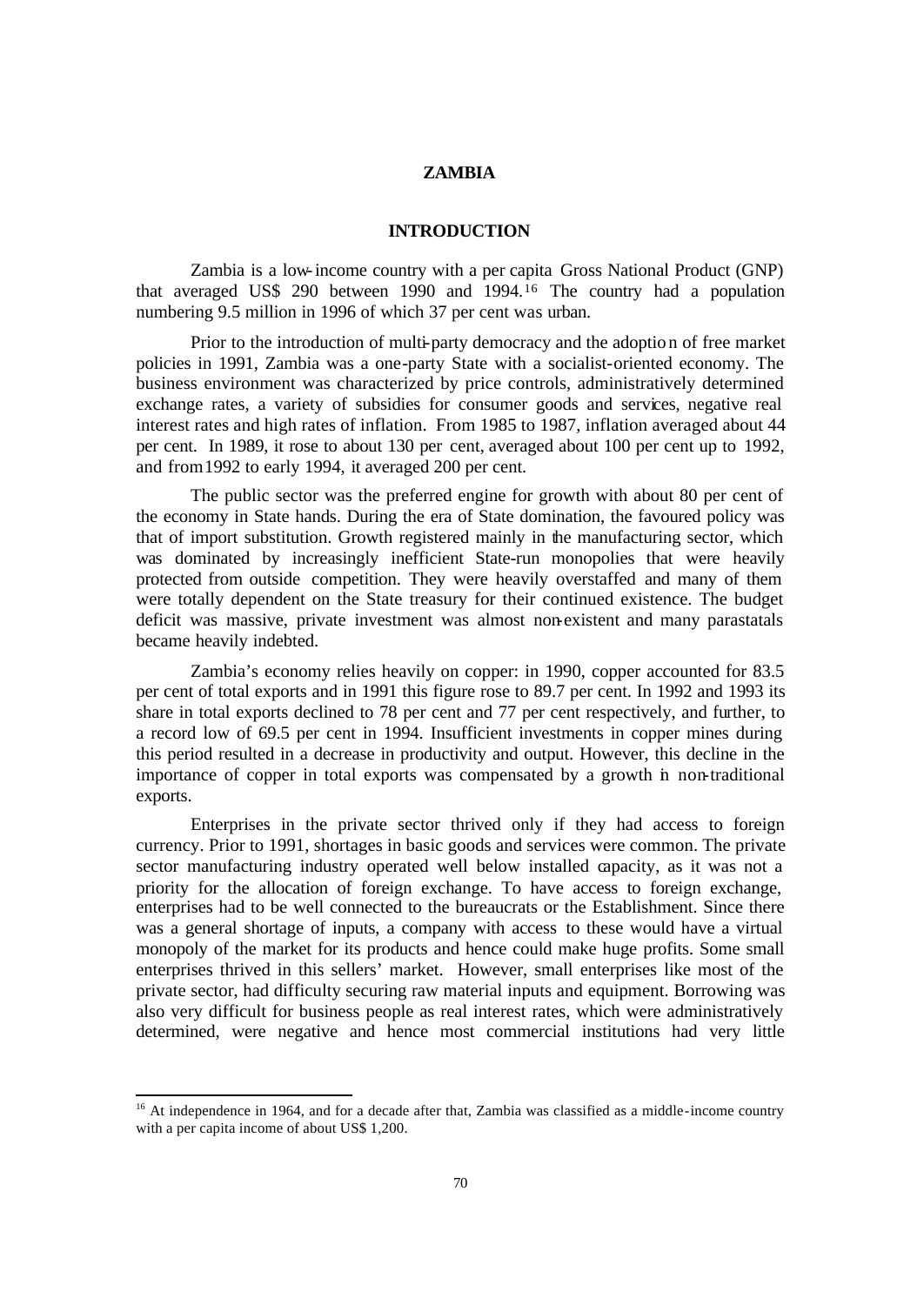incentive to lend. There were, however, a few schemes offering subsidies to which a few small enterprises in the manufacturing sector were able to gain access.

Following the election of a new Government in 1991, there was a shift in economic policy. The new Government embarked on an ambitious World Bank-assisted structural adjustment programme with far-reaching market reforms. The following were the main features of the reform programme:

- ?? Repeal of the Exchange Control Act;
- ?? Liberalization of interest rates;
- ?? Abolition of price controls;
- ?? Removal of subsidies; and

l

?? Removal of import licensing requirements.

As a result of these stabilization measures, the macroeconomic environment was brought under control. Inflation dropped to 54.6 per cent in 1994, and from 1994 to 1997, the annual rate of inflation declined from 54.6 per cent to 24.8 per cent. In the first quarter of 1998 inflation stood at 18 per cent.

As a consequence of vigorous privatization and liberalization, Zambia is now considered to be one of the most liberalized economies in Africa (World Bank, 1996). Although the international community lauded the reform efforts, the results have been mixed. Privatization has slowed down, especially since the breakdown of negotiations within the Kafue Consortium for the sale of the Nchanga and Nkana mines, which account for about 65 per cent of Zambia Consolidated Copper Mines (ZCCM).

Since the start of the process of privatization, there has been a steep rise in traders in the informal sector. The general trend is towards the retail trade as opposed to production. A number of parastatals have had to close, with inevitable job losses. Very few new investments (apart from a mushrooming of new eating places and supermarkets) or new formal sector jobs have materialized. Due to the removal of subsidies, much of the population can no longer afford to pay for basic services. With 76 per cent of Zambia's population classified as poor,  $17$  this has effectively forced a number of children out of school, and most people cannot afford medicines. The social safety net programme<sup>18</sup> has proved to be inadequate and poverty levels remain high. Moreover, accessing the scheme is almost impossible.

A major complaint from business in general, is that the economy opened up too abruptly. This brought stiff competition from cheaper imports, especially from East Asia, Zimbabwe and South Africa, causing a number of companies to close down. Some have relocated to neighbouring Zimbabwe, resulting in job losses. The textile industry was ruined after the removal of import controls, which led to an influx of second-hand clothes popularly known as "*salaula*".

<sup>&</sup>lt;sup>17</sup> According to the Government's Central Statistics Office, (CSO 1996), 66 per cent of the population is extre mely poor and 22 per cent is considered non-poor.

<sup>&</sup>lt;sup>18</sup> To date, the National Social Safety Net Coordinating Committee has received US\$ 500,000 from the World Bank and UNDP in its first four years, and virtually its entire budget has been used for capacity building and internal staff training. The Government funds only the operational costs of the National Social safety Net Coordinating Committee.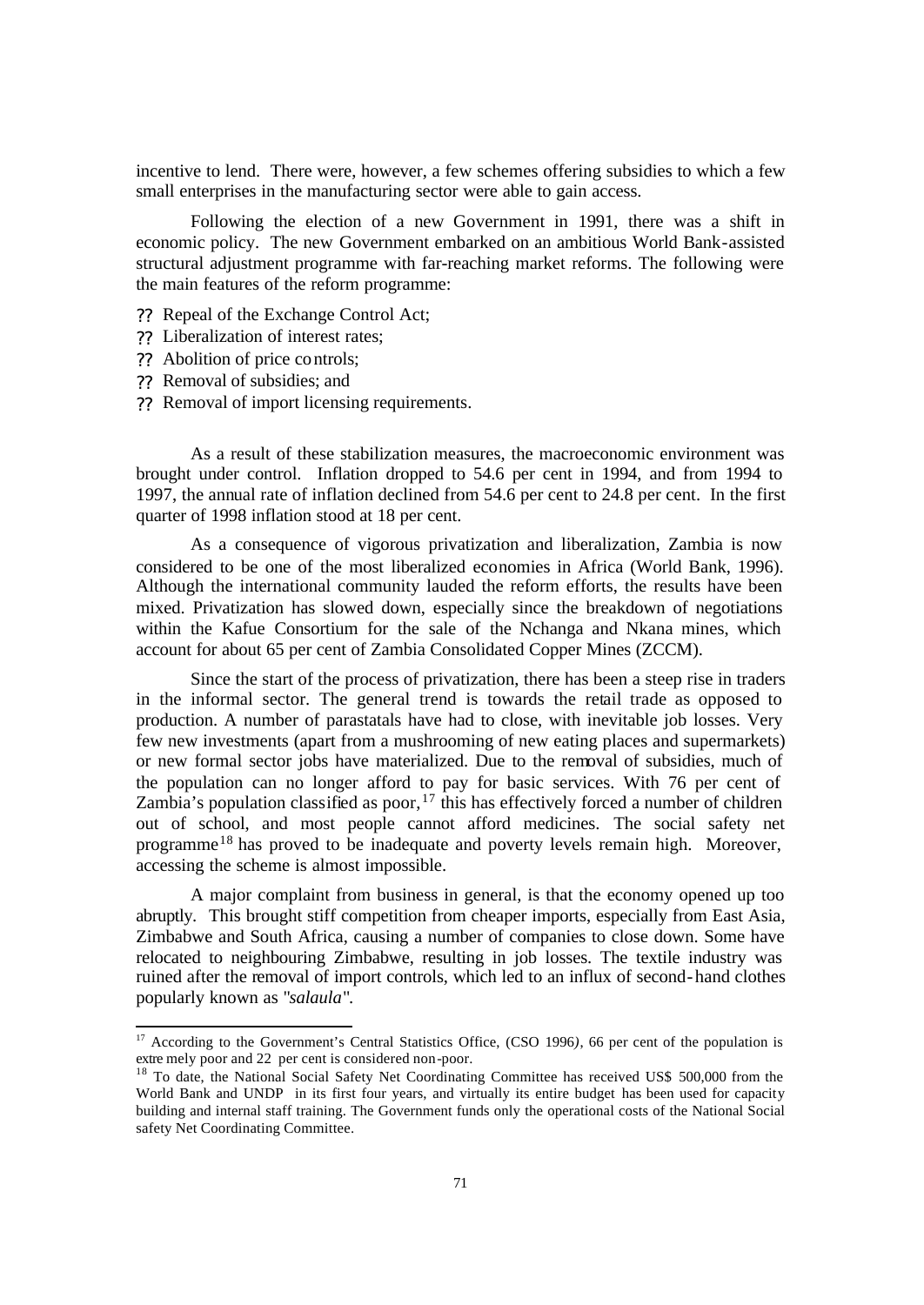A number of challenges continue to confront businesses, including difficulties in obtaining of medium- and long-term loans. Currently, financial institutions favour mainly short-term lending. Utilities and energy are costly and have a negative impact on the competitiveness of domestic enterprises. For example, fuel prices are about 45 per cent higher than in neighbouring countries and this is entirely attributable to taxes. There is need to further stabilize the macroeconomic environment, as inflation is still relatively high. The local currency is also very unstable making it very difficult for firms to do business. Interest rates remain some of the highest in the region. Basic infrastructure is inadequate, particularly outside the capital, and access to telecommunication facilities is difficult. For example, there is a long waiting list for the installation of fixed telephone lines. Crime is a major problem for business, to the extent that some businesses have reduced their opening hours for fear of bandits. Insurance premiums are, consequently, high and increase the cost burden on the private sector.

#### **THE SMALL ENTERPRISE SECTOR**

According to the Government's Small Enterprise Development Board (Act No. 29, 1996), a microenterprise is defined as any business enterprise that:

- (i) Has total investments not exceeding 10 million kwacha (excluding land and buildings);
- (ii) Has an annual turnover which does not exceed 20 million kwacha; and
- (iii) Employs up to 10 persons.

A small enterprise is defined as any business enterprise that:

- (i) Has total investments not exceeding (excluding land and buildings):
	- ?? 50 million kwacha in plant and machinery for manufacturing and processing enterprises;
	- ?? 10 million kwacha in the case of trading and service enterprises;
- (ii) Has an annual turnover not exceeding 80 million kwacha; and
- (iii) Employs up to 30 people.

A definition for medium-sized enterprises does not exist and there are no special policies or incentives targeting this group of enterprises.

These definitions can be a disincentive for graduation into the middle range as no incentives are offered to enterprises that exceed a 1.53 million kwacha turnover per week. A lot of small enterprises exceed this amount, equivalent to 80 million kwacha per annum of turnover – not profit! Fortunately, in practice, SEDB has not checked if enterprises have exceeded the threshold. Most of the incentives provided under this Act are time bound. There are, however, some incentives, such as the exemption of licensing fees, which are not time bound in the new SEDB Act and may discourage expansion into the middle range.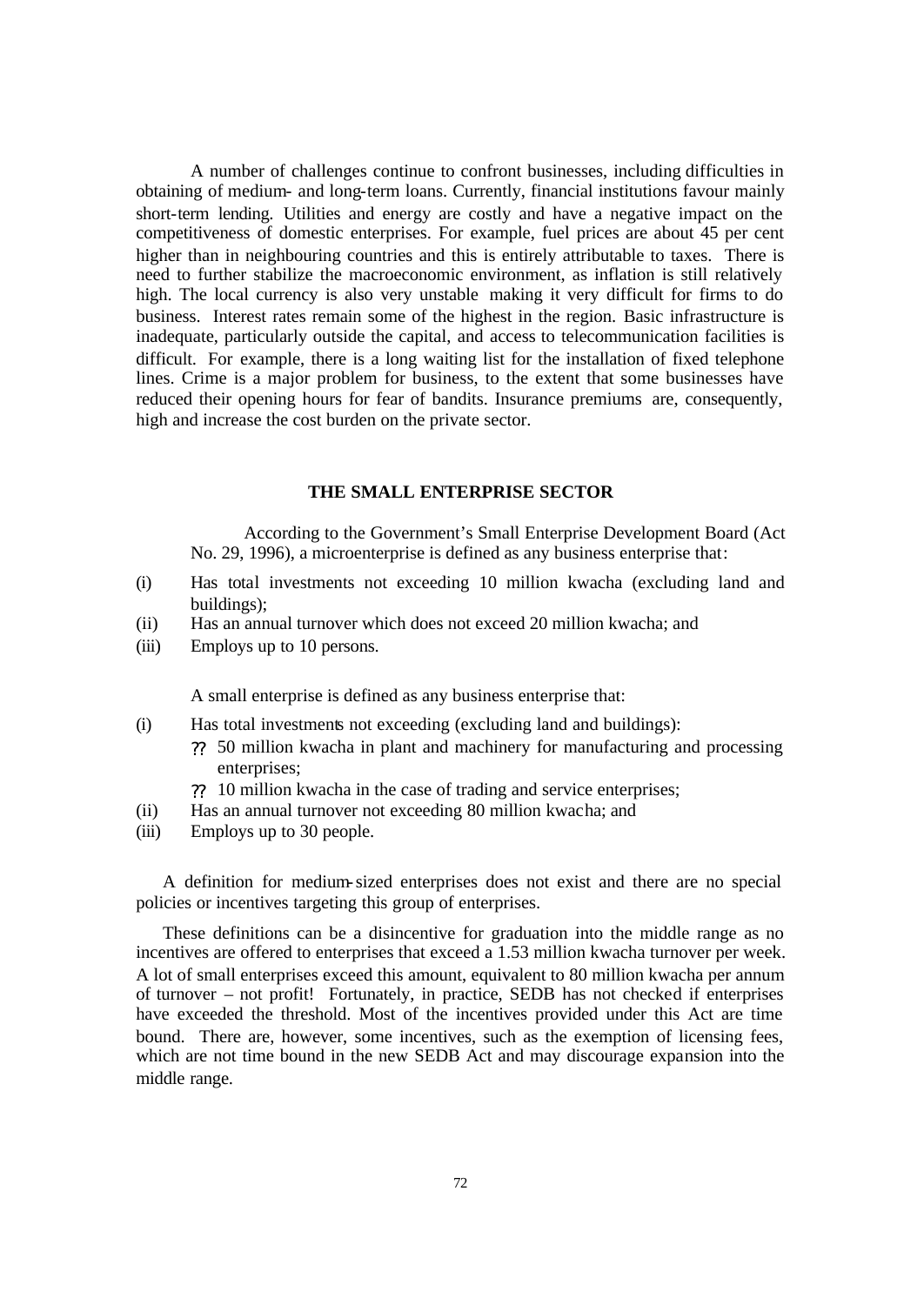It is difficult to estimate the size of the private sector, as data from the Central Statistics Office (CSO) do not disaggregate changes in output by public and private sector. A similar problem is encountered with respect to production in relation to enterprise size. According to the latest figures from the CSO and a recent survey on the micro and small-scale sector, the sector consists of approximately 336,600 incomeearning activities and employs 714,000 individuals (approximately 18 per cent of the labour force), of whom 47 percent are women (Parker, 1996). Women own 46 per cent of these enterprises. However, enterprises owned by women tend to be concentrated in low return activities and employ fewer than 5 workers.

The small enterprise sector in Zambia is dominated by enterprises with a workforce of less than 10 employees. About 46 per cent of all small enterprises represent those in self-employment (Parker 1996).

Fifty two percent of all small enterprise activities are based in rural areas. Manufacturing accounts for 41.3 per cent of the small enterprise sector activities, while commerce accounts for 48.5 per cent, and services for 10.2 per cent.

According to a recent World Bank report (1997), Zambian firms of all sizes identified the lack of access to credit competition from imports, insufficient demand and infrastructural weaknesses as their most pressing constraints. Inflation is reported to cause a significant burden. Zambian firms do not consider government restrictions to be a handicap for business. Access to finance is more problematic for smaller firms, while competition from imports is a greater threat for larger firms (see table 10).

|                                                                           | All firms        |                                                                                     | <b>Small Firms (1-10)</b><br>employees) |                                                                               | Large Firms $(50+)$<br>employees) |                                                                                              |
|---------------------------------------------------------------------------|------------------|-------------------------------------------------------------------------------------|-----------------------------------------|-------------------------------------------------------------------------------|-----------------------------------|----------------------------------------------------------------------------------------------|
| <b>Key</b><br>1: not at all<br>3: moderate obstacle<br>5: severe obstacle | average<br>score | $\%$<br>οf<br>companies<br>reporting<br>as<br>of<br>one<br>top<br>three<br>problems | average<br>score                        | $\%$<br>companies<br>reporting<br>as<br>of<br>one<br>top<br>three<br>problems | of average<br>score               | $\frac{0}{0}$<br>Οf<br>companies<br>reporting<br>as<br>of<br>top<br>one<br>three<br>problems |
| Lack of credit                                                            | $\overline{3.5}$ | 52.6                                                                                | 4.0                                     | 71.6                                                                          | 3.3                               | 42.0                                                                                         |
| No demand                                                                 | 2.8              | 24.2                                                                                | 2.5                                     | 24.3                                                                          | 3.2                               | 26.1                                                                                         |
| Competition<br>from<br>imports                                            | 2.6              | 22.8                                                                                | 1.8                                     | 14.9                                                                          | 3.2                               | 26.1                                                                                         |
| Lack of infrastructure                                                    | 2.8              | 19.5                                                                                | $\overline{3.0}$                        | 33.8                                                                          | 2.7                               | 13.0                                                                                         |
| Inflation                                                                 | 2.6              | 47.4                                                                                | 1.8                                     | 33.8                                                                          | 3.2.                              | 58.0                                                                                         |
| Security                                                                  | $\overline{NA}$  | 14.9                                                                                | NA                                      | 16.2                                                                          | NA                                | 15.9                                                                                         |
| Lack of skilled labour                                                    | <b>NA</b>        | 12.6                                                                                | <b>NA</b>                               | 8.1                                                                           | NA                                | 4.3                                                                                          |
| Lack of business support                                                  | 2.4              | 11.2                                                                                | 2.4                                     | 16.2                                                                          | 2.2                               | 4.3                                                                                          |
| services                                                                  |                  |                                                                                     |                                         |                                                                               |                                   |                                                                                              |
| Taxes                                                                     | 1.8              | 6.0                                                                                 | 1.0                                     | 0.0                                                                           | 1.2                               | 0.0                                                                                          |
| Government restrictions                                                   | $\overline{1.1}$ | 1.4                                                                                 | 1.1                                     | 1.4                                                                           | 1.2                               | 2.9                                                                                          |
| Utility prices                                                            | 3.1              | 23.7                                                                                | 2.3                                     | 10.8                                                                          | 3.4                               | 26.1                                                                                         |

**Table 10**: **Perceived business constraints**

Source: World Bank (1997)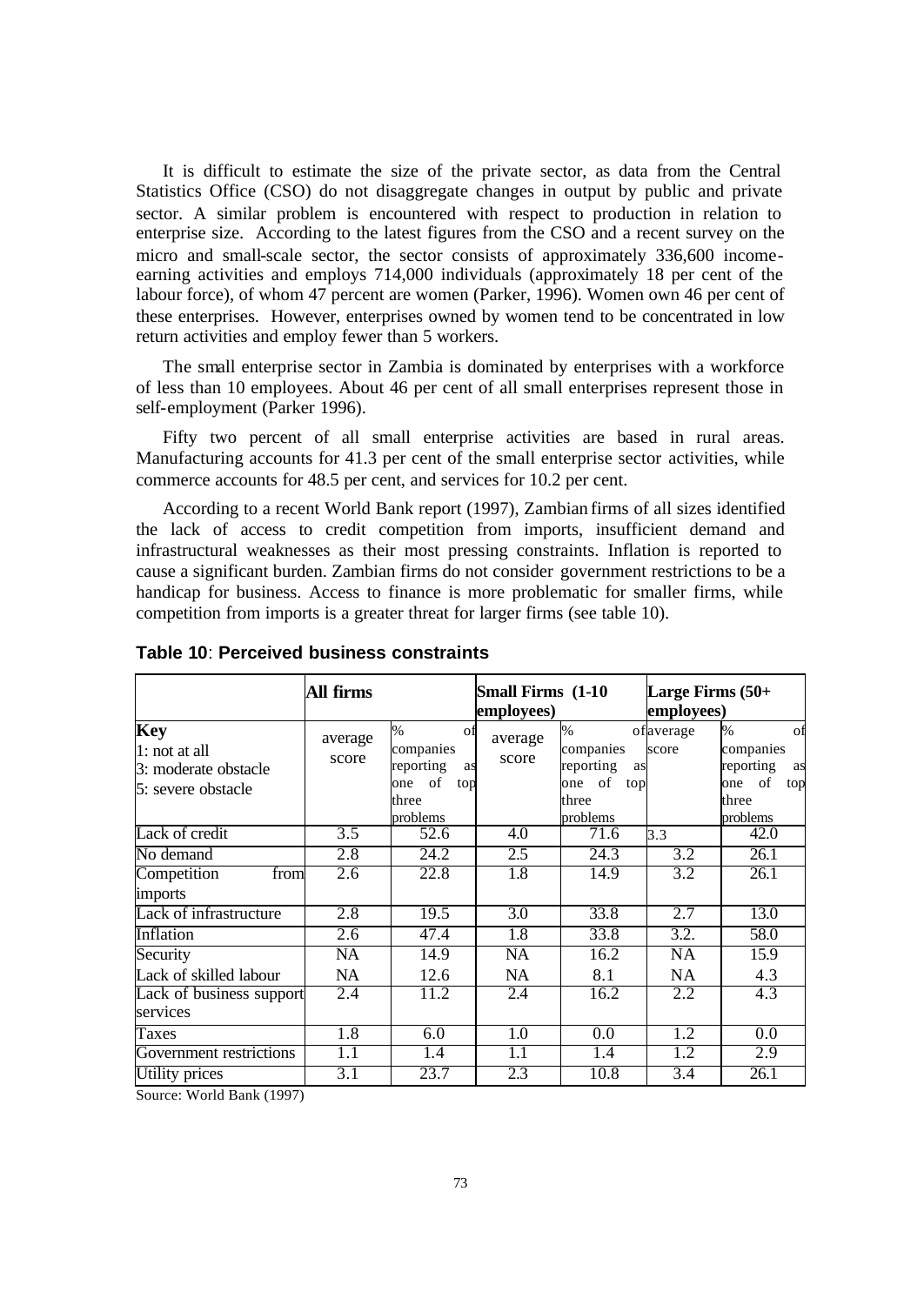#### **Small enterprise policies pre and post 1991**

The Fourth National Development Plan (1988 to 1993) set the objectives for the informal sector (or small enterprises) as follows:

- ?? Identify and promote informal sector activities that have potential for output expansion and employment generation in a manner that structurally integrates such activities to complement the formal sector;
- ?? Upgrade production, managerial, organizational and marketing capabilities of informal sector participants, particularly among the youth;
- ?? Identify training schemes for youth in informal sector activities that have potential for production expansion, income and employment generation;
- ?? Provide the necessary infrastructure for the operation of informal sector activities;
- ?? Promote, where possible, accessible credit facilities for informal sector activities that have potential for growth in output, incomes and employment; and
- ?? Improve and expand production of the informal sector, particularly that of subsistence farmers and self- employed workers, in order to increase their levels of incomes.

The plan outlined five strategies to achieve the above-stated objectives. These were:

- (i) Provision of collective services, infrastructure, and specialized tools and equipment for common use of related activities that have been identified as having relatively higher potential for increasing efficiency and productivity and for generating higher incomes and employment;
- (ii) Establish innovative institutionalized credit facilities that are appropriately tailored to meeting the needs of informal sector participants engaged in potentially productive and dynamic activities, especially with respect to the purchase of input requirements;
- (iii) Promote the use of appropriate technology and of available local resources;
- (iv) Encourage the formation of small cooperative unions or mutual assistance organizations for the bulk purchase of inputs, the sale and distribution of output, and the joint use of tools and equipment for which considerations of cost or efficiency demand a larger scale of production or more intensive utilization; and
- (v) Promote the upgrading of skills through formalized training schemes in terms of extension advisory services.

During the implementation of the Plan, emphasis was placed on collective enterprise rather than individual ownership. Private enterprises were not encouraged. The resources that the Government allocated to the small enterprise sector were low and the role of public institutions, which were the primary source of small enterprises support (i.e. the Small Industries Development Organization (SIDO), the Development Bank of Zambia and the Village Industries Services (VIS)), was not defined, except in the broadest terms. Moreover, these organizations faced serious financial and organizational constraints.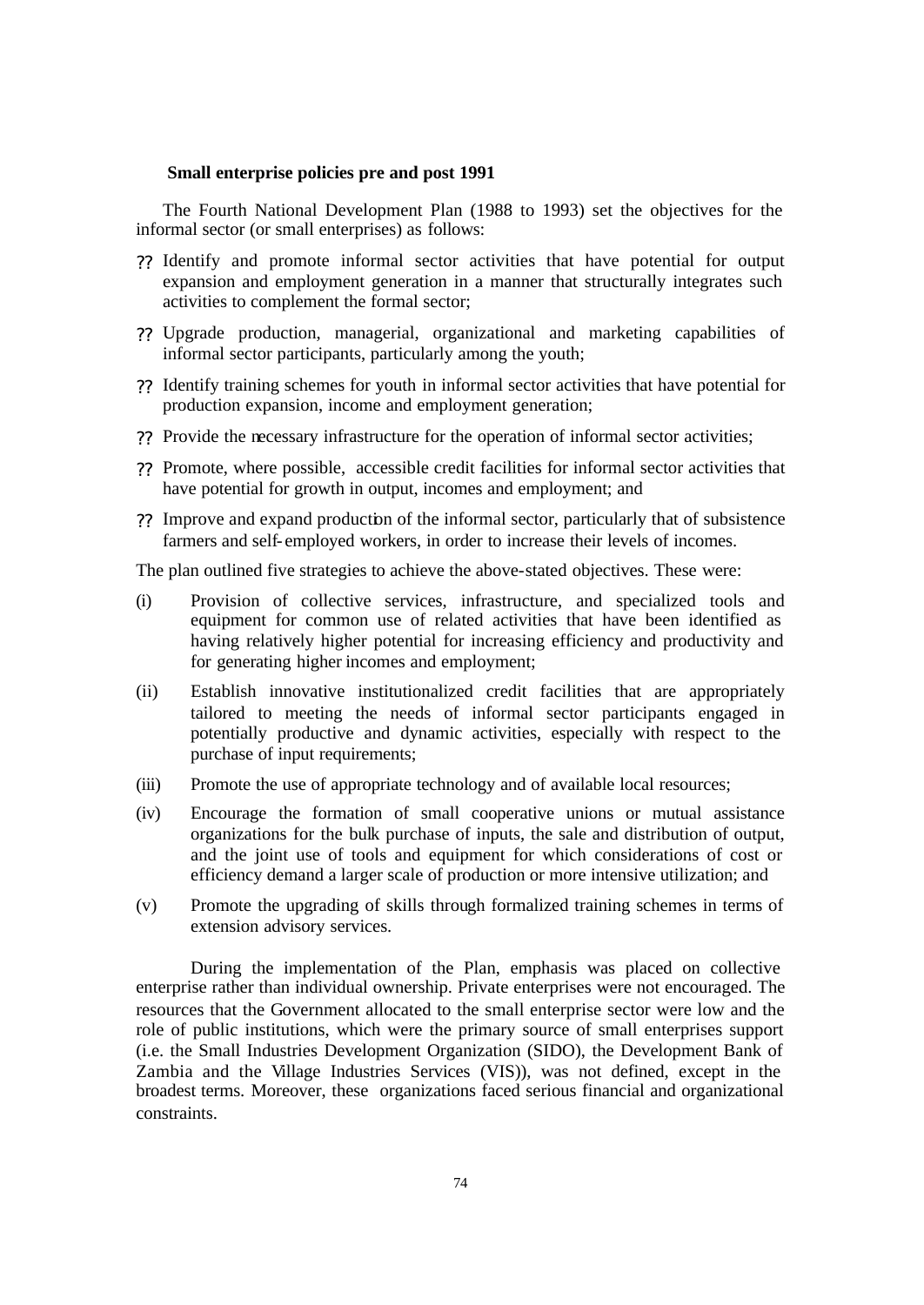The above policies have not succeeded in creating an enabling environment for small enterprises to grow into middle-sized enterprises. This may be due to the following reasons:

- ?? While the broad policies were defined, the specific targets and strategies to be employed to achieve those targets were not;
- ?? The support institutio ns suffered from inadequate funding and bad management that was often appointed through patronage. As a result, these institutions serviced too few enterprises to have any meaningful impact;
- ?? Until 1991, the State was very obstructive to the operatio n of any private enterprise;
- ?? After 1991, the environment became more business friendly, particularly towards small enterprises. The Industrial, Commercial and Trade Policy of December 1994 specifically states that:
	- ?? Government considers the development of small-scale enterprises as an important component of its Industrial, and Commercial policy. Its aim is to devise a strategy, with the participation of the private sector, to encourage the growth of small-scale enterprises;
	- ?? Government will encourage local governments to review their infrastructure services and licensing regulations so as to support small enterprises;
	- ?? Government will provide legislation and incentives that promote the rapid growth of the sector;
	- ?? Government will decentralize business registration to enable the sector to operate efficiently and have access to incentives; and
	- ?? Government will set out to review and harmonize all existing laws and regulations with a view to identifying and removing impediments to the operations of the sector.

However, as in the past, these policies have remained public pronouncements, with little effort to implement them. For example, to date, a small enterprise development strategy has not been developed with (or without) the participation of the private sector. Local authorities have yet to review infrastructure and licensing regulations so as to support small enterprises. This is a necessary initiative because experience, both in the case of the VIS and SIDO, shows that unless industrial estate rentals are market determined, occupants are not necessarily small-scale entrepreneurs. Larger enterprises looking to capitalize on cheaper rents and facilities are not beyond offering inducement to VIS or SIDO/SEDB management for this privilege.

It is conceivable that there are obstacles to such reforms. Since local authorities have a very weak financial base, they would be uneasy at the prospect of having a sizeable group of residents exempt from paying rates, various levies and licence fees for up to five years. This is a clear example of policy incoherence whereby the central Government devises a policy strategy without consulting other parts of government.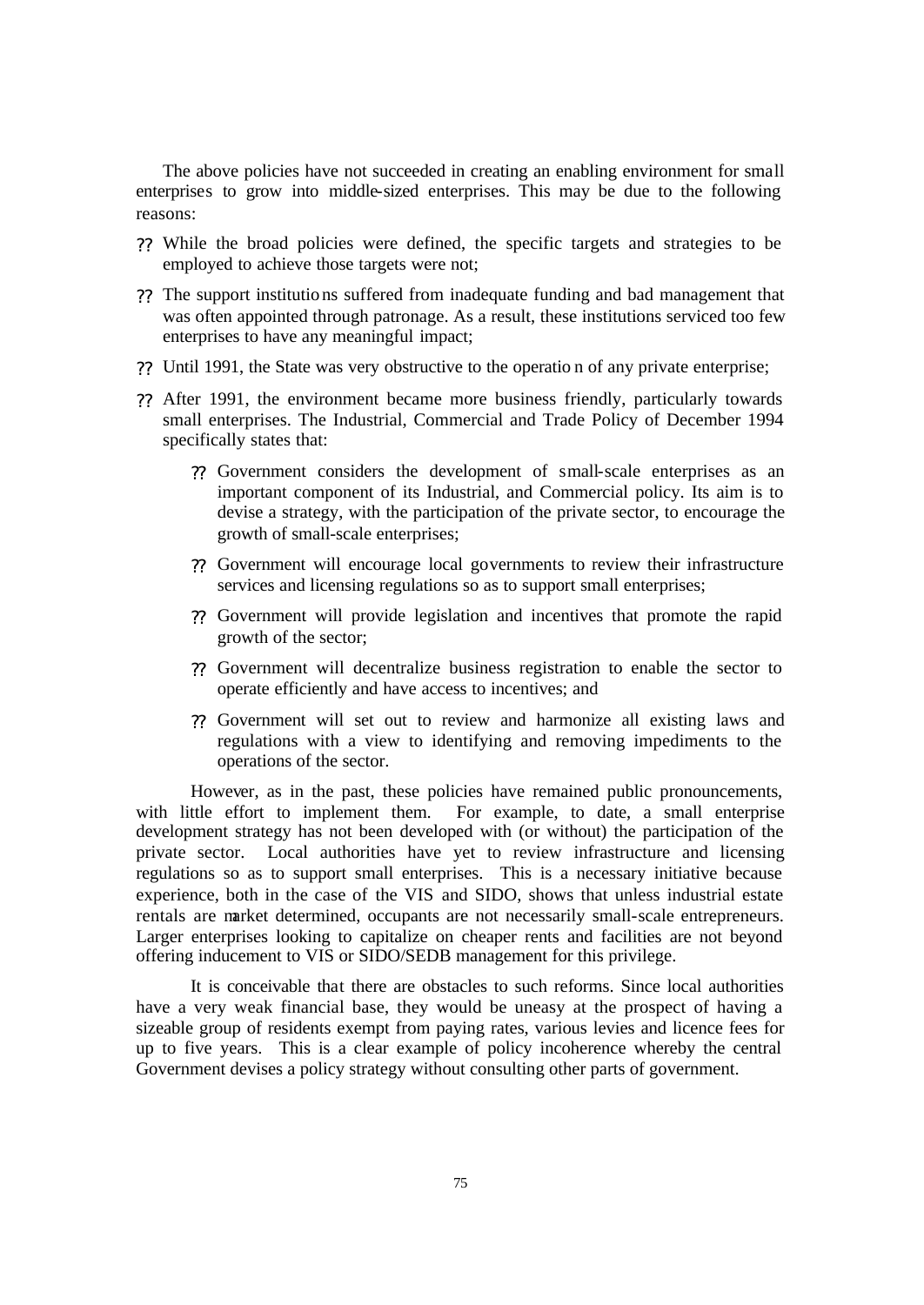# **REGULATORY ENVIRONMENT**

Business is subject to a number of regulations including:

- 1. The Public Health Act, enforced by local authorities, which requires that all trade premises and factories be kept clean and free from infection. Most small enterprises get away with not complying with these requirements.
- 2. The Industrial Relations Act and Employment Act, which go vern general regulation of contracts of service, including the minimum wage and liability in case of death or injury at work.
- 3. The Factories Act, which stipulates standards of cleanliness, ventilation, lighting, sanitary conveniences and safety. This, in most instances, is not complied with by small enterprises and local councils normally turn a blind eye.
- 4. The Environmental Protection Act compels all enterprises to abide by its regulations. Again, small enterprises are not harassed over this requirement.

The procedure for the formal registration of an enterprise is as follows:

- 1. Register business name at a cost of 12,000 kwacha
- 2. Place an announcement in a local newspaper on the intention to apply for a Trade Licence;
- 3. Obtain a Public Health Licence (if necessary);
- 4. Obtain a Trade Licence;
- 5. Obtain a Manufacturer's Licence from the district council (if necessary);
- 6. Register with SEDB or VIS; and
- 7. Obtain an Investment Certificate in order to benefit from incentives such as exemption from income tax.

According to the new SEDB Act, small enterprises that register with SEDB need not register under the Business Names Act or the Company Act. They can set up businesses without complying with the above regulations, especially if they do not have fixed premises or operate from home. The majority of small enterprises do not, in any case, comply with licensing requirements, particularly if they are located in areas designated as disadvantaged areas. In such areas, the city council has been directed to allow the people to ply their trade in whatever manner they can. However, if enterprises are located in non-commercial areas under the jurisdiction of a city council, they run the risk of having their structures demolished. Consequently, many of them build temporary structures. If they operate from a fixed market, they pay a levy of 250 kwacha per day.

Entrepreneurs with fixed premises and those running certain types of businesses, such as butcheries, or selling and/or serving liquor, generally find it difficult to operate without a trading licence. A manufacturer's licence can be the most difficult to obtain in formal business areas.

Procedures for obtaining a manufacturing licence are as follows:

- ?? Obtain and complete an application form at a fee of 5,000 kwacha per set;
- ?? Submit the application form to the licensing officer at the local council, accompanied by a fee of 180,000 kwacha;
- ?? Council inspectors inspect the premises; and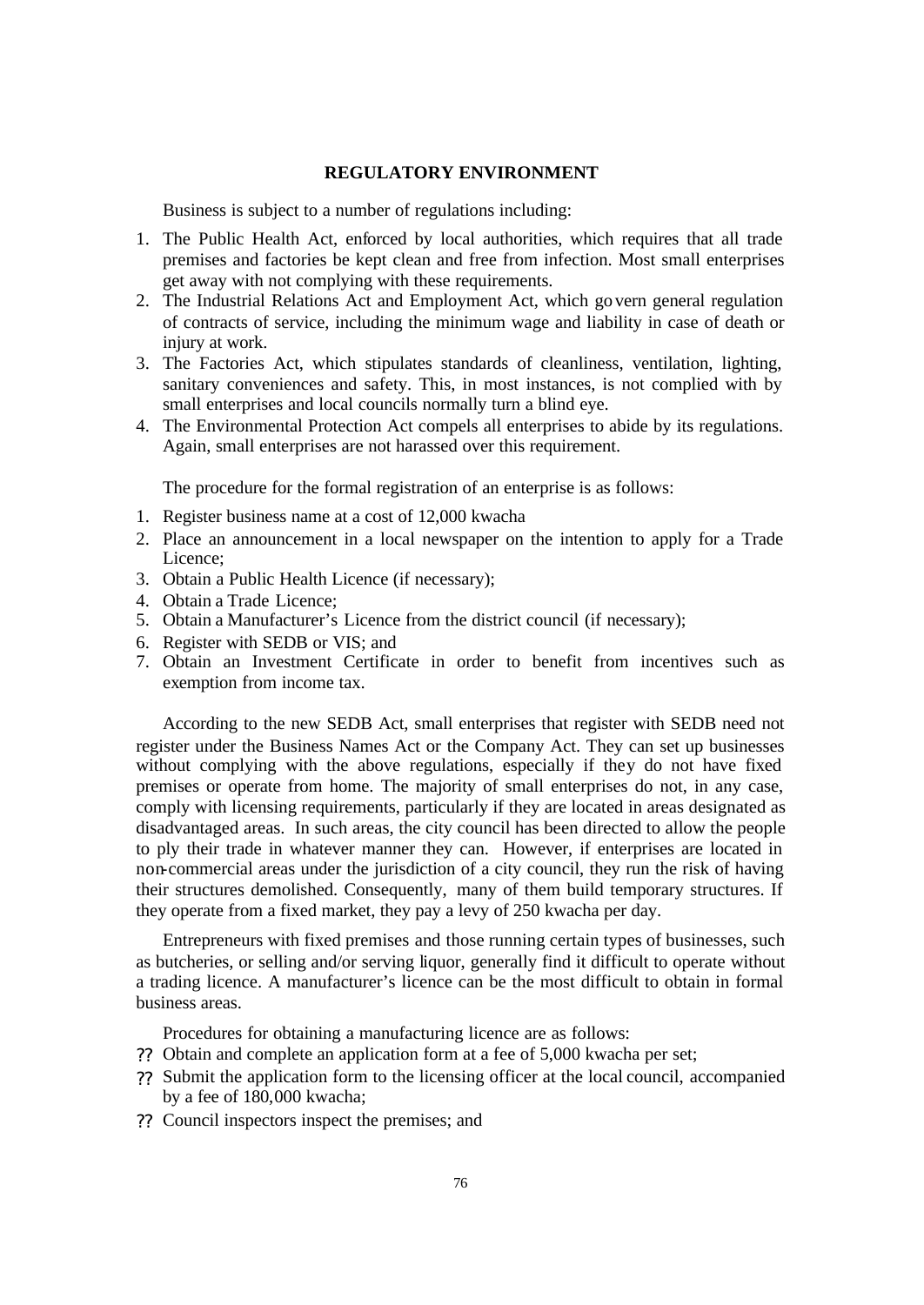?? If the premises meet the minimum standards, a licence is recommended.

Procedural requirements for a retail-trading licence are as follows:

- ?? Register the business with the Ministry of Commerce;
- ?? Submit a copy of the company certificate to the licensing officer at the local council.
- ?? Place an advertiseme nt in the newspaper (20,000 to 50,000 kwacha) and in the Government Gazette (45,000 kwacha);
- ?? Submit copies of both advertisements to the council licensing office, accompanied by a fee of 90,000 kwacha; and
- ?? Council inspectors inspect the premises.

# **Employment Legislation**

Employment legislation has not been revised for a long time and dates back to the time when the State was the de facto employer in the country. Small enterprises may employ individuals without due administrative burdens. There are, however, a few statutory requirements with which all enterprises have to comply, including statutory contributions such as:

- ?? Pay As You Earn (social security scheme) contributions;
- ?? National Provident Fund contributions (pension scheme);
- ?? Workmen's Compensation Fund contributions.

The above requirements apply equally to all businesses, irrespective of size. However, if a business employs non-unionized labour (as is the case for most small enterprises) this legislation is seldom enforced. Apart from those employed by big firms, where labour is often unionized, most employees do not even know their rights. Hence, small enterprises are not at a disadvantage because they employ few workers, if any at all. Some small enterprises claimed that they hired labour only rarely and even then, it was on a fixed contract basis. They tend to rely on family members as long-term or permanent employees.

## **Taxation**

The private sector generally believes that tax rates are too high. Financial institutions are taxed at 35 per cent for the first 100,000,000 kwacha and at 45 per cent thereafter. Corporation Tax is also levied at a flat rate of 35 per cent for all firms except those in the agriculture sector, which are taxed at a flat rate of 15 per cent. If a company is quoted on the stock exchange, it only pays 30 per cent tax on income. Income from non-traditional exports is taxed at the rate of 15 per cent. Unincorporated small enterprises pay tax, as self-employed persons, at a maximum rate of 30 per cent for income above 1,800,000 kwacha a year.

Businesses with a taxable turnover above 30 million kwacha are subject to VAT. A business may register voluntarily. Many small businesses register in order to qualify for business from large firms that will only work with VAT-registered firms. Similarly, many large firms insist on doing business with corporate bodies; thus, small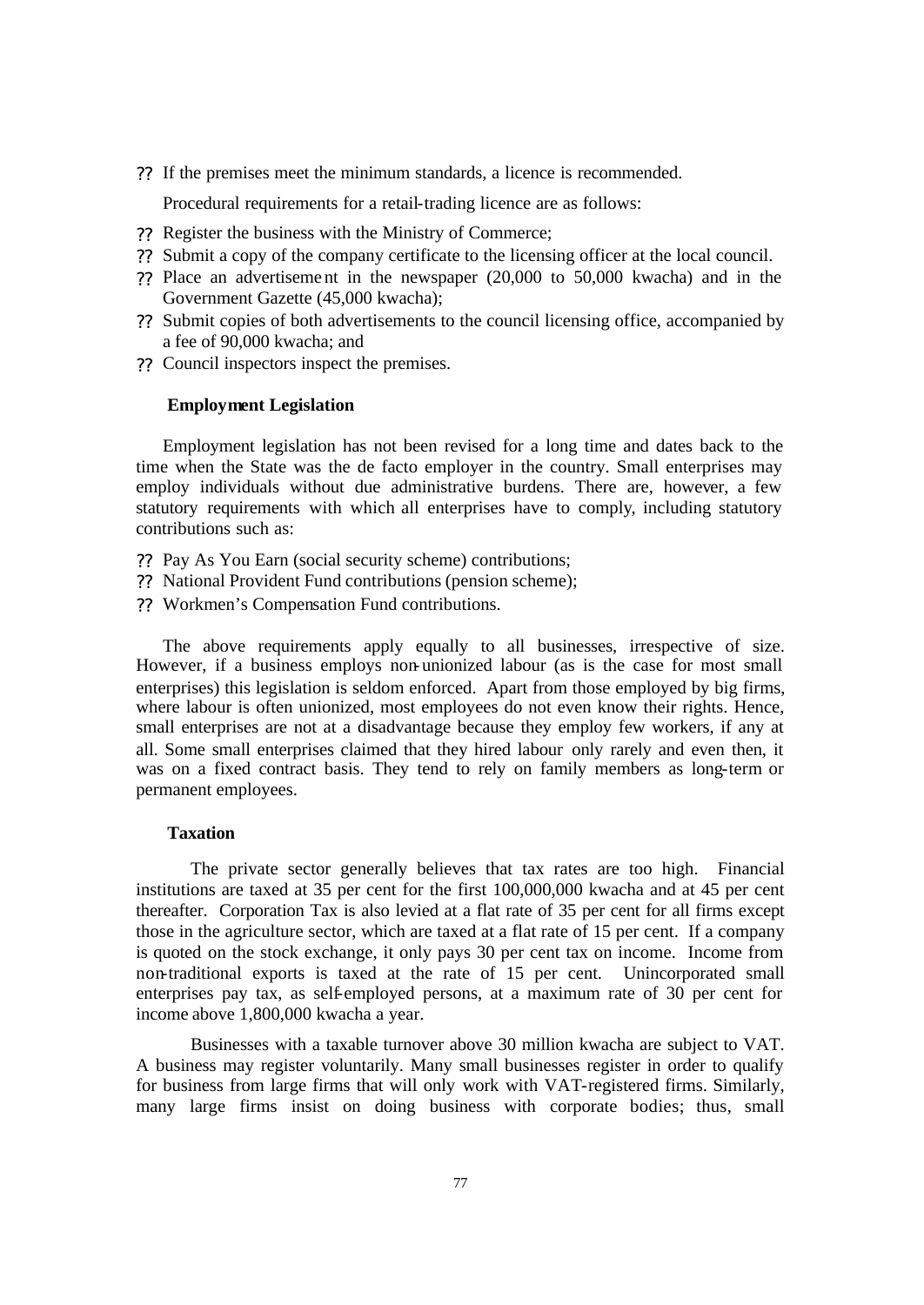entrepreneurs have no choice but to register their businesses under the Company Act if they wish to take advantage of subcontracting opportunities. This is to their disadvantage for tax purposes and effectively penalizes ambitious and dynamic small entrepreneurs. Small entrepreneurs are generally opposed to VAT because it represents an additional administrative burden to them.

Small enterprises operating outside the formal sector can usually evade taxation, although this may change soon. The Zambia Revenue Authority (ZRA) attempted pilot schemes in the towns of Kitwe and Livingstone to tax the informal sector (mainly street vendors and marketeers), whereby each businessperson had to pay a flat rate of 50,000 kwacha per year. These pilot schemes were, however, suspended because the informal sector argued that such a scheme should start in the capital city, where the majority of the informal sector is to be found.

According to the Tax Act, small enterprises registered with SIDO that also hold a valid investment license are exempt from paying income tax for up to five years. However, this exemption may no longer be applicable, given that the Tax Act has not been amended in light of the repeal of the SIDO Act and its replacement by the SEDB Act.

There is little evidence of the Government's recognition of the limited administrative resources of small enterprises with respect to taxation, since reporting requirements are the same for both large and small enterprises. A number of small enterprises reported that completing the necessary tax return forms took considerable time and effort and necessitated the keeping of detailed accounts. Apart from their disadvantage of generally having a low level of education, setting up and maintaining a sophisticated system of accounts is also costly for these small entrepreneurs.

There are a few organizations that assist small enterprises to meet and understand the requirements of the taxation system. For example, the Small Business Unit of the Zambia Association of Chambers of Commerce and Industry, through the USAIDfinanced Human Resources Development Project, offers seminars on taxation to small enterprises already in business and those just starting up. In addition, the Zambia Revenue Authority (ZRA) Advice Centre disseminates simplified versions of the tax law in the form of leaflets (although available only in English) on topical areas, as well as addressing individual requests for information and explanations. Unfortunately, only people in the capital city or the provincial capitals, where ZRA also runs workshops on the national budget and tax legislation, can easily access these services. One way in which ZRA has tried to make life easier for all businesses and improve its own efficiency is to house all the different tax collection agencies under one roof. Although it is still necessary to deal with each department separately, their databases are shared.

Private accounting firms generally do not assist small entrepreneurs because the latter usually cannot afford their services.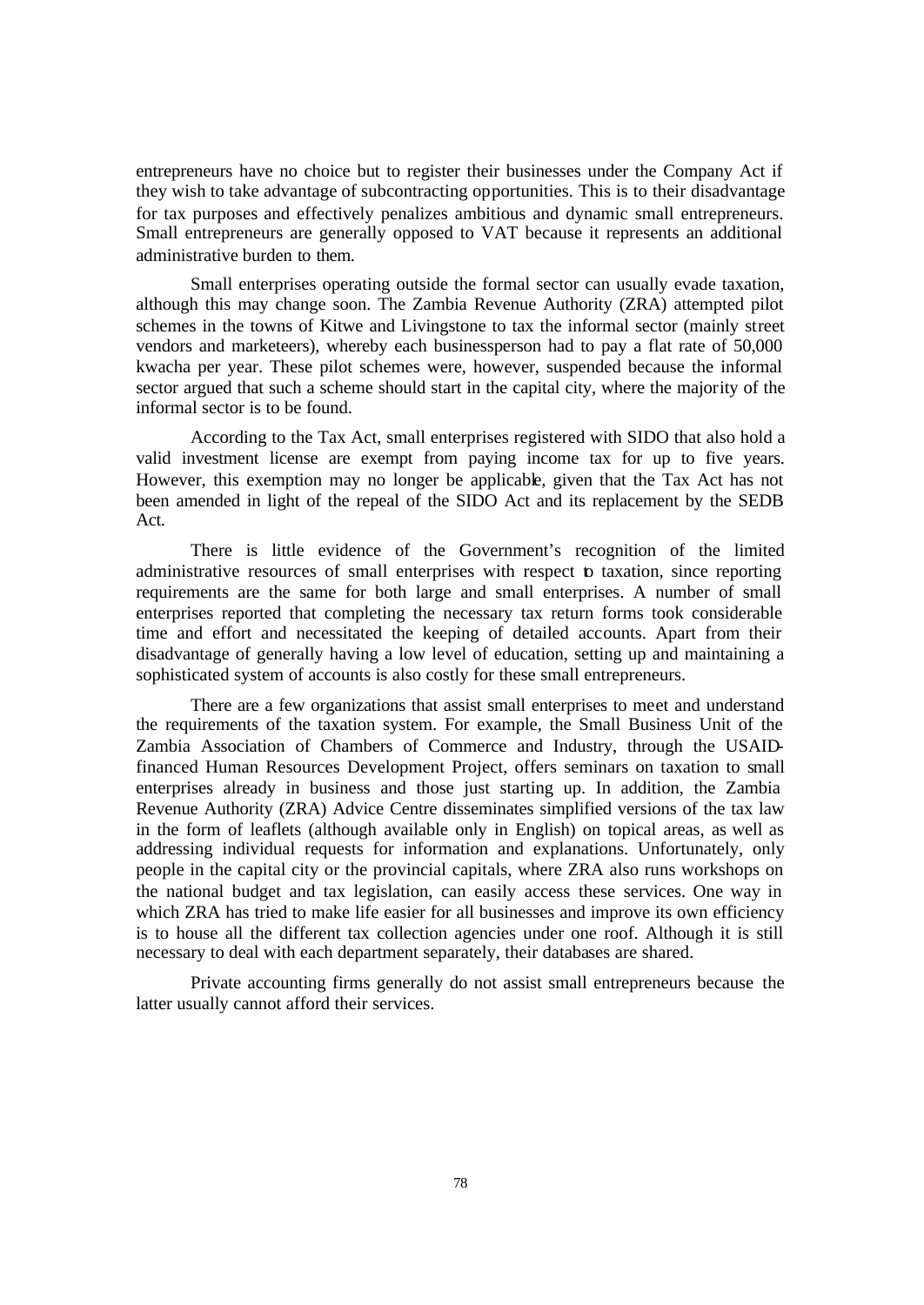#### **SUPPORT FOR MICRO AND SMALL ENTERPRISES**

## **Support Services**

Of the institutions providing support of some kind to small enterprises, 55 per cent are NGOs. Other business support comes from cooperatives, church organizations, research institutions and development banks, which together account for 31 per cent. Private sector organizations account for only 3.4 per cent of total business support institutions.<sup>19</sup> Business and professional associations generally have very little capacity to undertake business support although the business chambers have started to do so. The majority of NGOs provide vocatio nal and technical training, including basic business management and accounting/bookkeeping, leadership skills and general training in entrepreneurship. A number of them also provide credit as part of the package with business training.

The Government and NGOs generally do not have a common approach and do not coordinate their support to small enterprises. For example, NGOs do not employ the definitions of micro and small enterprises developed by the Government. Moreover, even amongst them, NGOs' small enterprise support projects do not have networking arrangements, and often do not know what others are doing in the same sector. This lack of coordination and cooperation was highlighted by a UNDP report on small enterprise support institutions, which recommended that:

- 1. The Ministry of Commerce, Trade and Industry (MCTI) establish standardized monitoring procedures entailing a two-tier mechanism to introduce uniformity of monitoring information among small enterprise support institutions, (i) at a level of institutional performance and sustainability; and (ii) at a level of performance of the small enterprise;
- 2. Support institutions be compelled to provide periodic submissions of such monitoring information to MCTI;
- 3. Programmes to disseminate information to the small enterprise support institutions (and consequently to the small enterprises) be an integral aspect of networking; and
- 4. MCTI have the authority on the placement of all support programmes in order to avoid overlap in certain geographical regions.

Public sector institutions created to support small enterprises and business in general include SEDB (which replaced SIDO), the Export Board of Zambia (EBZ), the Technology Development and Advisory Unit (TDAU), the Zambia Bureau of Standards (ZBS) and the National Council for Scientific Research (NCSR).

# **General support institutions**

# *Small Enterprise Development Board (SEDB)*

 $\overline{a}$ 

 $19$  GRZ (1998a).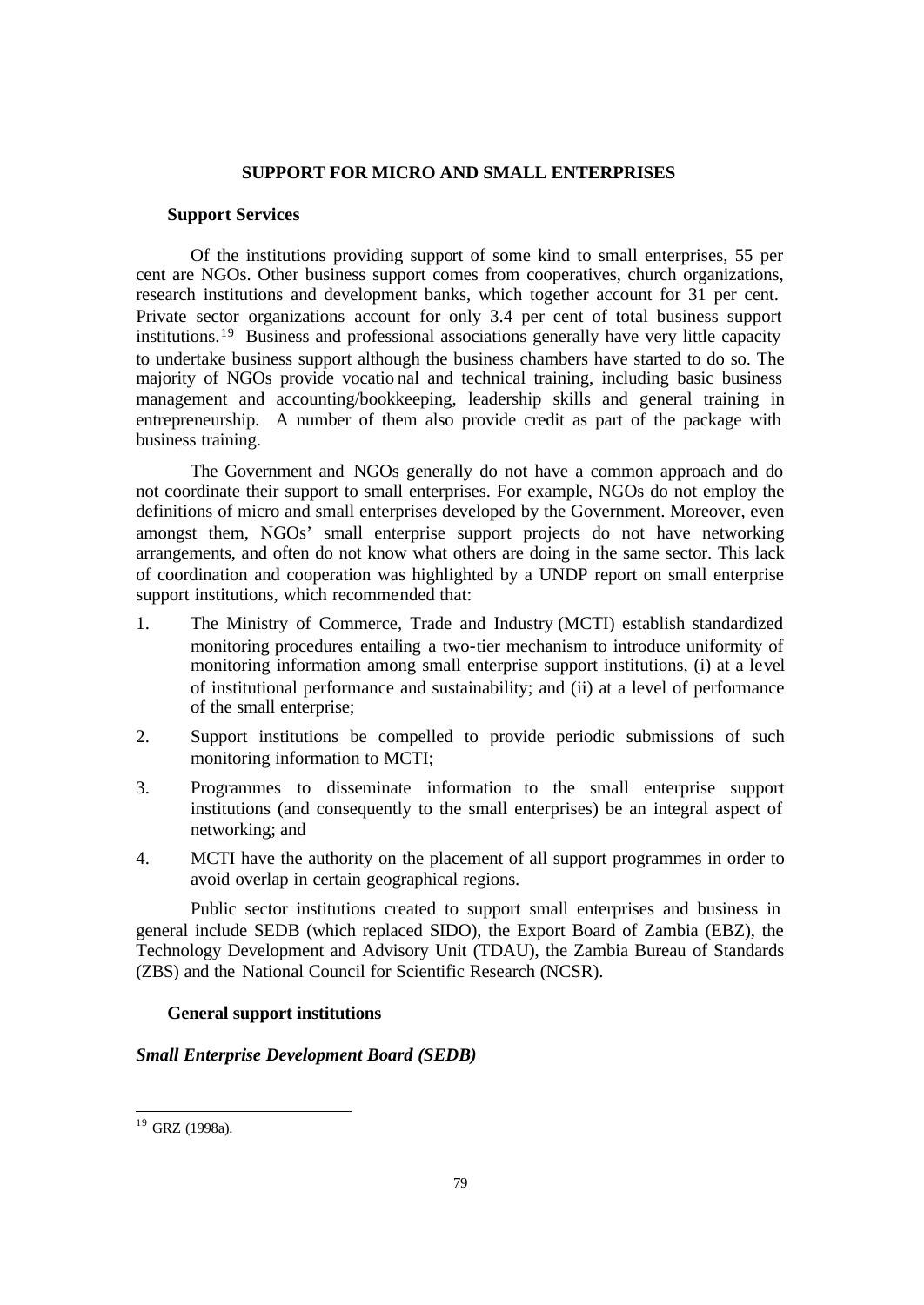To qualify for assistance from SEDB, small enterprises must register with the Export Board of Zambia by applying for a certificate at a fee of 80,000 kwacha (30,000 kwacha for forms and 50,000 kwacha registration fee).

A number of incentives that mostly targeted enterprise start-ups under the SIDO Act have remained unchanged in the new SEDB Act. Registered enterprises are entitled to:

- (a) Exemption from income tax for the first three years of operation (five years if located in a rural area);
- (b) A five-year exemption from a manufacturing licence;
- (c) Exemption from licensing fees;
- (d) Exemption from property rates for factory premises for the first five years; and
- (e) Exemption from the requirements of the Trade Licensing Act.

In addition, the new SEDB Act extends incentives to other entities that service small enterprises. It states that any financial institution providing loans or other financial relief or facilitation to registered micro and small enterprises shall be entitled to the following incentives:

- 1. Exemption from the payment of tax on income or interest payable on and received from loans provided to an enterprise carrying on manufacturing activities;
- 2. Maintain concessionary core liquid asset ratios and reserve requirements as may be permitted by the Bank of Zambia in consultation with the minister;
- 3. Expenditure incurred in training staff who specialize in financing micro and small enterprises shall be treated as tax deductible;
- 4. An owner of the building or premises let out for use by micro or small enterprises for industrial or commercial purposes also stands to benefit from the following incentives:
	- ?? wear and tear allowance of 5 per cent per annum on cost, plus an initial allowance of 10 per cent of the cost in the year in which the building is first used;
	- ?? wear and tear allowance of 50 per cent per year of the cost in each of the first two years for implements, machinery and plant used exclusively for farming and manufacturing;
	- ?? exemption from payment of tax on income received in rentals of such premises; and
	- ?? exemption from payment of rates on factory premises.

However, the new incentives are not yet in operation because these tax exemptions, although featured in the SEDB Act, are not actually contained in the Tax Act, which is the only mandate for ZRA. In addition, local authorities need to make the relevant amendments to their by-laws. Likewise amendments have to be made to the Trade Licensing Act and the Health and Safety Act. This is a clear case of policy incoherence and a lack of coordination on the part of the Government. As it stands, the onus is on SEDB to try and "convince" other government agencies to follow the SEDB Act.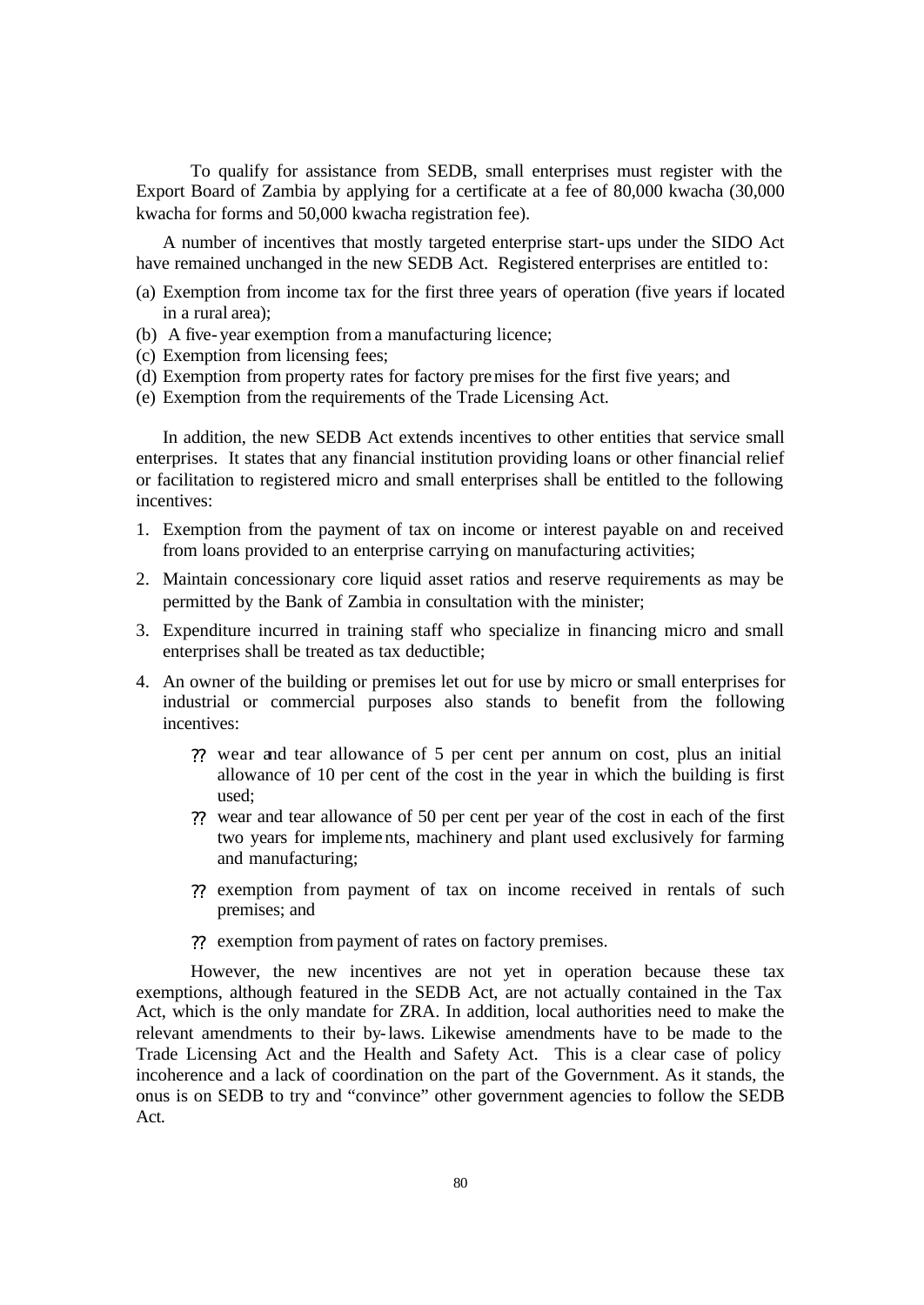Formerly, SIDO services focused mainly on training, which included general project planning, business management and bookkeeping as well as other industryspecific skills training. Occasionally, SIDO facilitated entrepreneur training abroad. It also provided consultancy services to individual enterprises, including technical assistance related to production processes, marketing and financial management. In addition, SIDO operated raw material and equipment purchasing schemes. To a limited extent, it also tried to encourage the growth of new industries, notably in sericulture and leather. All these services were heavily subsidized.

A major criticism of SIDO, and by extension, of SEDB, is that its mandate is too broad and not sufficiently focused to achieve the results expected of it (see annex). Its impact has thus been limited. Ill- advised ventures and the poor management of scarce resources have also contributed to a disappointing performance. The decision by SIDO's management to run a tannery in Kabwe was disastrous: since the beginning of its operations in 1991, the plant only ever achieved 10 to 15 per cent capacity utilization and much of the machinery has been idle. The tannery is currently facing liquidation due to indebtedness. The failure of the tannery has placed the SEDB (which succeeded SIDO) in a precarious financial position: SEDB is technically insolvent and many activities, including training, which was considered by its clients as its area of comparative advantage, have been scaled back as a result. Since no attempts were made by SIDO to recover the costs of services provided, its operations were wholly dependent on government subventions. SEDB cannot hope to receive a similar level of subventions in light of the current constraints on government revenues.

# *Export Board of Zambia (EBZ)*

EBZ is A statutory government agency, EBZ was established under the Export Development Act of 1985, (as amended by Act No. 29 of 1994) with the objectives of promoting, developing and encouraging non-traditional exports. Its functions include:

- 1. Complementing the efforts of exporters by collecting, collating and disseminating trade information relating to both existing and potential markets;
- 2. Providing technical know-how and specialized assistance on quality, supply and pricing of export goods
- 3. Recommending for approval by the Board of Directors and relevant government ministries of policies relating to the development, promotion and encouragement of the export of goods and services;
- 4. Promoting export trade by:
	- ?? Participating in trade fairs within and outside the country and assisting exportoriented firms to participate;
	- ?? Undertaking trade missions to target markets and assess the export potential of Zambian products;
	- ?? Liaising with Zambian missions and other organizations abroad to coordinate and activate the development of exports;
	- ?? Arranging trade delegations to and from Zambia;
	- ?? Organizing training programmes, seminars and workshops on activities concerned with developing exports from Zambia; and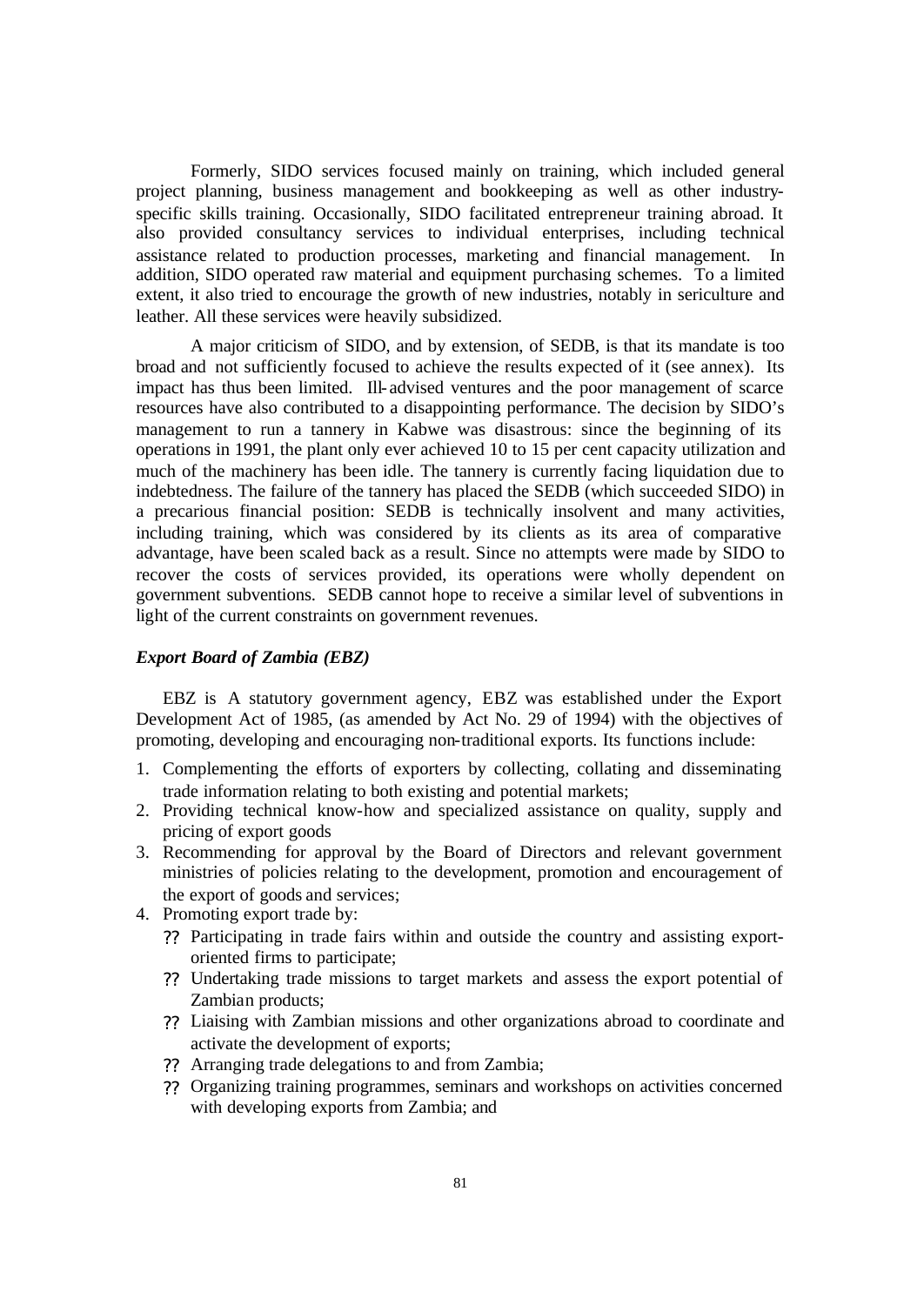- 5. Recommending for approval by the Minister:
	- ?? Policies relating to the development, promotion and encouragement of goods and services for export;
	- ?? Policies relating to the adoption or ratification of multilateral and bilateral agreements that enhance the growth of exports;
	- ?? Measures aimed at improving existing laws, systems and programmes with a view to maximizing exports; and
	- ?? Policies that facilitate trade and are in harmony with the broader objectives of regiona l economic integration.

EBZ has two departments: Market and Product Development, and Trade Information. Since big firms have in-house marketing departments, most of the clients are small enterprises. They are assisted in obtaining information on particular markets and on quality requirements in the target market, and for attending international trade fairs. For example, in the case of European trade fairs, EBZ negotiates with the European Union for the payment of freight and stall rentals. Small enterprises would thus be required to pay only for their airfare and accommodation. Potential exporters are also assisted in acquiring low-cost finance, labelling and advertising. EBZ also assists small enterprises through collaborative training courses with small business support programmes such as the Human Resource Development Project (HRDP). According to the HRDP, one such course, on export marketing, has been successful in opening up new opportunities to some small enterprises which, as a result, now export products to various countries, or are exploring the possibility of doing so.

Compared to SEDB, EBZ has very few clients. The combination of a small clientele and well-funded programmes has contributed to its success. As EBZ has only one office situated in Lusaka, its geographical coverage for export assistance is limited. However, EBZ's staff of 10 professionals – comprising three market research officers, three marketing and product development officers, and four trade information officers – visit other provinces on a quarterly basis. Although lean, this organization appears to be adding considerable value in terms of helping SMEs to expand in their chosen markets. However, its performance has yet to be critica lly evaluated with respect to its stated mandate.

## **Technological support institutions**

While there is no explicit policy on technology as regards small enterprises, a number of official pronouncements encourage these enterprises to employ appropriate labour- intensive technology and use locally available raw materials.

# *Technology Development and Advisory Unit (TDAU)*

TDAU is charged with enhancing technical capability including:

- ?? Developing technologies targeted at SMEs;
- ?? Serving as a development centre for new equipment and processes aimed at replacing imports;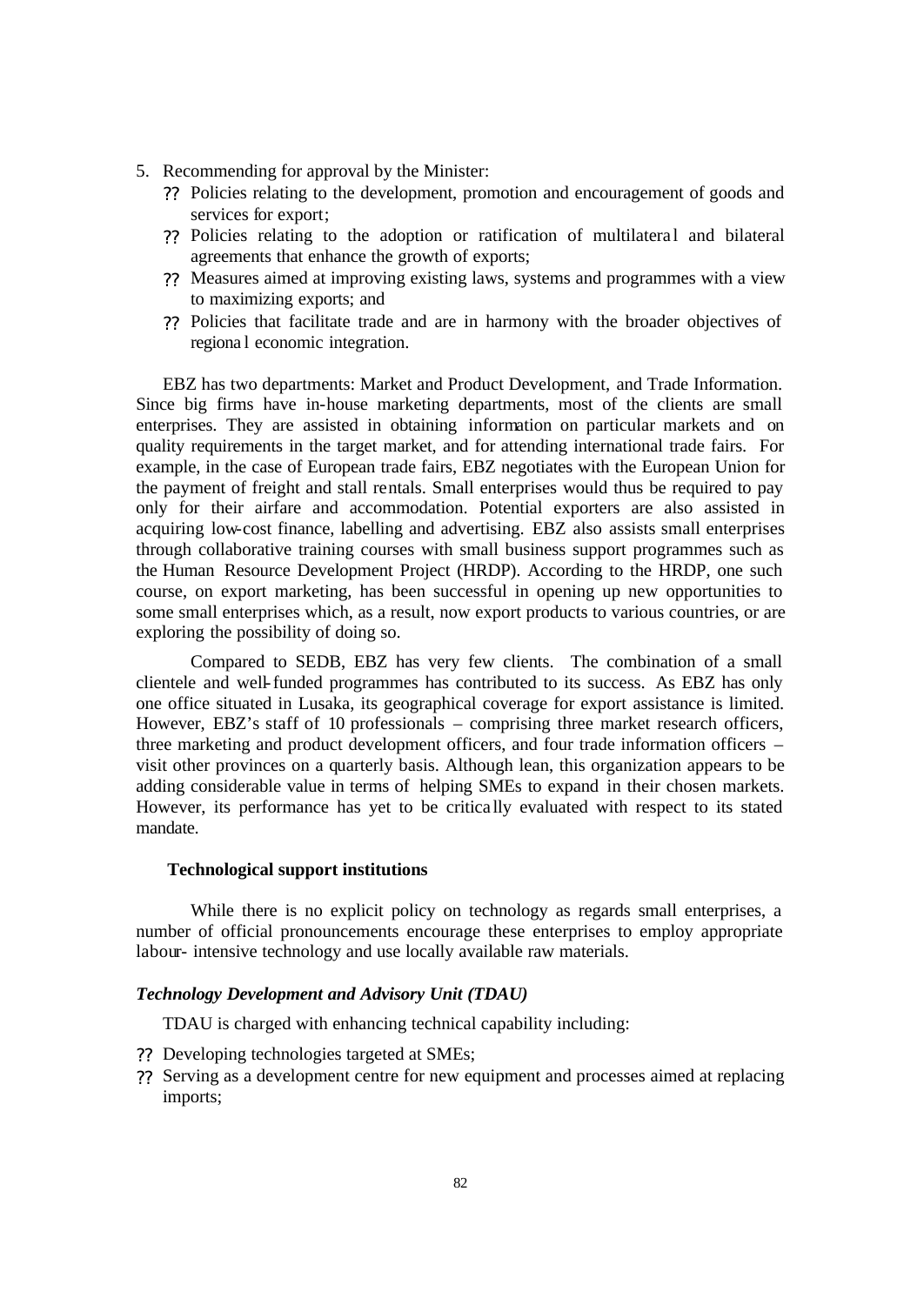- ?? Providing help and advice on the design and production of agricultural and household equipment for local use;
- ?? Serving as a centre from which local industries can obtain advice from the University of Zambia; and
- ?? Establishing an information centre on appropriate technology with links to international technology networks and rural development programmes in Zambia.

## *Zambia Bureau of Standards (ZBS)*

ZBS is responsible for promoting and enforcing the adoption of standards in industry and commerce with a view to improving

?? Quality;

 $\overline{a}$ 

- ?? Industrial efficiency and productivity; and
- ?? After-sales support services and all aspects of quality assurance.

## *National Council for Scientific Research (NCSR)*

One of NCSR's main objectives is to assess and advise on the adequacy of scientific and technological research and development being carried out in Zambia. It mainly engages in research for its own sake and its links with industry are extremely weak. Very little marketing or commercialization of the research output is done, and small enterprises have limited access to information on the research carried out. Access to it is also limited by the fact that, as with the other institutions described above, it is based in the capital city. However, a number of activities targeting micro and small enterprises have been carried out as part of UNDP support to the Ministry of Commerce, Trade and Industry. For example, a study on small and medium-sized food processing enterprises was carried out by NCSR to identify weaknesses and determine how NCSR could assist in strengthening the industry. Similarly, ZBS, in collaboration with industry, has developed national standards for various products, such as school chalk and laundry soaps.

In addition to the services provided and the promotion activities carried out by the various institutions described above, there are various government measures aimed at SME promotion. For example, preference may be given to tenders from small enterprises for government contracts that are up to 20 per cent higher than those from medium or large-scale enterprises.<sup>20</sup> According to the Tender Board Act, companies with paid up capital of 250,000 to 15 million kwacha are considered small scale (i.e. US\$ 125 to US\$ 7,500 at current rate of approximately US\$  $1 = 2,000$  kwacha). However, this does not apply to the construction industry yet. It is also desirable that the SEDB and Tender Board use the same definition for a small enterprise.

Despite this preference, small enterprises face practical problems in fully participating in Government tenders $21$  such as:

<sup>&</sup>lt;sup>20</sup> Zambia National Tender Board Act No. 30 of 1982, part VIII number 40, item (q) subsection (iii), statutory instrument number 151 of 1995

 $21$  This is according to the director of Inspection and Standards for the National Tender Board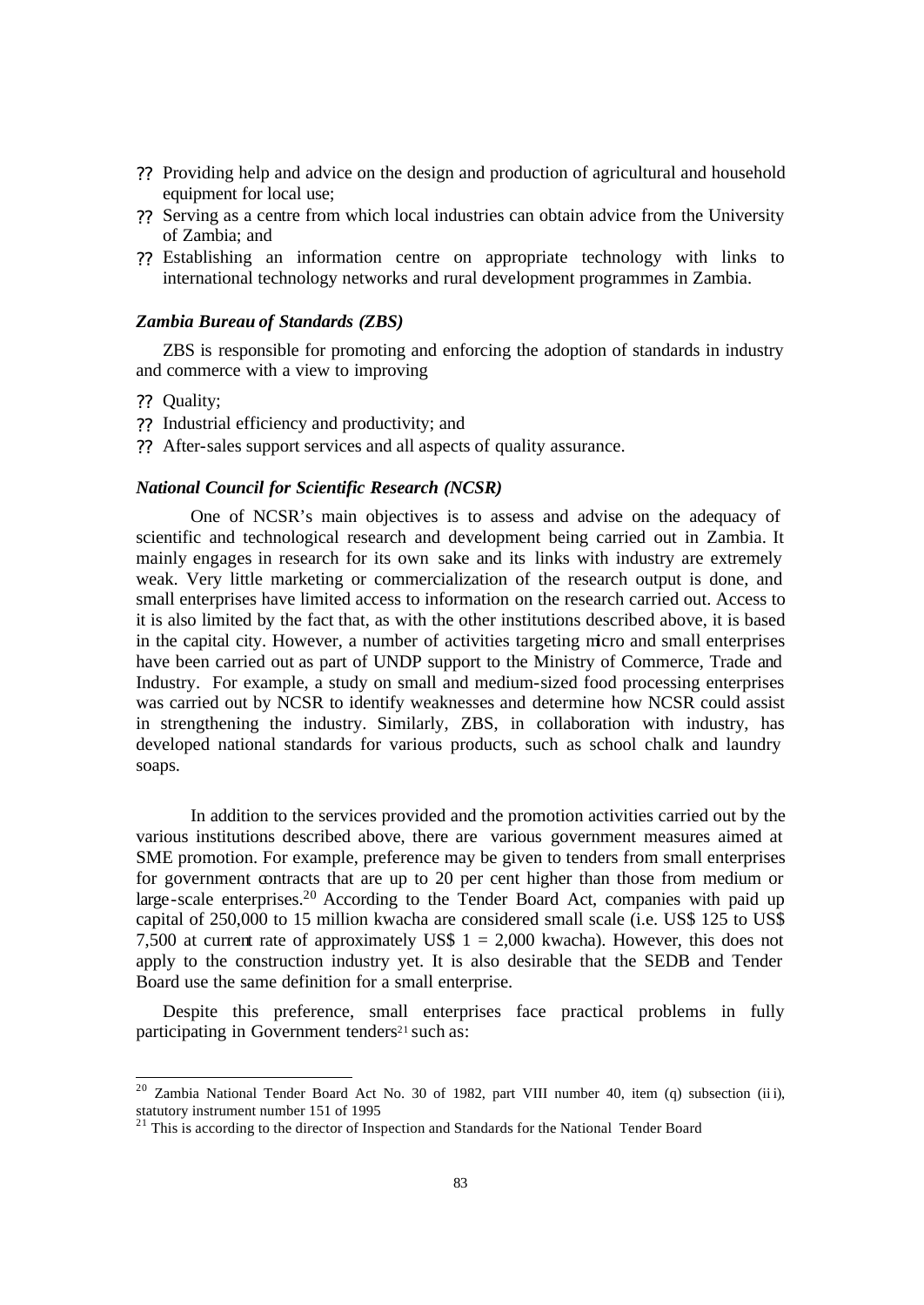- ?? The non-refundable fee of US\$ 50 to US\$ 100 charged per tender;
- ?? The minimum value of contracts set at 25,000,000 kwacha (US\$ 12,500) excludes small enterprises;
- ?? Poor quality goods often prevent them from winning contracts (for example, an innovative small-scale businessperson tendered for the supply of chalk, but was turned down because of poor packaging, even though the quality of the chalk was good);
- ?? The government budget has funded very little capital expenditure; and
- ?? Donors who insist on their own tender procedures fund the bulk of capital expenditure. However, they favour institutions that have previous experience with contracts worth at least 500 million kwacha. This automatically excludes small enterprises.

Apart from the formal tendering process, government ministries and other government agencies regularly invite enterprises to register as suppliers of goods or services. This is the best chance for small enterprises to win government contracts because these are usually within their capabilities and the conditions attached are not stringent. However, small enterprises are still at a disadvantage in that whereas wellestablished firms with fixed business premises are usually given a down payment of 50 per cent in advance of delivery, they often do not meet the necessary requirements for credit.

Most companies that supply government institutions experience long delays in getting paid which cause severe cash flow difficulties for smaller suppliers. Currently, about 25 billion kwacha (about US\$ 12.5 million) is owed to mainly small food suppliers. As a result, these suppliers have resorted to collective action and have set up an organization called the Food Suppliers' Association to force government institutions, such as prisons, schools, hospitals and the army, to pay them.

#### **Finance**

Prior to March 1993, Zambia had administratively-determined interest rates that were maintained at negative real rates. As a result, the formal banking sector favoured short-term lending. Most traditional banks had rigid and stringent collateral requirements. Access by SMEs to formal credit was virtually non-existent except through institutions such as SIDO.

Most small entrepreneurs surveyed stated that they would expand their businesses if they were able to borrow money for working capital. Currently, the majority of small enterprises in the country rely on their own resources to try to expand. The lack of credit is therefore a missed opportunity for expansion for the majority of small enterprises. According to the Ministry of Commerce, Trade and Industry (1998) micro-credit institutions in the country currently service only 1 per cent of small enterprises.

The lack of access to formal credit has led small enterprises to develop a range of coping strategies that enable them to start or stay in business. One option is to join rotating credit and savings groups (*chilimba*); another option is to borrow from moneylenders (*kaloba*), which is popular among residents of compounds. However, the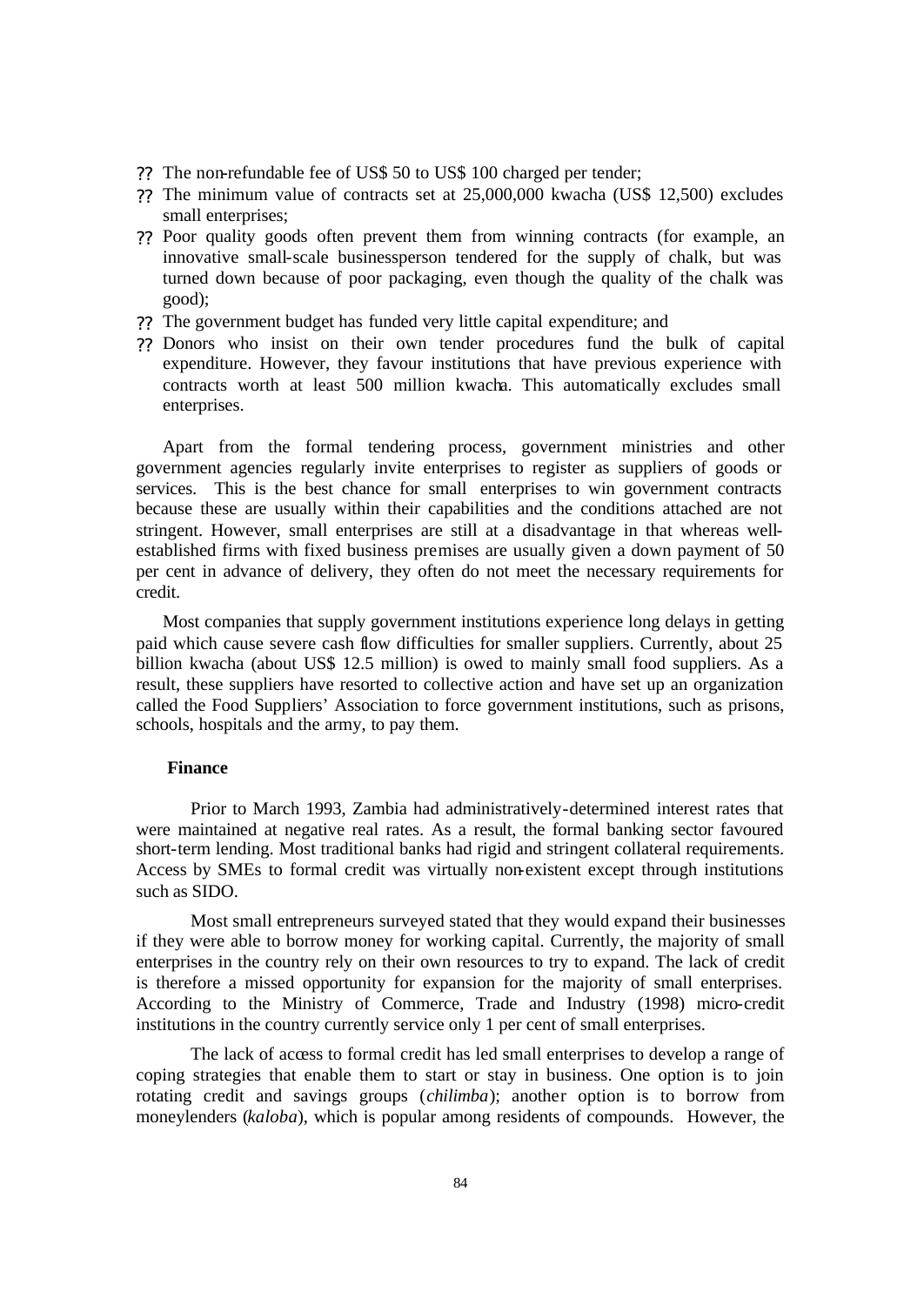*kaloba*'s interest rates are between 50 to 100 per cent with an average repayment period of 30 to 60 days. Defaulters risk having their property confiscated or being subjected to physical and mental assault.

High dependency ratios (on average 1:12 per adult) have also constrained business expansions. Profits made have usually been swallowed up by the needs of the extended family, whose coping strategies from the effects of structural adjustment now include ensuring their children's material needs are met by the seemingly well off in the clan.

An example of a special credit scheme for small enterprises is the Small Enterprise Business Account (SEBA) short-term loan scheme operated by the Zambia National Commercial Bank. Potential borrowers must be members of the Small Enterprise Development Board and must have had a savings account with the Bank for at least three months. Entrepreneurs may borrow up to 100 per cent of their deposits with the bank and the repayment period is three months. The maximum amount that can be borrowed is 5,000,000 kwacha, and an amount equal to 150 per cent of this sum should be deposited with the bank. The repayment period is one year at market interest rates. However, the scheme is not well publicized (it would seem that even the bank staff are not aware of the scheme) and the bank managers are extremely risk averse. Moreover, application forms are not readily available.

A number of credit-guarantee schemes also exist. For example, a donor-funded credit programme is operated in the Northern Province by Zambia National Commercial Bank (ZANACO) and Standard Chartered Bank (since withdrawn from the scheme citing the smallness of the loans and low profitability). This programme offers a 100 per cent credit guarantee and was initiated by a grant of £25,000 from the Norwegian Agency for Development Cooperation (NORAD). The Women's Finance Co-operative also has a guarantee scheme operated through the Zambia National Commercial Bank. Attempts by the Bank of Zambia (BOZ) in the 1980s to create a guarantee scheme for small enterprises failed.

There is a joint NGO-Government credit delivery programme under the Micro Bankers Trust (MBT). <sup>22</sup> This programme is called the Micro Credit Delivery for Empowerment of the Poor (MCDEP). Its main objective is poverty alleviation through micro-credit delivery and promotion of income-generating activities. At present, the programme is at the stage of institutional capacity building for credit delivery, and lending has not yet commenced. The Ministry of Community Development and Social Services funds the bulk of funds for the on-lending programme, while the European Union supports the institutional development component.

Most traditional banks have rigid collateral requirements, but the formal sector has made some limited attempts to adapt its products for the small enterprise market. For

 $\overline{a}$ 

 $22$  Non-governmental financial intermediaries established the Micro Bankers Trust (MBT). Membership of the MBT steering committee includes CARE, Catholic Secretariat, Lutheran World Federation, Progress Finance Limited, Women's Finance Co-operative, Credit Management Services, Young Women's Christian Association and Zambia Finance and Trading Corporation Limited. The main function of the MBT is to assist the member organizations to establish or strengthen the institutional capacity for credit delivery, through staff training, consultancy, counselling and networking. The trust is also charged with providing funding for their micro-credit programmes.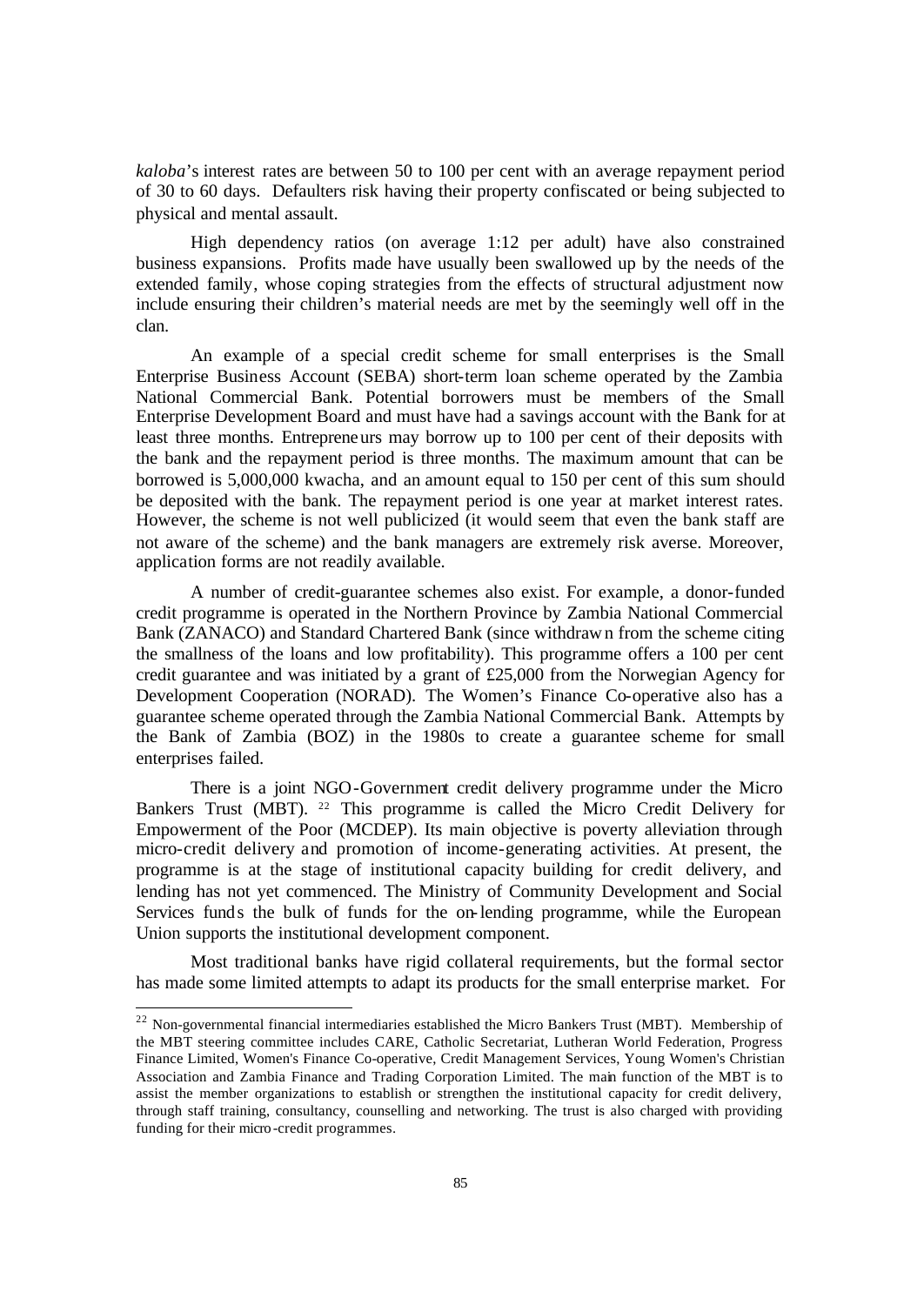example, the National Commercial Bank's Small Enterprise Business Account Facility is modelled on character-based lending, which is practised by the informal sector and microfinance institutions. Microenterprise credit schemes are more innovative and rely on peer group pressure for loan repayments. However, some entrepreneurs interviewed were not satisfied with the group-based lending approach, contending that it was unfair to be forced to form groups in order to have access to loans for individual businesses. In their opinion, a "group philosophy" could only work in rural areas where communities already knew each other well.

Some banks, such as Barclays Bank, had developed training programmes for bank employees to help them understand the nature and dynamics of the small enterprise sector. However, the bank discontinued these programmes in the 1980s, citing low profitability. Finance courses for small enterprises are organized by SEDB, various NGOs – including the Friedriech Ebert Foundation, Young Women's Christian Association and PULSE – the Ministry of Community Development and Social Welfare, Zambia Chamber of Commerce and Industry's Small Business Unit, USAID's Human Resources Project, and the Future Search Programme aimed at employees who have been retrenched. Most financial intermediaries offer such training to their clients before granting them credit. These programmes give emphasis to a good business proposal. They generally require the promoters/entrepreneurs to put up some equity in cash or business assets to show that they too are willing to risk something in the business. Profitability is also heavily emphasized. Some, such as the PULSE project, do not require microentrepreneurs to present business plans as a condition for a loan.

Small enterprises need to be taught to be frugal and to separate business income from personal income if they are to succeed and expand their businesses. They also need to learn not to regard loans from the State or donors as gifts that do not require to be repaid. This tendency to consider such loans as gifts developed because, for a long time, the Government and some donors had credit schemes that made little effort to recover loans, so that gradually clients began deliberately to default. A number of banks that target the rural poor, such as the Lima Bank, went into liquidation simply because peasant farmers defaulted on loan repayments, citing a declaration by the Government that those who had been hit by drought need not repay their loans. The Credit Union and Savings Bank, is in dire financial trouble for the same reason.

# **PUBLIC-PRIVATE SECTOR DIALOGUE**

#### **Consultative mechanisms**

There are currently two formal consultative mechanisms by which public-private sector interaction takes place. The National Action Programme for Private Sector Support (NAPPSS) is a new mechanism aimed at enabling the private sector to participate and give input in national programmes. The steering committee of the NAPPSS is made up of representatives from related ministries and from the private sector. For example, the Zambia Chamber of Commerce and Industry (ZACCI), Zambia National Farmers Union (ZNFU), Zambia Federation of Employers (ZFE) and Zambia Congress of Trade Unions (ZCTU) are all members of the steering committee (see Annex C). The other mechanism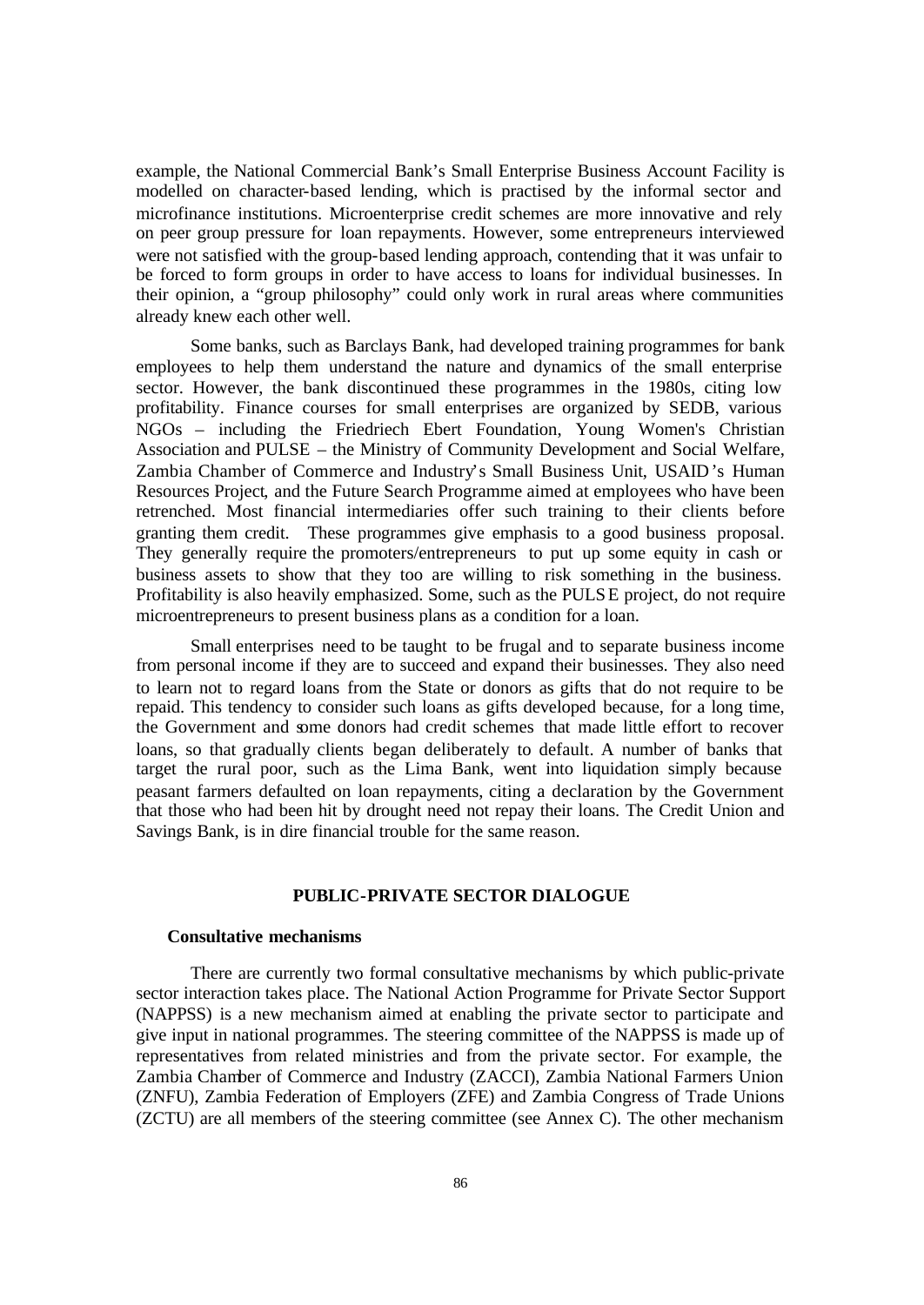is the Zambia Industrial Partnership Council (ZIPC), launched in November 1997 (under the sponsorship of United National Industrial Development Organization (UNIDO)) to provide a platform for constructive dialogue among stakeholders in the industrialization process. ZIPC is responsible for the development of a national industrial plan of action encompassing specific projects and programmes. The first meeting of the ZIPC standing committee was held on 19 February 1998 (see Annex D).

These two forums overlap in their ultimate objective of involving a representative number of stakeholders in private sector development. According to a member of the subcommittee, ZIPC has lost much of its momentum since its launch because members have realised that the objectives of this forum are similar to those of the NAPPSS. Moreover, it has no permanent secretariat and depends on an interim chairperson who is too busy with other work.

Another forum for public-private sector dialogue is task force constituted annually to consider representations on the budget, including taxation issues. This process takes place from July and culminates in the budget address by the Minister of Finance at the start each year. Organizations such as the Zambia Association of Manufacturers and ZACCI have also lobbied effectively and achieved favourable results. For example, through this process they were able to secure a reduction in import duties for a number of raw materials.

On a more informal and ad hoc basis, the Department of Industry at the Ministry of Commerce, Trade and Industry claims to maintain cooperative and interactive policy formulation and decision-making with business chambers, industry associations and other representatives of the private sector. However, ZACCI refutes this and believes that the Government does not genuinely wish to talk to business organizations, but rather to individual businesspeople (whose interests are usually to seek personal political favour). According to ZACCI, there are no regular meetings with the Government.

According to the chairperson of the Small Scale Business Committee, who is also a board member of  $ZACCI<sub>1</sub><sup>23</sup>$  real understanding and discussion of issues involving stakeholders in policy-making and implementation has not been taking place and the Ministry of Commerce Trade and Industry is out of touch with the private sector. This view is more or less confirmed by a report by the Ministry of Commerce, Trade and Industry (1998) which states that public-private sector dialogue has gradually improved, although attempts to hold systematic talks have failed. The report points out that the private sector often engages in dialogue directly with Ministry of Finance and Economic Development without the involvement of the Ministry of Commerce and Industry, contrary to its mandate.

There are also a number of sectoral associations that hold regular dialogues with the Government. For example, the Freight and Hauliers Association has a good working relationship with the Transport Department and the aviation industry with the Communication Department. The same is true for interactions between the Ministry of Education and private stakeholders and the Ministry of Agriculture and the Zambia National Farmers' Union. However, the Ministry of Mines has had bad relations, and hence no communication, with the Gemstone Miners' Association.

 $\overline{a}$ 

<sup>23</sup> Mr.Theo Bull , Board Member of the ZACCI and Chairman of the Small Scale Business Committee.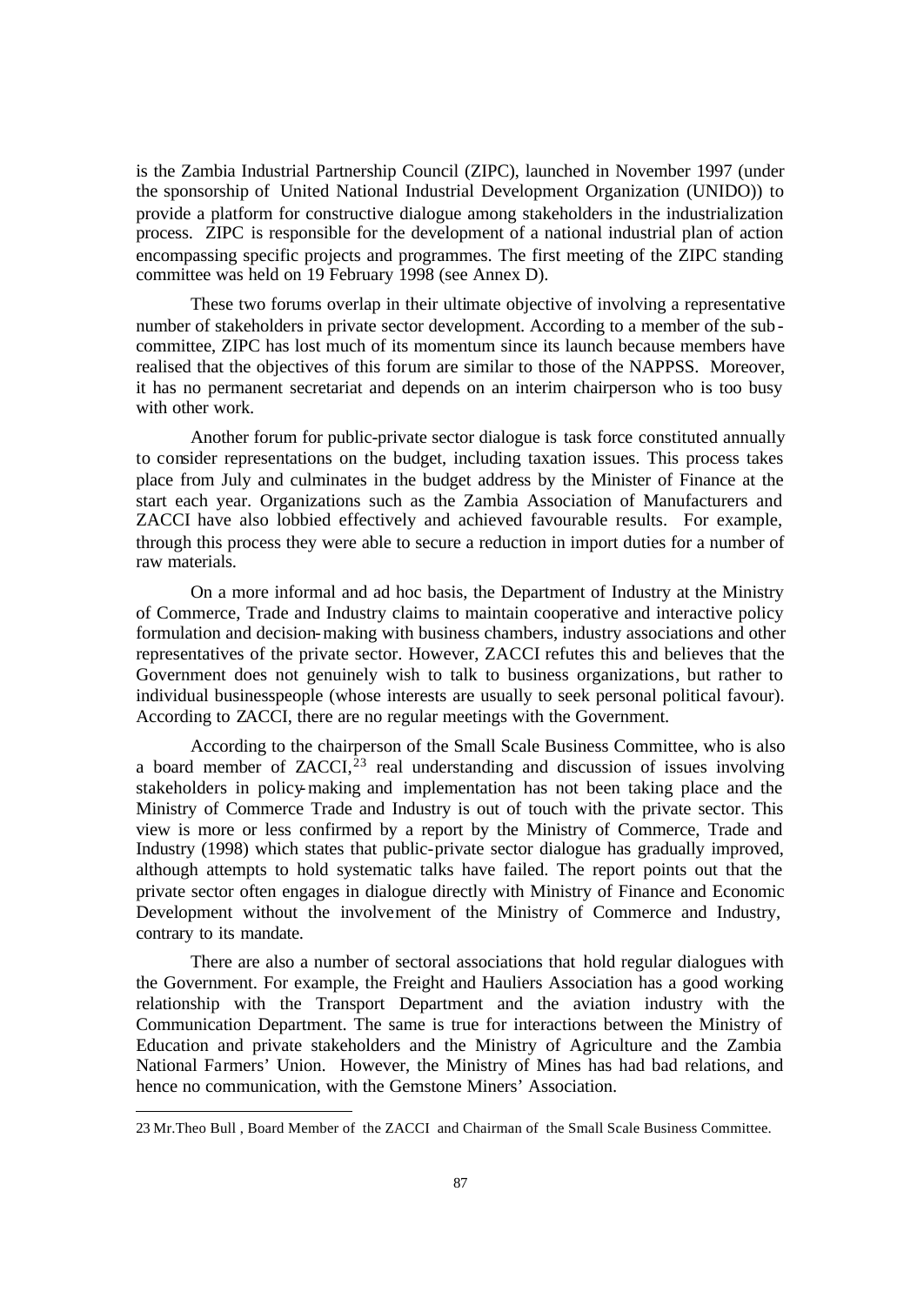The Government makes a point of consulting ZACCI before signing any trade agreements. Through its role as board member of SEDB, ZACCI is consulted on small enterprise policy and is also represented on the Small Enterprise Promotion and Advisory Council (SEPAC).<sup>24</sup> The business community is also represented on the boards of institutions such as the Bank of Zambia, the Zambia Revenue Authority and the Investment Centre.

From 1964 to 1991, the Government discouraged business organizations, and it is only since 1991 that have they been encouraged and become quite strong. ZACCI (which was formed in 1933, and became an umbrella organization in 1938), with 40 corporate members and a number of member associations, represents 40 per cent of big business in Zambia.<sup>25</sup> The Human Resources Project of USAID is in the process of assisting ZACCI to facilitate membership and better represent the interests of small enterprises.

The first national association for the small-scale sector was the Small Scale Industries Association of Zambia (SSIAZ), which was founded in 1983. However, it currently has very few paid-up memb ers due to the formation of a splinter group, the Manufacturers' Association of Zambia (MAZ), and the creation of provincial small business associations facilitated by the USAID-funded Human Resources Project. Most small-scale entrepreneurs who had been with SSIAZ joined these new provincial and district associations. There is also an Informal Sector Business Development Association (ISBDA), launched in May 1998, which targets SMEs and street vendors.

Small enterprise organizations have generally not taken advantage of the various mechanisms for interaction between the public and the private sector due to lack of information and initiative on their part. Conversely, the street vendors, through their association, have successfully lobbied to trade in the central business districts of most towns and cities. Thanks to the political and social significance of their plight, they have even managed to get a full-time vendors desk officer with the rank of deputy minister in the President's Office.

#### **WOMEN**

The Strategic Plan for the Advancement of Women (SPAW), 1996-2001, was developed as an action plan to guide the Government and NGOs in implementing the Beijing Platform of Action and the National Gender Policy. It is based on the premise that women and men must have the same rights, obligations and opportunities in all areas of life. It focuses on five key priority areas which the Government, NGOs, donors and other actors need to address. These are:

?? The persistent and growing burden of poverty on women and their unequal access to economic resources and participation in economic policy-making;

l

<sup>24</sup> The view of the Chief Executive of the Zambia Chamber of Commerce and Industry (June 1998). <sup>25</sup> Zambia Association of Manufacturers, Bankers Association of Zambia, Zambia Clearing and Forwarding Agents Association,

Textile Producers Association, Zambia National Farmers Union, Building Contractors, Handicraft Association (in the process of being registered), Asso ciation of Building and Civil Engineering, Bakers' Association of Zambia, Clothing and Allied Industries Association of Zambia, Federation of Road Hauliers, Gemstone Corporation of Zambia, Leather Industries Association of Zambia, Youth Entrepreneur Association of Zambia, Zambia Export Growers' Association, Women Entrepreneurs in Industry and Business, Zambia Coffee Growers' Association, Motor Trades Association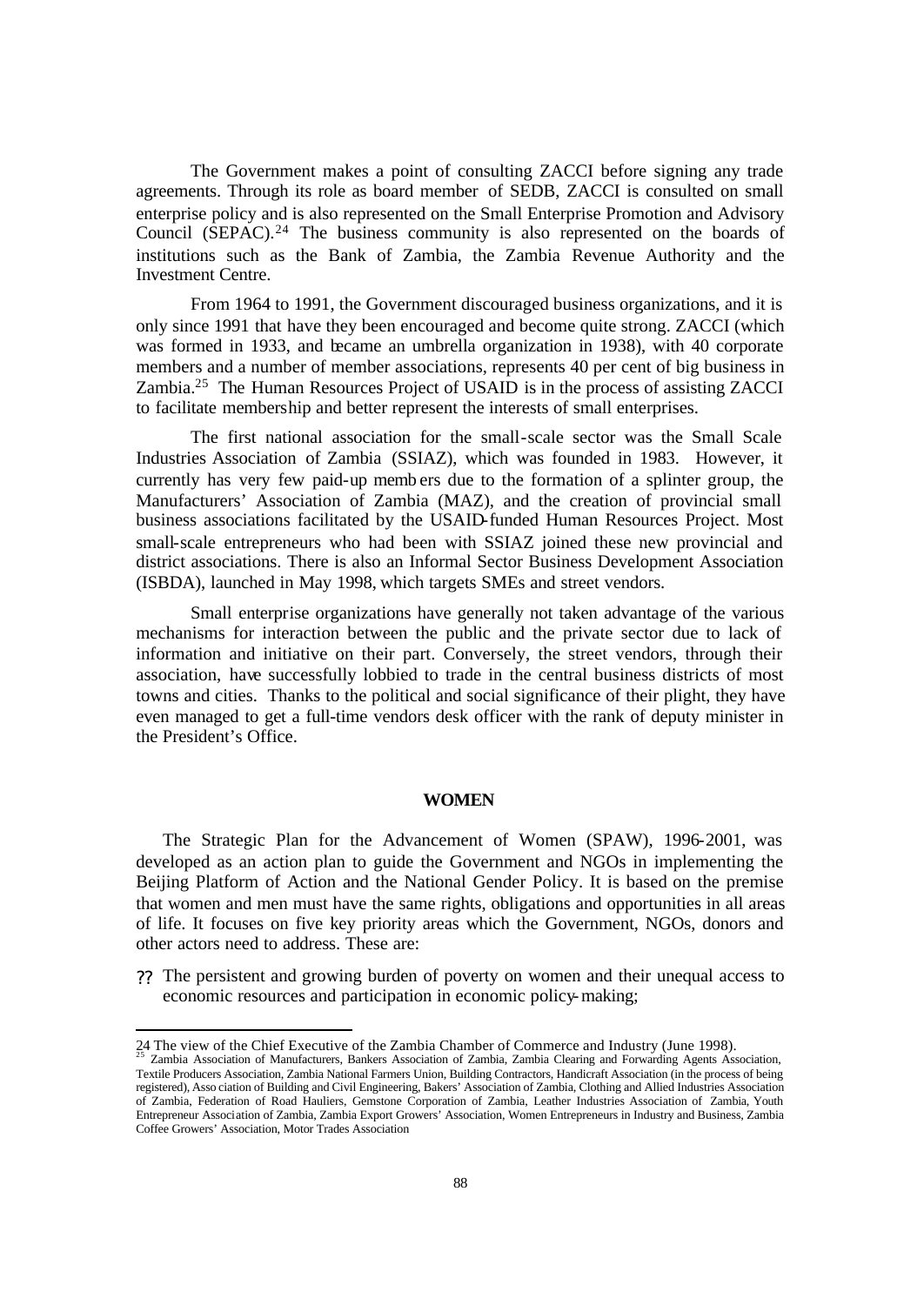- ?? Inequality in access to, and opportunities in, education, skills development and training;
- ?? Women's unequal access to health and related services;
- ?? Inequality between women and men in the sharing of power and decision-making; and
- ?? The rights of the girl child

Since the mid-1980s, marriage no longer affects a woman's legal status. As a result, married women can own property, make financial commitments, borrow, and enter into legal contracts without the consent of their husbands.

Few programmes specific to women can be said to target women entrepreneurs. At the national level, there is the Small Enterprise Development Programme (SEDP) run by the Young Women's Christian Association. This programme was established in 1994 (with funding and technical assistance from Irish Aid) with the objective of empowering small-scale entrepreneurs by building their capacities and enhancing their incomes and job- creating activities. The programme targets women and youth. SEDP offers nonfinancial services, including training, to facilitate entry into business activities.

The Planned Parenthood Association of Zambia (PPAZ) has trained women in entrepreneurship skills and credit management and plans to start a credit programme with assistance from NORAD, UNDP and the United Nations Population Fund (UNFPA). The Programme is based in the Ministry of Community Development and Social Welfare and has projects in rural Zambia.

The majority of women-specific programmes fall in the category of social welfare and poverty alleviation programmes. Consequently, the Community Development Department of the Ministry of Community Development and Social Services is responsible for most of them. The Department is undertaking a number of programmes aimed at encouraging the participation of women in income-generating activities. These include the hammer-mill programme (from 1995 to end-1997, 490 hammer-mills were distributed to women's clubs throughout the country), informal skills training in tailoring, poultry, small-scale trading, agriculture, carpentry, and home economics.

There are only a few programmes targeting rural women. One example is the NGO, Women for Change Organisation (WFC), founded in 1994. It mobilizes financial support for rural women's groups engaged in income-generating activities in order to improve their economic status, and facilitates their networking with organizations involved in micro and small enterprise development.

Lack of access to credit is particularly acute among women entrepreneurs because it is culturally unacceptable for them to borrow from men. In addition, the burden of caring for those orphaned by the AIDS pandemic usually falls on their shoulders. Other social costs, related to the fact that they are the main part of their extended families' coping strategy to survive through the hardships wrought by structural adjustment, constitute a major drain on their cash flow.

There are a number of credit programmes supporting income-generating activities. For example, a private company, Progress Financial Limited, provides short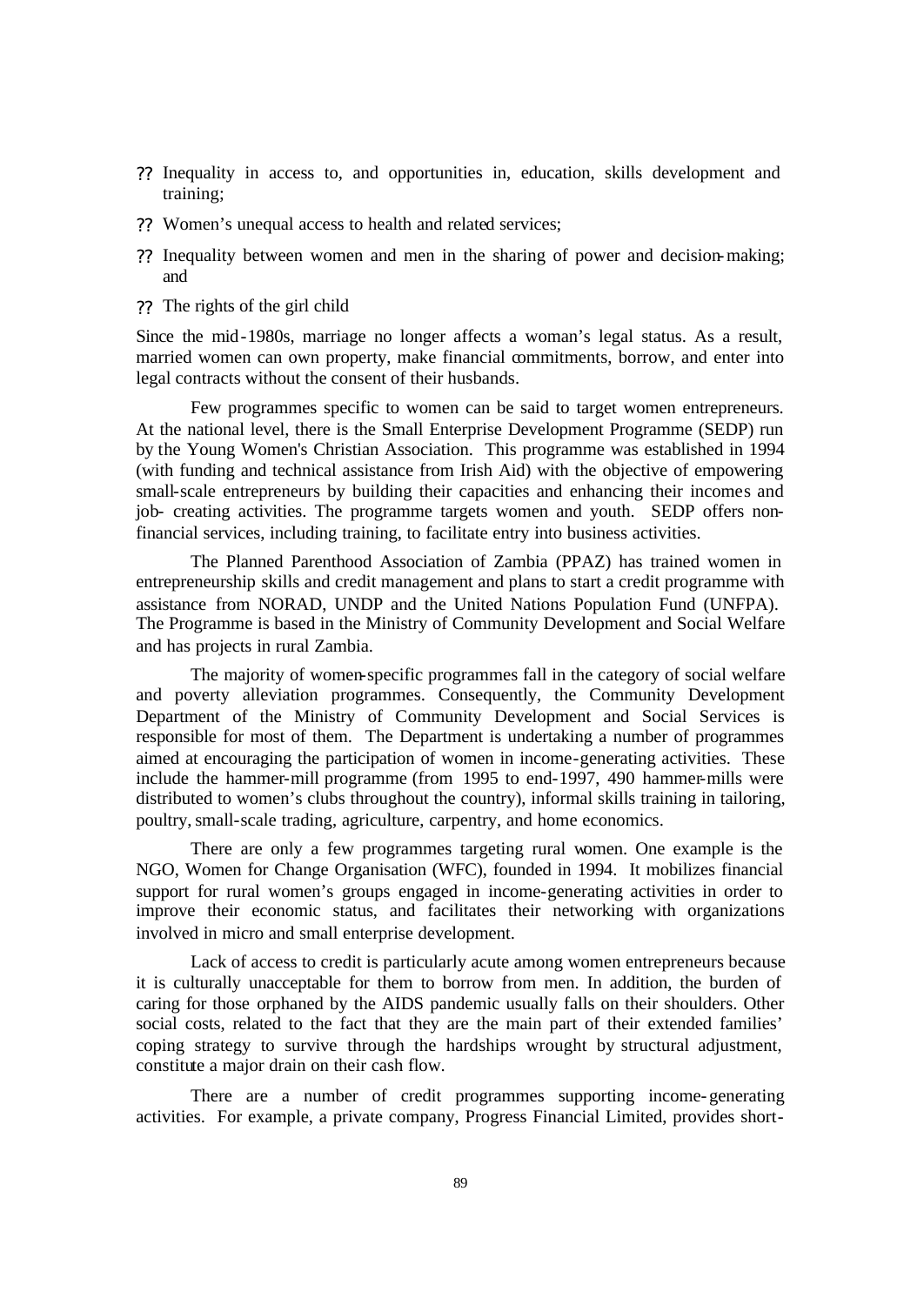term loans (1 to 6 months) to women in Lusaka, Kabwe and Mazabuka. These loans generally finance retail operations. The Community Development Department, through the Micro Bankers Trust, also provides loans to microentrepreneurs (the majority of whom are women). The UNDP Women's Revolving Fund Scheme is yet another source of finance for women in income-generating activities, as is the Village Industry Service (VIS), which is currently implementing the UNDP/Economic Commission for Africa Women's Credit Programme.

#### **Conclusions and recommendations**

The definitions from the Small Enterprises Development Act are a disincentive for graduation into the middle range, as no incentives are given to enterprises that exceed 1.53 million kwacha turnover per week, which equates with 80 million kwacha per annum of turnover (not profit). The maximum turnover per week is low considering that Zambia is a high-cost economy. There are some incentives in the new SEDB Act, such as exemption from payment of licensing fees, which are not time bound. In this sense, the Act serves as a disincentive to graduation into a medium-sized enterprise. A major weakness is that the terms of the SEDB mandate are too broadly defined. Specific targets focusing on critical activities and strategies to be employed should be developed for SEDB so that the organization can also properly evaluate implementation against defined targets and monitor its costs.

Business associations, NGOs and the private sector should be encouraged to provide some of the services that SEDB cannot provide. Potential and existing business development service providers should learn from SEDB's mistakes. Self-sustainability, or at least, cost-recovery, should be a major goal. A price should be put on every service. If these services are worth their price they will prove the ir profitability.

There should be better coordination and liaison between the Government and NGO support service providers so that well conceived services are developed, which also avoid geographical clustering and concentration of services. Business support organizations should try to specialize in specific areas of business support.

Industrial estates would not be attractive to entrepreneurs wishing to remain outside the formal sector, but they could be useful for encouraging small entrepreneurs who are willing to enter the formal sector. However, experience has shown, both in the case of VIS and SIDO, that unless industrial estate rentals are market determined, most occupants will contrive not to move out even after the expiry of the maximum lease period. A possible solution may be to allow private developers to build and manage estates for occupation by members of SEDB at market-determined rentals. Members of SEDB could also have the possibility to lease land from SEDB.

Given the related administrative burdens, small enterprises should not be obligated to collect/pay statutory contributions such as Pay As You Earn, National Provident Fund contributions, (Social security), and Workmen's Compensation Fund contributions. Employees of small enterprises could, instead, be treated as self-employed, so that the onus will fall on them to make such payments.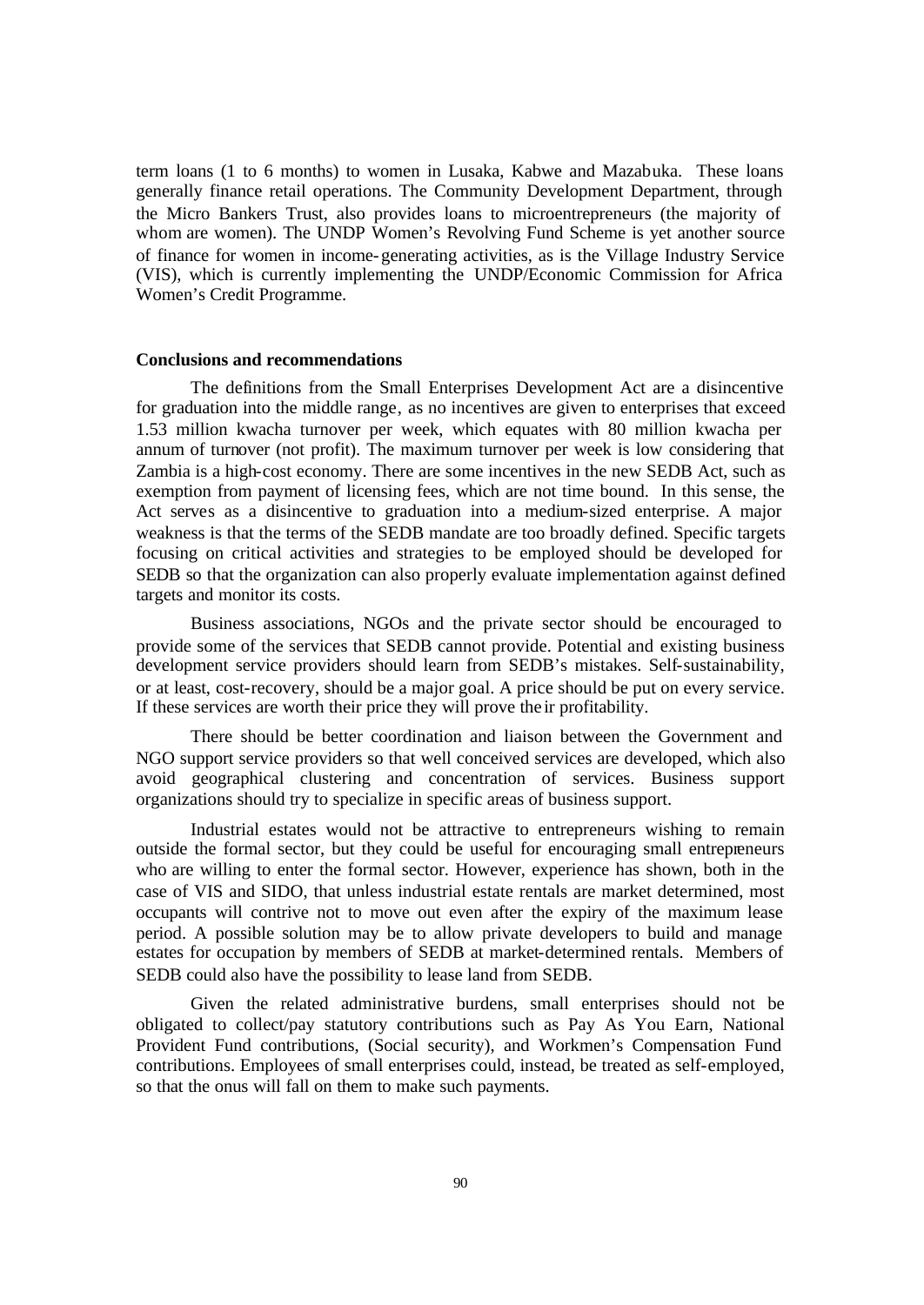Taxation should be reviewed in line with other countries in the region. The tax threshold should be raised, tax bands widened and tax rates lowered, if these are not to act as a binding constraint on small enterprises wishing to enter the formal sector and those wanting to expand into the middle range. It would also increase tax compliance in general.

The institutions that usually finance small enterprises are classified as intermediaries for financial institutions and cannot hold deposits. Holding deposits would render them automatically subject to the Banking and Financial Services Act and require them to deposit 2 billion kwacha (US\$2 million) with the Bank of Zambia. This requirement should be reviewed to make it more flexible so as to enable financial intermediaries to collect deposits for loans that require a beneficiary to pay a deposit or some kind of down payment towards a loan.

#### **BIBLIOGRAPHY**

Cabinet Office (1996). Strategic Plan for the Advancement of Women in Zambia (SPAW). Lusaka, June.

Coopers & Lybrand (1997a). The 1997 Budget, Zambia Information Bulletin. Coopers & Lybrand ,Lusaka.

Coopers & Lybrand (1997b). Mangement Audit and Restructuring of Small Enterprises Development Board. Draft Final Report. August.

Creevey, L.E., Kula, O.E., Lekgetha, J., Neill C, Nelson E.R. and R Pearson. (1995). Rural financial institutions, reform programmes, and agribusiness in sub-Sahara Africa. GEMINI (Growth and Equity through Microenterprise Investments and Institutions). Technical Report No. 95, Development Alternatives Inc, London.

CSO (1996). *Living Conditions Monitoring Survey Report*. CSO, Lusaka.

Export Board of Zambia (1998). *Report on the Export Audit 1997*. Lusaka. March.

GEMINI (1991). *A micro enterprise sector assessment and development strategy for A.I.D. in Zambia.* GEMINI Technical report No.21, Development Alternatives, Inc. London, November.

GRZ (1984), Statement of policy and intent. Technical Education, Vocational and Entrepreneurship Training (TEVTET). Government Printers, Lusaka, November.

GRZ (1985). DBZ, Financing Small Enterprises. Annex to the Conference Report. Government of Zambia, September.

GRZ (1994a). *Industrial, Commercial and Trade Policy.* Ministry of Commerce, Trade & Industry, Government Printers. Lusaka, December.

GRZ (1994b). Report presented to the meeting of the consultation group for Zambia. Government Printers. Lusaka, March.

GRZ (1994c). *The Banking and Financial Services Act, No 21*. Government Printers, Lusaka.

GRZ (1995a). *Public Investment Programme 1995 – 97*. National Commission for Development Planning. Government Printers, Lusaka. January.

GRZ (1995b). *Laws of this Republic of Zambia.* Volume 15, Government Printers, Lusaka.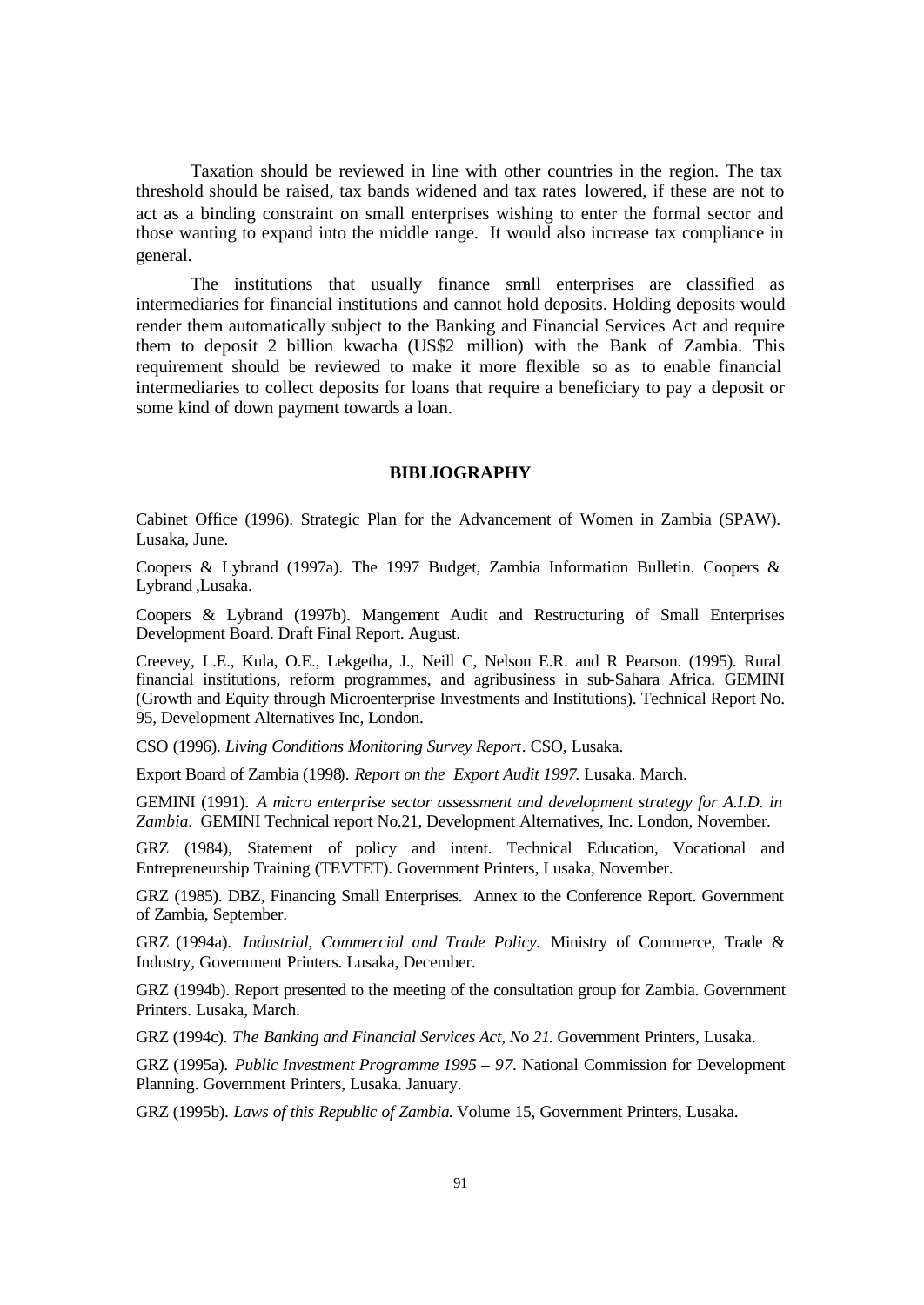GRZ (1996a). *The Small Enterprise Development Act*, *No 29*. Government Printers, Lusaka.

GRZ (1996b). Report from conference on the funding and coordination of small scale industry development programmes in Zambia. NORAD. Lusaka, August.

GRZ (1997a). Management audit and restructuring of Small Enterprise Development Board. Draft report, Lusaka, August.

GRZ (1997b). *Broadening market support for micro and small enterprise product*. Government Printers, Lusaka, December.

GRZ (1997c). *The evaluation of poverty in Zambia, 1991 – 1996*. Government Printers, Lusaka, December.

GRZ (1998a). Report on profiles of support programmes by small enterprises development institutions*.* MCTI, January.

GRZ (1998b). Report on promotion of sustainable linkages. MCTI, Lusaka.

GRZ (1998c)*. Economic Report 1997* . Government Printers, Lusaka. January.

Industrial Management Department (1980). *Manual on Small Industry Financing*, Vol II. Small Industry Extension training Institute, Yousufguda, Hyderabad.

JC Parker Development Alternatives Inc (1996). Micro and Small-Scale Enterprises in Zambia: Results of the Nationwide Survey. Graham Bannock and Partners Ltd., London, December.

Mbuta, W.S, Nkandela, A (1998). Report on profiles of support programmes by small entreprises development institutions. UNDP/GRZ Project No. ZAM 93/003 Support to Micro and Small Enterprise Sector. Lusaka, January.

MCDSS (1995). Micro Credit Delivery for Empowerment of the Poor Programme (MCDEP). Lusaka, February.

Milimo, F. Y. (1985). Rural small enterprises in Zambia: Results of the rural development studies bureau survey. University of Zambia, Report No.25, Lusaka.

Ministry of Commerce, Trade and Industry (1998). Draft National Action Programme for private sector support, 1996 – 2001. Lusaka, April.

GRZ (1994). Industrial, Commercial and Trade Policy, Ministry of Commerce, Trade and Industry, Lusaka, December

MOFED (1998). Macro economic indicators February 1998 (DMPA). Lusaka.

Ngenda. G (1997). New reconnaissance survey reports. Poverty Alleviation Project, Lusaka.

NORAD (1996). Review of Micro Enterprises Development Programme (MEDP) in Northern Province, Zambia. Hofman Anderson & Partners. Ferismosevej 9. DK 2690 Greve. Denmark. May.

Nordic Consulting Group (1994). Micro Enterprises Development: Replication of the Micro Enterprise Development Programme (MEDP) Kasama in Southern & Eastern Province, report ref. 267/14

Olsen et al (1993). Access and Opportunities: *The need for Support Among Small and Micro Enterprises in Zambia*, NORAD.

Page J.M Jr., and W.F. Steel (1984). Small enterprise development: Economic issues from African experience. World Bank Technical Paper, ISSN 0253-7494, No. 26. World Bank, Washington DC.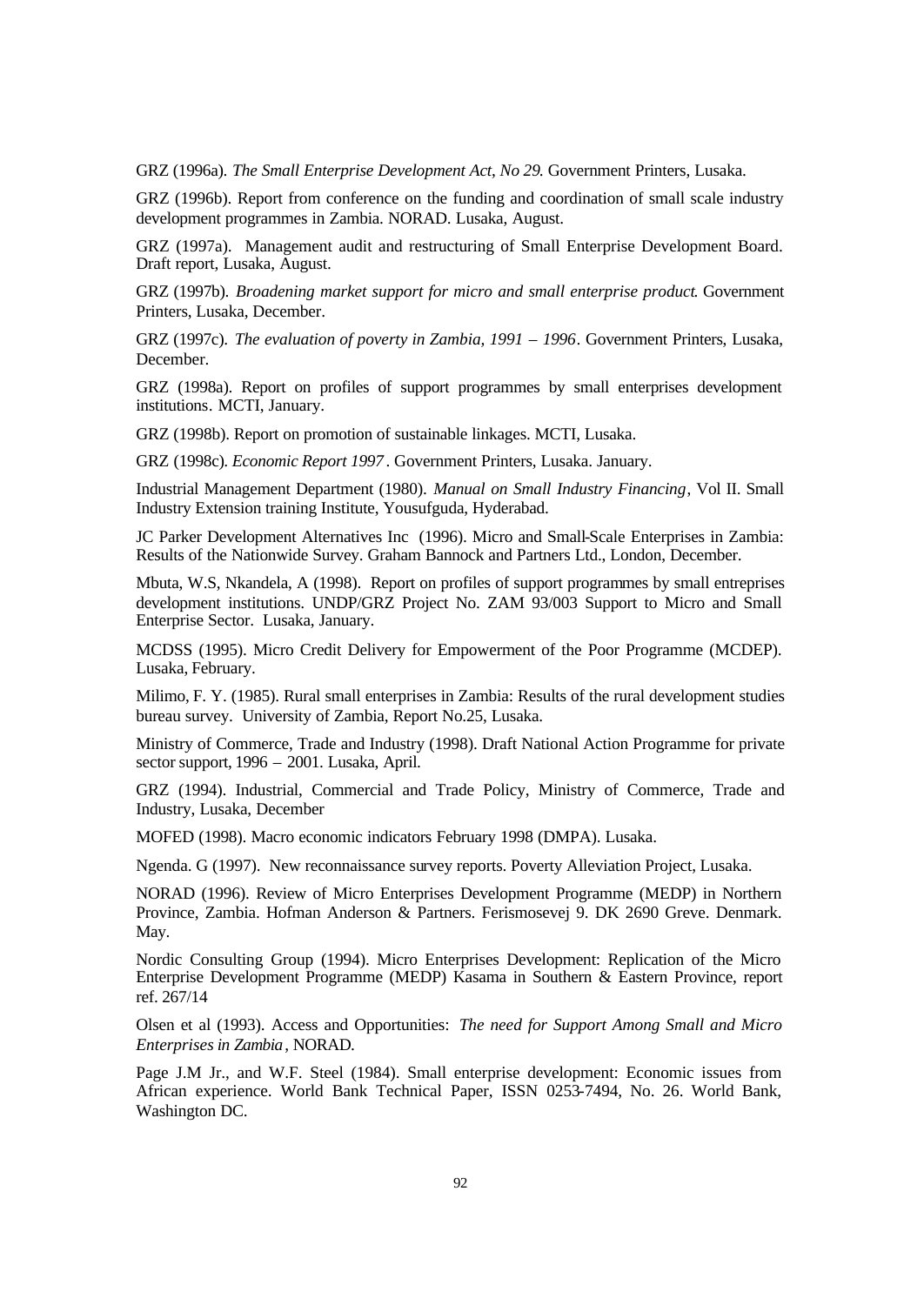SADC (1997). SADC Study on the small and medium scale enterprise in the SADC region. SADC secretariat, Gaborone, October.

SIDO (1983). *First Annual Report 1982/83 and Functional Programme*. A Zambian Government Assistance Programme to Small Industries. Lusaka, Zambia Printing Company.

SIDO (1985). *Third Annual Report 1984/85*. A Zambian Government Assistance Programme to Small Industries. Lusaka., Zambia Printing Company.

SIDO (1986). *Fourth Annual Report 1985/86.* A Zambian Government Assistance Programme to Small Industries. Lusaka, Zambia Printing Company.

SIDO, (1987). *Fifth Annual Report 1986/87.* A Zambian Government Assistance Programme to Small Industries. Lusaka, Commercial Press Limited.

SIDO (1988). *Sixth Annual Report 1987/88*. A Zambian Government Assistance Programme to Small Industries. Lusaka, Commercial Press Limited.

SIDO (1989). *Seventh Annual Report 1988/89.* A Zambian Government Assistance Programme to Small Industries. Lusaka, Commercial Press Limited.

SIDO (1990). *Eighth Annual Report 1989/90*. A Zambian Government Assistance Programme to Small Industries. Lusaka, Commercial Press Limited.

SIDO (1991). *Ninth Annual Report 1990/91*. A Zambian Government Assistance Programme to Small Industries. Lusaka, Commercial Press Limited.

SIDO (1992). *Tenth Annual Report 1991/92*. A Zambian Government Assistance Programme to Small Industries. Lusaka, Commercial Press Limited.

SIDO (1993). *Eleventh Annual Report 1992/93*. A Zambian Government Assistance Programme to Small Industries. Lusaka, Commercial Press Limited.

SIDO (1994). *Twelfth Annual Report 1993/94.* A Zambian Government Assistance Programme to Small Industries. Lusaka, Commercial Press Limited.

World Bank (1996a). *Zambia Country Assistance Review*. Report No. 15675. Operations Evaluation Department, The World Bank, Washington DC.

World Bank (1996b). *Zambia: Prospects for Sustainable Growth 1995 – 2005*. Africa Region. The World Bank, Washington DC, August.

World Bank (1997). *Staff Appraisal Report. Zambia Enterprise Development Project*. Africa Region. The World Bank, Washington DC, May.

Zambia Revenue Authority (1998a). Practice note No 1/98 Income Tax (Amendment Act). Direct Taxes Division. Government Printers, Lusaka.

Zambia Revenue Authority (1998b). Value Added Tax: The VAT Liability Guide. Government Printers, Lusaka.

# **ANNEX A: People Interviewed**

S C Banda, Chairperson, Small Business Association, Lusaka Province, and entrepreneur.

Alfred and Mateyo Bowa, Metal fabricators, Alick Nkhata Road

Theo Bull, Board member of ZACCI, Chairman of Small Scale Business Committee.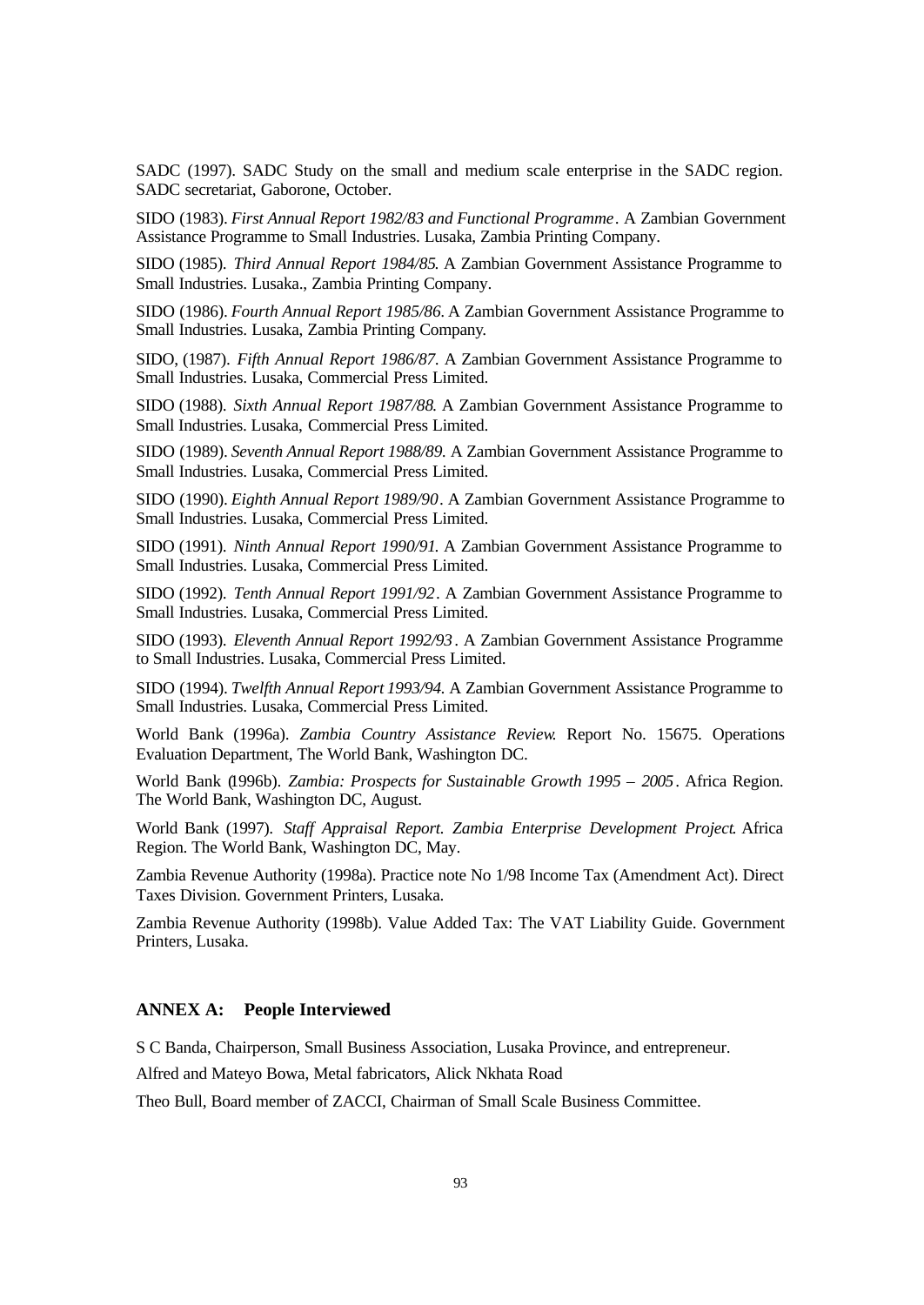Baster Bwalya, Mutoba Sanitation and Plumbers, Pest Control Services L S Chanda, Director Research & Project Department Investment Centre Don B, Chiinya, Executive Secretary, Informal Sector Business Development Association. Chikoti, Deputy Permanent Secretary, MACTI Patience Chileshe, Training Officer, Human Resources Development Project C Chileya, Director, Credit & Marketing Zambia National Commercial Bank L Haangala, Naranda Enterprise Ltd, Director Godfrey Hatembo, Self-employed Welder, Great East Road Kampasa, Gender Analyst, Gender in Development Division Cabinet Office Catherine Katongo. Marketing Controller, SEDB George Lipimile, Chief Executive, Competition Commission Webby Mate. ZACCI Small Business Development Unit D M Mauzu, Director, Industry, MCTI Raymond Mbali, Assistant Commissioner, Direct Tax Policy, ZRA Chipo G, Mhlanga, Coordinator, Informal Sector Business Development Association. D Msoka, Public Relations Officer. Lusaka City Council. Mudenda, self-employed stone crusher, Kalingalinga Compound. Docas Mulenga, Alcohol Brewer. Kalingalinga Compound. J Mulenga, Assistant Director Finance, Lusaka City Council M Mulenga, Lawyer, Mulenga & Company M Muliwana, Project Director, SEDB Mr & Mrs Mungule, Construction Stone Crushers Musonda, Licensing Officer, Lusaka City Council, Legal Department Walter Mutoba, Mutoba Sanitation and Plumbers, Pest Control Services Muwowo, Project Manager, SLC Lusaka City Council C Mwananshiku, Economist, Micro & Small Enterprise Unit, MCTI M.Mwansa, Revenue Analyst, Budget Offic e, MOFED Mr. Misheck Mwanza, self-employed welder, Great East Road. Johnson Mwenya, Acting Executive Director, Export Board of Zambia G Ngenda, Consultant and Gender Specialist. Ngulube, Employer, Metal Fabrication. Mtendere Compound James Njolomba, Director Inspection & Standards, Tender Board Nelson Nyangu, Principal Economist, Gender in Development Division Cabinet Office Gideon Phiri, ZACCI Chief Executive Sakala, Secretary,Youth Development Council.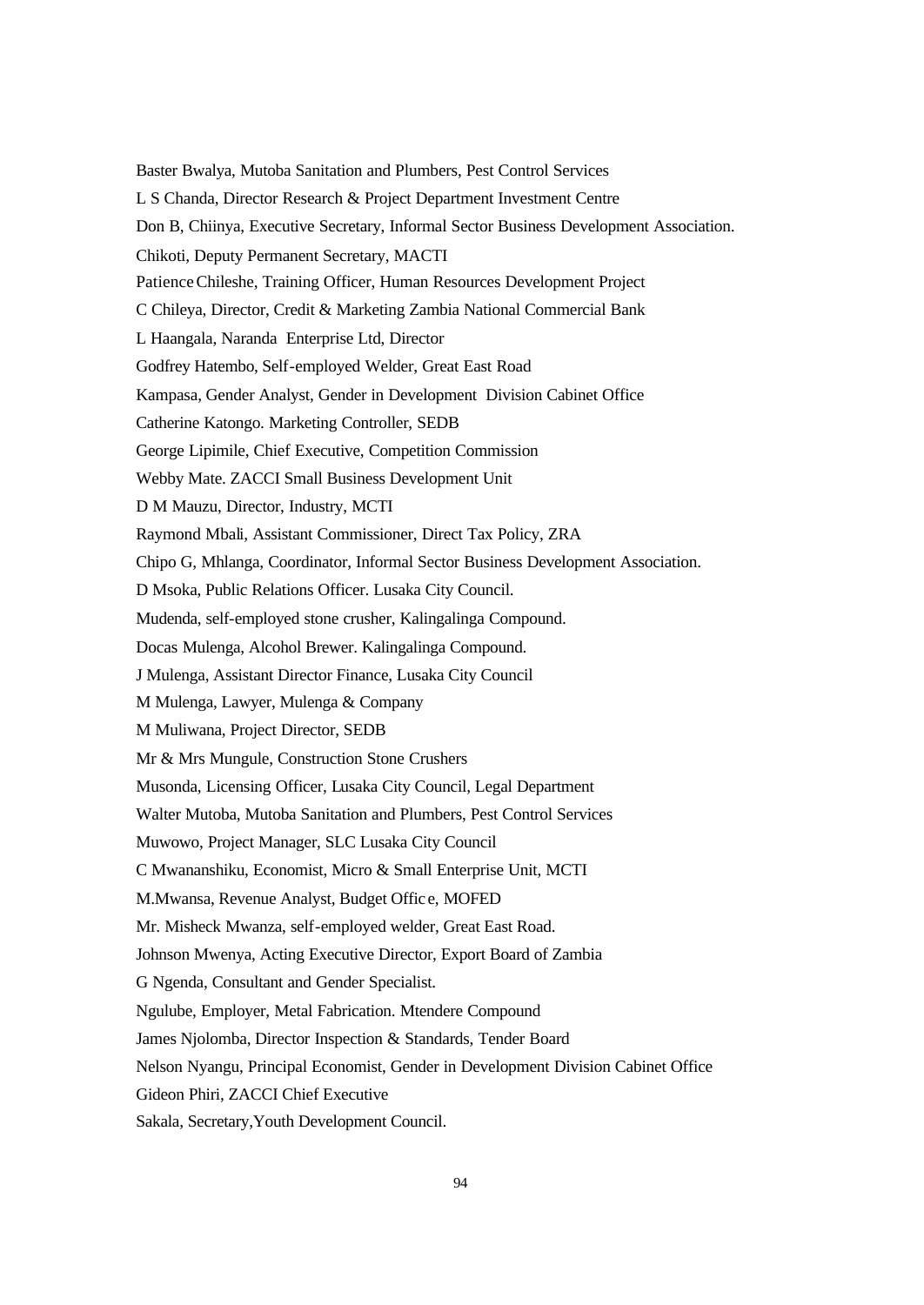Jonathan Shimwawa , Head of Marketing and Research Department, Export Board of Zambia. Joe Sichingwa, Director, Locktech Services, Lusaka Maxwell D Sichula, Project Manager, Human Resources Development Project M Sikazwe, Acting Director of Projects. Village Industry Services. A Simasiku, Senior Community Development Officer, MCDSS Tembo, Flower pot manufacturer. Helen Kaunda Zulu, Brick Making Business and Supplier of Sand, Kalingalinga Compound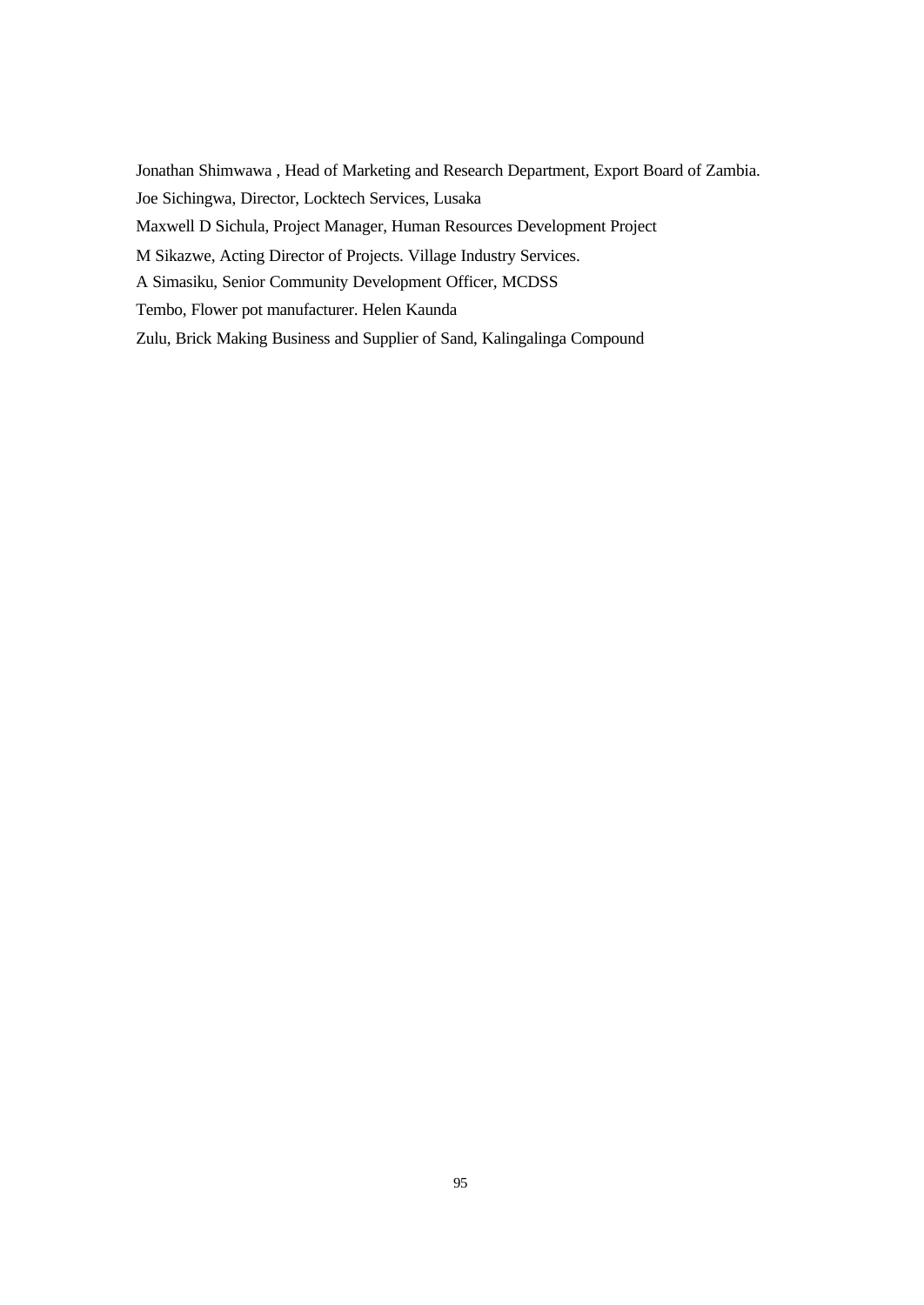| <b>Policy Measure</b>                                                                                                                                  | <b>Type</b>                                                                                     | <b>Constraint</b><br><b>Targeted</b>                          | Effectiveness/<br><b>Adequacy</b>                                      | <b>Remarks &amp; Conclusions</b>                                                                                                                                                                              |
|--------------------------------------------------------------------------------------------------------------------------------------------------------|-------------------------------------------------------------------------------------------------|---------------------------------------------------------------|------------------------------------------------------------------------|---------------------------------------------------------------------------------------------------------------------------------------------------------------------------------------------------------------|
|                                                                                                                                                        | L - legal/regulatory<br>I - institutional<br><b>F</b> - fiscal incentives<br>S - direct support |                                                               | $***$ good<br>$\star$ $\star$<br>fair<br>$\pm$<br>poor<br>?<br>unknown |                                                                                                                                                                                                               |
| <b>SEDB</b> Act (1997)                                                                                                                                 | L                                                                                               | General<br>constraints<br>of<br>small<br>enterprise<br>sector |                                                                        | Legislation passed to<br>transform SIDO into<br>SEDB, to become a small<br>enterprise service agency<br>with customer<br>representation.<br>Implementation has not<br>yet been completed. Need<br>for action. |
| Exemption from<br>income tax, licensing<br>fees, land rates (for<br>registered small<br>enterprises and<br>facilities supporting<br>small enterprises) | $F_{\rm}$                                                                                       | 2                                                             | $\ast$                                                                 | Informal small enterprises<br>prefer to stay informal by<br>not registering,<br>particularly when the<br>incremental benefits seem<br>negligible.                                                             |
| Establishment of<br>SEDB with following<br>functions:                                                                                                  | I                                                                                               |                                                               | $\gamma$                                                               | SEDB is being re-<br>organized to perform<br>according to a new<br>mandate. Board has been<br>appointed. Not yet<br>operational.                                                                              |
| ?? Small enterprise<br>policy<br>formulation &<br>implementation<br>and monitoring                                                                     | S                                                                                               | General                                                       | $\gamma$                                                               | Not yet operational                                                                                                                                                                                           |
| ?? Information on<br>technologies,<br>inputs, finance,<br>markets,<br>consultancy                                                                      | S                                                                                               | 1, 2, 3, 6                                                    | $\overline{\cdot}$                                                     | Not yet operational                                                                                                                                                                                           |
| services, etc.<br>?? Marketing                                                                                                                         | S                                                                                               | 1, 6                                                          | $\overline{?}$                                                         | Not yet operational                                                                                                                                                                                           |
| technical support<br>?? Industrial estates<br>$&$ leasing of<br>equipment<br>schemes                                                                   | S                                                                                               | 6, 7, 8                                                       | $\overline{?}$                                                         | Not yet operational                                                                                                                                                                                           |
| ?? Technical &<br>entrepreneurship<br>training                                                                                                         | S.                                                                                              | 6, 11                                                         | $\overline{?}$                                                         | Not yet operational                                                                                                                                                                                           |
| ?? Financial services                                                                                                                                  | S                                                                                               | $\overline{c}$                                                | $\overline{?}$                                                         | Proposed SED fund. Not<br>yet operational                                                                                                                                                                     |

# **ANNEX B: Policy Measures for Small Enterprise Development**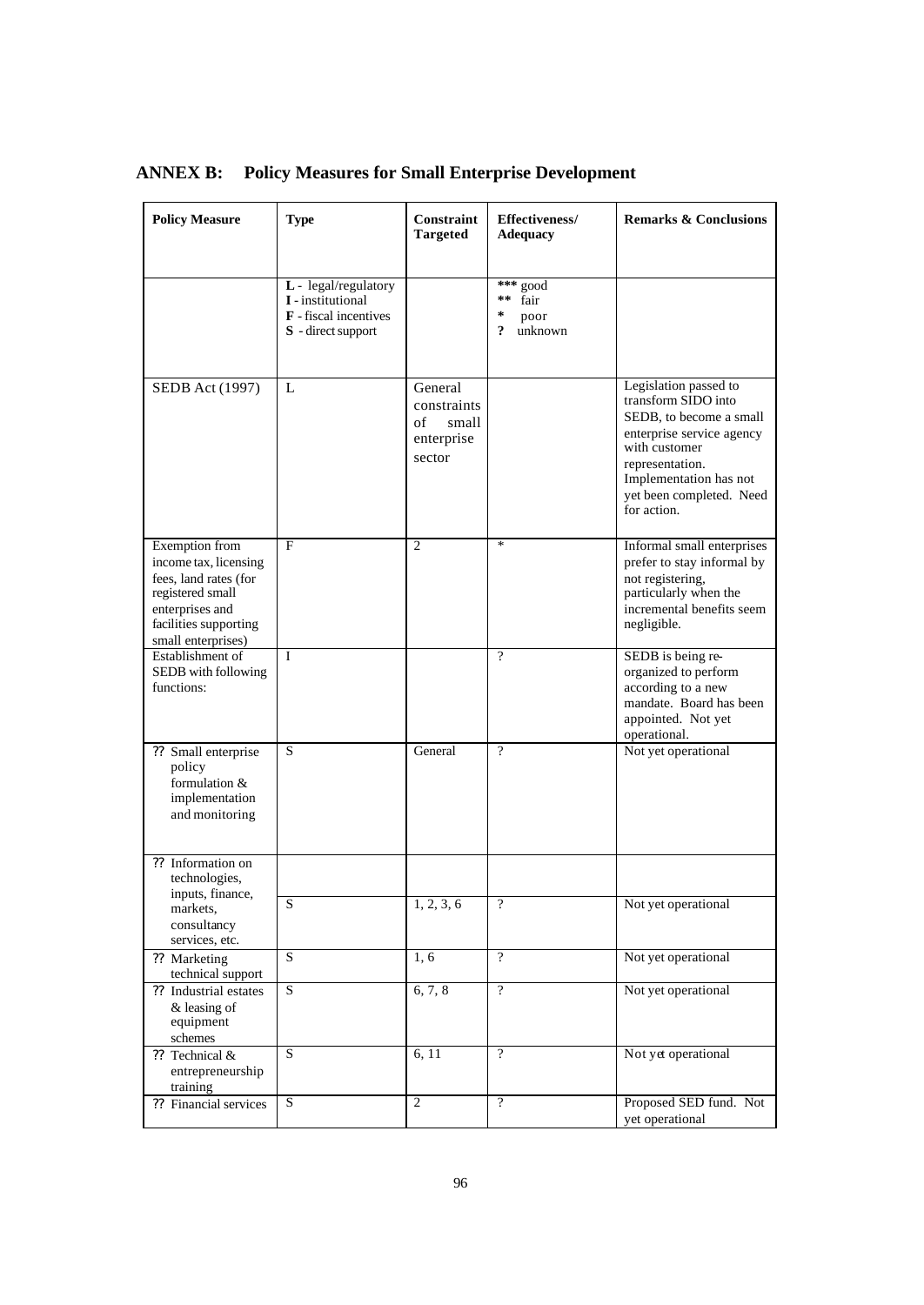| <b>Policy Measure</b>                                              | <b>Type</b><br>$L$ -legal/regulatory<br>I - institutional<br><b>F</b> -fiscal incentives<br><b>S</b> - direct support | Constraint<br><b>Targeted</b> | Effectiveness/<br><b>Adequacy</b><br>*** good<br>$\star$ $\star$<br>fair<br>$\star$<br>poor<br>?<br>unknown | <b>Remarks &amp; Conclusions</b>                                                                                                                                                                                                                                                                                                    |
|--------------------------------------------------------------------|-----------------------------------------------------------------------------------------------------------------------|-------------------------------|-------------------------------------------------------------------------------------------------------------|-------------------------------------------------------------------------------------------------------------------------------------------------------------------------------------------------------------------------------------------------------------------------------------------------------------------------------------|
| Coordinate activities<br>of small enterprise<br>support agencies   | S                                                                                                                     | General                       | $\overline{?}$                                                                                              | Not yet operational                                                                                                                                                                                                                                                                                                                 |
| NGO Micro Credit<br><b>Schemes</b>                                 | S                                                                                                                     | $\overline{2}$                | $\frac{1}{2}$                                                                                               | There are a number of<br>schemes in place assisted<br>by EU, USAID,<br>Swedcorp, NORAD, etc.,<br>and NGOs such as CARE.<br>and World Vision.<br>Although providing a<br>useful service, their<br>coverage is limited. Only<br>an estimated 1% of small<br>enterprises benefit. Need<br>for expansion including<br>into rural areas. |
| Technological<br><b>Support Services</b>                           | S                                                                                                                     | 11                            | $\ast$                                                                                                      | TDAU and VIS provide<br>technological advice for<br>small enterprises.<br>Limited coverage                                                                                                                                                                                                                                          |
| <b>Industrial</b> estates<br>schemes                               | S                                                                                                                     | 7,8                           | $\ast$                                                                                                      | Several established<br>throughout the country by<br>former SIDO and VIS<br>benefiting small<br>enterprises. Limited<br>coverage and not cost<br>recovering.                                                                                                                                                                         |
| Zambia National<br>Tender Board Act<br>$(1982)$ & SI 151<br>(1995) | L                                                                                                                     | 1                             | $\gamma$                                                                                                    | Provides simplified tender<br>procedures for small<br>enterprises                                                                                                                                                                                                                                                                   |
| <b>ZACCI</b> Small<br><b>Business Unit</b>                         | S                                                                                                                     | General                       | $\frac{d\mathbf{x}}{d\mathbf{x}}$                                                                           | The unit is working with<br>local chambers in the field<br>of business training and<br>formal-informal sector<br>linkages, with the support<br>of FFES and USAID;<br>coverage is limited.                                                                                                                                           |

Source: Ministry of Commerce, Trade and Industry (1998)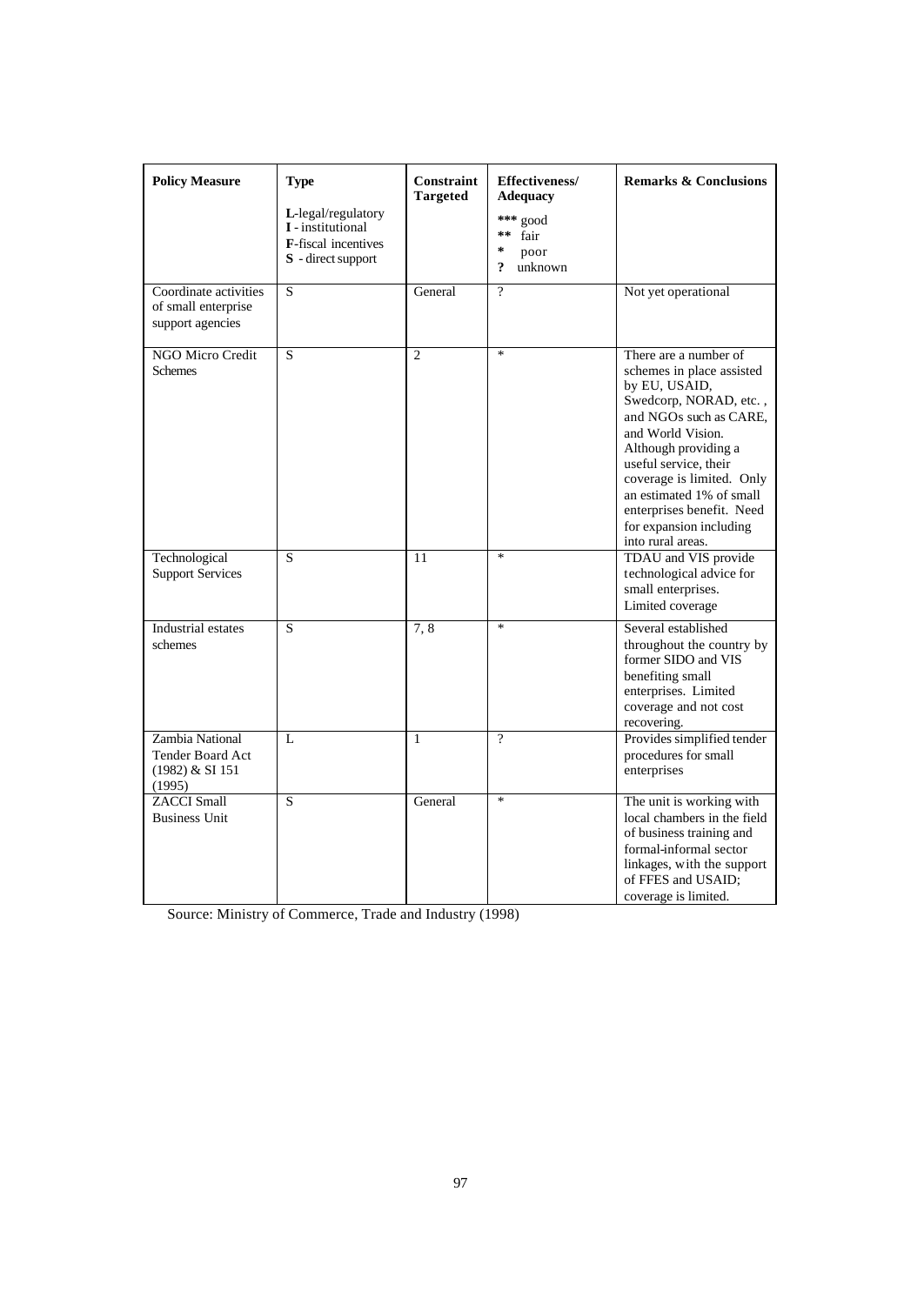#### **Annex C: Zambia Industrial Partnership Council Members**

Theo Bull, Interim Chairman, ZIPC

Moses Banda, Chairman, Economics Association of Zambia. Jonathan H. Chileshe, Chairman, National Economic Advisory Council. Abe Galaun, Managing Director, Grand Investments Limited. Muna Hantuba, Anglo American Corporation of Zambia. David Littleford, Zambia Privatization Agency. Manenga Ndulo, Head of Economics, University of Zambia. Bwalya Ng'andu, Director General, Zambia Investment Centre.

The following Ministries and Organizations have a nominated representative:

- 1. Ministry of Commerce Trade and Industry.
- 2. Ministry of Agriculture, Food and Fisheries.
- 3. Ministry of Science Technology and Vocational Training.
- 4. Ministry of Finance and Economic Development.
- 5. Ministry of Labour.
- 6. Environmental Council of Zambia.
- 7. Zambia Association of Chambers of Commerce and Industry.

# **Annex D: National Action Programme for Private Sector Support**

In fulfilment of its mandate, the Ministry of Commerce, Trade and Industry (MCTI) in cooperation with other ministries, government agencies and stakeholders, is responsible for interpreting and reviewing the Industrial, Commercial and Trade Policy (December 1994) based on:

- ?? An assessment of small enterprises' economic potential in various economic sectors and industries;
- ?? An evaluation of their recent performance and competitiveness; and
- ?? An identification of prevailing business constraints

Translate the policy into an effective National Action Programme by:

- ?? Defining Programme objectives, time frame, roles and responsibilities in design and implementation;
- ?? Targeting crucial constraints for private sector development;
- ?? Evaluating policy me asures and support projects with respect to their consistency with the policy framework and their effectiveness in overcoming business constraints;
- ?? Identifying missing action or needed adjustments of ongoing measures;
- ?? Elaborating those actions and mobilizing required resources; and
- ?? Institutionalization of M&E, management and review mechanisms for Programme implementation.

The time frame is three years (from mid-1998 to 2001).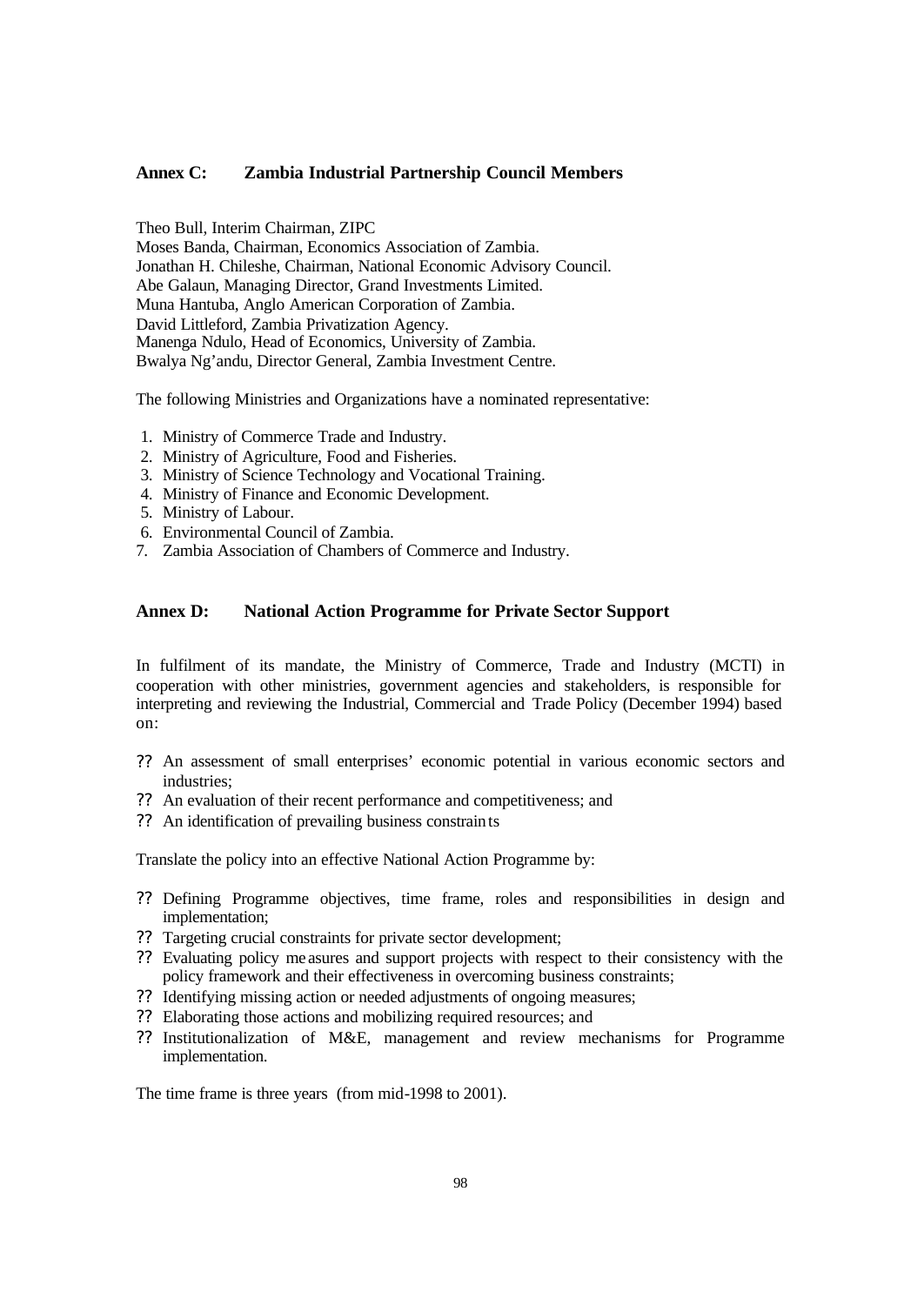Priority action by the NAPPSS relates to following areas:

- 1. Macroeconomic stability and predictability of the policy environment
- 2. Market development and access
- 3. Incentives, taxation and duties
- 4. Access, cost and risk of finance
- 5. Infrastructure and utility costs
- 6. Availability and cost of factor inputs
- 7. Regulatory environment and transaction costs

# *Priority Areas of Government Action and Support Programmes*

Based on the predominance of the growth objective and the importance of investment as the overriding instrument, the following priority areas for government action and support can be identified as follows:

- 1. *Macroeconomic stability and predictability of policy environment:* Good economic policy, performance, and adherence to IMF conditionalities for disbursements of adjustment credits will instill confidence among entrepreneurs and potential investors in the Zambian economy and the government system and indirectly promote investment and growth.
- 2. *Market development and access:* The integration of regional markets on a levelled playing field will increase the attractiveness of Zambia as an investment/production location. The competitiveness of Zambian industry has to be enhanced through product and process innovations and cost reductions, (i.e. the alleviation of 'supply-side constraints'). The improved access to international and growing domestic markets will have benefits in terms of economies of scale.

With respect to the domestic market, the privatization of ZCCM will give a substantial boost to related business by settling ZCCM debt, opening new business opportunities for up and downstream production and services and generally increasing the purchasing power through a higher level of operations and honouring of investment commitments.

- 3. *Incentives, taxation and duties:* The design and implementation of the tax system and inherent fiscal incentives determines, to a large extent, the attractiveness of a country as an investment location. Tax levels as well as the efficiency of its administration are important, as any delay or ambiguity in tax collection or refund reduces net profits.
- 4. *Access, cost and risk of finance:* Real investment depends on the availability of credit and interest rates. High perceived-risk increases interest and thus tends to divert financial resources from long-term real investment to short-term portfolio investment and other uses. Volatility in exchange rates and high inflation rates also inhibit the availability of long-term investment credit at lower interest rates. The mobilization of savings cannot be achieved through a banking system that lacks credibility.
- 5. *Infrastructure and utility cost:* Infrastructure and utilities determine part of the total cost of a product, including its distribution and marketing. The international division of labour and the integration of markets at regional or international levels necessitate a comparison of locationspecific costs and have an influence on the competitiveness of goods and services.